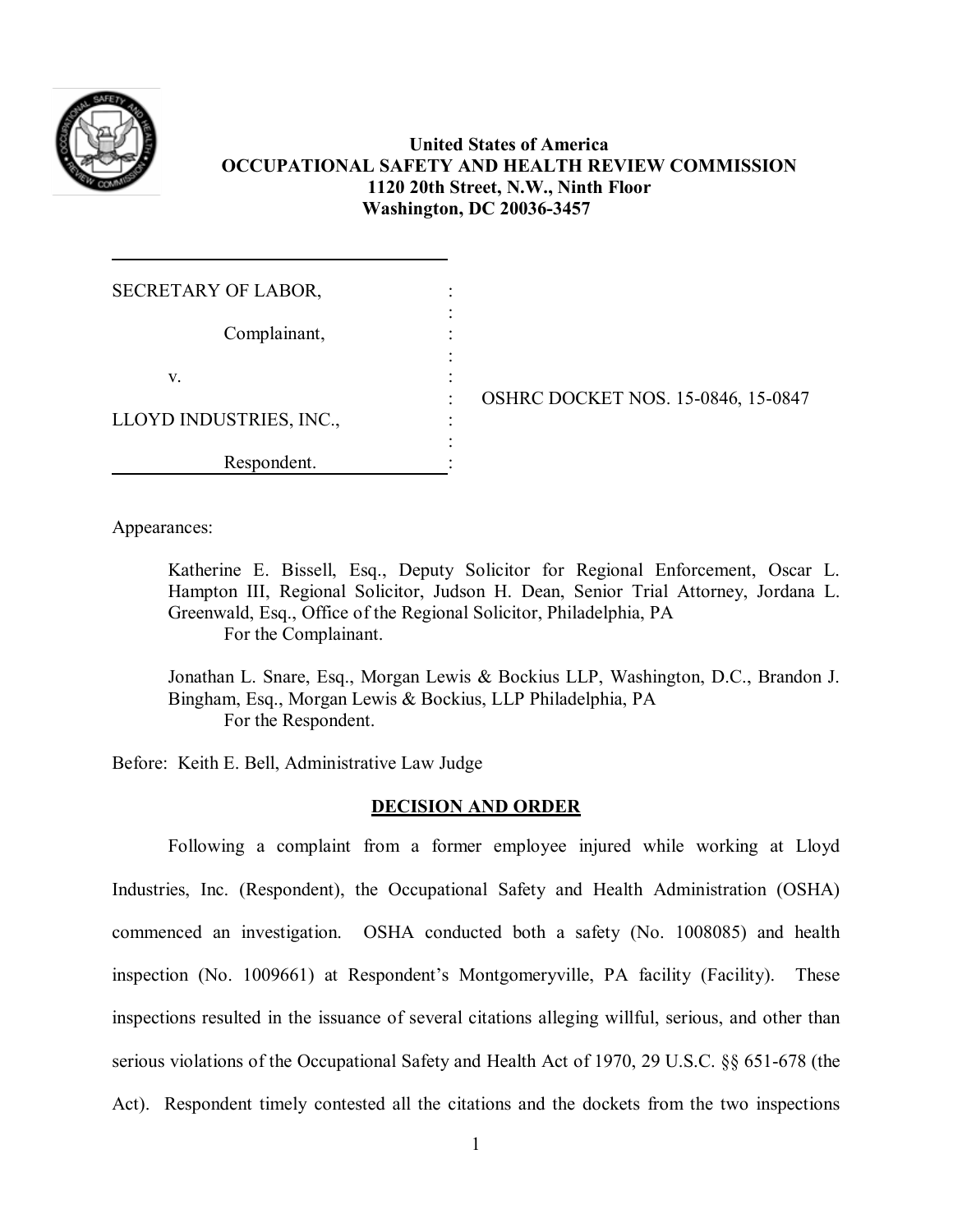(Nos. 1008085 and 1009661) were consolidated for review before the Occupational Safety and

Health Review Commission (Commission).

The hearing in this matter stretched over nine days and occurred on the following dates:

October 17-21 and October 24-27, 2016. The following witnesses testified:

two OSHA safety and health compliance officers Glenn Kerschner and Joseph Daniel Orach, OSHA Area Director Jean Kulp, Neal Growney (an expert in machine guarding), Brian Liddell (an expert in noise exposure measure measurement, analysis of noise exposure data, and determining compliance with occupational noise standards), four former employees, four current employees, Respondent's President, William F. Lloyd,

for the Secretary; and,

 $\overline{a}$ 

Fred Braker, the business representative of the Sheet Metal Workers Local 19, eight current employees, Dennis Driscoll (an expert in occupational noise, noise exposure assessments, hearing conservation and regulatory compliance and occupational noise data analysis), Michael Taubitz (an expert in machine guarding and risk assessment) and Mr. Lloyd,

for the Respondent. Both parties filed post hearing briefs.

For the reasons set forth below, the undersigned finds that Respondent violated the Act and affirms Citation 1, Item 3a; Citation 1, Item 3b (except for Instance (e)); Citation 1, Item 3c; Citation 1, Item 3d (except for Instance (d)); Citation 1, Item 4b; Citation 2, Items 2, 3, 4, 5, 6 and 7 from Inspection No. 1008085; and, from Inspection No. 1009661, Citation 1, Items 1, 2, 3, 4b and 5, and Citation 2, Items 3 and 4.<sup>[1](#page-1-0)</sup> Separately, for the reasons discussed below, Citation 1,

<span id="page-1-0"></span><sup>&</sup>lt;sup>1</sup> The parties reached a partial settlement agreement resolving Citation 1, Items 1, 2a, and 2b, and Citation 3, Items 1, 2, and 3, from what was initially designated Docket No. 15-0846. (Jt. Ex. J-2.) In an Order dated March 10, 2107, these items were severed from Docket No. 15-0846 and assigned Docket No. 17-0381. The parties also resolved Citation 1, Item 4a, and Citation 2, Items 1 and 2, which arose out of Inspection No. 1009661 and were previously assigned to Docket No. 15-0847. These Citation items were severed from that docket and assigned to Docket No. 17-0382 by an Order dated March 10, 2017.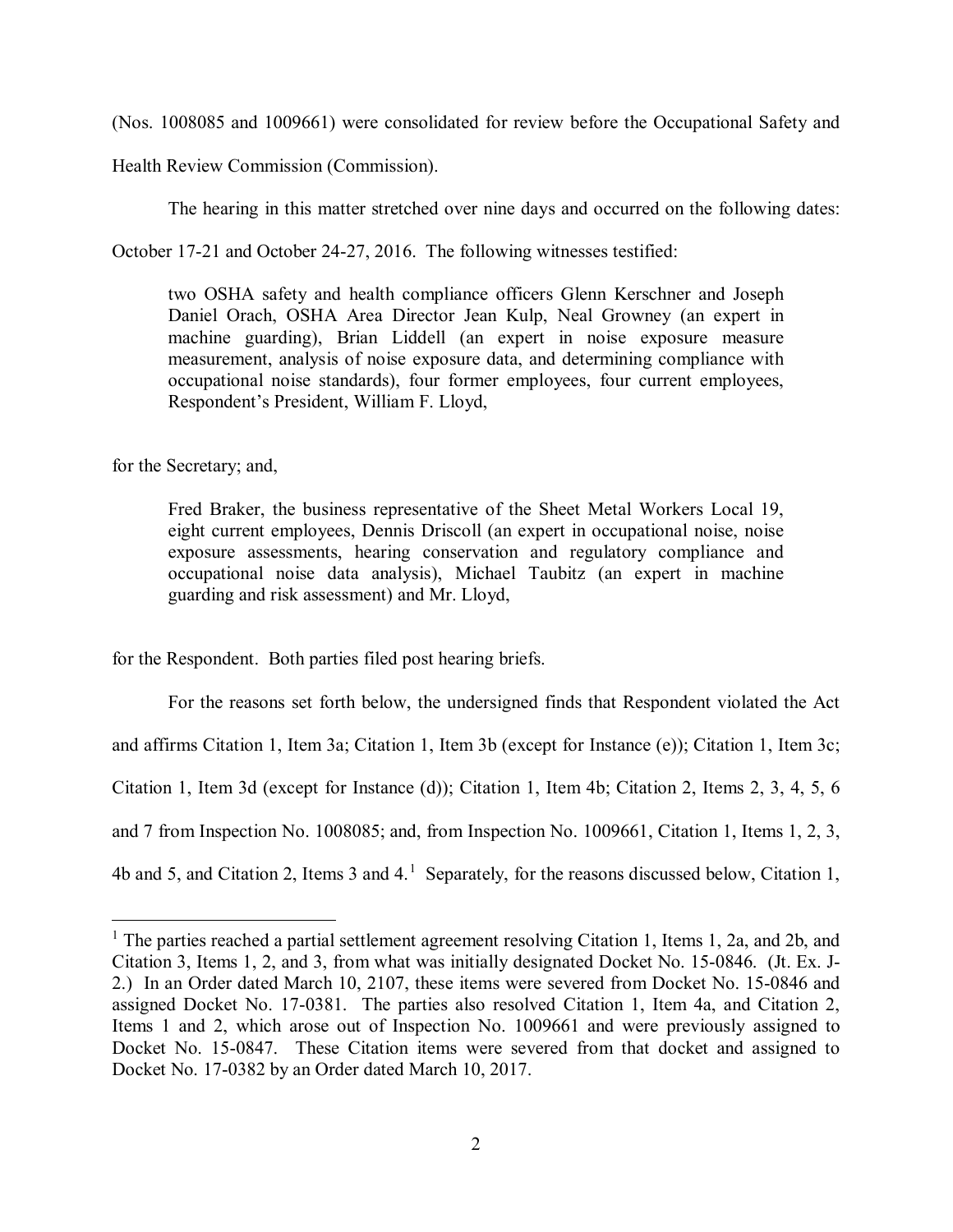Item 3b, Instance (e), Citation 1, Item 3d, Instance (d), and Citation 2, Item 1, each from Inspection No. 1008085, are vacated. In addition, the undersigned denies both the Secretary's Motion to Amend the Citation and the Secretary's Motion to Exclude the Testimony and Report of Michael Taubitz.

#### **JURISDICTION**

The record establishes that Respondent filed a timely notice of contest. As of the date of the alleged violation, the record also establishes that the employer engaged in business affecting commerce within the meaning of sections 3(3) and 3(5) of the Act. (Stip. 1-3.) Based upon the record, the undersigned concludes that the Commission has jurisdiction over the parties and subject matter in this case. Respondent is, therefore, covered under the Act.

#### **STIPULATIONS**

The parties stipulated to the following facts:

- 1. Mr. Lloyd is the sole owner and President of Lloyd Industries, Inc.
- 2. Lloyd Industries, Inc. was established in 1981.
- 3. Lloyd Industries, Inc. has two plants in the United States, one in Montgomeryville, PA and one in Florida.

The parties stipulated to the following legal issues:

- 1. The Commission has jurisdiction over this matter pursuant to Section 10(c) of the Occupational Safety and Health Act of 1970, 29 U.S.C. § 651 et seq., hereinafter the Act.
- 2. Respondent is an employer within the meaning Section 3(5) of the Act, 29 U.S.C. Section 652(5).
- 3. Respondent is an employer engaged in a business effecting commerce within the meaning of Sections 3(3) and 3(5) of the Act, 29 U.S.C. Sections 652(3), (5).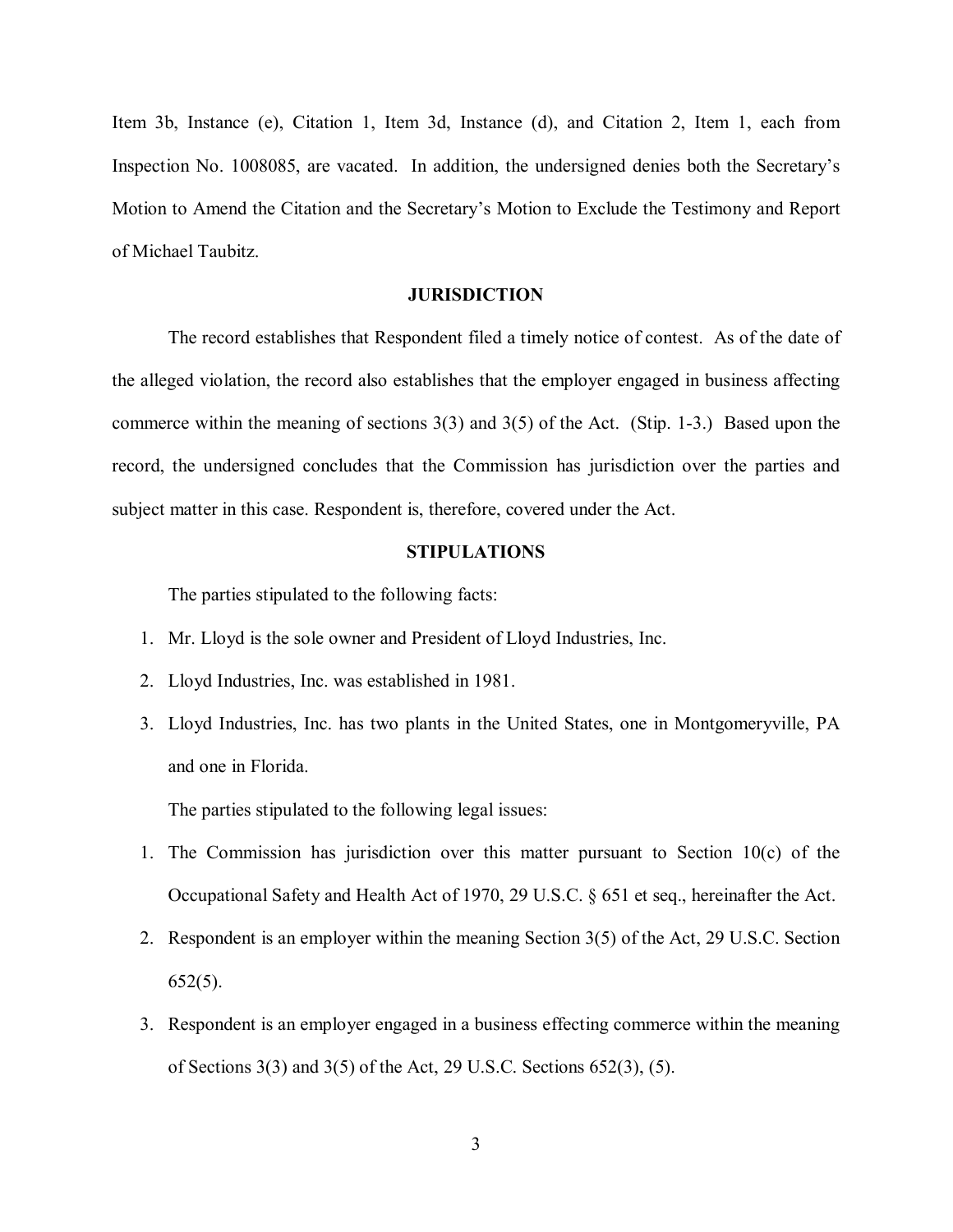4. Respondent is not going to seek EAJA fees.

## **SECRETARY'S MOTION TO AMEND**

During the hearing, the Secretary formally moved to amend the citation to add a general duty clause violation for failure to guard the foot pedal on the Niagara Model 1R10 Mechanical Shear Machine  $(1R10 \text{ shear})$ .<sup>[2](#page-3-0)</sup> Federal Rule of Civil Procedure 15(b) permits amendments during trial when the parties tried the unpled issue and there was either express or implied consent to do so. *McWilliams Forge Co., Inc.*, 11 BNA OSHC 2128, 2129 (No. 80-5868, 1984). "Trial by consent may be found only when the parties knew, that is, squarely recognized, that they were trying an unpleaded issue." *Id.* at 2129-30.

In his Complaint, the Secretary alleged that points of operation were improperly guarded on two shear machines at the Facility: the Niagara Model 18 shear (Niagara 18 shear) and the 1R10 shear. (Compl. Ex. A, Citation 2, Items 4-5.) The Secretary later moved to amend the pleadings to include an allegation that 1R10 shear also violated the general duty clause because it too had an unguarded foot pedal. (Tr. 994-1001.) Promptly objecting to the motion, Respondent argued that an amendment would be improper because it would cause Respondent to experience prejudice. (Tr. 998.)

The undersigned finds that the parties did not fully litigate the issue regarding the foot pedal on the 1R10 shear, and that there was no express or implied consent to do so. The unguarded foot pedal on the 1R10 shear was only directly addressed during the crossexamination of the Secretary's witness:

<span id="page-3-0"></span> $2$  The Secretary also moved to amend the Complaint to add willful violation of 29 C.F.R. § 1910.212(a)(3)(ii) for failure to guard the point of operation on an Accurshear shear machine, but subsequently withdrew the request. (Mot. to Amend at 1.)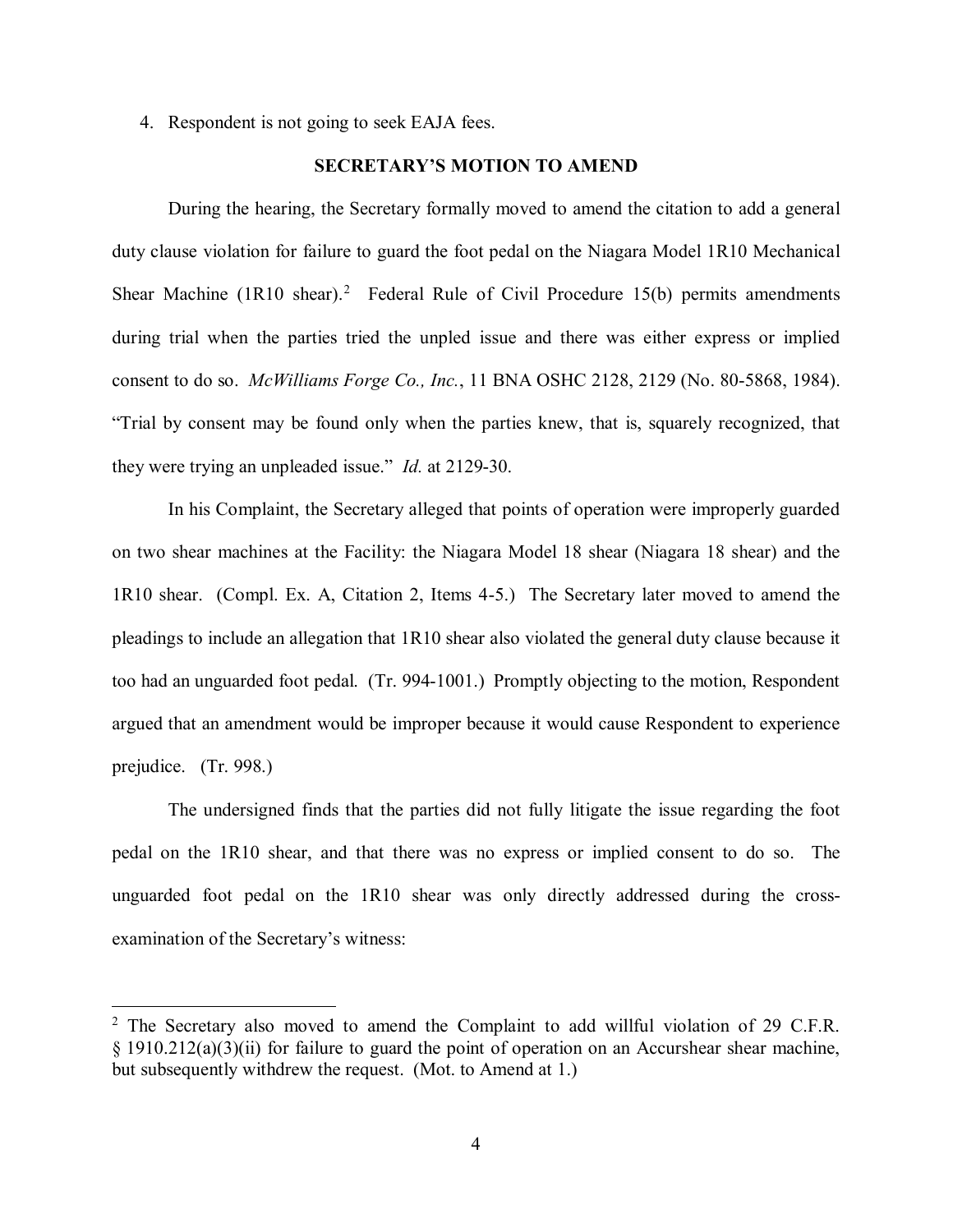Q. … for the Niagara press brake, do you have that same concern of a hazard, of an accidental activation of any other foot actuated machines?

A. Well, as a general principle, yes.

Q. And it's true, if I'm understanding your opinion correctly, your concern is an unguarded foot pedal presents a risk or a hazard to employees, due to accidental activation, correct?

A. Yes.

Q. And so do you have that same opinion if there was another unguarded foot pedal on another foot actuated machine?

A. In general principle, yes, I reserve the fact that I have to look specifically at the application but in general, yes.

Q. Are you aware whether there was any other machine at Lloyd Industries' plant that had an unguarded foot pedal?

A. Yes.

Q. All right. If we could turn up photo 47, Government Exhibit 47 please. Now, isn't it true this is a picture of you, as you testified earlier, sticking your – trying to stick your hands under the guard of the shear machine, correct?

A. Yes.

 $\overline{a}$ 

Q. And isn't it also true that the foot pedal on that machine is unguarded? A. Yes.

(Tr. 939-40.) While this testimony refers to the unguarded foot pedal on the 1R10 shear, it also

relates to the expert's opinions on foot pedals in general, including the Niagara Model IB-15-3-4

press brake (Niagara Press Brake), which is the subject of Citation 2, Item 1.<sup>[3](#page-4-0)</sup> As this testimony

relates both to a pled and an unpled issue, it is not conclusive evidence of Respondent's intent to

try the unpled issue. *See Liberty Lincoln-Mercury, Inc. v. Ford Motor Co.,* 676 F.3d 318, 328

(3d Cir. 2012); *McWilliams*, 11 BNA OSHC at 2129 ("consent is not implied by a party's failure

to object to evidence that is relevant to both pleaded and unpleaded issues"). The Secretary

points to no other testimony evincing Respondent's intent to litigate the foot pedal on the 1R10

shear. (Sec'y Br. at 1-2.) In addition, Respondent asserts that had the 1R10 shear's foot pedal

<span id="page-4-0"></span> $3$  A former employee also briefly discussed the 1R10's lack of guarding and a photograph of the foot pedal was introduced during the Secretary's questioning of the CO. (Tr. 34, 170-71, 285.) However, like the testimony quoted above, this evidence also relates to pled issues, including Citation 2, Items 4 and 5, and is insufficient to support the amendment. *See Armour Food Co*., 14 BNA OSHC 1817, 1824 (No. 86-247, 1990).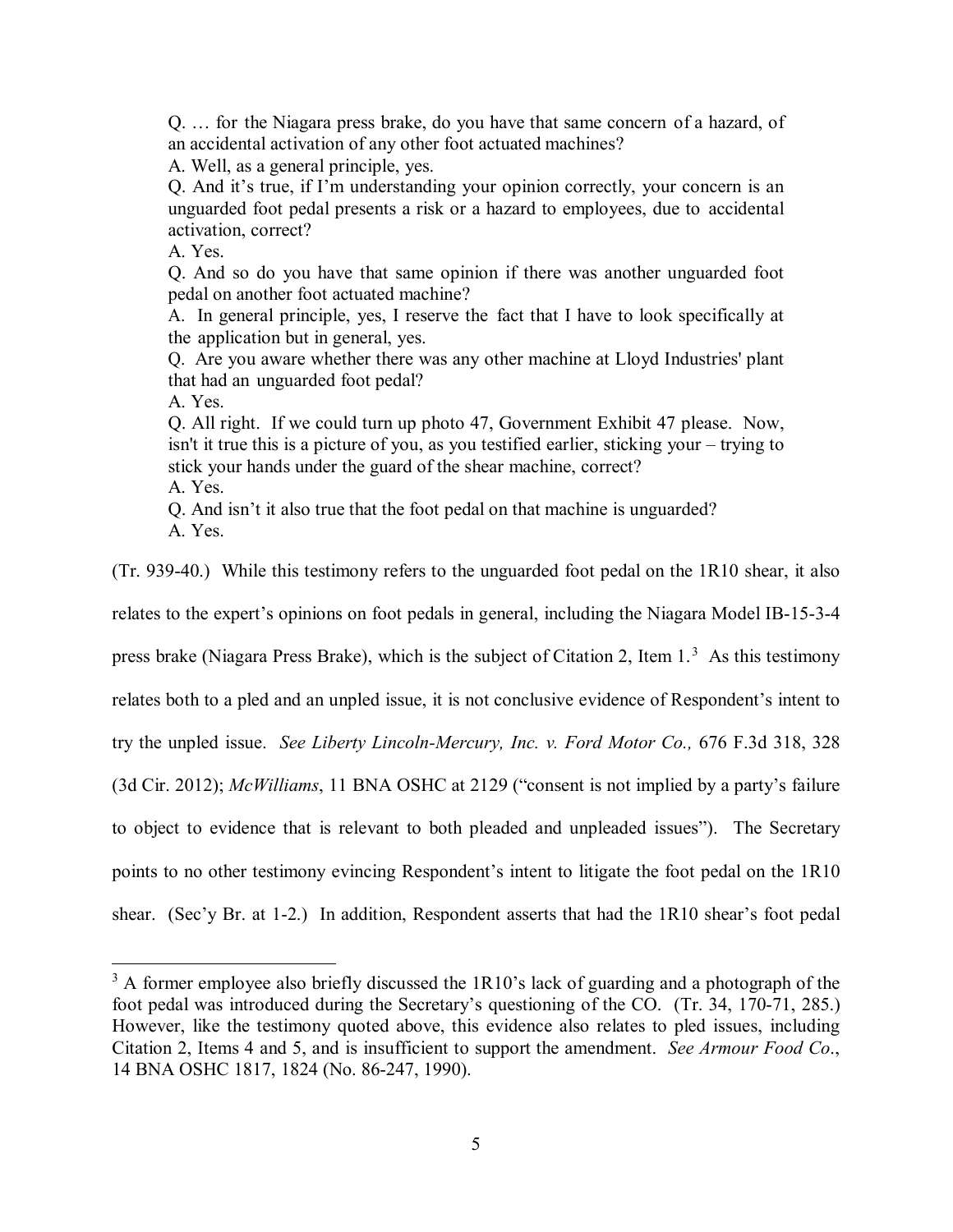been initially cited, it would have presented specific information, including expert testimony, about whether it violated the general duty clause. (Tr. 998-1000; Resp't Br. at 8-9.) *See ConAgra Flour Milling Co*., 15 BNA OSHC 1817, 1822 (No. 88-2572, 1992) (indicating that to evaluate the appropriateness of amendment, the judge should "look at whether the party had a fair opportunity to defend and whether it could have offered any additional evidence"); *Cornell & Co., Inc. v. OSHRC*, 573 F.2d 820, 824-5 (3d Cir. 1978) (rejecting a late stage amendment).

The parties did not fully litigate the issue of the 1R10 shear's foot pedal. As a result, the amendment the Secretary seeks is not appropriate.<sup>[4](#page-5-0)</sup> See Armour Food, 14 BNA OSHC at 1824 (finding a court's granting of a motion to amend improper because the parties never agreed on which machine was the basis of the litigation). Accordingly, the Secretary's Motion to Amend the Citation is DENIED.

#### **FACTUAL BACKGROUND**

Respondent manufacturers fire dampers and HVAC products at its Facility. A former employee (JE), whose fingers were amputated by Respondent's Niagara Press Brake, filed a complaint with OSHA alleging numerous safety hazards. (Tr. 26, 30, 34.) In response, OSHA commenced an investigation with Compliance Officer Glen Kerschner (CO) first conducting a site inspection on November 13, 2014. (Tr. 133-5, 139.) An additional safety inspection occurred on November 20, 2014. (Tr. 133-35.)

These inspections resulted in the issuance of one serious citation, of which five items remain contested, and one willful citation, with seven separate items. Specifically, the Secretary

<span id="page-5-0"></span><sup>&</sup>lt;sup>4</sup> Respondent also asserts that the 1R10 shear's foot pedal cannot be cited because it does not arise out of the same "conduct, transaction, or occurrence" set out in the original pleading. (Resp't Br. at 9-10 discussing Fed. R. Civ. P.  $15(c)(1)(B)$ .) Because the undersigned finds that the proposed amendment is not appropriate, there is no need to address the issue of whether such an amendment would relate back to the date of the original pleadings.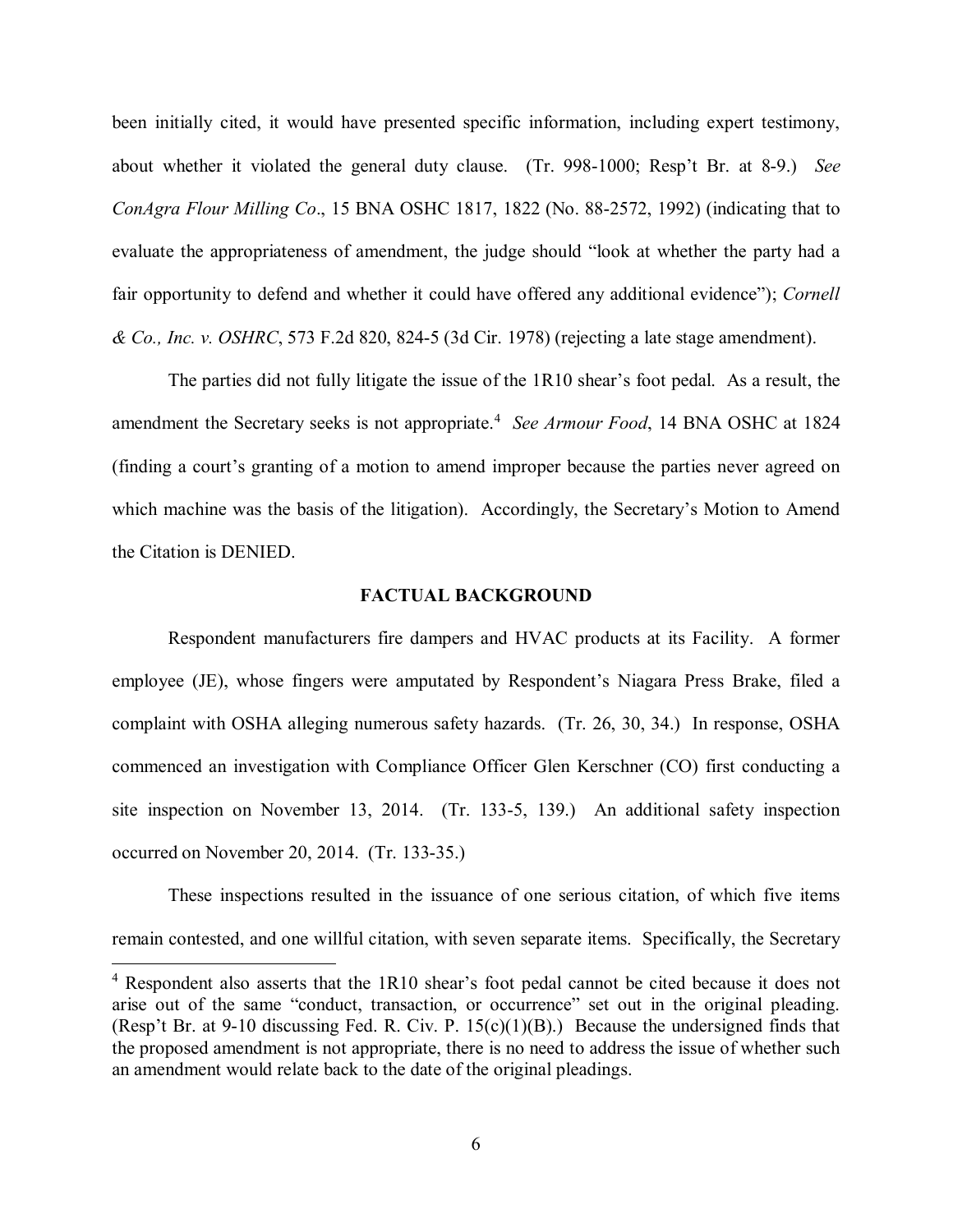alleges the Respondent willfully violated the Act by: (1) failing to guard the foot pedal for the Niagara Press Brake as required by of section  $5(a)(1)$  of the Act; and (2) failing to guard points of operation as required by 29 C.F.R. § 1910.212(a)(3)(ii) on the Niagara Press Brake, the Accurpress Model 7606 Press Brake (Accurpress), the Niagara 18 shear, the 1R10 shear, the Roll Former/Frame Maker Machine (Roll Former), and the Milford brand rivet machines (Rivet Machines). The serious citation relates to Respondent's alleged failure to: (1) guard flywheels on four machines in violation of 29 C.F.R. § 1910.219(b)(1); (2) guard pulleys on five machines in violation of 29 C.F.R. § 1910.219(d); (3) guard horizontal belts on the Niagara Press Brake in violation of 29 C.F.R.  $\S$  1910.219(e)(1)(i); (4) guard vertical or inclined belts on four machines in violation of 29 C.F.R.  $\S$  1910.219(e)(3)(i); and (5) effectively close unused openings in boxes, cabinets or fittings on two machines in violation of 29 C.F.R. § 1910.30[5](#page-6-0)(b)(1)(ii).<sup>5</sup>

In addition to the safety inspections, Compliance Officer Joseph Daniel Orach (Orach) also conducted a health inspection and noise surveys for the Facility. His inspection ultimately led to the issuance of one willful citation, of which six items remain in dispute, and one other-than-serious citation with two items still contested.<sup>[6](#page-6-1)</sup> Specifically, the willful citation alleges that Respondent failed to: (1) annually obtain audiograms for three employees in violation of 29 C.F.R.  $\S$  1910.95(g)(6); (2) conduct a training program and ensure participation in that program in violation of 29 C.F.R. § 1910.95(k)(1); (3) conduct annual training for each employee in the hearing conservation program in violation of 29 C.F.R. § 1910.95(k)(2); and (4) provide effective information and training on hazardous chemicals in the work area in violation of 29

<span id="page-6-0"></span> $<sup>5</sup>$  As noted above, these inspections also led to one other-than-serious citation, which the parties</sup> settled prior to the hearing. (Jt. Ex. 2.)

<span id="page-6-1"></span><sup>6</sup> As indicated above, the parties resolved Citation 1, Item 4a and Citation 2, Items 1 and 2 arising out of this health inspection.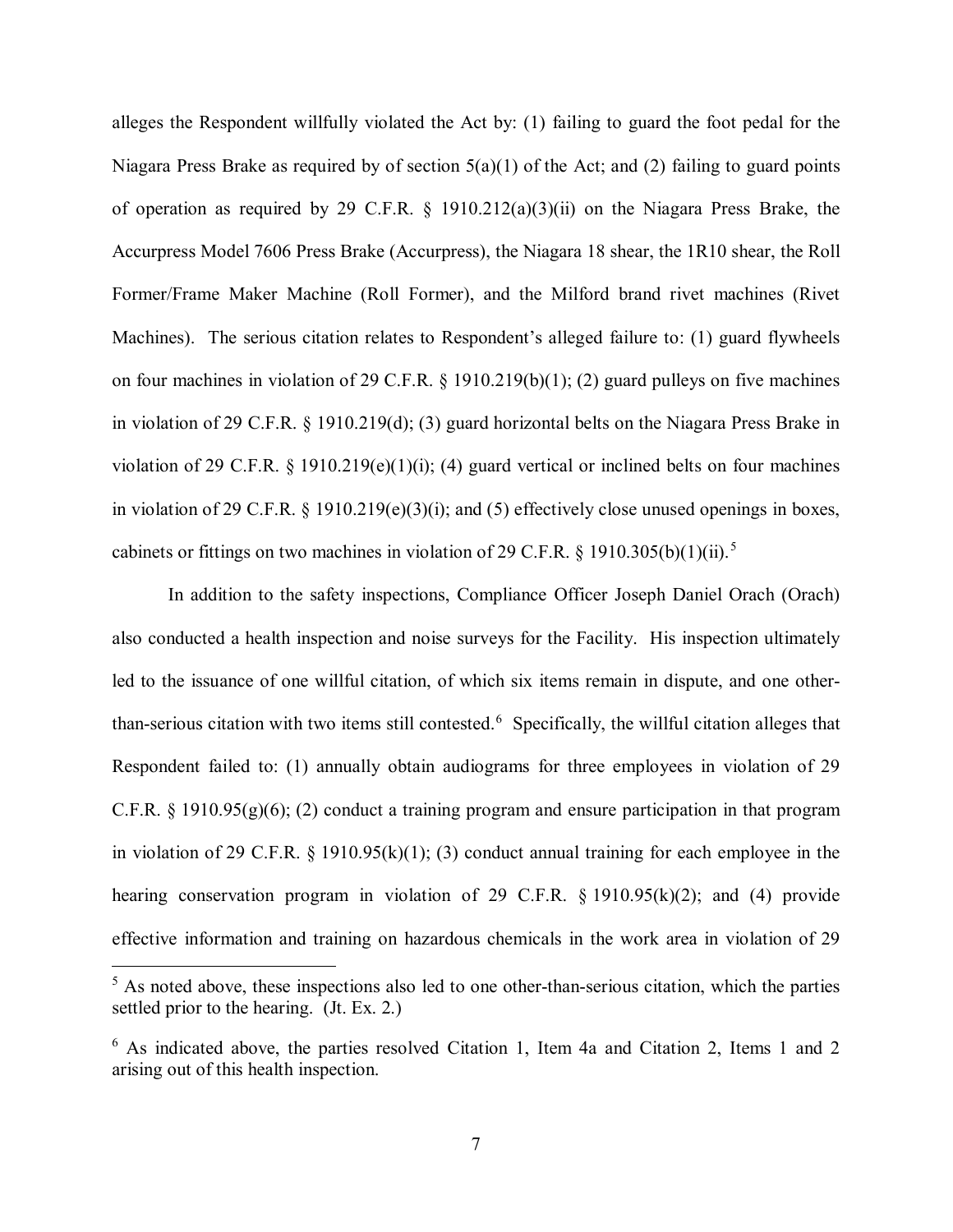C.F.R. § 1910.1200(h)(1). The other-than-serious citation alleges that Respondent: (1) utilized an improper sampling strategy to identify employees for inclusion in the hearing conservation program in violation of 29 C.F.R. § 1910.95(d)(1)(i); and (2) failed to calibrate instruments used to measure employee noise exposure in violation of 29 C.F.R. § 1910.95(d)(2)(ii).

#### **I. Safety Inspection - Inspection No. 1008085**

#### **A. Expert Testimony**

Both parties proffered expert testimony on the issue of machine guarding: Neal Growney for the Secretary and Michael Taubitz for Respondent. There was no objection to Growney's qualification as an expert witness. (Tr. 610.) In contrast, the Secretary objected to designating Taubitz as an expert, asserting that his opinions contradict OSHA standards and that he has expressed bias against the agency. (Tr. 2672-73.) The undersigned permitted Taubitz to testify; but, the final ruling on the expert designation was held in abeyance. (Tr. 2673.)

The Commission follows Federal Rule of Evidence 702, which requires judges to serve as a gatekeeper to "ensure that any and all scientific testimony or evidence admitted is not only relevant, but reliable." *Daubert v. Merrell Dow Pharm., Inc*., 509 U.S. 579, 589 (1993); *Kumho Tire Co. v. Carmichael*, 526 U.S. 137, 149 (1999) (extending the court's gatekeeper function to all expert testimony); Commission Rule 71, 29 C.F.R. § 2200.71. The undersigned finds that Taubitz's opinions are admissible. The Secretary's challenges go primarily to the relevance and accuracy of his opinions. *In re TMI Litig.*, 193 F.3d 613, 692 (3d Cir. 1999) (stating that "[s]o long as the expert's testimony rests upon 'good grounds', it should be tested by the adversary process—competing expert testimony and active cross-examination—rather than excluded"); *In re Unisys Savings Plan Litig.*, 173 F.3d 145, 157-58 (3d Cir. 1999) (acknowledging that the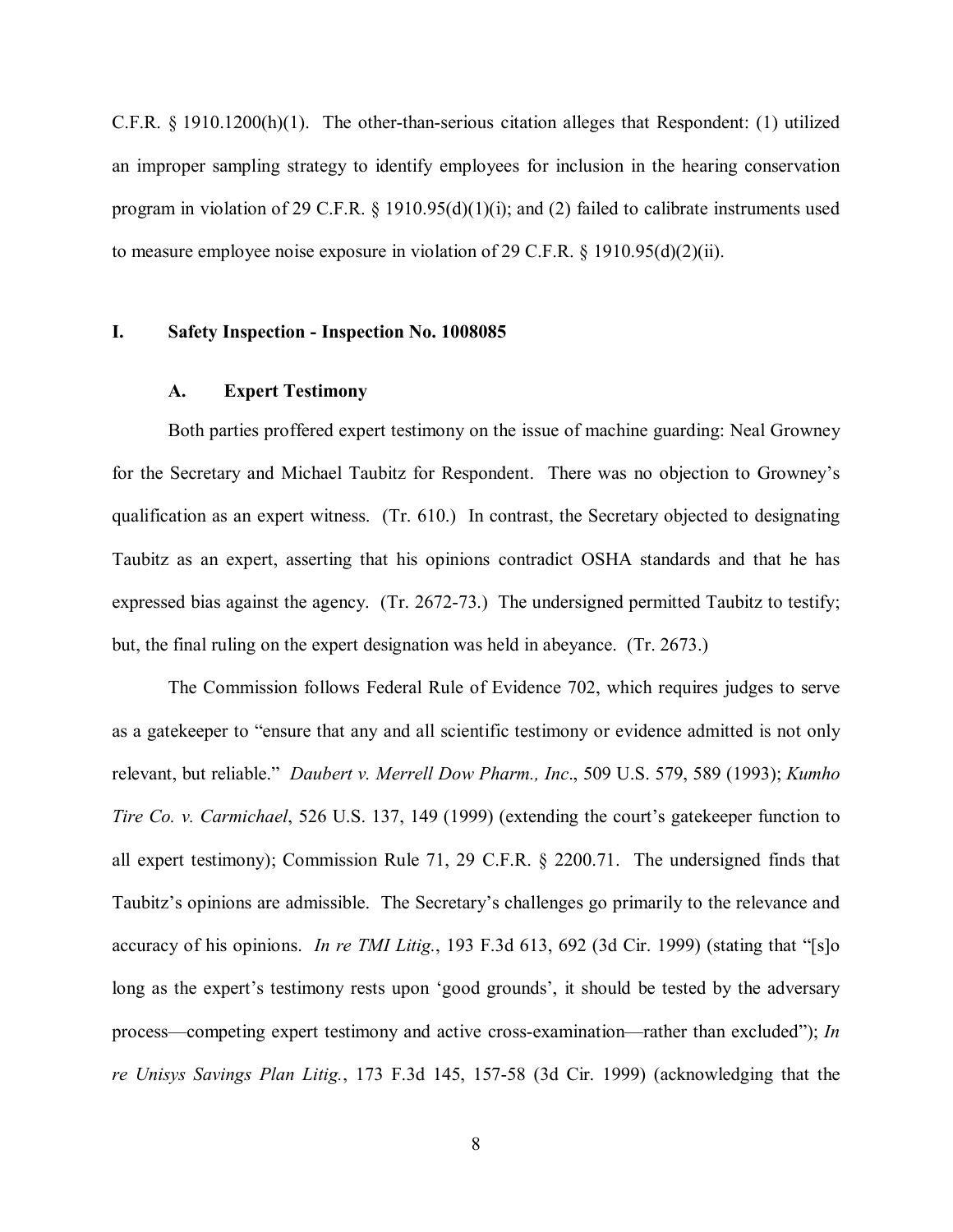difference between determining admissibility and the weighing of evidence is often a close question).

The Secretary's concerns about the reliability and utility of Taubitz's testimony, while not enough to exclude the testimony, are relevant in determining what weight to give it. *See U.S. Steel v. OSHRC*, 537 F.2d 780, 783 (3d Cir. 1976) (explaining that expert testimony need not be accepted even if uncontradicted); *Conn. Nat. Gas Corp*., 6 BNA OSHC 1796, 1800 (No. 13964, 1978) (noting that it is up to the trier of fact to determine what weight, if any, to give expert testimony). Taubitz's advised approach to safety appears to conflict with the machine guarding standard. (Tr. 2615; Ex. R. 34.) His recommendations were based on work with a prior employer, and he did not convincingly explain why his methodology offered protection at least as sufficient as what the standard provides. *Id.* As described, his approach to safety put most of the burden on employees to avoid hazards, rather than the employer's responsibility to install appropriate guarding. (Tr. 2492-93, 2615-16.) However, the Commission has long accepted the view of the guarding standard as being one designed to protect against employee error and inadvertence. *H.B. Zachary Co*., 8 BNA OSHC 1669, 1674-75 (No. 76-2671, 1980); *Oberdorfer Indus., Inc.,* 20 BNA OSHC 1321, 1327-28 (No. 97-0469, 2003) (consolidated) (noting that skill may lessen the probability of an injury but did not negate exposure to unguarded parts); *Pride Oil Well Serv.*, 15 BNA OSHC 1809, 1815 (No. 87-692, 1992) (holding that "final responsibility for compliance" rests with the employer). Even when there is little chance of injury when the machine is operated appropriately, "the standard is plainly intended to eliminate danger" that may arise from carelessness or an outright failure to follow training and work rules. *Zachary*, 8 BNA OSHC at 1674-75; *Gen. Elec. Co*., 10 BNA OSHC 1687, 1690 (No. 77-4472, 1982) (finding that the standard requires physical guarding that is not dependent upon correct employee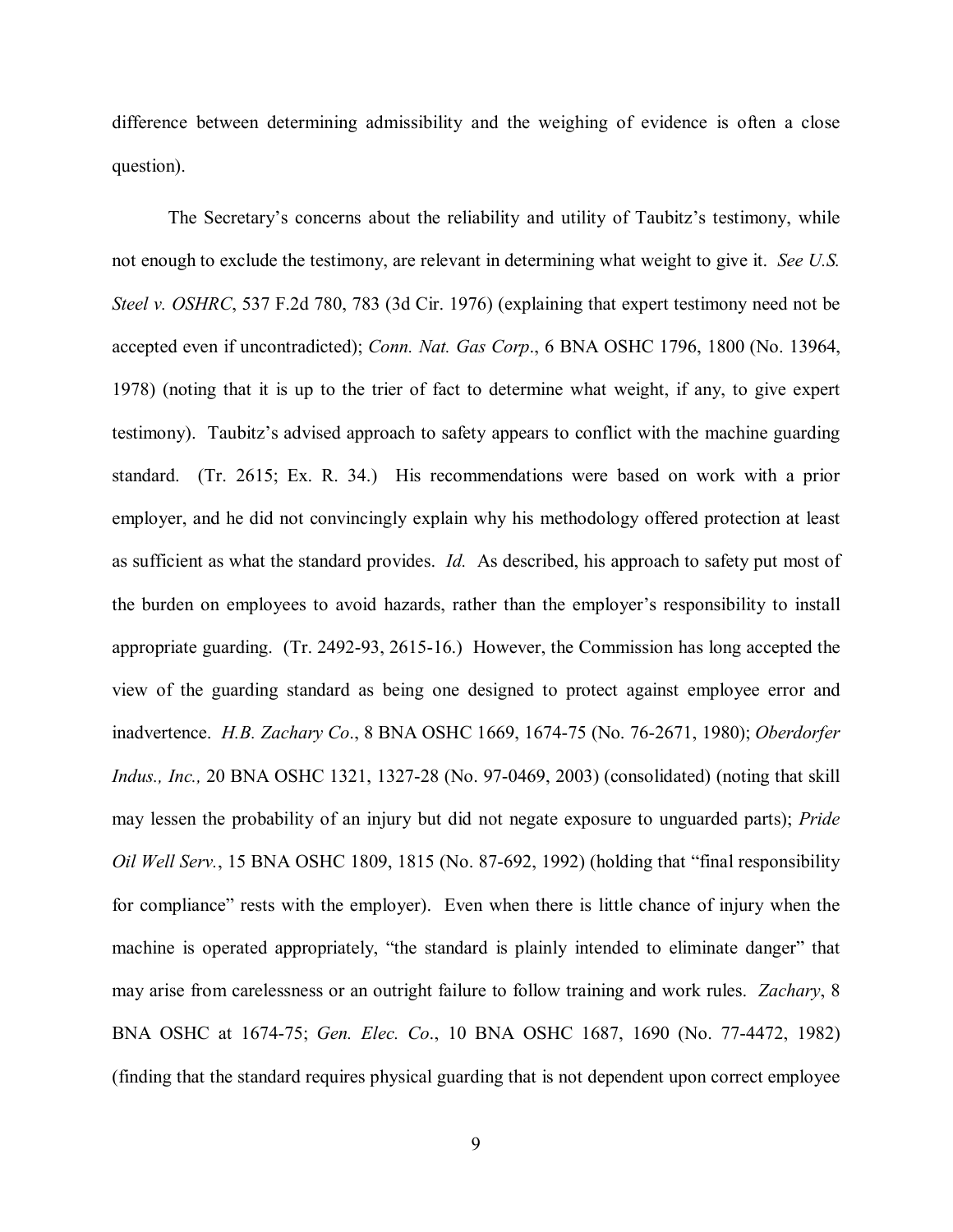behavior). For this reason, training and work rules are not a substitute for the guarding standard's requirements. *Am. Luggage Works, Inc*., 10 BNA OSHC 1678, 1682 (No. 77-893, 1982) (rejecting claim that there was no exposure because employer instructed employees to keep out of the point of operation). Taubitz seemed to ignore or at least pay little heed to the reduction of risk that occurs as a result of guarding. (Tr. 2472, 2503-4, 2507-16, 2519, 2622-23.)

Further, Taubitz described a systematic approach to safety that he would suggest employers follow; but, there is no evidence that Respondent had any such system in place. (Tr. 2397-98, 2503, 2644; Ex. R. 24.) Respondent itself did not indicate that the machines were being operated in some way to protect the employees from injury. (Tr. 252.) Taubitz's approach relied heavily on employee behavior. But, delegating employee safety to employees themselves is "inconsistent with the purposes and policies of the Act." *PBR, Inc*., 643 F.2d 890, 895-96 (1st Cir. 1981). Without evidence that Respondent embraced Taubitz's approach, his testimony is not particularly helpful in evaluating the conditions at the Facility.

In addition, the undersigned finds Taubitz's demeanor at the hearing undermined his credibility. His answers to certain questions, including some put forth by the undersigned, were occasionally evasive.<sup>[7](#page-9-0)</sup> They also lacked the depth of the answers provided by Growney, the Secretary's expert. Thus, while Taubitz's opinions are admissible, the undersigned finds Growney's opinions to be of more overall value and, as discussed below, credits his testimony over that of Taubitz to the extent that the two disagreed. *See i4i Ltd. P'ship v. Microsoft Corp.*,

<span id="page-9-0"></span> $<sup>7</sup>$  The undersigned notes that Taubitz said he testified as an expert in machine guarding in one</sup> previous case, *General Motors,* No. 917-2834-E, 1994 WL 16511004 (O.S.H.R.C.A.L.J. Apr. 19, 1994) (consolidated). (Tr. 2395-96.) This case only involved violations of the lockout/tagout standard. 1994 WL 16511004.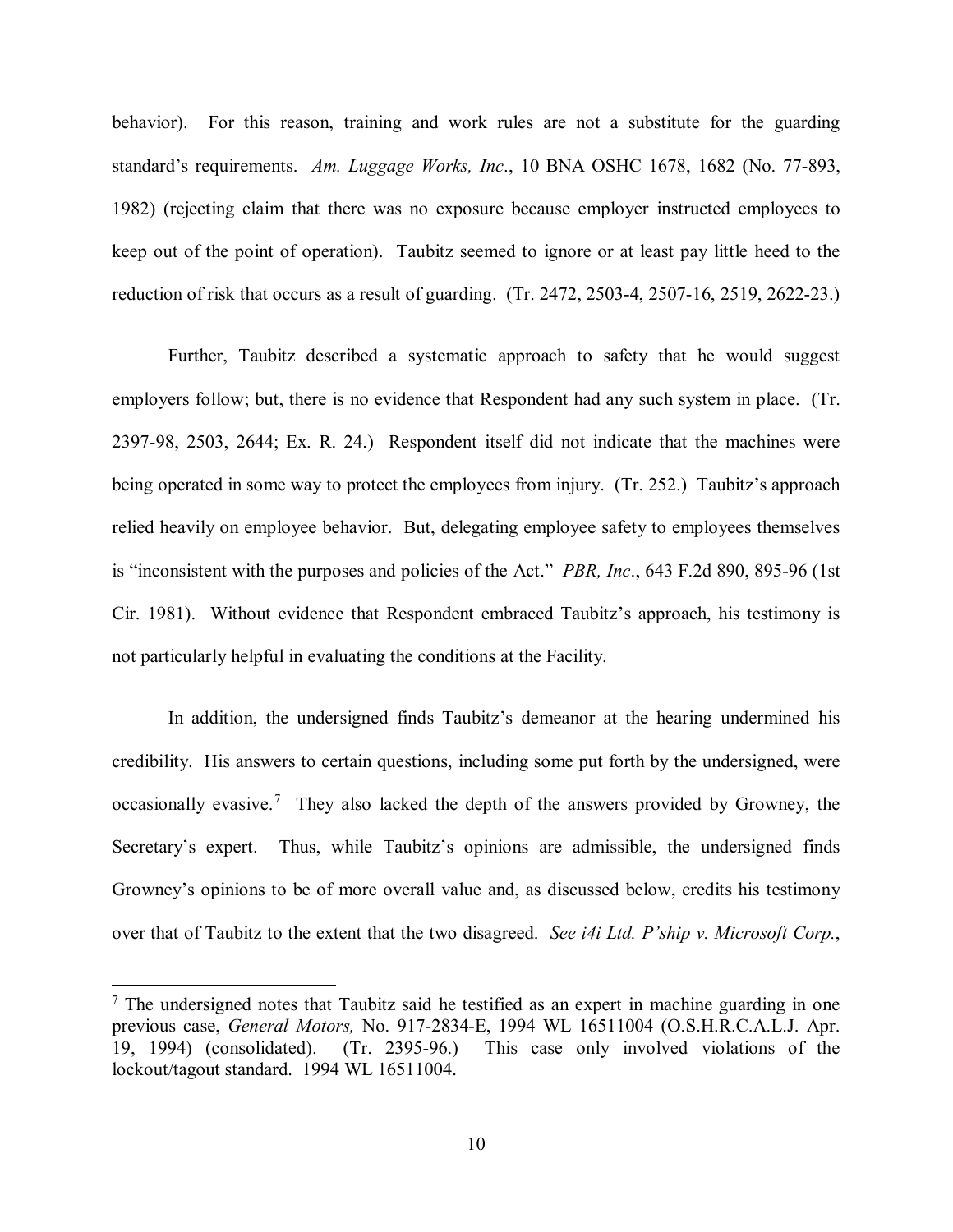598 F.3d 831, 852 (Fed. Cir. 2010) (noting that a judge can give little weight to expert testimony although found reliable enough to pass the threshold of Federal Rule of Evidence 702), *aff'd*, 564 U.S. 91 (2011).

## **B. Citation 2, Item 1 - Alleged Willful Violation of The General Duty Clause (Section 5(a)(1)) by Failing to Guard the Foot Pedal on the Niagara Press Brake**

To prove a violation of the general duty clause  $(\S$  5(a)(1)), the Secretary must establish that the employer failed to render its workplace free of a hazard, which was "recognized by the employer or its industry and which was causing or likely to cause death or serious physical harm." 29 U.S.C. § 654(a)(1). The Secretary also bears the burden of demonstrating a feasible and useful means of abatement that would eliminate or materially reduce the hazard. *See Active Oil Serv., Inc.*, 21 BNA OSHC 1184, 1187 (No. 00-0553, 2005); *Babcock & Wilcox Co. v. OSHRC*, 622 F.2d 1160, 1164 (3d Cir. 1980) (general duty clause violation). Because § 5(a)(1) was designed to augment, rather than supplant standards, a citation cannot be sustained if a specific standard applies. *Active Oil*, 21 BNA OSHC at 1185.

The Niagara Press Brake is a mechanical press brake actuated by pressing fully down on a foot pedal. (Tr. 154-5, 634, 1867-68; Gov. Ex. 4.) This action engages the clutch, causing a ram on the machine to move up and down, allowing the operator to use the machine to bend sheet metal. (Tr. 154-6, 627-9.) The Secretary alleges that there should have been a guard preventing the accidental actuation of the foot pedal. (Sec'y Br. at 3-4.)

Respondent contends that  $\S 5(a)(1)$  is inapplicable because a more specific standard (29) C.F.R. § 1910.212(a)(3)(ii)) applies and also alleges that the Secretary failed to meet his burden of proof. (Resp't Br. at 24.) Respondent does not suggest that  $\S$  1910.212(a)(3)(ii), which focuses on guarding points of operation, requires guarding of foot pedals. *Id.* at 25. Its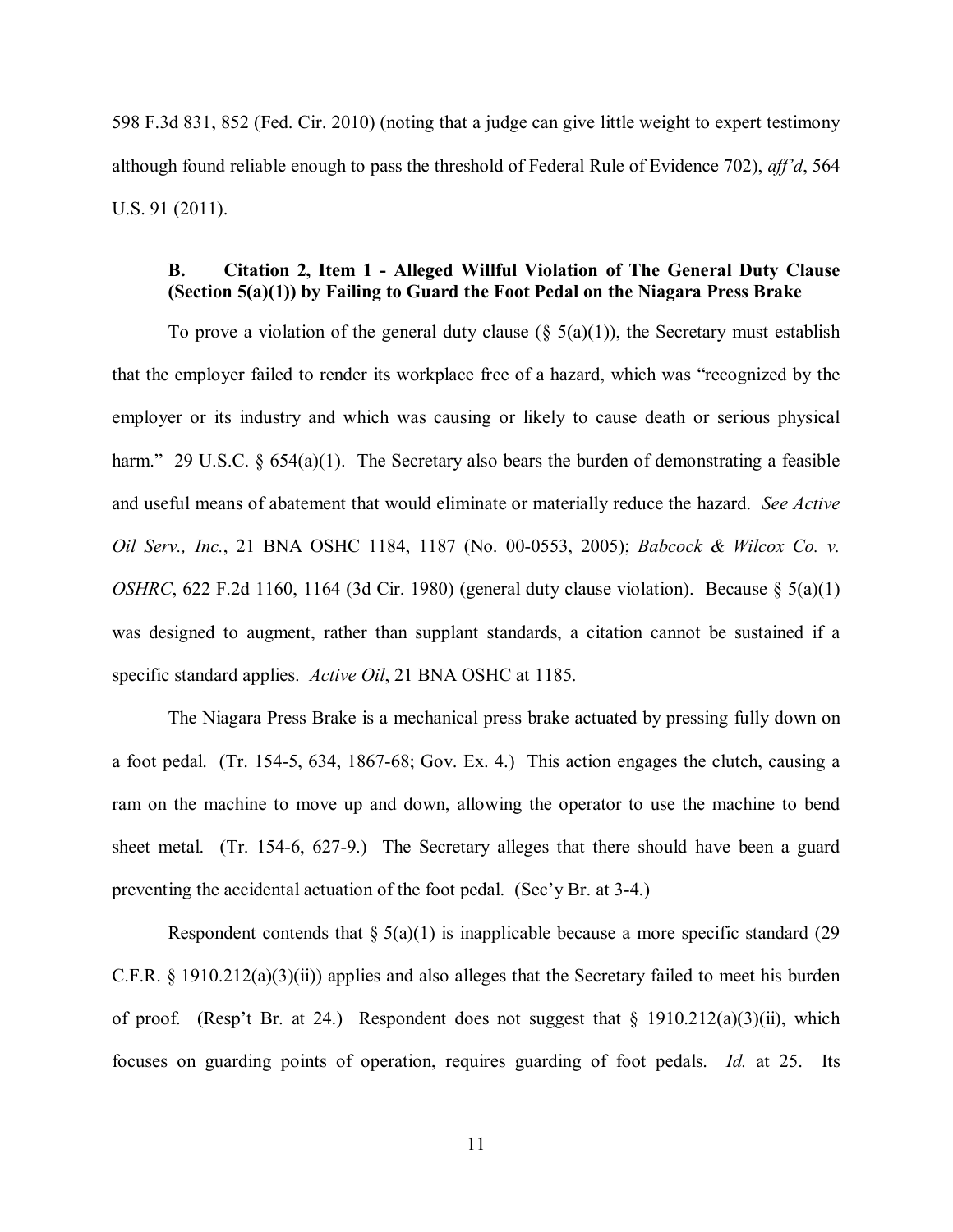contention is that point of operation guarding would prevent the existence of any hazard arising from accidental actuation of an unguarded foot pedal. *Id.*

The application of  $\S$  5(a)(1) is preempted, and thus inapplicable, when a specific standard addresses a particular hazard. *See, e.g., Nat'l Realty & Constr. Co. v. OSHRC*, 489 F.2d 1257, 1261 n.9 (D.C. Cir. 1973). Preemption does not occur merely because another standard also addresses the same machine or a similar hazard. *Gen. Dynamics Land Sys. Div., Inc.*, 15 BNA OSHC 1275, 1276-77 (No. 83-1293, 1991). It is not enough for the hazards to be interrelated the specific standard must address the particular hazard for which the Secretary cited the employer. *Armstrong Cork Co.*, 8 BNA OSHC 1070, 1073 (No. 76-2777, 1980).

The Secretary's expert, Growney, explained that abating the point of operation hazard would not address the hazard of accidental actuation presented by the unguarded foot pedal.<sup>[8](#page-11-0)</sup> (Tr. 672-75.) The standard Respondent points to  $(29 \text{ C.F.R. } § 1910.212(a)(3)(ii))$  prevents injuries at one location. In contrast, the hazard of accidental actuation (the basis for the Secretary's  $\S 5(a)(1)$  citation) relates to any part of the energized machine, not just the point of operation. *Id.* Because of the difference in hazards, 29 C.F.R. § 1910.212(a)(3)(ii) does not preempt citation under  $\S$  5(a)(1).

Having found that the  $\S$  5(a)(1) is not preempted, we must examine whether the Secretary showed a recognized hazard. As noted above, the Secretary describes the hazard as the accidental actuation of the Niagara Press Brake's foot pedal. (Sec'y Br. at 3; Gov. Ex. 226.) So, the first issue is whether accidental actuation can occur. The foot pedal was located underneath the frame of the machine and the work table. (Tr. 2485-7; Gov. Exs. 2, 4.) The parties agree that

<span id="page-11-0"></span><sup>&</sup>lt;sup>8</sup> Respondent itself notes that the Secretary has promulgated standards requiring guarding of both foot pedals and the point of operation for some types of machines. (Resp't Br. at 26 n. 5 discussing 29 C.F.R. § 1910.217.)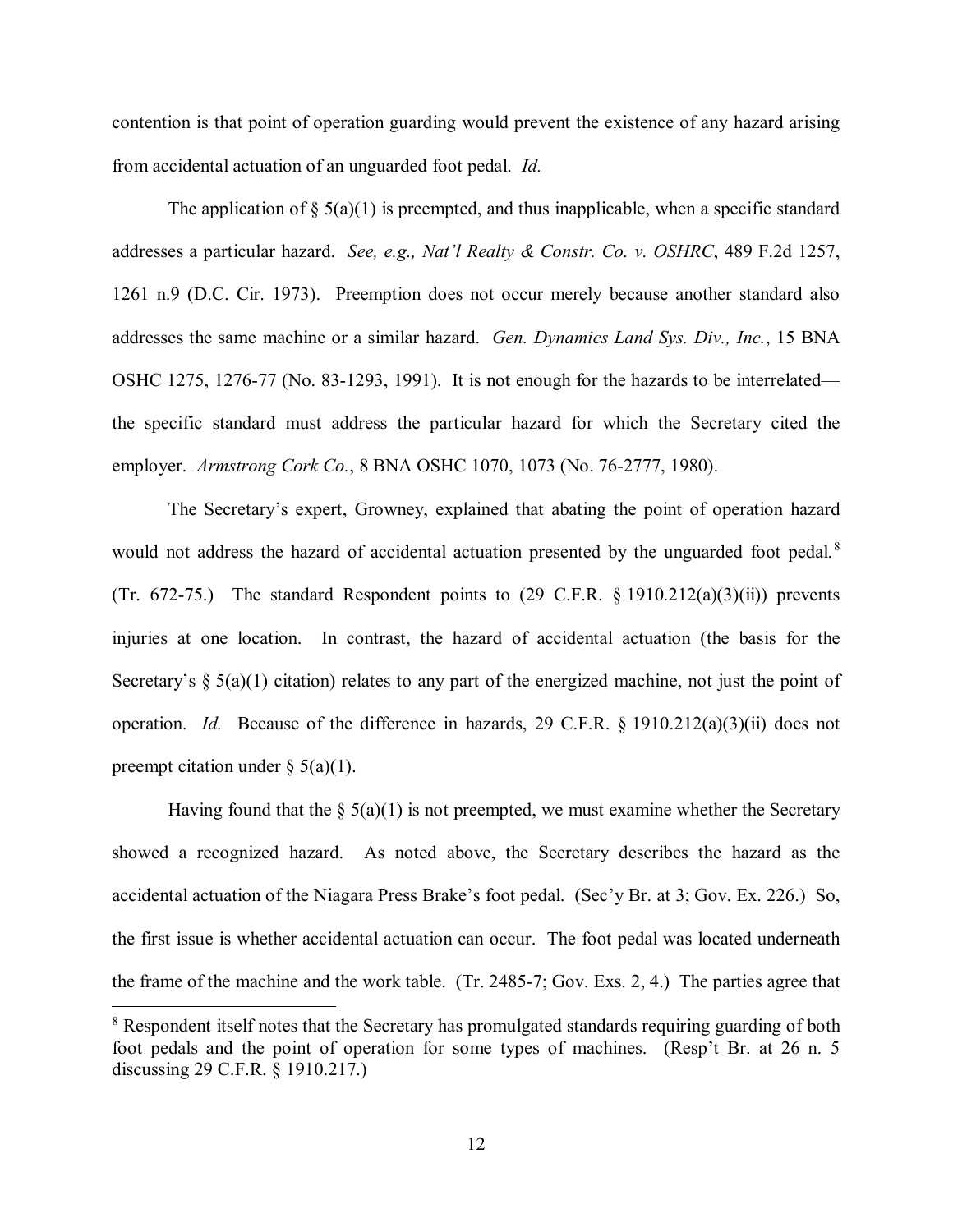this location provided some protection from accidental actuation. (Tr. 656, 2497-99.) Growney suggested that the metal around the foot pedal was not close enough to the pedal itself to prevent an object from falling on it or an operator from stepping on it accidentally. (Tr. 643-45.)

However, even accepting that these scenarios could occur, the Secretary did not show that they would be sufficient to actuate the machine. Partially pressing on the foot pedal would not start the machine—the operator needed to fully press down with the ball of his or her foot before the clutch would engage. (Tr. 1466, 1871, 2486-87.) Nor did the Secretary explain what kind of object could be small enough to fit under the table and still be heavy enough to completely depress the foot pedal as was necessary for the machine to function. Considering how much force was necessary to actuate the foot pedal, as well as its partially guarded location, the Secretary failed to show that the hazard of accidental actuation was present. *Id.* Therefore, Citation 2, Item 1 is VACATED and no penalty is assessed.

# **C. Failure to Guard Points of Operation in Violation of 29 C.F.R. § 1910.212(a)(3)(ii)**

For the Secretary to establish a violation of any specific OSHA standard, he must prove that: (1) the cited standard applies; (2) its terms were violated; (3) employees were exposed to the violative condition; and (4) the employer knew or could have known with the exercise of reasonable diligence of the violative condition. *See Astra Pharm. Prods., Inc*., 9 BNA OSHC 2126, 2129 (No. 78-6247, 1981), *aff'd in pertinent part*, 681 F.2d 69 (1st Cir. 1982). The Secretary has the burden of proving each of these elements by a preponderance of the evidence. *Id*. In addition, for certain standards, such as 29 C.F.R. § 1910.212(a)(3)(ii), the Secretary must also prove the existence of a hazard. *Fabricated Metal Prods*., *Inc*., 18 BNA OSHC 1072, 1073 n.4 (No. 93-1852, 1997) (contrasting the specification standard at issue there with  $\S$  1910.212(a)(3)(ii)).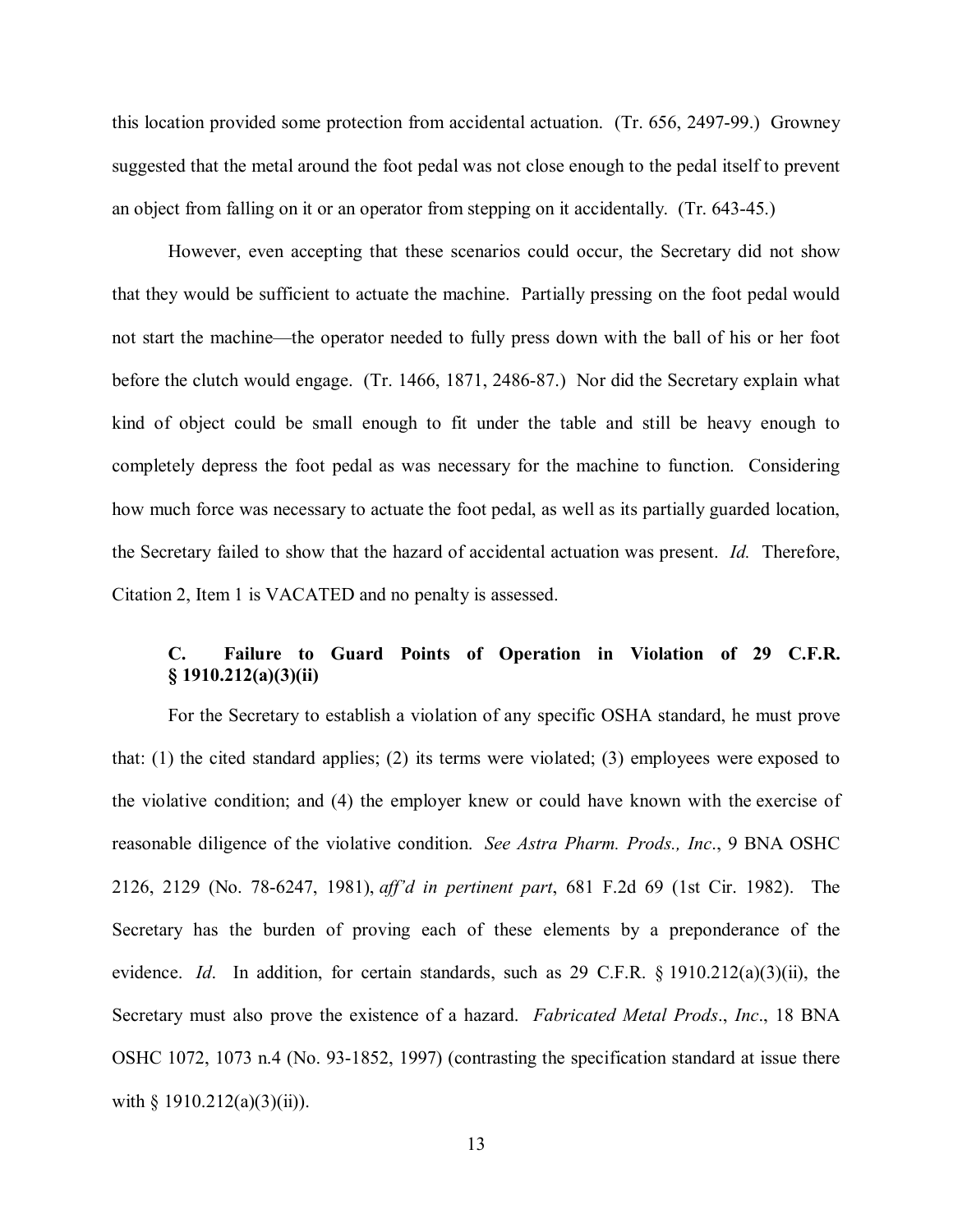Section 1910.212 addresses general guarding requirements for all machines. It mandates guarding for all points of operation if they expose an employee to injury.<sup>[9](#page-13-0)</sup> 29 C.F.R. § 1910.212(a)(3)(ii). The Secretary alleges that Respondent willfully violated 29 C.F.R. § 1910.212(a)(3)(ii) by failing to guard the points of operation on: (1) the Niagara Press Brake, (2) the Accurpress, (3) the Niagara 18 shear, (4) the 1R10 shear, and (5) the Roll Former. Any guarding device selected must be in conformance with machine specific requirements, if there are any.[10](#page-13-1) *Id*. Otherwise, in the absence of a specific standard, the employer has the flexibility to choose among guarding methods as long as the approach taken prevents the operator from having "any part of his body in the danger zone" during operation. *Id*.

The guarding method chosen must be physical; it cannot depend on training or instruction alone. *Zachary*, 8 BNA OSHC at 1674-75. The purpose of the guarding standard is to protect employees from inadvertently entering the point of operation, whether as a result of carelessness, lack of skill, or another reason. *Id.*; *Oberdorfer,* 20 BNA OSHC at 1327-28 (skill did not negate exposure to unguarded parts); *Am. Luggage,* 10 BNA OSHC at 1682 (rejecting claim that there was no exposure because employer instructed employees to keep out of the point of operation). "[T]he standard is plainly intended to eliminate danger from unsafe operating procedures, poor

29 C.F.R. § 1910.212(a)(3)(ii).

<span id="page-13-0"></span> $9$  Specifically, for hazards created by points of operation, the standard provides:

The point of operation whose operation exposes an employee to injury, shall be guarded. The guarding device shall be in conformity with any appropriate standards therefor, or, in the absence of applicable safety standards, shall be designed and constructed as to prevent the operator from having any part of his body in the danger zone during the operating cycle.

<span id="page-13-1"></span> $10$  The standard lists various types of guarding methods, such as barrier guards, two-hand tripping devices, and electronic safety devices. 29 C.F.R. § 1910.212(a)(1).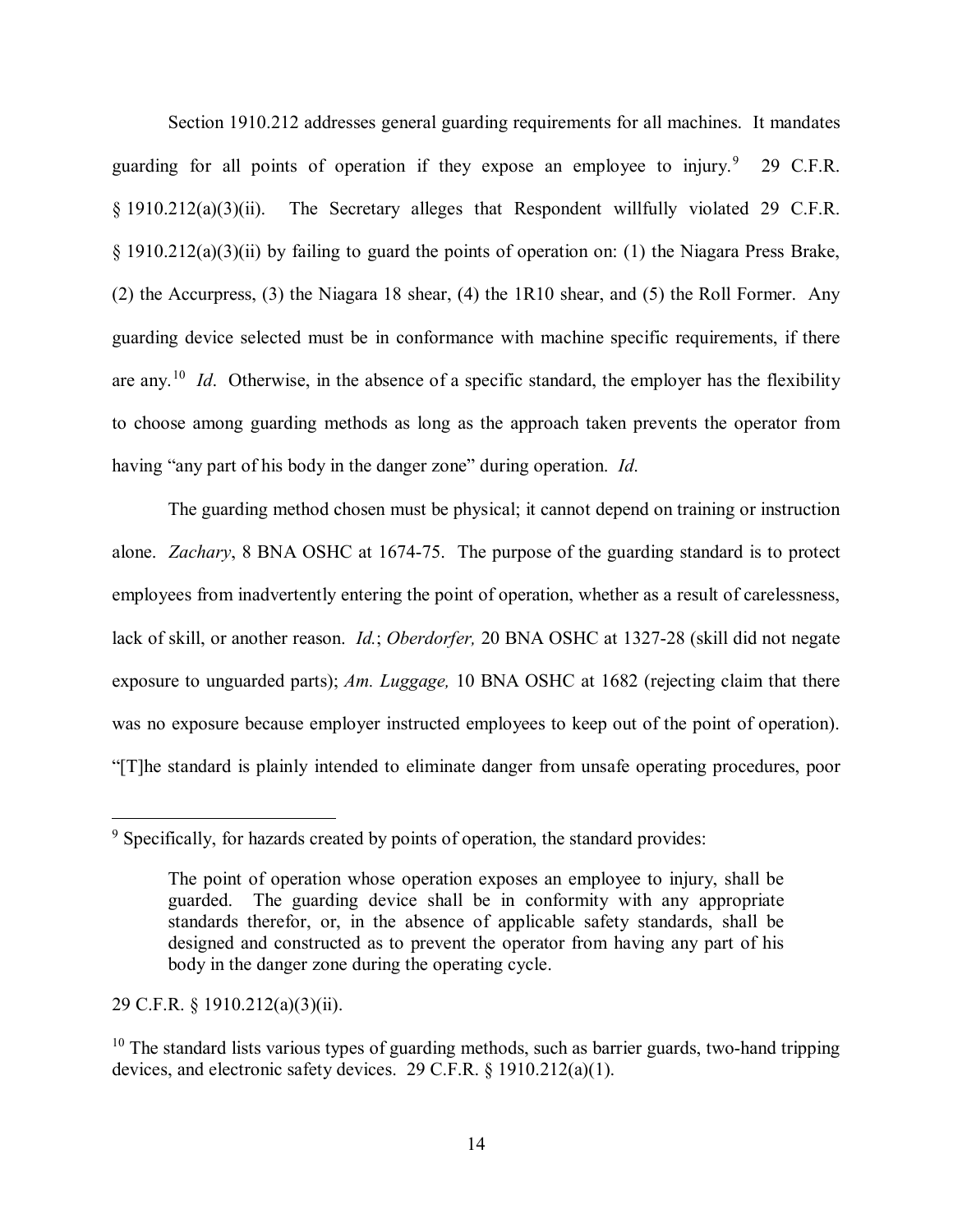training, or employee inadvertence." *Zachary*, 8 BNA OSHC at 1674-75; *Pass & Seymour*, *Inc.*, 7 BNA OSHC 1961, 1963 (No. 76-4520, 1979) (concluding that the standard's purpose is "to protect against injury resulting from an instance of inattention or bad judgment as well as risks arising from the operation of a machine"). An employer cannot merely implement work rules that would prevent injury if followed. *Gen. Elec*., 10 BNA OSHC at 1690. Even with training and work rules, it still must provide a compliant guarding device that prevents entry into the point of operation during the operating cycle. *Id.* at 1690-91 (concluding that the standard "rejects reliance upon the skill or attentiveness of employees … and instead requires physical guarding methods that do not depend for their effectiveness on correct employee behavior" (internal citations omitted).)

# 1. **Citation 2, Item 2 - Niagara Press Brake**  *a) Violation*

Citation 2, Item 2 alleges that there was an unguarded point of operation on the Niagara Press Brake in violation of 29 C.F.R. § 1910.212(a)(3)(ii). Respondent does not appear to dispute that the Secretary made out a prima facie case, but argues that guarding was not feasible.<sup>11</sup> (Resp't Br. at 25, 32-34.) It also contests the characterization of any violation as willful. *Id.* at 34-37.

Although the Niagara Press Brake was disposed of before either party's expert could view it, there is no dispute that it lacked a physical device capable of preventing employees from accessing the point of operation. (Tr. 209, 1691-93.) The CO explained that this lack of guarding created a hazard because an employee could inadvertently get his fingers or hands into

<span id="page-14-0"></span><sup>&</sup>lt;sup>11</sup> Indeed, Respondent explicitly argued that 29 C.F.R. § 1910.212(a)(3)(ii) applies to the Niagara Press Brake. (Resp't Br. at 25-26.)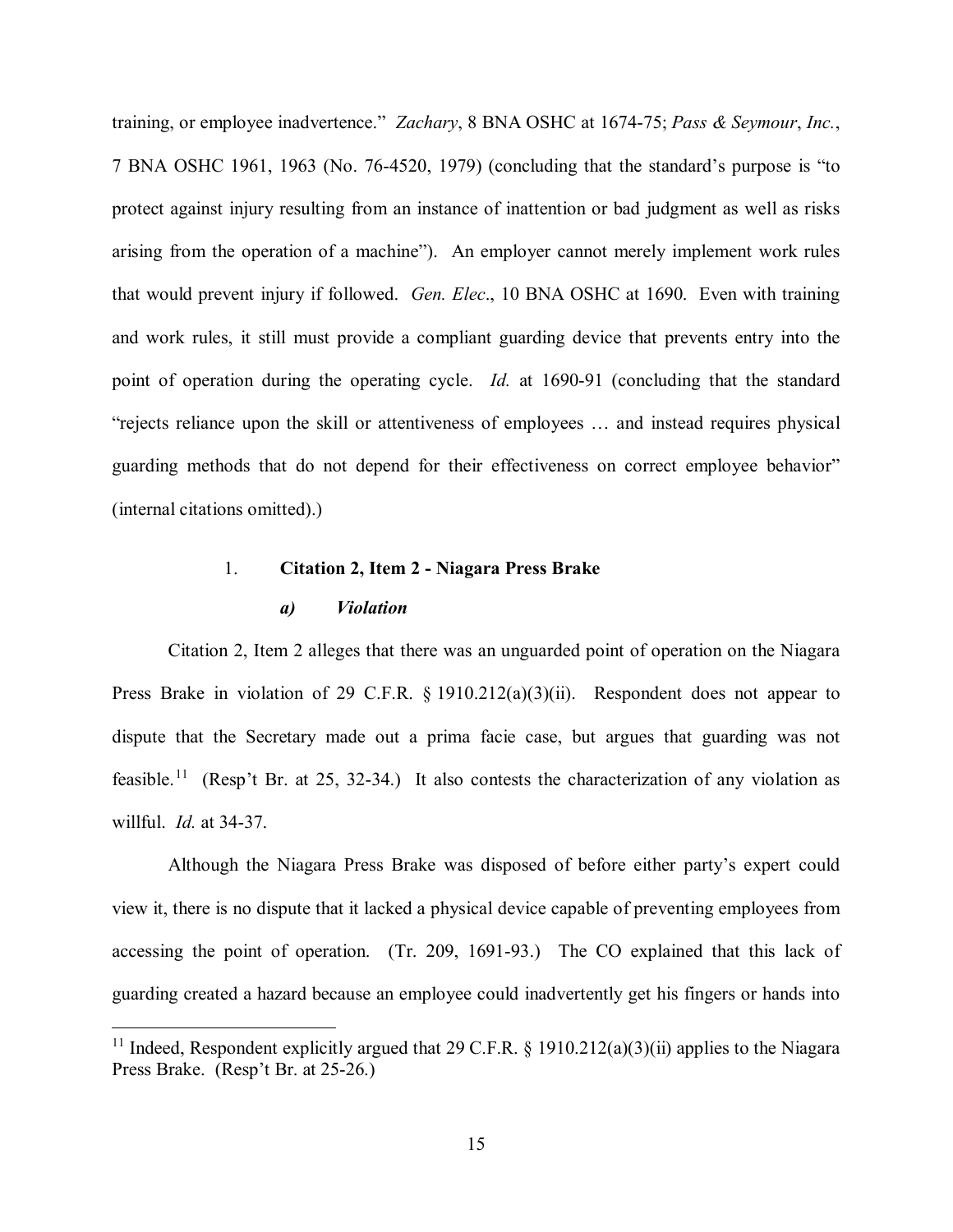the point of operation resulting in injury. (Tr. 204.) Indeed, JE had three fingers crushed while using the Niagara Press Brake on July 11, 2014. (Tr. 27-30; Gov. Exs. 16, 17, 187.) While not a prerequisite for finding a violation, evidence of past injuries supports the conclusion that employees are exposed to a hazard when operating the machine. *S&G Packaging Co.*, 19 BNA OSHC 1503, 1505 (No. 98-1107, 2001) (finding, under § 1910.212(a)(1), that evidence of injuries "clearly establish[es] the existence of a hazard").

As for exposure, the Secretary presented uncontested evidence that in addition to Respondent's President, Mr. Lloyd, two other current employees used the machine—one who acknowledged operating the machine as a regular part of his work and another who indicated he operated the machine within six months of the citation's issuance. (Tr. 188-189, 457, 2054.) Mr. Lloyd corroborated this testimony indicating that after the machine crushed JE's fingers he continued to let employees operate it. (Tr. 1689.)

JE and a current employee explained how routine tasks required them to put their hands close to and, on occasion, into the point of operation. (Tr. 86-90, 103-4.) The CO indicated that if an employee had to use the piece of metal that was on the machine at the time of the inspection his hands would be within three and a half inches of the point of operation. (Tr. 207-9, 460-61.) Growney agreed that the operator's fingers would be "very close" or "right next to" the point of operation. (Tr. 664-666.) Mr. Lloyd largely corroborated this testimony, conceding that the operator's fingers come within two to two and a half inches of the point of operation. (Tr. 1684- 86.) The proximity of the employees to the point of operation shows that they were exposed to a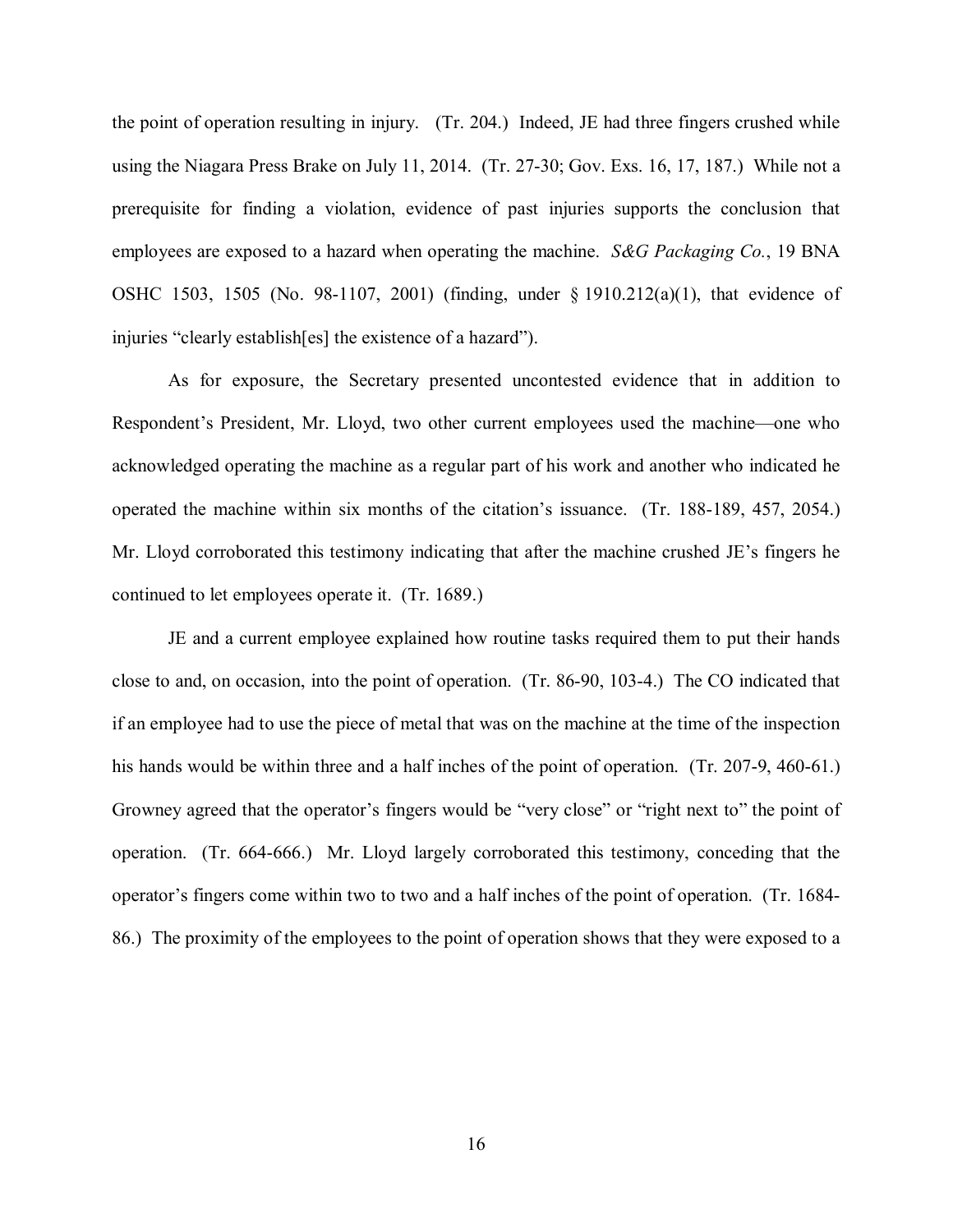hazard.<sup>12</sup> *Oberdorfer*, 20 BNA OSHC at 1328 (finding exposure to a hazard when employees had their hands three to eight inches from the unguarded parts); *Sheet Metal Specialty Co.*, 3 BNA OSHC 1104, 1105 (No. 5022, 1975) (finding exposure in connection with a violation of 29 C.F.R.  $\S$  1910.212(a)(3)(ii) when press brake operator positioned sheet in the die and held it within twelve inches of the point of operation).

Mr. Lloyd acknowledged that he knew the machine lacked any type of physical guarding to prevent access to the point of operation. (Tr. 1691-93.) He operated the machine himself after the accident and the lack of guarding was in plain view. (Tr. 210, 249-50, 1690.) *See Nordam Grp.,* 19 BNA OSHC 1413, 1417 (No. 99-0954, 2001) (finding knowledge when conditions were in plain view and supervisor was regularly in the area), *aff'd*, 37 F. App'x 959 (10th Cir. 2002) (unpublished). Additionally, Respondent was cited twice before for failing to guard the points of operation on machines, including press brakes. (Tr. 218, 256-58; Gov. Exs. 137, 153.)

# *b) Affirmative Defense of Infeasibility*

While the parties agree that the Secretary made out a prima facie case, they disagree as to whether Respondent established the affirmative defense of infeasibility. This defense requires the employer to show, by a preponderance of evidence, that: (1) literal compliance with the terms of the cited standard was infeasible, and (2) an alternative protective measure was used or there was no feasible alternative measure. *See, e.g., Otis Elevator Co.*, 24 BNA OSHC 1081, 1087 (No. 09-1278, 2013), *aff'd*, 762 F.3d 116 (D.C. Cir. 2014); *Faultless Div., Bliss & Laughlin Indus., Inc. v. Sec'y of Labor,* 674 F.2d 1177, 1189 (7th Cir. 1982) (finding Secretary did not

<span id="page-16-0"></span> $12$  The undersigned notes that there was also evidence that the Niagara Press Brake repeatedly malfunctioned. (Tr. 91, 1686-87; Gov. 278.) During some of these incidents, the machine continued to operate even when the pressure from the foot pedal was removed. (Tr. 91, 191-92.)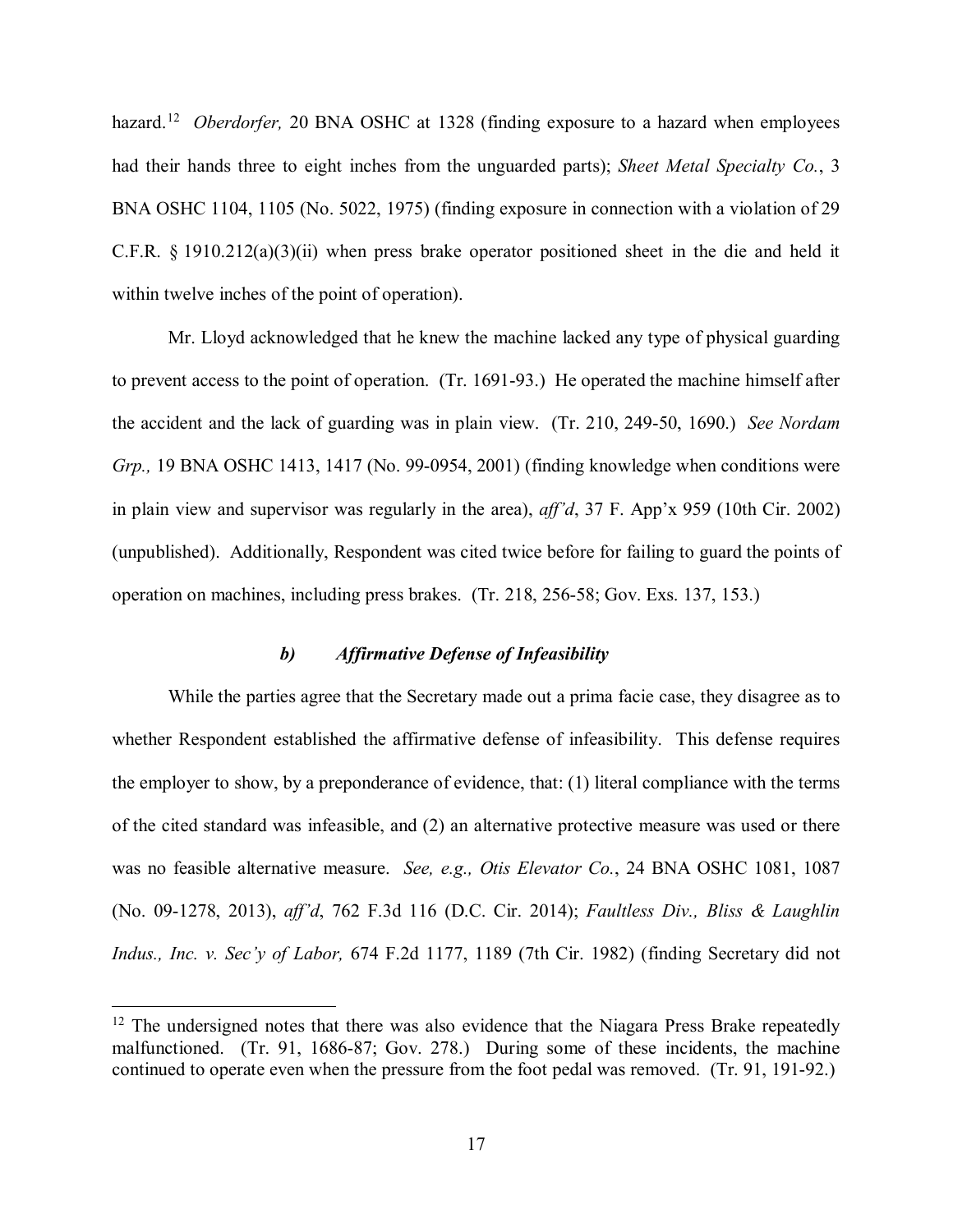have to show feasibility of machine guarding); *E&R Erectors, Inc. v. Sec'y of Labor*, 107 F.3d 157, 163 (3d Cir. 1997) ("[t]he burden of establishing an affirmative defense is on the employer, and every element must be established"). The fact that compliance is difficult or expensive does not excuse compliance with standards. *State Sheet Metal Co*., 16 BNA OSHC 1155, 1160 (No. 90-1620, 1993) (consolidated) (rejecting defense); *Hughes Bros., Inc*., 6 BNA OSHC 1830, 1835 (No. 12523, 1978) (finding that difficulty of compliance did not defeat citation). Further, even if complete compliance is not possible, the employer must comply to the extent possible. *Cleveland Consol., Inc. v. OSHRC*, 649 F.2d 1160, 1167 (5th Cir. 1981); *Brock v. Dun-Par Engineered Form Co.,* 843 F.2d 1135, 1139 (8th Cir. 1988) (finding that the employer has the burden of showing both infeasibility and availability of reasonable alternative measures).

As to the first element of the defense—was compliance infeasible—Growney explained that the Niagara Press Brake could have been guarded with a restraint or pullback device, by utilizing two hand controls, or through the installation of a light curtain. (Tr. 668-9, 1014, 1039; Gov. Ex. 247.) The CO agreed that all of these guarding methods could have been used on the Niagara Press Brake. (Tr. 210-11, 216-18.) *Long Beach Container Terminal Inc. v. OSHRC*, 811 F.2d 477, 479 (9th Cir. 1987) (concluding that a workable method of abatement defeated defense); *Gregory & Cook Inc*., 17 BNA OSHC 1189, 1190-92 (No. 92-1891, 1995) (finding that defense failed when guarding was technologically and economically feasible).

Although Respondent suggests some limitations with each of Growney's guarding proposals, it never establishes that compliance was infeasible and certainly does not show that it complied to the extent possible. Taubitz expressed his belief that operator restraints and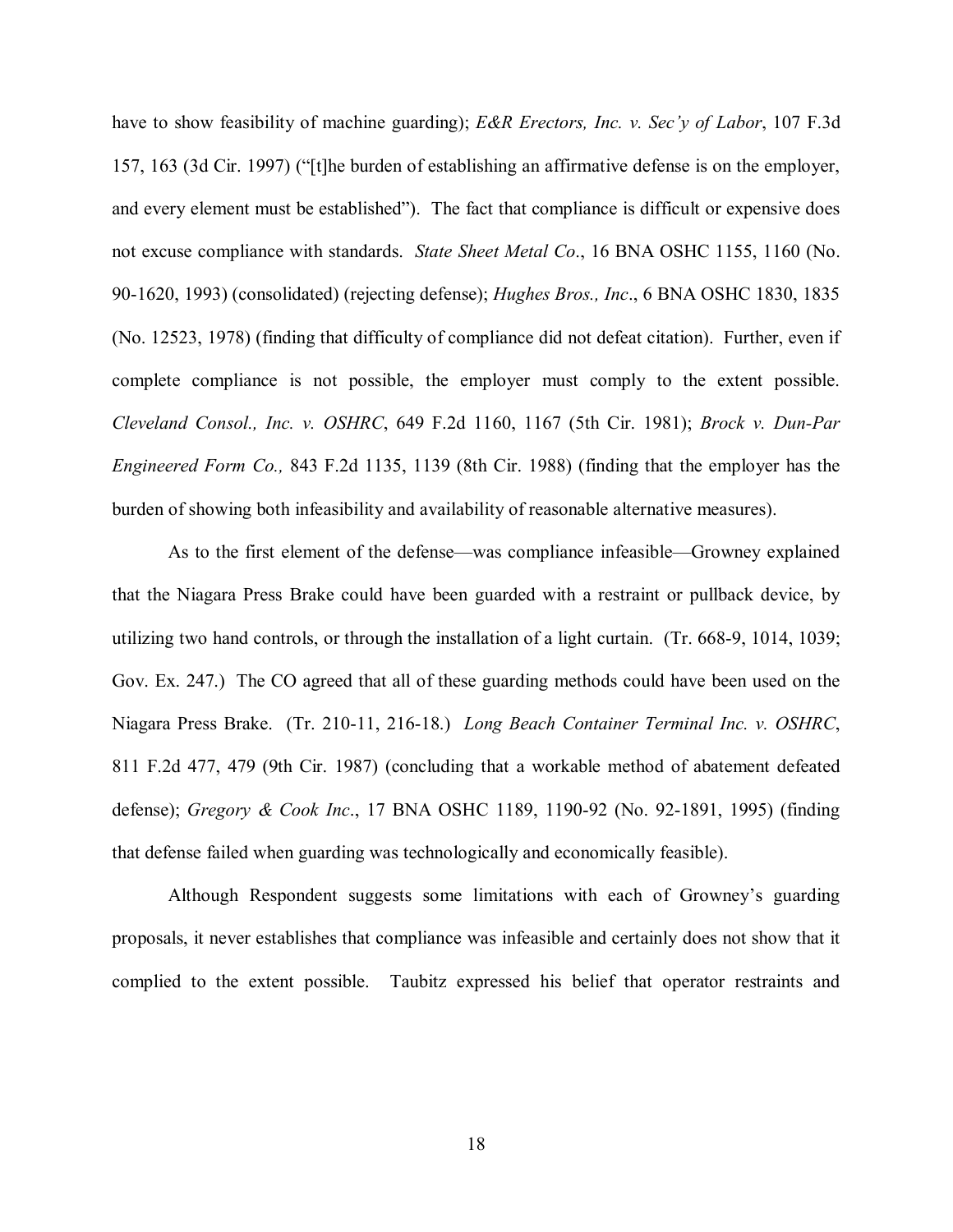pullback devices preclude employees from crossing their hands or turning all the way around.<sup>[13](#page-18-0)</sup> (Ex. R. 34 at 21.) But Respondent never explained when these actions were necessary to complete the work. Likewise, Taubitz criticized pullback devices in general because they can require frequent adjustments. *Id.* However, employees only made two parts with the Niagara Press Brake. (Tr. 942, 961, 1684, 1693.) Employees did not use the machine for small quantity runs, and the size of the pieces being worked with changed infrequently. (Tr. 1684; Gov. Ex. 187 at 3.) Further, Growney explained that the whole course of action necessary for the work turning, picking up material, inserting it, actuating the machine, adjusting the material and stacking it when complete— would not be inhibited by restraints.<sup>[14](#page-18-1)</sup> (Tr. 1040; Gov. Ex. 247 at 20.) To the extent that there were any tasks other than these for which a restraint could not be used, Respondent still needed to guard the device for the tasks for which it was feasible, including the work done the day JE was injured. Accordingly, Respondent failed to satisfy either element of the defense and the violation is affirmed.

## *c) Characterization*

 $\overline{a}$ 

It is undisputed that Respondent knew the requirements of the standard and knew that the Niagara Press Brake lacked guarding. However, Respondent claims it had a good faith belief it could make out the affirmative defense of infeasibility and that this belief precludes characterizing the violation as willful. It also asserts it was not plainly indifferent to employee safety.

<span id="page-18-0"></span><sup>&</sup>lt;sup>13</sup> Growney disputed that a pullback would preclude an operator from turning around but conceded that they did inhibit some employee movement as that was the purpose of the device. (Tr. 1008-9.)

<span id="page-18-1"></span> $14$  As discussed above, Growney's testimony about the feasibility of pullbacks for this machine is credited over Taubitz's testimony. (Gov. Ex. 247 at 20.)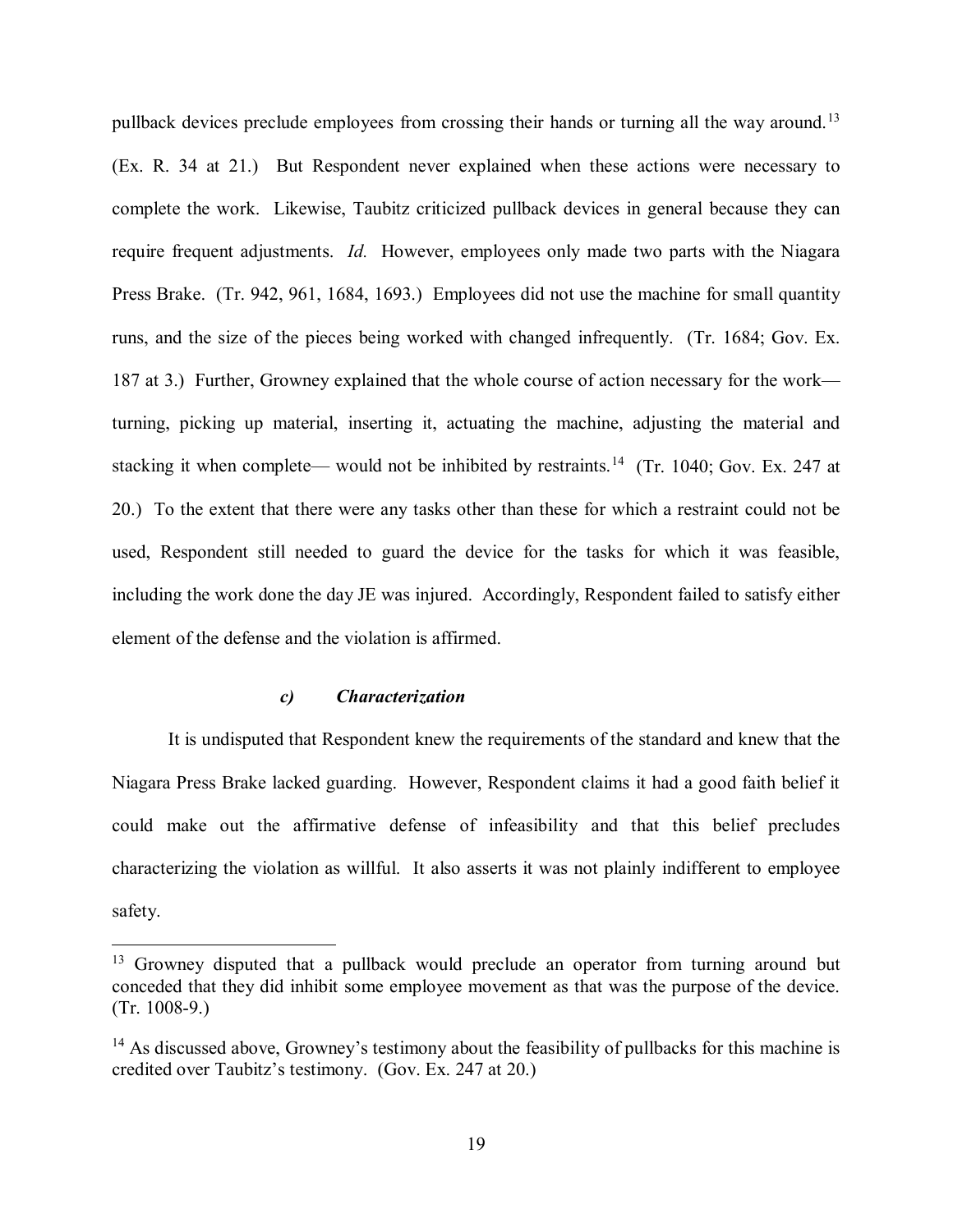A willful violation of the Act is one "done voluntarily with either an intentional disregard of, or plain indifference to, the Act's requirements." *Bianchi Trison Corp. v. Chao,* 409 F.3d 196, 208 (3d Cir. 2005), quoting *Ensign-Bickford Co. v. OSHRC*, 587 F.2d 1419, 1422 (D.C. Cir. 1983). Critical to a finding of willfulness is the employer's state of mind. *See, e.g., Thomas Indus. Coatings, Inc.,* 23 BNA OSHC 2082, 2091-93 (No. 06-1542, 2012) (finding a violation willful when the employer knew about the standard's specific requirements and the conditions present). "[A]n employer's prior history of violations, its awareness of the requirements of the standards, and its knowledge of the existence of violative conditions are all relevant considerations in determining whether a violation is willful in nature." *MJP Constr. Co*., 19 BNA OSHC 1638, 1648 (No. 98-0502, 2001), *aff'd*, 56 F. App'x 1 (D.C. Cir. 2003) (unpublished); *Anderson Excavating & Wrecking Co.*, 17 BNA OSHC 1890, 1891 (No. 92-3684, 1997) (finding willfulness may depend on the totality of circumstances), *aff'd*, 131 F.3d 1254 (8th Cir. 1998). An employer's motive for failing to comply with the Act need not be evil or malicious. *Kaspar Wire Works, Inc.,* 18 BNA OSHC 2178, 2181 (No. 90-2775, 2000), *aff'd*, 268 F.3d 1123 (D.C. Cir. 2001).

Respondent has a long history with OSHA that should have made it well aware of the Act's requirement in general as well as the specific responsibility to guard points of operation. It has received eighty violations since 2000, including twenty willful violations and many violations of the same standard cited here, 29 C.F.R. § 1910.212. (Tr. 1489-90.) In 2002, after receiving a complaint, OSHA commenced an investigation that identified multiple serious point of operation guarding violations, including the failure to guard the point of operation on a press brake. (Tr. 1501-3; Gov. Ex. 124.) Three years later, following another employee complaint, Respondent was cited again for failing to guard the points of operation on various machines,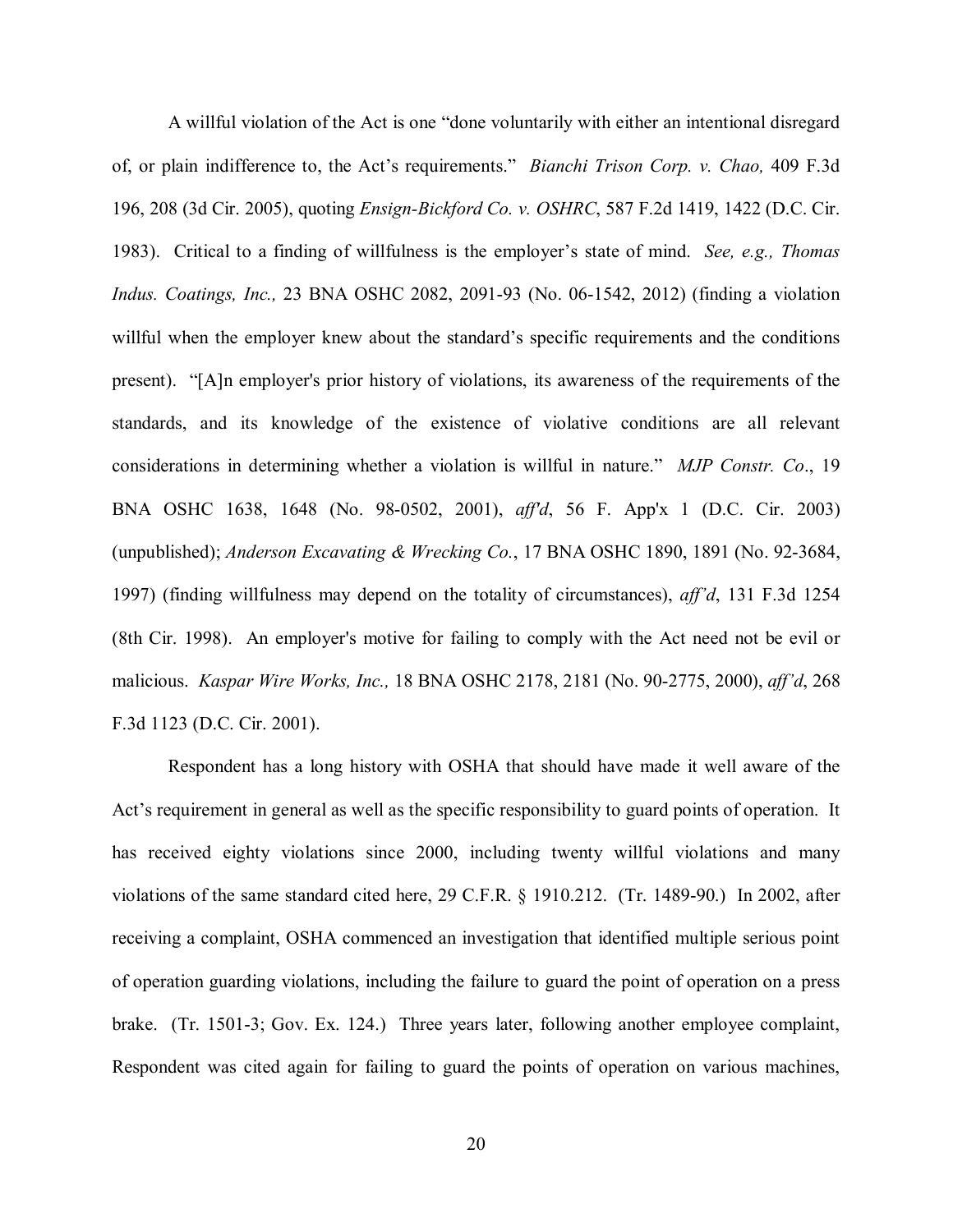once again including a press brake.<sup>[15](#page-20-0)</sup> (Tr. 1506, 1508; Gov. Exs. 129, 137.) These citations were resolved in 2006 through a settlement agreement (2006 Settlement Agreement). (Gov. Ex. 139.) This agreement included a promise by Respondent to ensure that "all machines" at its Facility "are properly guarded" as required by 29 C.F.R. § 1910.212(a)(3)(ii). (Gov. Ex. 139 at 10.)

But, Respondent persisted in its failure to abate the point of operation guarding issues and was cited again in 2008 for, among other things, failing to guard points of operation in violation of 29 C.F.R. § 1910.212(a)(3)(ii). (Tr. 1531-32; Gov. Ex. 153.) The 2008 citations were resolved by another settlement agreement (2009 Settlement Agreement). (Tr. 1533-34; Gov. Ex. 157.) OSHA Area Director Jean Kulp explained how OSHA wanted to bring the company into compliance so, the 2009 Settlement Agreement included a requirement to retain an independent consultant to conduct evaluations of the Facility, make recommendations, and provide written reports. (Tr. 1534-35; Gov. Ex. 157.) Consistent with its past, Respondent failed to comply with the 2009 Settlement Agreement. (Tr. 1536-37; Gov. Ex. 157 at 10.)

Respondent's history of citations for violating 29 C.F.R. § 1910.212(a)(3)(ii) gave it a "heightened awareness" of the need to guard points of operation on press brakes and supports the willful characterization. *Active Oil*, 21 BNA OSHC at 1098, 2004-09 (finding heightened awareness based on a previous citation and a written safety program); *A.J. McNulty & Co., Inc. v. Sec'y of Labor*, 283 F.3d 328, 338 (D.C. Cir. 2002) (noting that prior citations for similar violations may sustain a violation's classification as willful); *MJP*, 19 BNA OSHC at 1648 (stating that relevant considerations include prior history of violations and awareness of  $\overline{a}$ 

<span id="page-20-0"></span><sup>&</sup>lt;sup>15</sup> The 2002 citation refers to a "Chicago Press Brake" and the 2005 citation refers to the "Accurpress Model 7606, serial number 5251 press brake." (Gov. Exs. 124, 137.) The Niagara Press Brake that JE was injured on had not been previously cited. *Id.*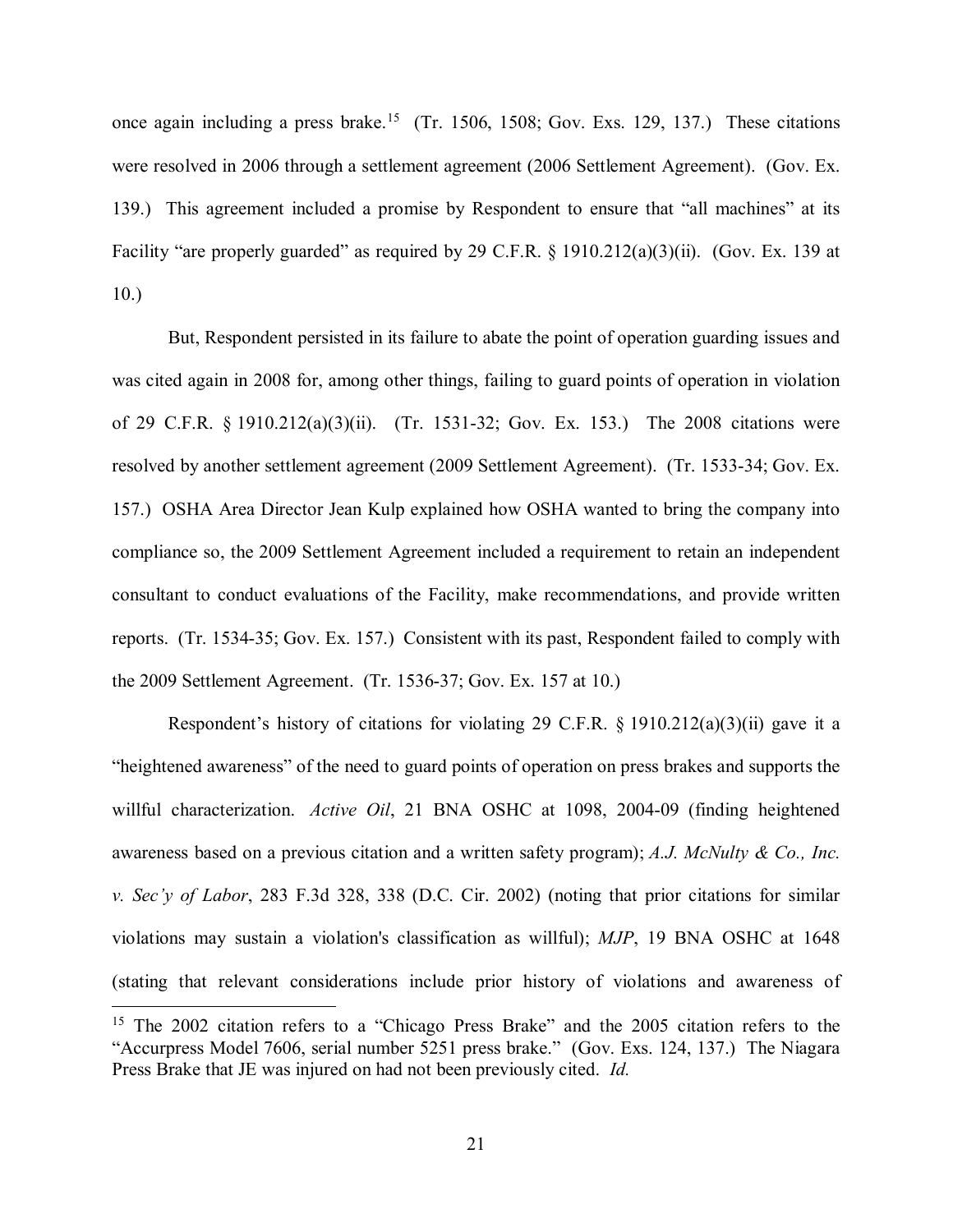standard's requirements); *Anderson*, 17 BNA OSHC at 1892-93, 1995-97 (relying on history of recent citations for violations of the same standard as part of willful determination).

Violations are willful where an employer exhibits plain indifference with respect to the violative conditions themselves. *A.E. Staley Mfg. Co*., 295 F.3d 1341, 1350-53 (D.C. Cir. 2002). The Respondent was not only specifically aware of the standard, but it also knew that there was no guarding on the Niagara Press Brake. (Tr. 1691-92; Gov. Exs. 124, 137, 153.) Still, there was no attempt to guard, or even investigate the possibility of guarding the machine. (Tr. 252, 1658, 1691-93, 1941.) Mr. Lloyd's view that the Niagara Press Brake could not be guarded in any way was not the product of research or failed attempts at guarding. <sup>16</sup> (Tr. 252, 1684, 1691-93, 1941.) He did not get involved with training and delegated responsibility for safety to someone without evaluating that employee's knowledge or skill to be responsible for the task. (Tr. 1880.) Even after repeated citations, he neither reviewed any OSHA or ANSI machine guarding standards himself, nor hired a qualified safety and health professional to do so. (Tr. 1658, 1683-84.) Instead, despite no OSHA training, he relied on his own view of "what safe is." (Tr. 1683.) *See Conie Constr., Inc.,* 16 BNA OSHC 1870, 1872 (No. 92-0264, 1994) (finding violation willful when foreman substituted his own judgment for that of the standard), *aff'd,* 73

<span id="page-21-0"></span> $16$  Mr. Lloyd did not indicate he thought the machine was compliant—his assertion was that he did not believe the machine could be guarded. (Tr. 1692.) Certainly, by the time of the hearing, Mr. Lloyd understood that OSHA might not view the machine as compliant as he said he disposed of it to avoid further citation. *Id.*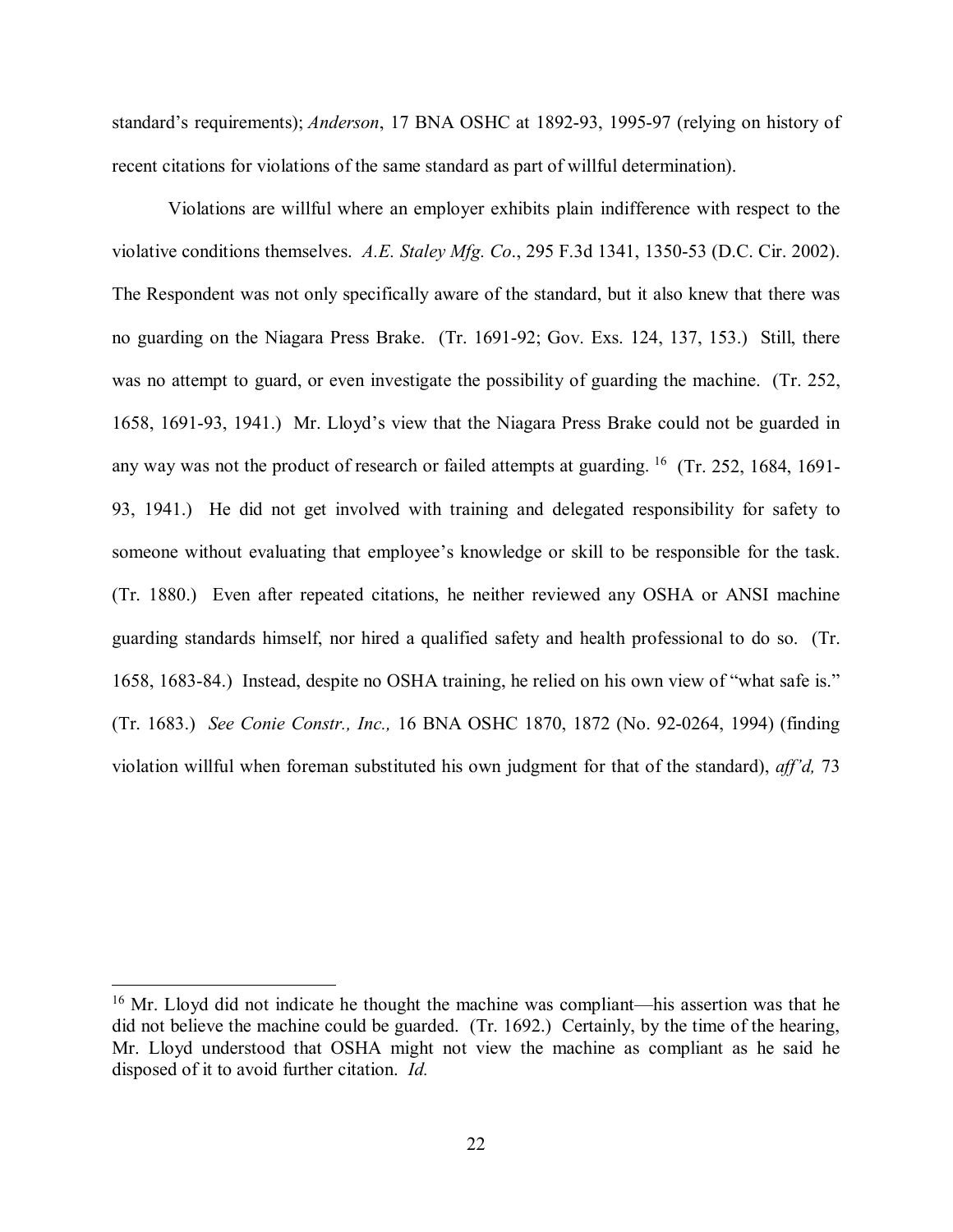F.3d 382 (D.C. Cir. 1995). In short, Mr. Lloyd's belief about the feasibility of guarding was not objectively reasonable.[17](#page-22-0)

Mr. Lloyd's response to a severe injury suffered on the Niagara Press Brake is indicative of his indifference to safety. (Sec'y Br. at 15.) After an employee's fingers were crushed, Mr. Lloyd did not ask him how the accident occurred or speak to anyone who witnessed it. (Tr. 1697-99.) He assumed the accident was the result of operator error and allowed other employees to use the machine the same day.<sup>[18](#page-22-1)</sup> (Tr. 1071, 1102, 1697.) He did this even though he was aware that the machine sometimes malfunctioned before the accident occurred. (Tr. 1686-88.) Similar to the present matter, in *A. Schonbek & Co., Inc*., 9 BNA OSHC 1189 (No. 76-3980, 1980), an employee's fingers were partially amputated while he used a power press. 9 BNA OSHC at 1190-91, *aff'd,* 646 F.2d 799 (2d Cir. 1981). The employer undertook an investigation and determined that the machine had not malfunctioned at the time of the accident. *Id.* It then decided to add a barrier guard only to the machine on which the employee was injured. *Id.* The

<span id="page-22-0"></span><sup>&</sup>lt;sup>17</sup> Respondent also cites OSHA Instruction CPL 02-01.025, February 14, 1997 (hereafter, "Press Brake Guidance") and claims that this document shows that Mr. Lloyd's personal belief "aligned with OSHA's." (Resp't Br. at 34.) Respondent withdrew its request to admit the Press Brake Guidance and does not request that the undersigned take judicial notice of it. (Tr. 563-65.) Neither Taubitz, nor Mr. Lloyd, nor any other employee indicated they read or relied on the Press Brake Guidance. (Ex. R-34 at 32.) In any event, even if the undersigned were to find it appropriate to consider the Press Brake Guidance, it does not support Respondent's position. The Press Brake Guidance suggests that when physical guarding is infeasible, for small quantity runs, guarding by location may be sufficient on a limited basis and only when alternative safety measures are taken. The Niagara Press Brake was always unguarded regardless of the part being made and Respondent failed to show that guarding was infeasible for any function, let alone every one. (Tr. 554, 1014; Gov. Ex. 247.) Moreover, although Respondent claims it took all necessary precautions, it fails to point to record evidence that it fulfilled the requirements the Press Brake Guidance sets out.

<span id="page-22-1"></span> $18$  The undersigned notes that the same malfunction the injured employee said happened when he was operating the Niagara Press Brake was also observed by the CO during the inspection when Mr. Lloyd operated it. (Gov. Ex. 278.)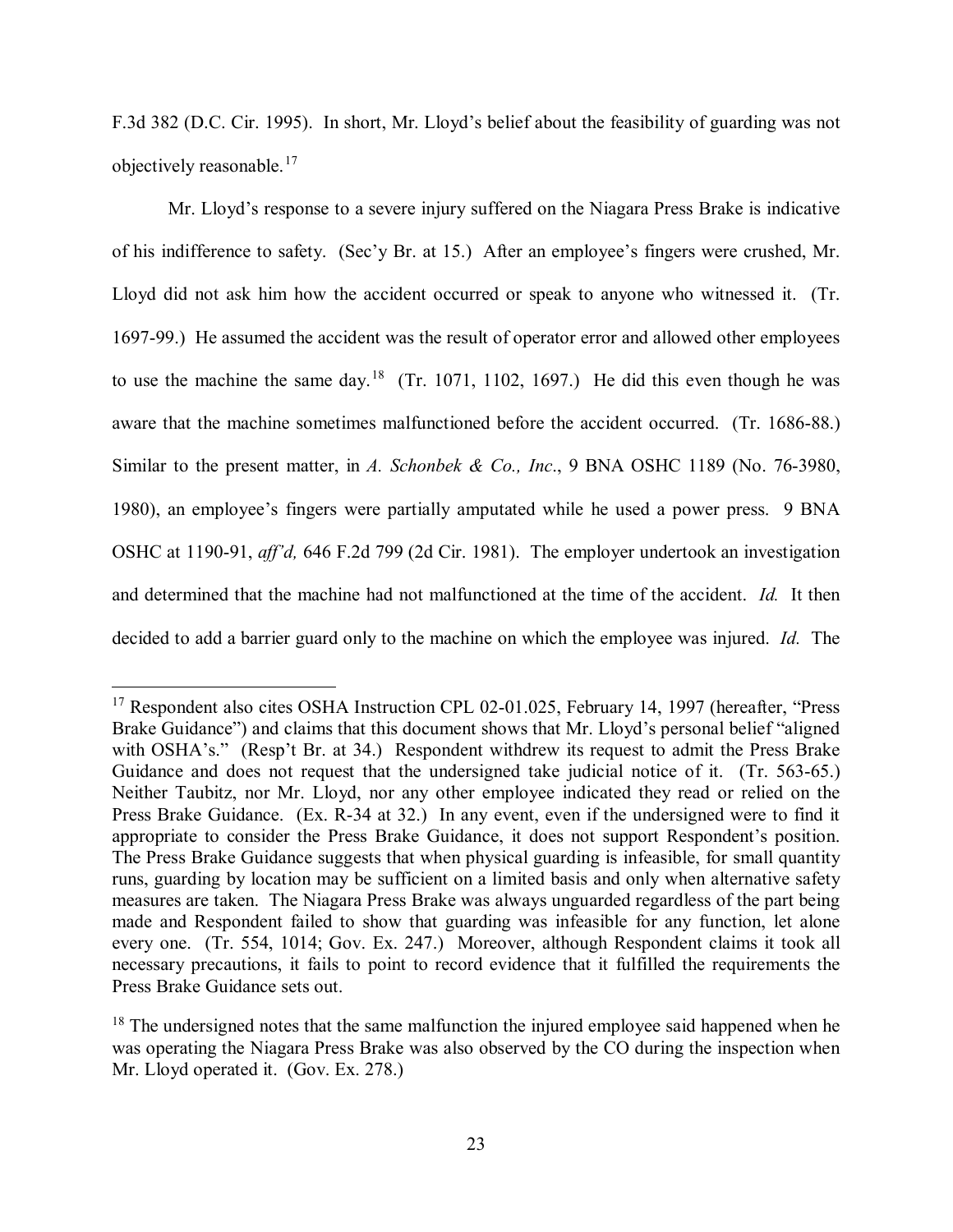Commission concluded that failing to take action with respect to other similar machines amounted to careless disregard for employee safety*.* [19](#page-23-0) *Id.* at 1191. Here, Mr. Lloyd did not even undertake the investigation. He simply fired the injured employee and directed other employees to continue to use the machine. Plain indifference is established by an employer's failure to take appropriate corrective action despite actual knowledge that a dangerous condition exists.[20](#page-23-1) *Nat'l Eng'g & Contracting Co*., 18 BNA OSHC 1075, 1080-81 (No. 94-2787, 1997), *aff'd*, 181 F.3d 715 (6th Cir. 1999); *Valdak Corp*., 17 BNA OSHC 1135, 1139 (No. 93-0239, 1995), *aff'd*, 73 F.3d 1466 (8th Cir.1996).

Mr. Lloyd's claimed good faith belief that the Niagara Press Brake was compliant is rejected. *See McNulty,* 283 F.3d at 338-39 (upholding violation as willful and rejecting claims that belief in an affirmative defense and reliance on ALJ decisions gave the employer a good faith belief it was complying). Respondent acted recklessly by disregarding the requirements of Act and directing employees to continue to use an unguarded machine with a history of malfunctions. *See Kaspar,* 18 BNA OSHC at 2181-82.

<span id="page-23-0"></span> $19$  The Secretary also presented evidence about Mr. Lloyd's view of employee safety and the Act's requirements. *See A. E. Staley Mfg. Co*., 19 BNA OSHC 1199, 1202-3 (No. 91-0637, 2000) (consolidated) (finding willfulness established by showing plain indifference), *aff'd*, 295 F.3d 1341 (D.C. Cir. 2002). In 2005, following the issuance of several citations, Mr. Lloyd candidly informed Ms. Kulp that he would not allow OSHA to enter his Facility. (Tr. 1508.) He was also uncooperative at the start of the 2008 inspection. (Tr. 1526-27.) Mr. Lloyd believes OSHA should not tell him what to do. (Tr. 1463; Gov. Ex. 145.)

<span id="page-23-1"></span> $20$  Respondent's failure to take any action despite a heightened awareness of the cited standard distinguishes this violation from the situation the D.C. Circuit confronted in *Dayton Tire v. Sec'y of Labor,* 671 F.3d 1249 (D.C. Cir. 2012).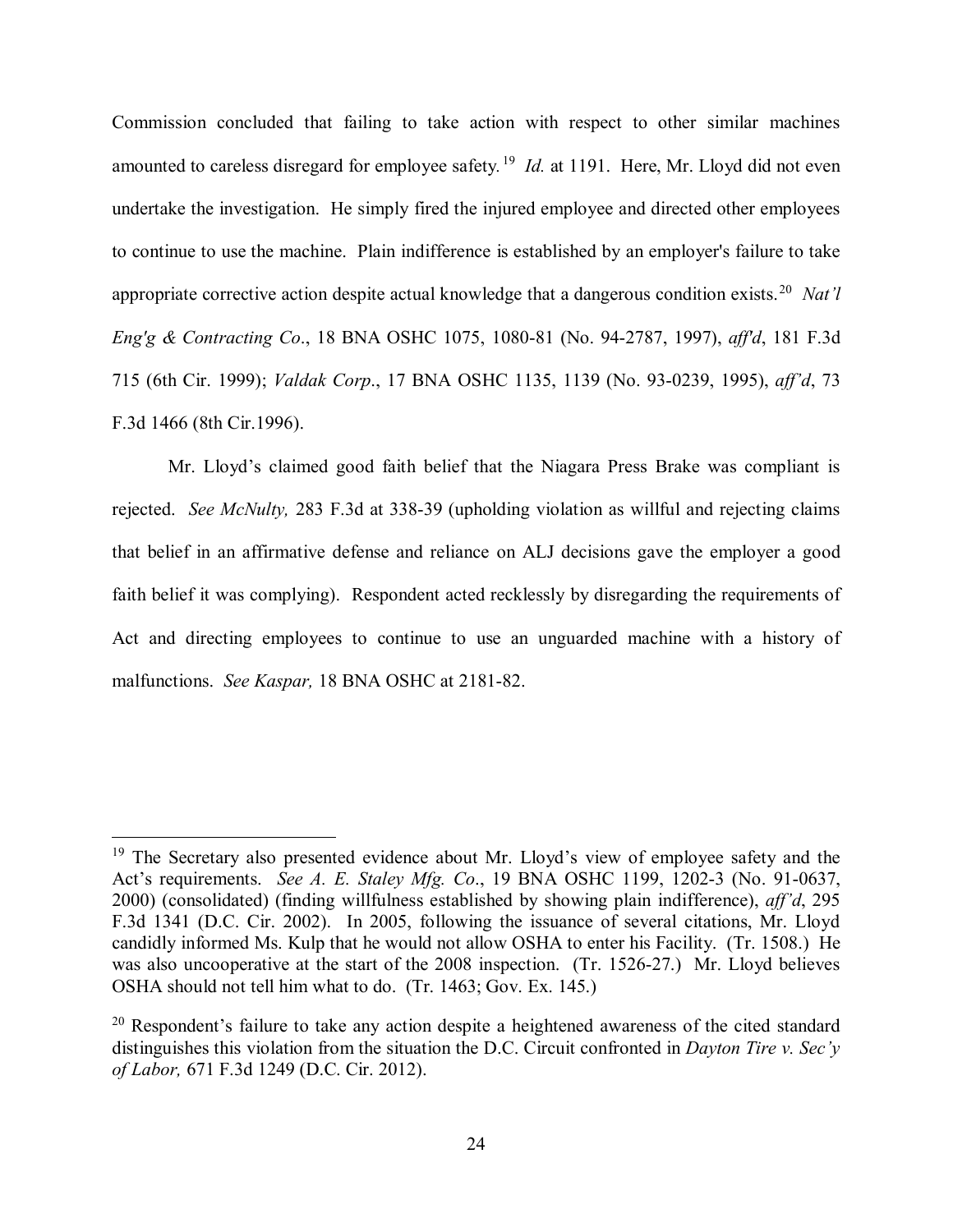#### *d) Penalty Amount*

When setting the penalty amount, the Act requires consideration of the violation's gravity and the employer's size, history, and good faith. 29 U.S.C. § 666(j). The Secretary proposes a penalty of  $$70,000$ <sup>[21](#page-24-0)</sup> The CO indicated that the violation had a high gravity due to the seriousness of injuries that can, and in the case of one employee did, occur. (Tr. 220-21; Gov. Ex. 187.) In terms of size, between fifty and seventy employees work at the Facility, and there are approximately 42 additional workers at other locations. (Tr. 1577, 1599, 1637, 1837, 2480.) While this size could support a penalty reduction, the undersigned finds that the evidence relating to gravity, history, and lack of good faith outweighs the size factor. *See Orion Constr. Co., Inc.,* 18 BNA OSHC 1867, 1868 (No. 98-2014, 1999) (giving less weight to the size and history factors); *Quality Stamping Prods. Co.*, 16 BNA OSHC 1927, 1929 (No. 91-414, 1994) (finding that while gravity is normally the primary factor, a "substantial history of prior violations may skew the importance of gravity"). As noted above, Respondent has an extensive history with OSHA including prior citations of the same standard and related to the same type of machine. Similarly, for the same reasons that the willful characterization is appropriate, the undersigned finds that the record does not support a reduction in the penalty amount. Accordingly, a penalty of \$70,000 is appropriate for Citation 2, Item 2.

<span id="page-24-0"></span><sup>&</sup>lt;sup>21</sup> The Inflation Adjustment Act of 2015, Pub. Law 114-74  $\S$  701, 129 Stat. 559-602 (2015) granted OSHA the ability to increase the statutory minimum and maximum penalties for violations of the Act. OSHA has exercised this authority but the revised penalties apply only to violations occurring after November 2, 2015. 81 Fed. Reg. 43430 (July 1, 2016); 29 C.F.R. § 1903.15(d). All of the violations in the instant matter occurred prior to November 2, 2015, so the statutory maximum applicable here is \$7,000 for serious violations and \$70,000 for willful or repeat violations. 29 U.S.C. § 666(a-b). For the same reason, the statutory minimum for each willful violation presently before the undersigned is \$5,000. *Id.*; 29 C.F.R. § 1903.15(d).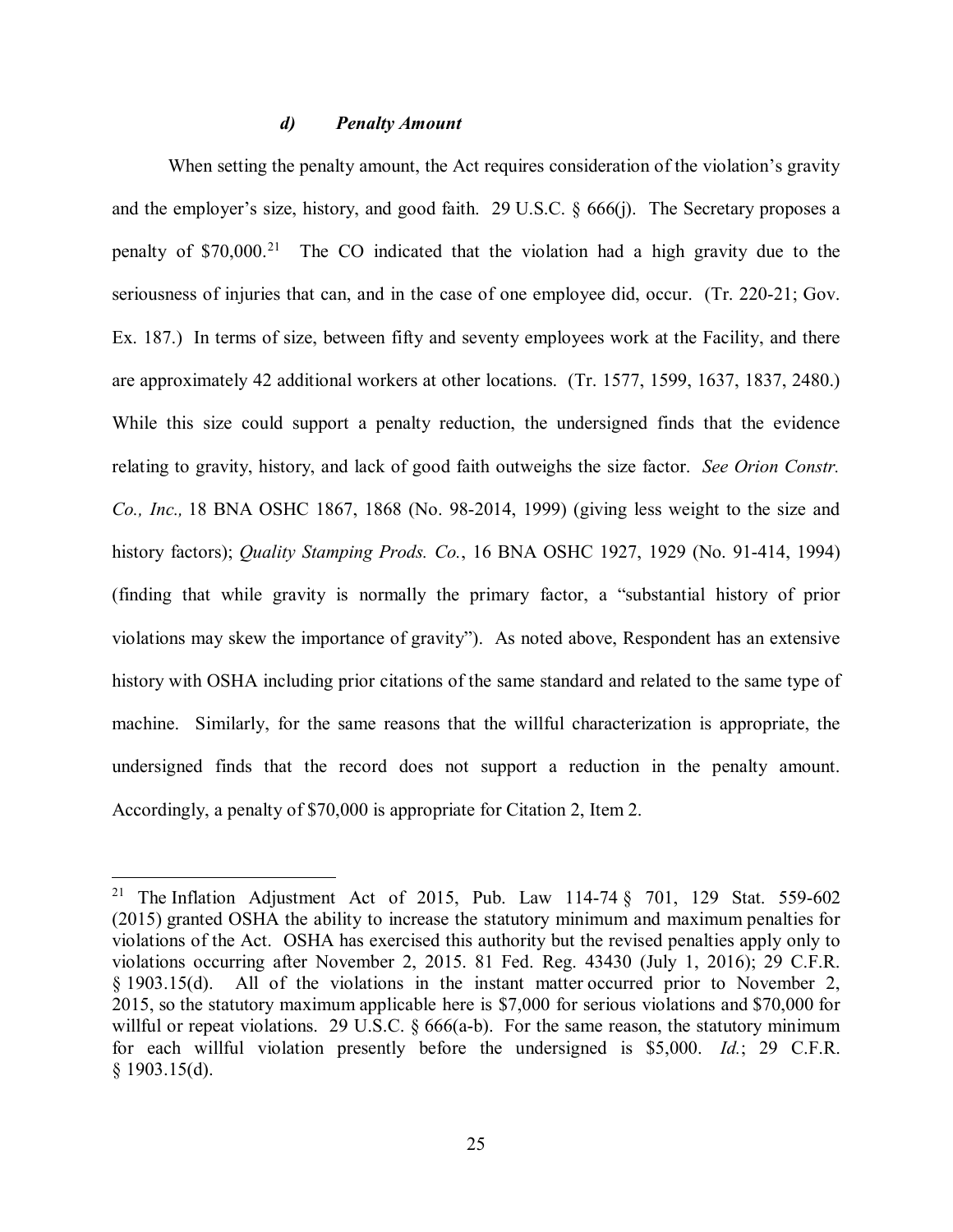## 2. **Citation 2, Item 3 - Accurpress**

#### *a) Violation*

Citation 2, Item 3 alleges that Respondent willfully violated 29 C.F.R. § 1910.212(a)(3)(ii) by failing to guard the point of operation on the Accurpress, a hydraulic press brake. There is no dispute that the point of operation lacks the required guarding. However, Respondent argues it was denied due process because the machine was not cited in prior inspections and contests the violation's characterization as willful. (Resp't Br. at 38-44.)

The Accurpress' point of operation is where a ram descends and pushes metal down into the die to bend it. (Tr. 243, 684-6; Gov. Ex. 267.) The CO observed and filmed an employee operating the Accurpress during the inspection. (Tr. 687-8; Gov. Ex. 267.) This employee indicated that he used the machine at least two hours per day. (Tr. 1701.) The CO explained that the operator's fingers come within a half inch of the point of operation. (Tr. 243-44; Gov. Exs. 21, 267.)

The testimony from the CO and Growney, along with the videographic evidence, show a hazard and exposure. (Gov. Exs. 21, 247, 267.) The Commission has never required an operator's hands to be placed within the point of operation to find a violation. *See, e.g., Mayhew Steel Prods., Inc.,* 8 BNA OSHC 1919, 1920 (No. 77-3970, 1980) (rejecting the argument that there was no hazard because employees did not place hands or fingers in point of operation). Indeed, the Commission has upheld violations of the cited standard even when employees' hands were much further away from the point of operation. *See, e.g., Sheet Metal*, 3 BNA OSHC at 1105 (finding a violation when press brake operator's hands were twelve inches from the point of operation.) The lack of any physical device preventing the operator's fingers from entering the point of operation violates the cited standard. (Tr. 248-9, 687.)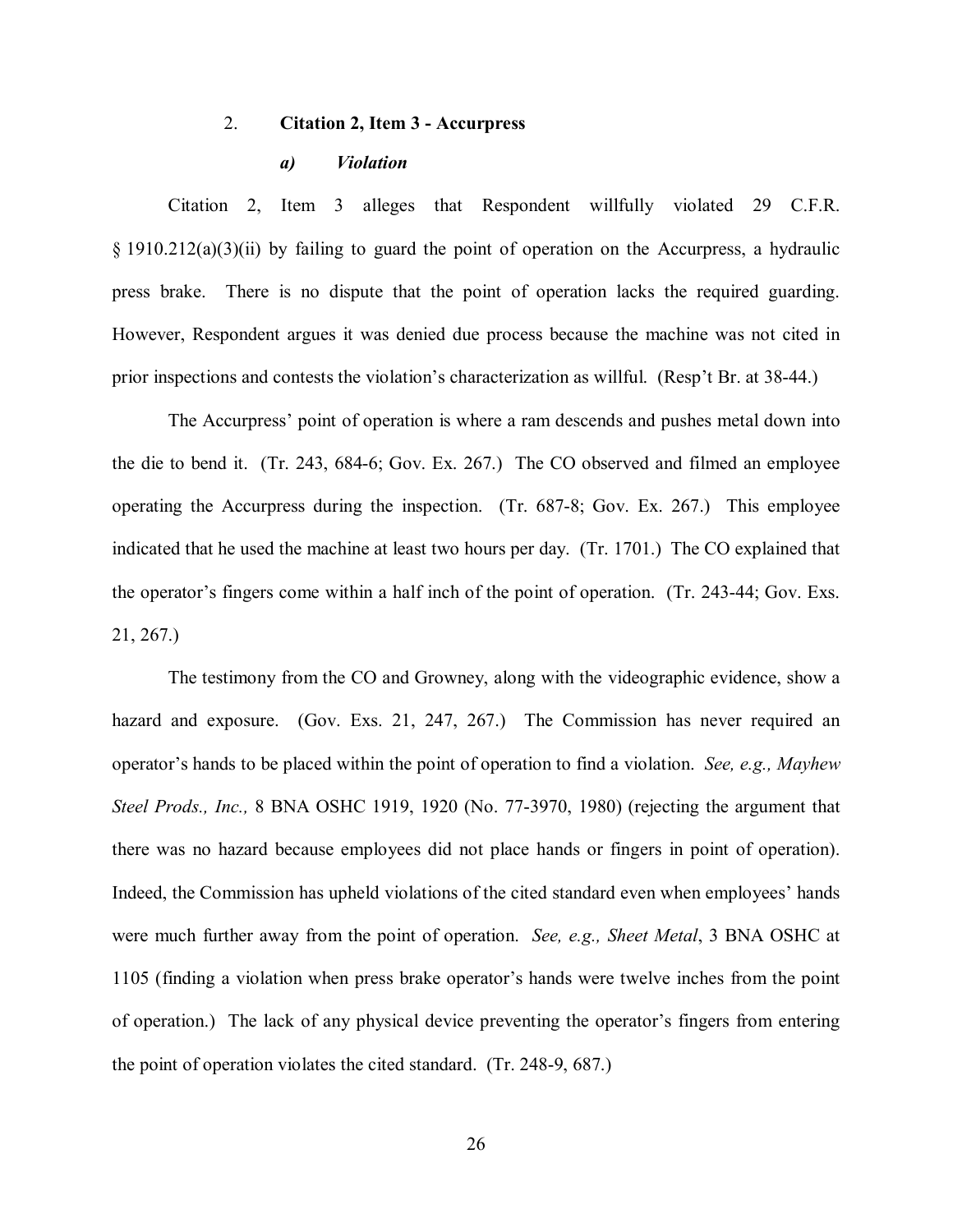Mr. Lloyd observed an employee operate the machine and also operated it himself. (Tr. 252, 1641.) He knew that the work brought employees extremely close to the point of operation when they were not using the two hand controls.<sup>22</sup> (Tr. 1701-3.) The employee the CO observed operating the Accurpress was working in a manner compliant with company policy. (Tr. 1702-3; Gov. Ex. 21.) Mr. Lloyd confirmed this observation, indicating that the employee was operating the machine correctly, even when his fingers were right next to the point of operation. *Id.* Mr. Lloyd was aware of the risks to employees. (Tr. 1701-3.) He knew that an error could lead to crushed fingers. *Id.* Thus, the Secretary made out his prima facie case.

## *b) Infeasibility Defense*

 $\overline{a}$ 

In challenging the characterization, Respondent alleges that it reasonably believed guarding was infeasible when the Accurpress was used for certain parts. (Resp't Br. at 40-43.) However, Respondent does not contend its belief satisfies the requirements of the affirmative defense. *Id.* In any event, the undersigned finds that guarding was feasible and therefore, had Respondent appropriately raised the defense it would have been rejected.

The Accurpress was already equipped with two methods of guarding. (Tr. 687-91, 845-6; Gov. Exs. 29A, 247, 274A.) Rather than using the foot pedal, it could be operated with the two hand control buttons or by using a feature on the machine called two hands down, foot through. (Tr. 690, 1018-20; Gov. Ex. 247.) Growney was not aware of any reason why these features

<span id="page-26-0"></span> $^{22}$  Respondent does not allege it had a work rule, much less an enforced one, requiring the use of two hand controls. The employee who frequently operated the Accurpress said he was told to use the two hand controls depending on the size of the piece he was working with. (Tr. 2120, 2123, 2132-33, 2139.) But, the supervisor did not tell Respondent's expert that two hand controls were ever used. (Tr. 2531, 2638-39.) Similarly, Mr. Lloyd saw nothing wrong when an employee operated the machine with foot pedal instead of the two hand controls. (Tr. 1702-3; Gov. Exs. 21, 267.) Growney believed that either the two hand controls or the two down, foot through method of guarding could be used for all parts worked on with the machine. (Tr. 690.)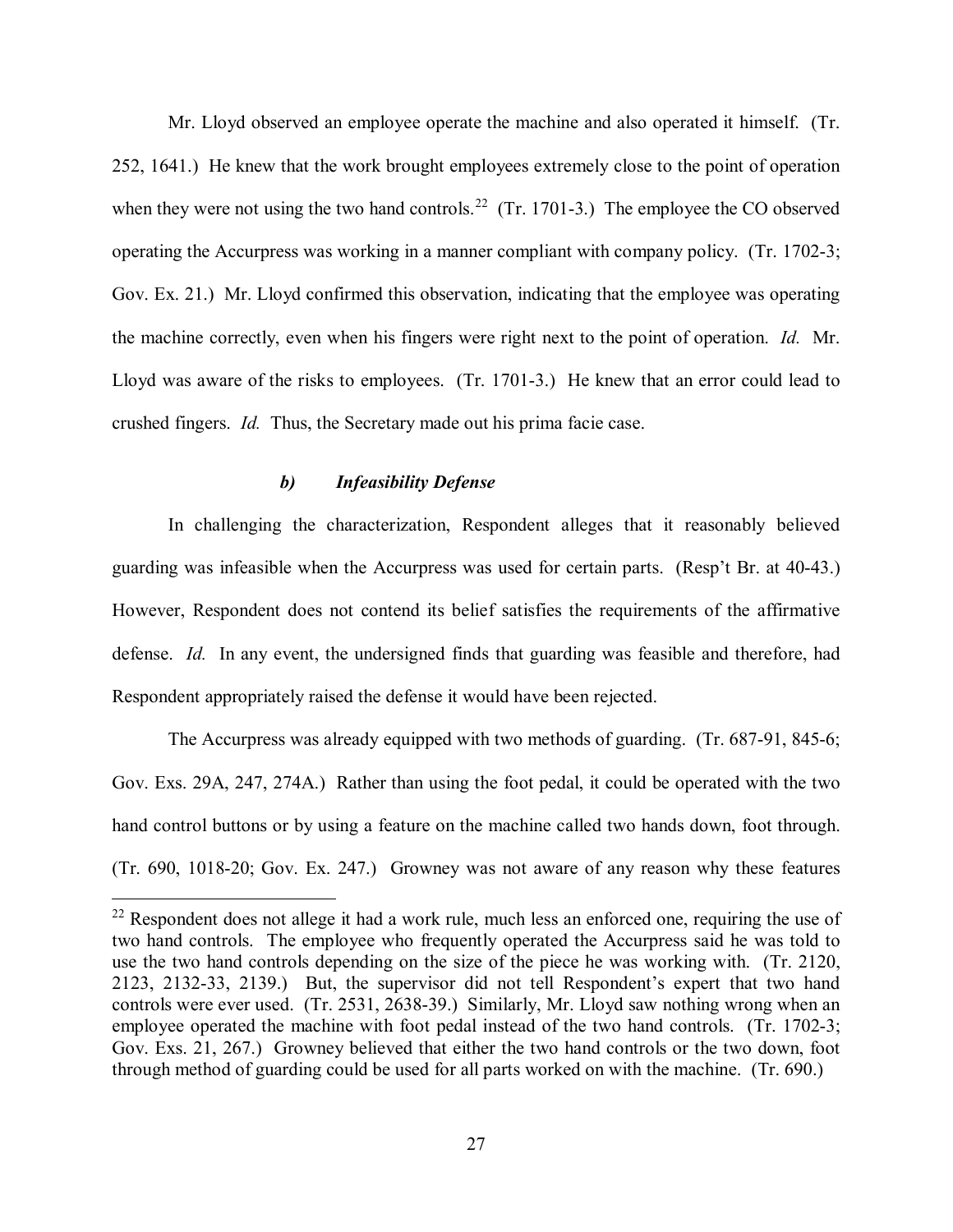could not be used for Respondent's operations. *Id.* In addition, Growney explained that a pullback device or light curtain could be added. [23](#page-27-0) *Id.* 

Mr. Lloyd knew that the machine had two hand controls and even understood how these controls could prevent injury. (Tr. 1702-5, 2131.) Employees used the machine exclusively to make one type of bend in the metal. (Tr. 1700, 1806.) Besides the existing guarding, the Accurpress could have been equipped with an additional guard capable of stopping the operating cycle if a part of the operator's body "breaks" a light beam. In fact, Respondent did equip the Accurpress with this type of additional guard after the inspection. (Tr. 253-55, 842-46, 1934, Gov. Ex. 274.) This guard does not inhibit work with the machine, further demonstrating the feasibility of guarding. (Tr. 1703-4, 2120, 2137.)

## *c) Notice – Due Process Claim*

 $\overline{a}$ 

As noted above, OSHA repeatedly inspected the Facility. In 2005, the Respondent received a citation for failing to guard the point of operation on an Accurpress brand press brake. (Gov. Ex. 137.) While the machine cited in 2005 was the same model of the press brake cited in the most recent inspection, it was not the exact same machine.<sup>24</sup> (Tr. 257.) Respondent resolved

<span id="page-27-0"></span><sup>&</sup>lt;sup>23</sup> As discussed above, Growney's opinion is credited over Taubitz's on the feasibility of guarding. Besides the reasons already noted for crediting Growney over Taubitz, there are others applicable to this violation. First, Taubitz was not aware that the Accurpress had two hand controls before the inspection. (Tr. 2637.) Second, his conclusions about when employees were at risk was based on what he was told the work process was, not how the employee actually performed the work or the video taken at the time of the inspection. (Tr. 2645.) Third, the machine operator indicated that he could make all the parts he needed while the laser guard was in place. (Tr. 2136.) Mr. Lloyd corroborated that the laser guard did not need to be adjusted for the work done on the cited Accurpress. (Tr. 1884.)

<span id="page-27-1"></span> $24$  Mr. Lloyd indicated that there are four or five Accurpress brand press brakes at the Facility that are the same model as the one cited. (Tr. 1699; Ex. R-27.) It is unclear if the exact same machines were present during the prior inspections.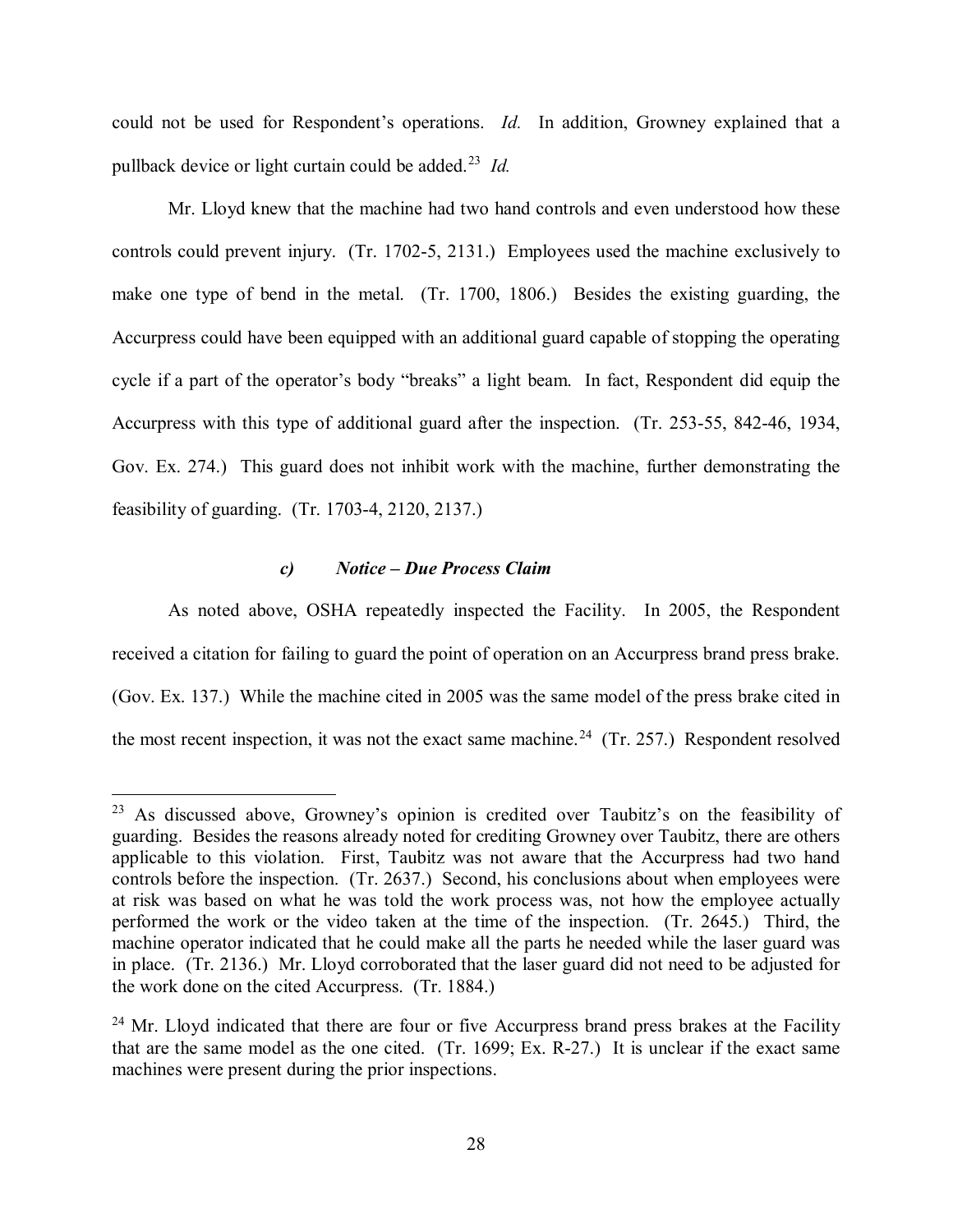this citation, along with several others, by entering into the 2006 Settlement Agreement. (Tr. 1519-21; Gov. Ex. 139.) As part of this agreement, Respondent agreed to ensure every machine had point of operation guarding and to submit information about its abatement efforts, including how it addressed the point of operation guarding on the cited press brake. (Gov. Ex. 139.) In 2008, Respondent submitted a letter to OSHA stating that it was "in compliance" with the 2006 Settlement Agreement but did not provide any details. (Gov. Ex. 231.) Partially because it viewed Respondent's submission to be lacking, OSHA arranged for an inspection at the Facility. (Tr. 1525-26.) This inspection identified several violations, including failure to guard "[p]oint(s) of operation of machinery" in violation of 29 C.F.R.  $\S$  1910.212(a)(3)(ii). (Gov. Ex. 153 at 7.) But, the citation does not refer explicitly to any of the Accurpress brand press brakes. *Id.* 

Respondent contends that because it did not subsequently receive any citations for the Accurpress brand press brake as a result of the 2008 inspection, it rightfully believed its use of the machine was appropriate. (Resp't Br. at 38.) It makes a similar argument in connection with Items 4, 5, and 7 of Citation 2. For the reasons set forth below, the undersigned finds that Respondent had fair notice of its obligations and was not deprived of due process.

First, there is no suggestion that any of the cited standards were invalidly promulgated, not published in Code of Federal Regulations (CFR), or unconstitutionally vague. *See Faultless*, 674 F.2d at 1186 (construing machine guarding requirement as "sufficiently specific ... to reasonably apprise [the employer] in clear terms" of conduct the standard requires). Second, there is no contention that the citation failed to give adequate notice. *Cf. Alden Leeds, Inc. v. OSHRC*, 298 F.3d 256 (3d Cir. 2002) (finding failure to abate notification lacked sufficient particularity).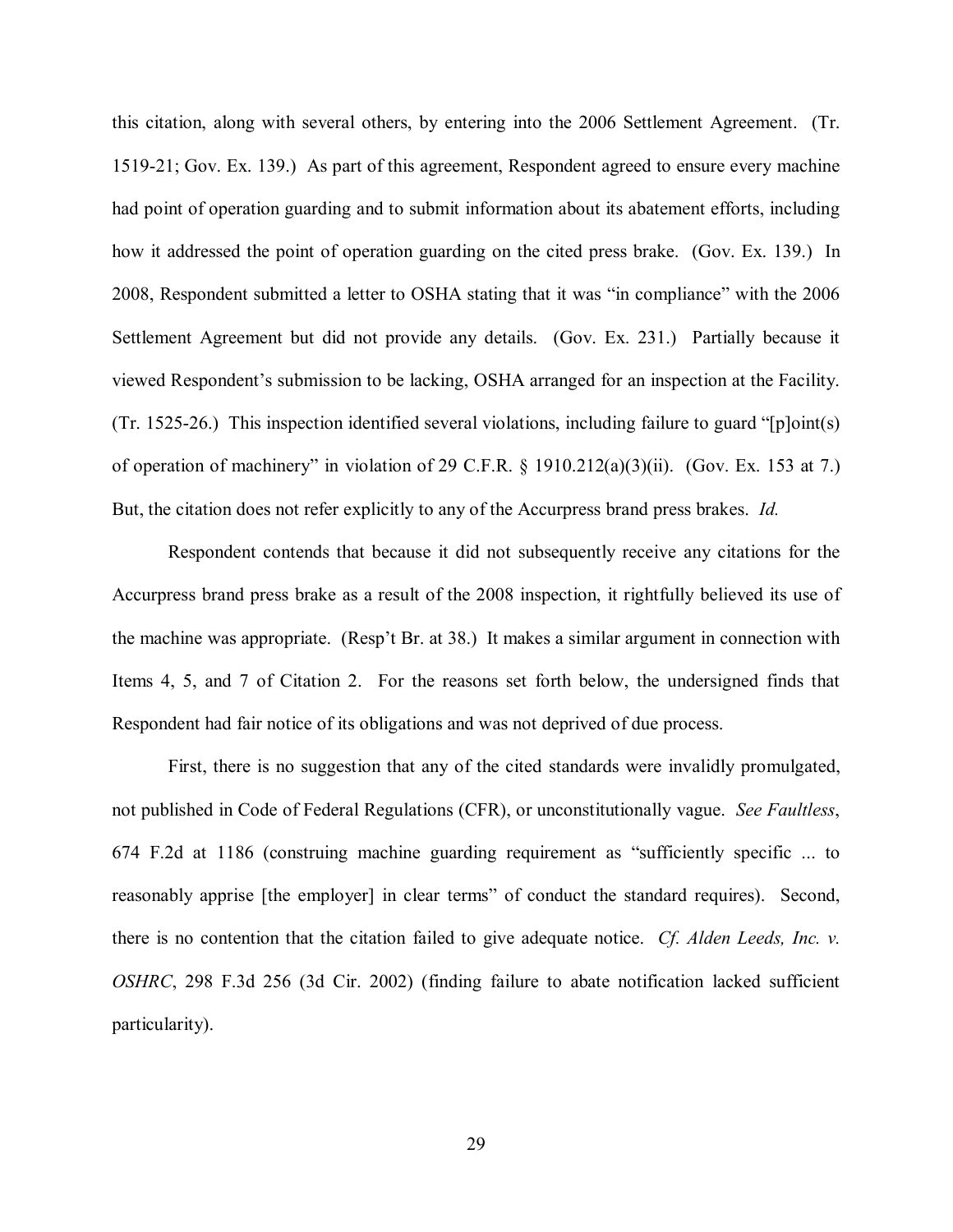Third, the failure to cite a condition in one inspection does not preclude citing the condition in a subsequent inspection. [25](#page-29-0) *Columbian Art Works, Inc.,* 10 BNA OSHC 1132, 1133 (No. 78-29, 1981) (holding that failure to cite in past inspection did not result in immunity to cite for failure to guard as required by § 1910.212(a)(3)(iii)); *Lukens Steel Co.,* 10 BNA OSHC 1115, 1126 (No. 76-1053, 1981) (finding a violation of the personal protective equipment standard willful and noting that the "Secretary's failure to cite conditions ... during earlier inspection does not 'exculpate' the Respondent or preclude a finding that the violation … was willful"); *Seibel Modern Mfg. & Welding Corp.*, 15 BNA OSHC 1218, 1223-24 (No. 88-821, 1991) (finding that prior inspections neither "give rise to an inference that OSHA made an earlier decision that there was no hazard" nor "preclude the Secretary from pursuing a later citation").

The Accurpress had two hand controls and a programmable ram speed. (Tr. 1702-5.) Neither of these safety features was being used when the CO observed an employee working at the machine in 2014. (Tr. 693-94.) There is no evidence about how (or even if) an Accurpress was in use when OSHA employees were eventually allowed into the Facility to conduct their inspection in 2008. (Tr. 1205, 1526-28.) Without evidence of similar conditions, the undersigned cannot determine why an Accurpress model press brake was not cited in 2008.

<span id="page-29-0"></span> $25$  For example, in this matter, the CO indicated that he did not recommend a citation for Respondent's Connecticut Press Brake as it did not appear to be in use at the time of his inspection and employee interviews did not indicate exposure. (Tr. 250-51.) This does not suggest that he found the Connecticut Press Brake compliant. Likewise, although the foot pedal on the 1R10 machine was not initially cited, the Secretary subsequently argued it represented a violation. While the undersigned does not believe amending the citation is appropriate, this does not preclude citation of the 1R10 in the future.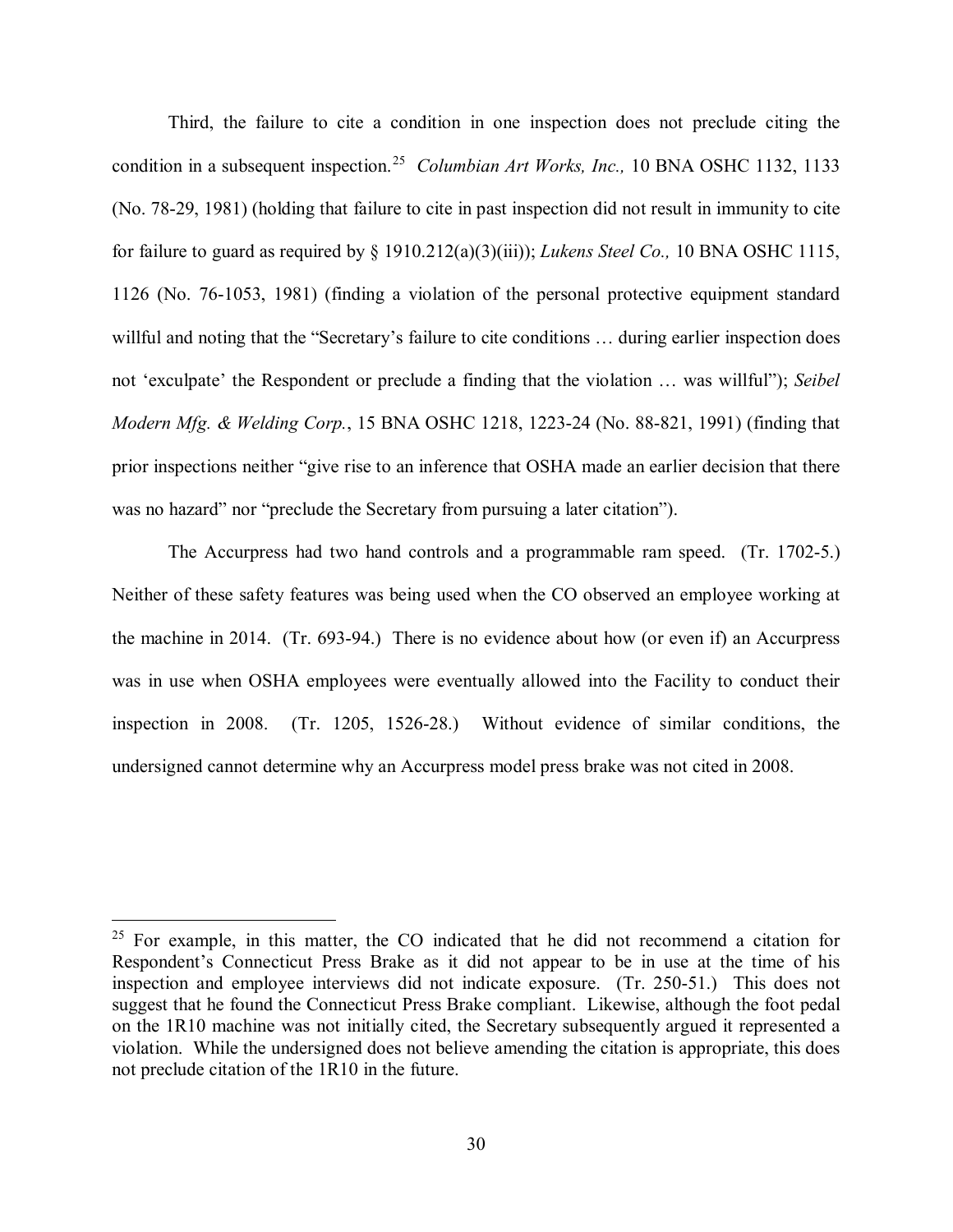Finally, and arguably most significantly, OSHA never told Respondent that the machine did not require guarding or that employees did not have to use the existing guarding.[26](#page-30-0) *See Fluor Daniel v. OSHRC,* 295 F.3d 1232, 1238 (11th Cir. 2002) (concluding that lack of citations in previous inspections is insufficient to establish the absence of fair notice unless OSHA specifically reviews and approves conditions); *Gen. Dynamics Land Sys. Div., Inc*., 15 BNA OSHC 1275, 1285 (No. 83-1293, 1991) (holding that past failure to cite does not preclude finding knowledge). Indeed, the 2009 Settlement Agreement explicitly requires Respondent to retain an independent consultant to evaluate the company's compliance with § 1910.212(a)(3) across the Facility, not just on the cited machines. (Gov. Ex. 157 at 8-9.)

Due process requires only that the employer receive a "fair and reasonable warning; it does not demand that the employer be *actually aware* that the regulation is applicable … ." *Am. Bridge Co.,* 17 BNA OSHC 1169, 1172 (No. 92-0959, 1995) (emphasis in original). The standard provided sufficient notice of the guarding requirement. The past inspections do not preclude the current citation. *Buckeye Indus., Inc*., 3 BNA OSHC 1837, 1840 n.3 (No. 8454, 1975) (finding that § 1910.212(a)(3)(ii) provided adequate notice "of what is expected in the way

<span id="page-30-0"></span><sup>26</sup> Respondent cites to *Trinity Marine Nashville, Inc. v. OSHRC,* 275 F.3d 423 (5th Cir. 2001), where the Fifth Circuit found that because OSHA ultimately withdrew a citation related to an electrical box, the company had a fair expectation that the box was satisfactory. (Resp't Br. at 39-40.) The present situation is distinguishable because OSHA never withdrew a citation related to the Accurpress nor is there evidence OSHA affirmatively approved the equipment. *See Austin Indus. Specialty Servs., L.P. v. OSHRC*, 765 F.3d 434 (5th Cir. 2014) (finding fair notice when nothing in OSHA report indicated a particular procedure was satisfactory). Respondent also attempts to rely on *Miami Industries., Inc*., 15 BNA OSHC 1258, 1263 (No. 88-671, 1991), *aff'd in relevant part*, 983 F.2d 1067 (6th Cir. 1992). *Miami Industries* concerns a more broadly worded provision of the guarding standard than the one at issue here. 15 BNA OSHC at 1263. Because that provision, 29 C.F.R. § 1910.212(a)(1), is so broadly worded, statements by OSHA personnel can affect the employer's notice of its obligations. *Id.* Not only is the provision at issue here different, so too are other facts. Miami Industries was told that its approach was acceptable and there was a long pattern of conduct by the Area Office that made reliance on that statement reasonable. *Id.*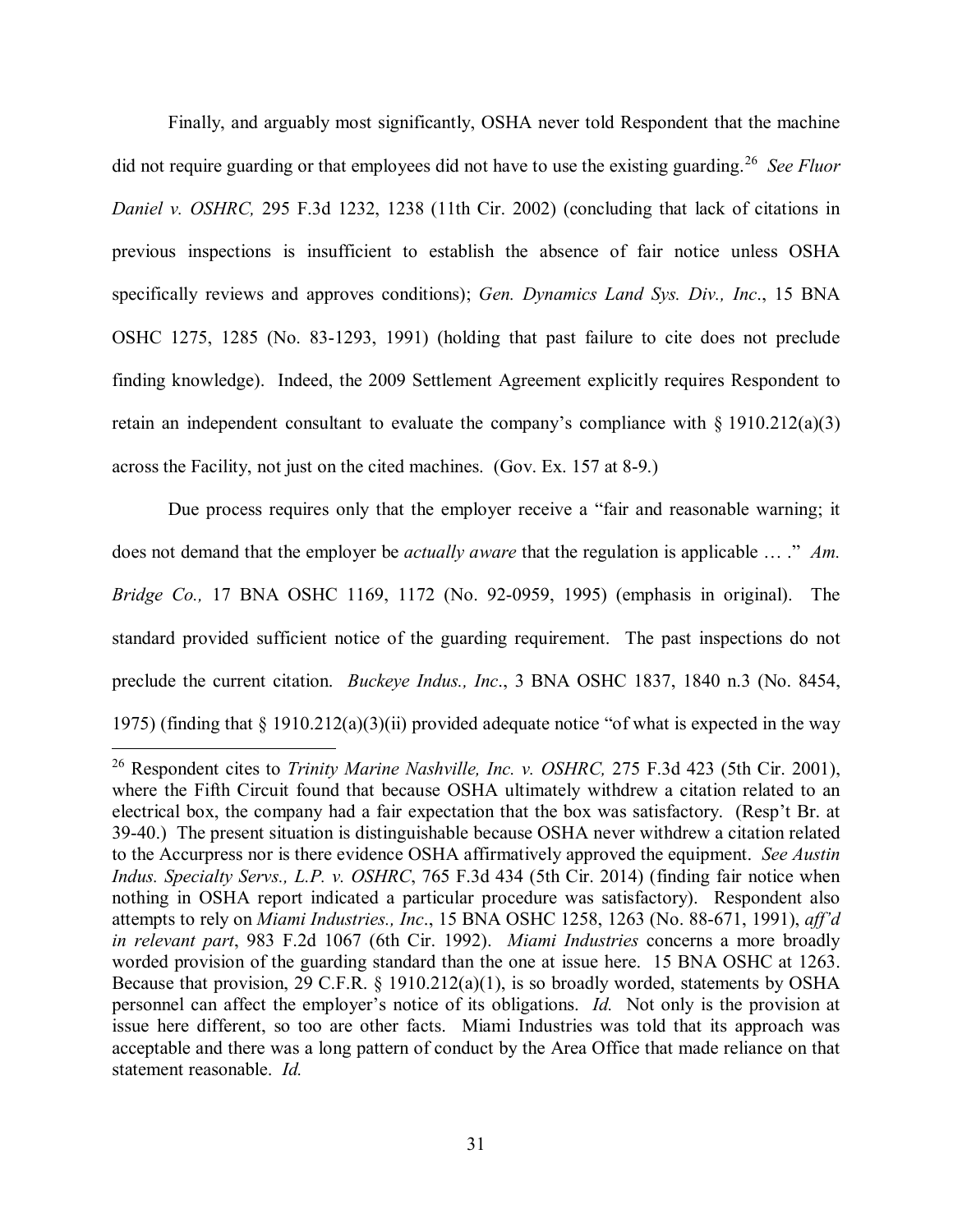of guarding"), *aff'd¸*587 F.2d 231 (5th Cir. 1979); *A. Schonbek.,* 9 BNA OSHC at 1190 (upholding willful violation even though past inspection only cited the lack of point of operation guarding on a different machine); *Omaha Paper Stock Co.*, 19 BNA OSHC 1584, 1591 n.16 (No. 99-0353, 2001) (finding that the standard itself provided the employer with the "fair notice" required), *aff'd*, 304 F.3d 779 (8th Cir. 2002).

## *d) Characterization*

"Proof of willfulness … requires proof only that defendant was aware of risk, knew that it was serious, and knew he could take effective measures to avoid it, but did not; in short, that he was reckless in the most commonly understood sense of word." *Dukane Precast, Inc. v. Perez,*  785 F.3d 252, 256 (7th Cir. 2015), citing *AJP Constr., Inc. v. Sec'y of Labor*, 357 F.3d 70, 74 (D.C. Cir. 2004); *Valdak Corp. v. OSHRC*, 73 F.3d 1466, 1468–69 (8th Cir. 1996). Here, Respondent knew about the standard's requirements and its applicability to the Accurpress. It also knew that its employees improperly operated these machines without using the guarding. As a result, Respondent knew about the risk the failure to use the guarding created for employees. (Tr. 1701-5, 2139-40; Gov. Exs. 124, 128, 137, 139 at 10, 148 at 1-3, 157 at 9.) It is incumbent on employers to be aware of the requirements of the Act. Deliberate blindness to dangerous conditions or the Act's requirements does not preclude a finding of willfulness. *A.E. Staley*, 295 F.3d at 1353; *A.G. Mazzocchi, Inc*., 22 BNA OSHC 1377, 1388 (No. 98-1696, 2008) (finding that a violation can be willful even without proof of actual knowledge that action violated the Act).

Without addressing the machine's two hand controls, Respondent argues it had a good faith reasonable belief that guarding was infeasible because OSHA allowed the Accurpress to be operated without a physical guarding device. It bases this belief on the fact that the machine was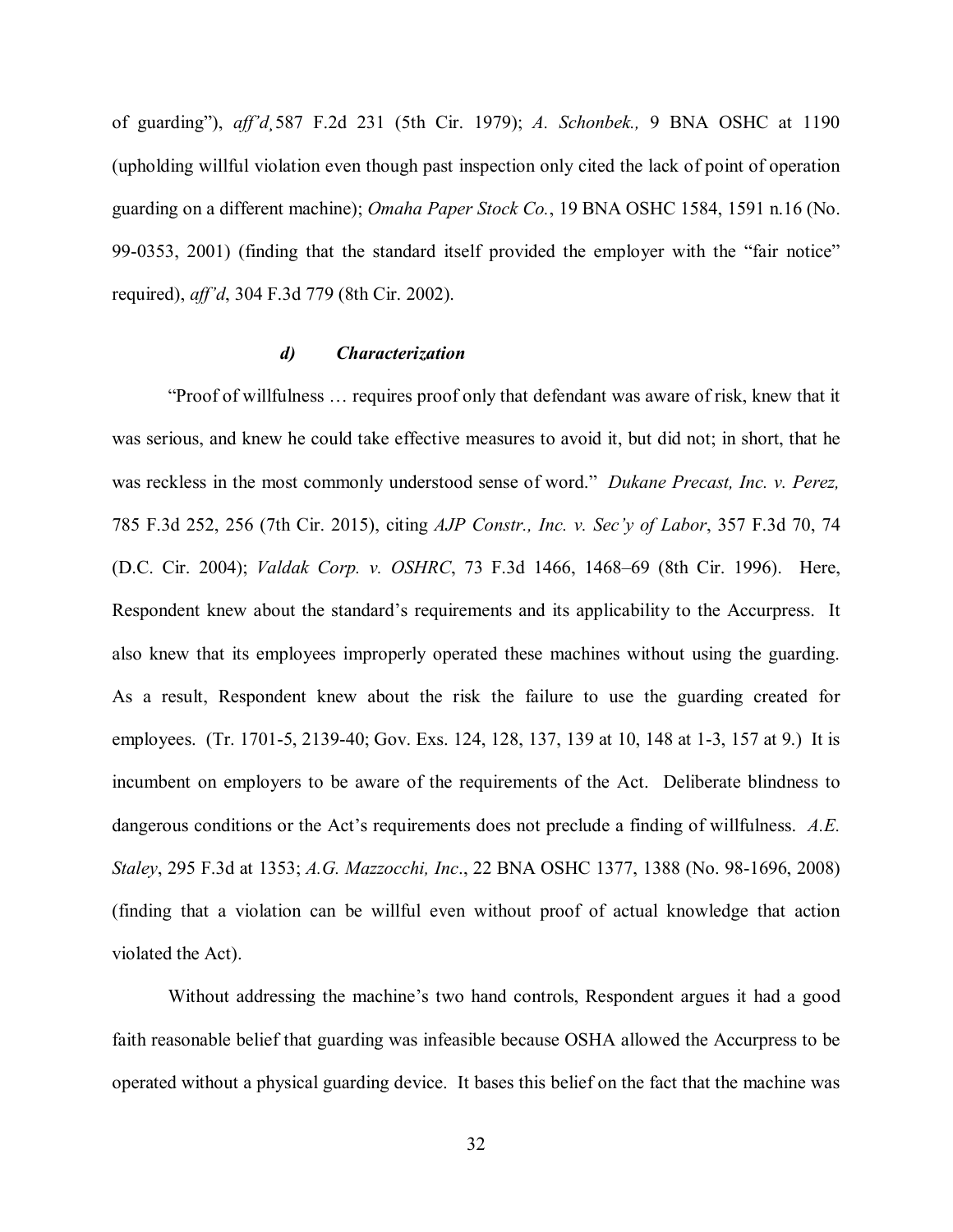cited in 2005, but not as a result of the 2008 inspection. (Resp't Br. at 41.) However, the record shows that the machine was equipped with two hand controls, which Growney explained would keep an operator from having any part of his or her body in the danger zone during the operating cycle. (Gov. Ex. 247.) Thus, the machine was equipped with a compliant guarding device.<sup>[27](#page-32-0)</sup> *See Fluor Daniel,* 295 F.3d at 1238-40 (finding that past inspection did not preclude finding violation willful); *Gen. Dynamics*, 15 BNA OSHC at 1285 (same). The violation is as a result of the machine being used without the guarding during the inspection. The citation did not result from some misunderstanding about the feasibility of guarding. It is the result of a failure to require the use of existing guarding. There is no indication that OSHA told Respondent that employees did not need to use the machine's guarding features or that its use of the Accurpress was compliant.<sup>28</sup> Moreover, neither Mr. Lloyd, nor any other employee, indicated that he or she believed that the machine's use was compliant because it was cited in 2005, but not 2008.<sup>[29](#page-32-2)</sup>

<span id="page-32-0"></span><sup>27</sup> In *Kaspar Wire Works*, OSHA repeatedly inspected an employer's injury records without issuing citations. 18 BNA OSHC at 2183. At some point, the employer changed its records keeping policies and thus the prior failure to cite did not preclude finding the violation willful. *Id.* at 2184. Here, there is no evidence that conditions at the Facility were the same in 2008 as they were during the most recent inspection.

<span id="page-32-1"></span><sup>&</sup>lt;sup>28</sup> In its brief, Respondent alleges that OSHA "informed" it that the affirmative steps it took after the prior inspection were sufficient. (Resp't Br. at 43.) In fact, there is no evidence that OSHA ever informed Respondent that any changes it allegedly made were sufficient. (Tr. 252.) On the contrary, the settlement agreement reached after the 2008 inspection required several compliance related actions to be taken. (Gov. Ex. 157.)

<span id="page-32-2"></span> $29$  According to the CO, during the inspection, Mr. Lloyd expressed his view that it was not feasible to guard the Accurpress. (Tr. 252.) But, considering the machine had two hand controls, it's not clear what Mr. Lloyd meant by this. The only suggestion of Lloyd's belief about compliance is that when the undersigned asked Mr. Lloyd why he failed to be more proactive about health and safety, he indicated, without elaboration, that it was because he received "mixed messages" from OSHA. (Tr. 1729.)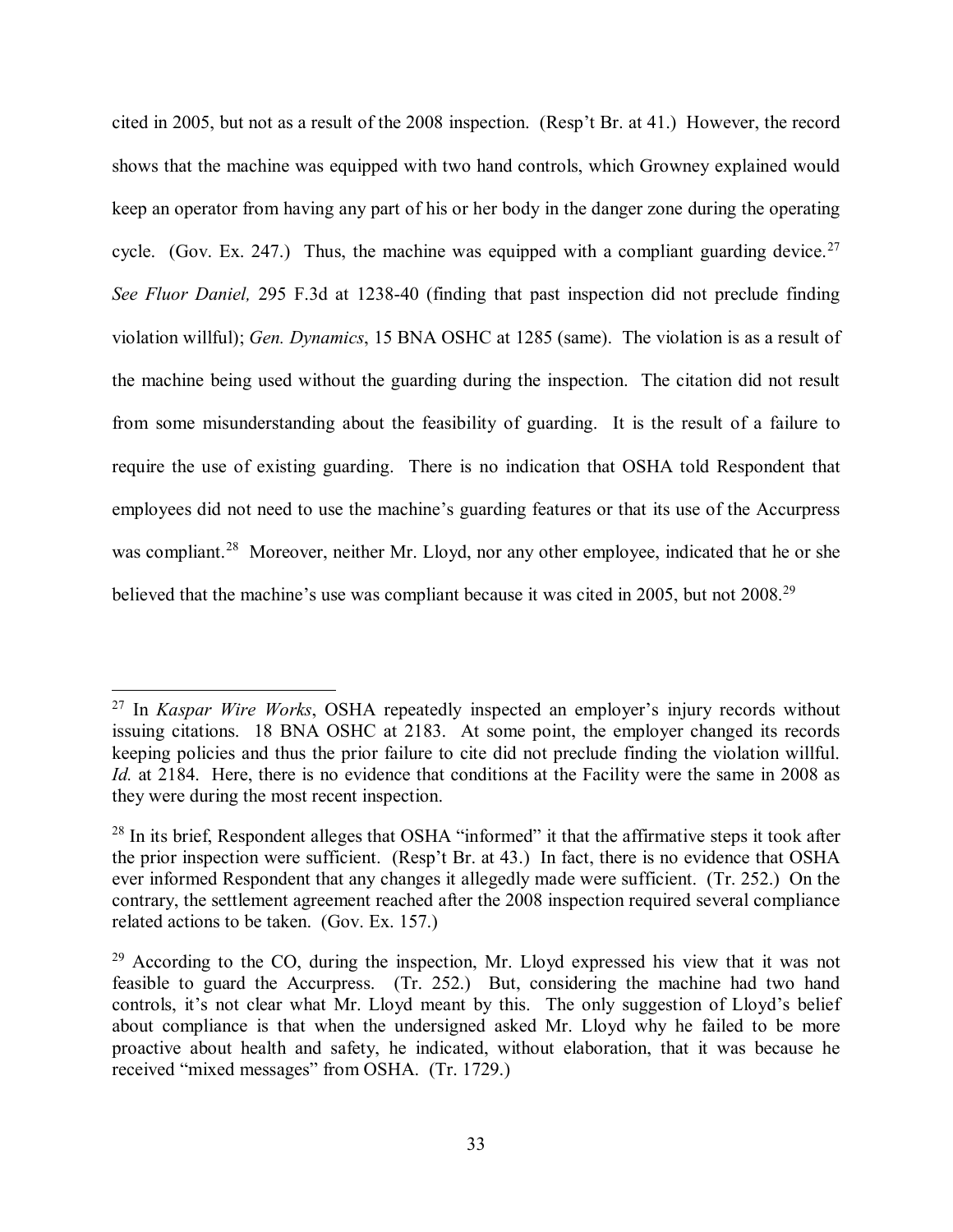Respondent also alleges that its "good faith response" to the latest citation "militates against a finding of willfulness.[30](#page-33-0) (Resp't Br. at 43, citing *Access Equip*. *Sys. Inc*., 18 BNA OSHC 1718 (No. 95-1449, 1999).) In *Access Equipment*, the employer took certain steps as result of past violation of the same standard. 18 BNA OSHC at 1727. The Commission declined to reach the parties arguments about the past corrective measures but noted in *dicta* that even if it were to consider the actions they would weigh against willfulness. *Id.* at 1728. Ultimately, relying on a number of factors, including the prompt remedial action taken, the Commission concluded that the violation was not willful. *Id.* 

Here, Respondent not only knew about the standard, but it also knew that the standard applied to the Accurpress. Respondent's decision to add a third type of guarding after being cited for the exact same type of machine a second time does not explain its failure to require the use of the existing guarding before the inspection.<sup>[31](#page-33-1)</sup> (Tr. 252; Gov. Ex. 137.) Had Respondent instructed employees to consistently use the two hand controls or the two down foot through feature, the undersigned may have reached different conclusions. (Tr. 690-91, 1018, 1020.)

Plain indifference is present when the employer possesses a state of mind such that if it had been informed of the standard it would not have cared. *Johnson Controls, Inc.*, 16 BNA OSHC 1048, 1051 (No. 90-2179, 1993) (affirming violation as willful). Respondent was well informed that all of its machines, including the Accurpress model press brakes, needed point of operation guarding. It was equally well informed that the existing guarding was not being used.

<span id="page-33-0"></span><sup>&</sup>lt;sup>30</sup>"Good faith" is considered as part of the penalty analysis. 29 U.S.C.  $\S$  666(j).

<span id="page-33-1"></span> $31$  The undersigned notes that during the inspection Mr. Lloyd did not indicate that the Accurpress had been re-programmed or was being operated in some way so as to minimize injury. (Tr. 252.) But, even assuming that employees consistently used a slower ram speed setting, this would go only to the probability of an injury, which is a part of the gravity analysis, not characterization.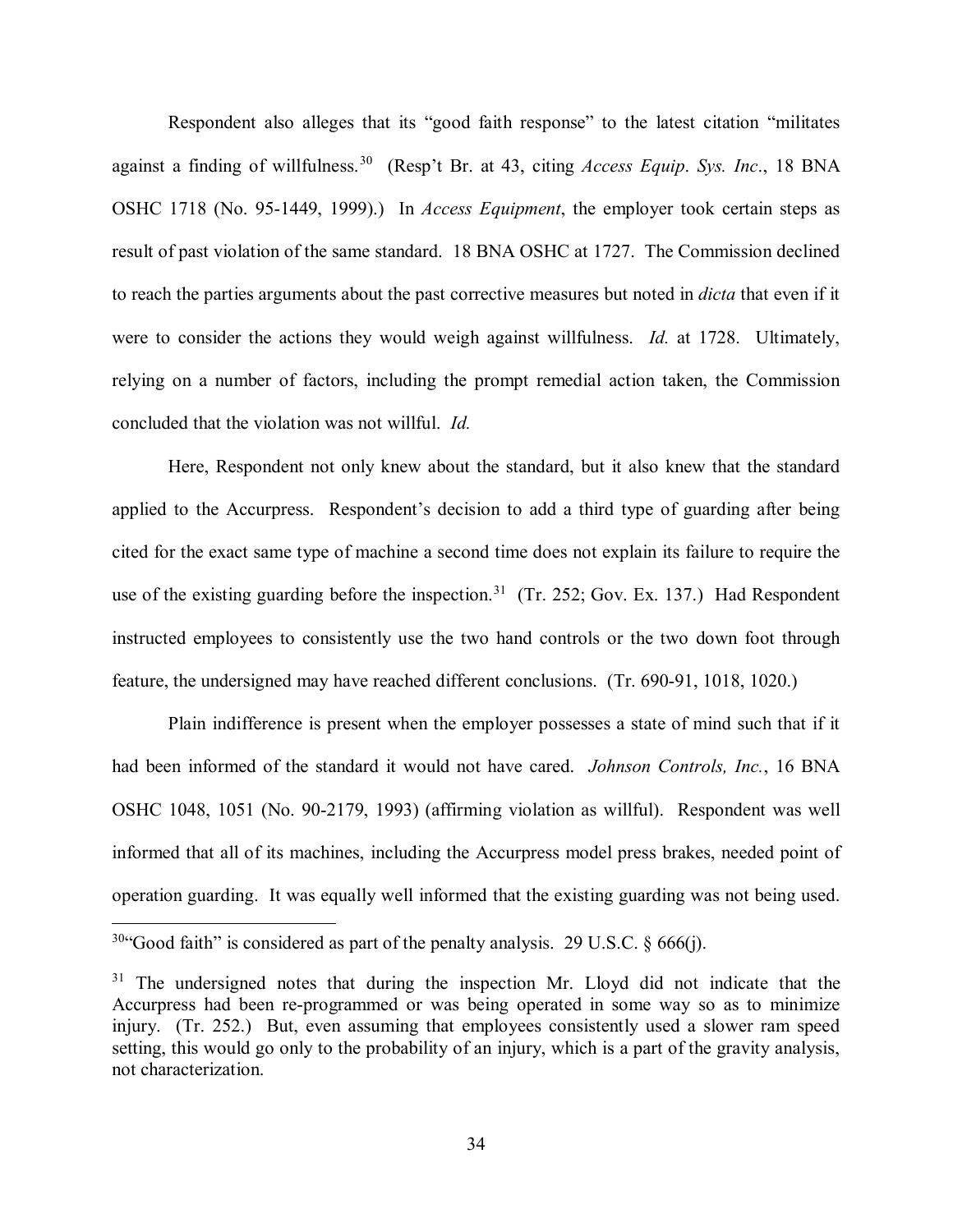Any claimed belief that guarding was infeasible is not objectively reasonable.<sup>32</sup> *MJP*, 19 BNA OSHC at 1648.

# *e) Penalty Amount*

The Secretary proposes a penalty of \$70,000. The CO indicated that the violation had a high gravity due to the seriousness of injuries that can occur and the frequency of the machine's use. (Tr. 258; Gov. Ex. 187.) As with Citation 2, Item 2, although Respondent employs about 100 people, the undersigned finds that the size factor is outweighed by the evidence relating the gravity, history, and lack of good faith. *See Quality Stamping Prods. Co.*, 16 BNA OSHC 1927, 1929 (No. 91-414, 1994) (giving more weight to history); *Orion,* 18 BNA OSHC at 1868 (giving less weight to the size). Respondent has an extensive history with OSHA including prior citations of the same standard for the same type of machine. Similarly, for the same reasons that the willful characterization is appropriate, the record does not support a reduction in penalty amount. Accordingly, a penalty of \$70,000 is appropriate for Citation 2, Item 3.

<span id="page-34-0"></span> $32$  Respondent also argues that the Press Brake Guidance supports its position. (Resp't Br. at 41.) As noted above, this document was not admitted into evidence or relied on by the experts. In any event, the undersigned finds that it has limited relevance to the circumstances present at the Facility and does not undermine the Secretary's evidence of willfulness. *See McNulty*, 283 F.3d at 338 (willful characterization appropriate when company did not have a good faith belief that it had an infeasibility defense). For example, the Press Brake Guidance requires physical barriers or devices whenever feasible. *See* Press Brake Guidance, ¶¶ D, 5. Growney explained that multiple different methods of guarding were feasible, including two methods that did not require any machine modifications. (Tr. 690, 1018-20; Gov. Ex. 247.) Nor does Respondent claim that the conditions under which the Press Brake Guidance suggests that alternatives to physical guarding devices might be acceptable were present. *See* Press Brake Guidance, ¶¶ D, E-K.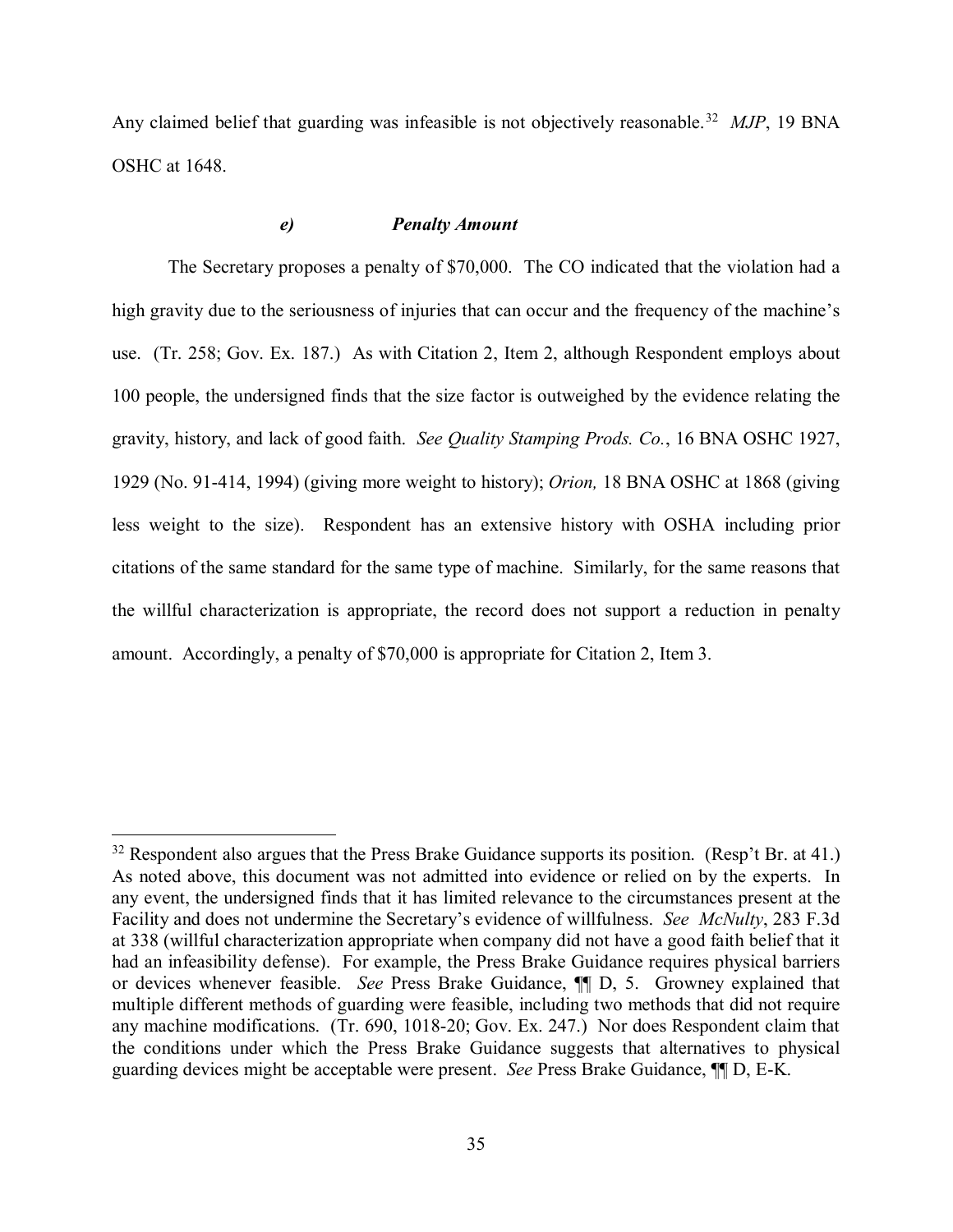#### 3. **Citation 2, Item 4- Niagara 18 shear**

#### *a) Violation*

Citation 2, Item 4 alleges another willful violation of  $\S$  1910.212(a)(3)(ii) for failing to guard the point of operation on the Niagara 18 shear, a machine used to cut sheet metal. (Tr. 261; Gov. Ex. 30-32.) To use the Niagara 18 shear, the operator places the sheet metal on a table and then slides it towards the blades. When the operator steps on a foot pedal, a number of vertical cylinders, or "hold down pins," descend and keep the metal in place while a blade makes the cuts. (Tr. 261-65, 271-72, 847-49; Gov. Ex. 30 A, 36A, 37A, 264.) There are two points of operation on the machine: (1) the area where the blade cuts the metal, and (2) the area underneath the hold down pins. (Tr. 266, 273, 847-50; Gov. Exs. 37A, 38A.) Respondent does not dispute that these areas lacked compliant guarding. (Resp't Br. at 44-45.) Rather, it claims that the Secretary did not show exposure and that any citation for the lack of guarding would violate its due process rights. *Id.* 

The Niagara 18 shear has metal grating in front of its blades.<sup>33</sup> (Gov. Exs. 33, 37A, 38.) But, the grating is not sufficient to prevent an operator's fingers from entering the point of operation. There is a gap of more than half an inch between the table on which the operator places the metal and the bottom of the grate. (Tr. 266-68, 858-62.) This makes it possible for an employee's fingers to go into the point of operation. *Id.* Thus, while the grating likely precluded an entire hand from being in the point of operation, it was not sufficient because the standard requires guarding capable of preventing any part of the body from entering the point of

<span id="page-35-0"></span><sup>&</sup>lt;sup>33</sup> Respondent notes this guarding but does not contend that it meets the standard's requirements. (Resp't Br. at 11, 44-45.)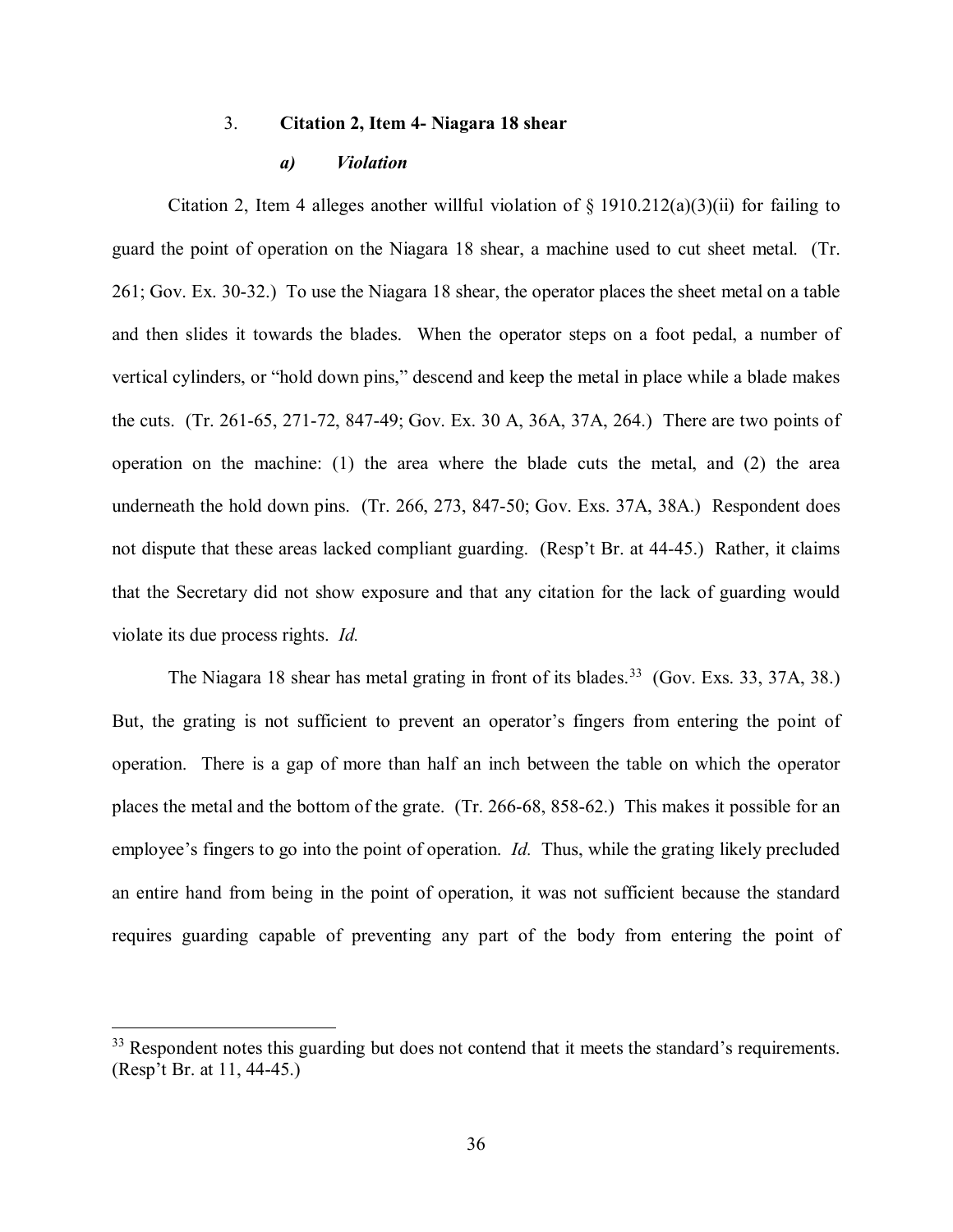operation. 29 C.F.R. § 1910.212(a)(3)(ii). *See A.P. O'Horo Co.*, 14 BNA OSHC 2004, 2007 (No. 85-369, 1991) (noting that partial compliance does not preclude finding a violation).

Further, the grating offered no protection for the point of operation located underneath the hold down pins. (Tr. 267-69; 272-3; 850-1, 866-72.) The distance between the table and the hold down pins was more than  $3/8$  of an inch. (Tr. 269, 850-51; 866-72; Gov. Ex. 33.) JE testified that on one occasion the hold down pins missed crushing his fingers only "by a hair." (Tr. 68-70.) The unguarded points of operation represented a hazard and Respondent failed to comply with the standard's requirements.

As for exposure, the CO observed an employee operating the Niagara 18 shear during the inspection and an employee indicated that he operates the machine for two to three hours every day. (Tr. 261, 1716-17; Gov. Ex. 30-32.) Mr. Lloyd himself used the Niagara 18 shear and also observed other employees doing so. (Tr. 1717.)

Respondent argues that this is insufficient to show exposure because the employee the CO observed maintained a distance of six inches from the point of operation. (Tr. 271; Gov. Ex. 30; Resp't Br. at 44-45.) While the Commission has occasionally held that employees were too far from a point of operation for there to be exposure, neither the parties, nor the undersigned, has identified any case where the facts are analogous to the ones in this matter—the operator's fingers coming within six inches of an unguarded point of operation while working with materials of a narrow dimension. *Compare Oberdorfer,* 20 BNA OSHC at 1328 (finding exposure when employees' hands were three to eight inches from unguarded parts) *with Jefferson Smurfit,* 15 BNA OSHC 1419, 1421 (No. 89-553, 1991) (concluding there was no exposure when employees never got closer than 16 inches to an in-running nip point).

37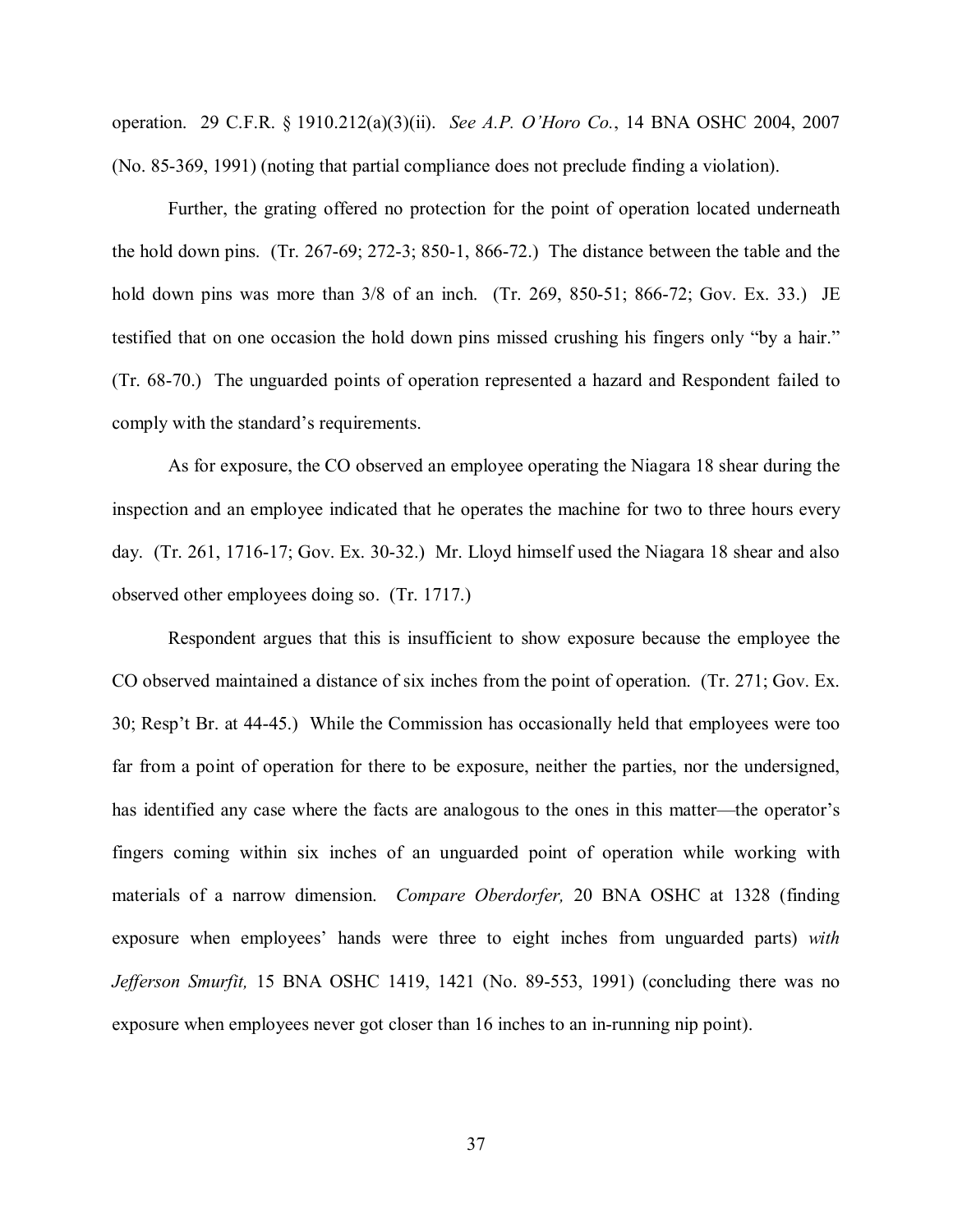In claiming that there was no exposure, Respondent relies on a case where the Commission found there was no hazard or exposure. (Resp't Br. at 45 discussing *Buffets, Inc.,* 21 BNA OSHC 1065 (No. 03-2097, 2005).) In *Buffets*, the Secretary alleged that the employee's fingers could come within 10 inches of a moving part but did not explain how they could get any closer than that. 21 BNA OSHC at 1067 (discussing how it would be difficult for employees to depart from the distance of ten inches because of the containers they were using). *See also Armour Food*, 14 BNA OSHC at 1824 (finding no hazard when employees had no reason to put hands in the area near the mixing blades and it was difficult to do so). In contrast, the fingers of Respondent's employee came very close to the point of operation during the inspection and JE explained how a worker's hands could enter the point of operation because nothing inhibited direct contact.<sup>34</sup> (Tr. 69-70, 271; Gov. Ex. 30.) How the Niagara 18 shear functions and the way it is operated at the facility exposed employees to a hazard. [35](#page-37-1) *See Fabricated Metal*, 18 BNA OSHC at 1074 (concluding that there is if "it is reasonably predictable either by operational necessity or otherwise (including inadvertence), that employees have been, are, or will be in the zone of danger").

<span id="page-37-0"></span><sup>&</sup>lt;sup>34</sup> The judge in *Buffets* stated that the evidence presented by the Secretary was "exceedingly sparse," and the Commission noted that the compliance officer in that case failed to take any measurements to determine the possibility of exposure. 21 BNA OSHC at 1066. The record here is not lacking as the one in *Buffets*.

<span id="page-37-1"></span> $35$  Respondent seeks to conflate exposure with the probability of injury. (Resp't Br. at 44-45.) However, the probability of injury is examined in connection when assessing the gravity of a violation for penalty purposes. *Hern Iron Works, Inc*., 16 BNA OSHC 1206, 1214 (No. 89-433, 1993). In contrast, exposure turns on access to a violative condition. *See, e.g., Tube-Lok Prods.,*  9 BNA OSHC 1369, 1374 (No. 16200, 1981) (finding exposure in connection with a violation of 29 C.F.R. § 1910.212(a)(3)(ii) even though the possibility of an incident was low); *Phoenix Roofing, Inc.*, 17 BNA OSHC 1076, 1079 (No. 90-2148, 1995), *aff'd*, 79 F.3d 1146 (5th Cir. 1996.)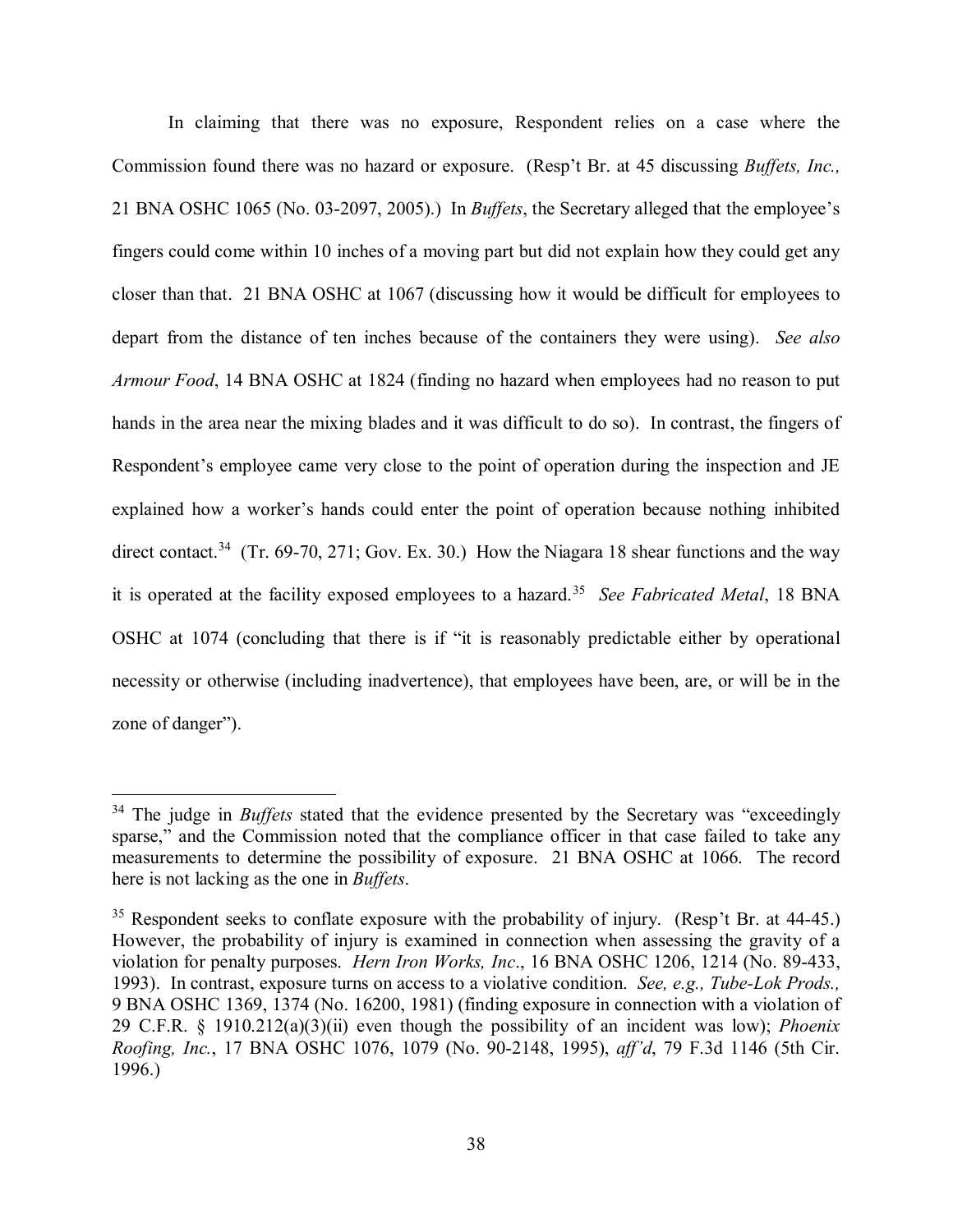The Secretary also satisfied the knowledge requirement. Mr. Lloyd used the Niagara 18 shear himself and knew that there was no physical guard between the operator and the hold down pins. (Tr. 1717-18.) He also knew that the grating did not offer any protection from one of the points of operation. (Tr. 1717.)

Respondent's final argument relates to an alleged lack of notice about the standard's requirements. (Resp't Br. at 45-46.) As a threshold matter, OSHA properly promulgated the standard and that it is accurately published in the CFR. 29 C.F.R. § 1910.212. Upon receiving the citation, Respondent suggests that it was not provided with sufficient notice because OSHA inspected the Facility in 2002 and 2005, but, on those occasions, did not issue citations specifically referring to either the Niagara 18 shear or the 1R10 shear.

Consistent with the discussion above regarding Citation 2, Item 3, the undersigned finds that Respondent received sufficient fair notice of the regulation and its requirements. *See, e.g., Simplex Time Recorder Co*., 12 BNA OSHC 1591, 1596 (No. 82-12, 1985) (upholding citation despite nine previous OSHA inspections when the condition was not cited), *aff'd in pertinent part,* 766 F.2d 575 (D.C. Cir. 1985); *Seibel,* 15 BNA OSHC at 1225 (noting that an employer cannot deny the existence of or its knowledge of a hazard by relying on the Secretary's earlier failure to cite the condition). There is no evidence that OSHA ever told Respondent that the Niagara 18 shear or the 1R10 shear were compliant.[36](#page-38-0) *See Fluor Daniel,* 295 F.3d at 1238 (finding that there was no lack of fair notice even though past inspection dealt with the same type of equipment). Nor is there evidence that the machines were in use in the same manner as they

<span id="page-38-0"></span> $36$  The undersigned notes that Lloyd claimed that despite signing it, he never read the 2006 Settlement Agreement. (Tr. 1673-74.) Such an assertion is contrary to finding that anything in the 2006 Settlement Agreement led him to sincerely believe that the machine guarding requirements were not applicable to machines in the Facility.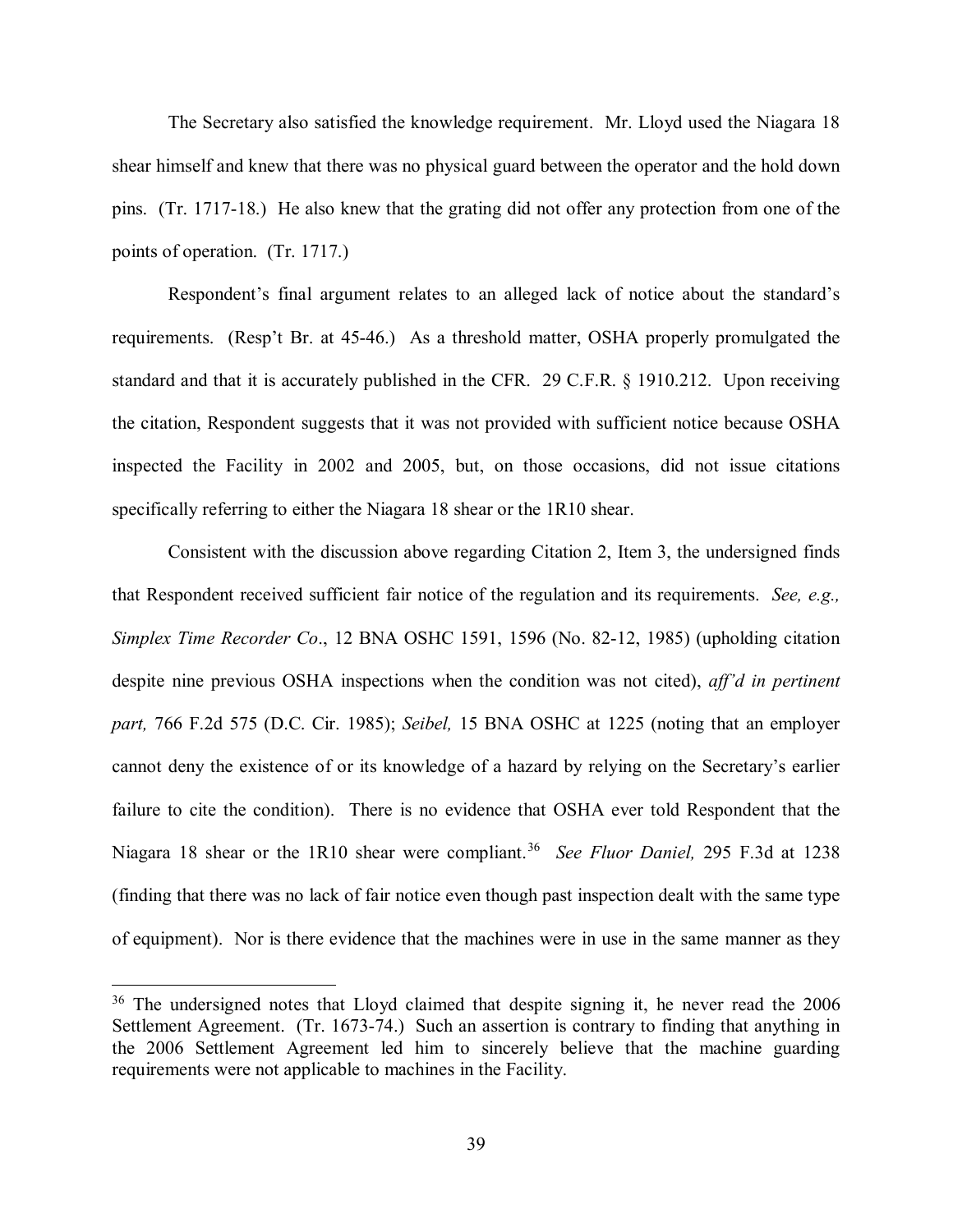are currently being used in the prior inspections. The standard provides "fair and reasonable warning," of the requirements. *Buckeye*, 3 BNA OSHC at n. 3. Even after accepting Respondent's argument that Mr. Lloyd was not actually aware of the violative condition, this is not a valid defense to the citation.[37](#page-39-0) *See, e.g., Am. Luggage,* 10 BNA OSHC at 1682-83.

# *b) Characterization*

 $\overline{a}$ 

To support a willful characterization the Secretary must show the violation was committed with intentional disregard or demonstrated plain indifference. *MJP*, 19 BNA OSHC at 1647. As stated before, assessing the employer's state of mind requires consideration of a number of factors. *Id.*

Respondent, having been repeatedly cited for violating 29 C.F.R. § 1910.212(a)(3), was aware of the standard and its requirements.<sup>38</sup> (Tr. 1489-90, 1545-47.) However, unlike the Niagara Press Brake, which lacked any type of guarding, or the Accurpress where the guarding features were not being used, the Niagara 18 shear has a permanently attached grating that consistently provided some protection to employees. (Gov. Exs. 33, 37, 45.) This grating did not protect employees to the extent required, but represents some meaningful effort at compliance. *See Dayton Tire v. Sec'y of Labor,* 671 F.3d 1249, 1255 (D.C. Cir. 2012)

<span id="page-39-0"></span> $37$  Respondent does not pursue the affirmative defense of infeasibility for Citation 2, Item 4 or Citation 2, Item 5. It is undisputed that a barrier guard could have been installed between the operator and the hold down pins that would have prevented the operator's fingers from entering into either point of operation. (Tr. 275-76, 873-74, 1718-19; Gov. Exs. 39, 40.) Indeed, Respondent installed guards after the inspection and Mr. Lloyd acknowledged that they provide additional protection for employees. *Id.* Thus, Respondent cannot meet the burden of the affirmative defense of infeasibility. *See Otis*, 24 BNA OSHC at 1087.

<span id="page-39-1"></span><sup>&</sup>lt;sup>38</sup> Although the shear machines were not previously cited, the 2005 Settlement Agreement as well as the 2009 Settlement Agreement certainly put Respondent on notice of the standard's applicability to all of the Facility's machines. (Gov. Exs. 139 at 4; 157 at 9.)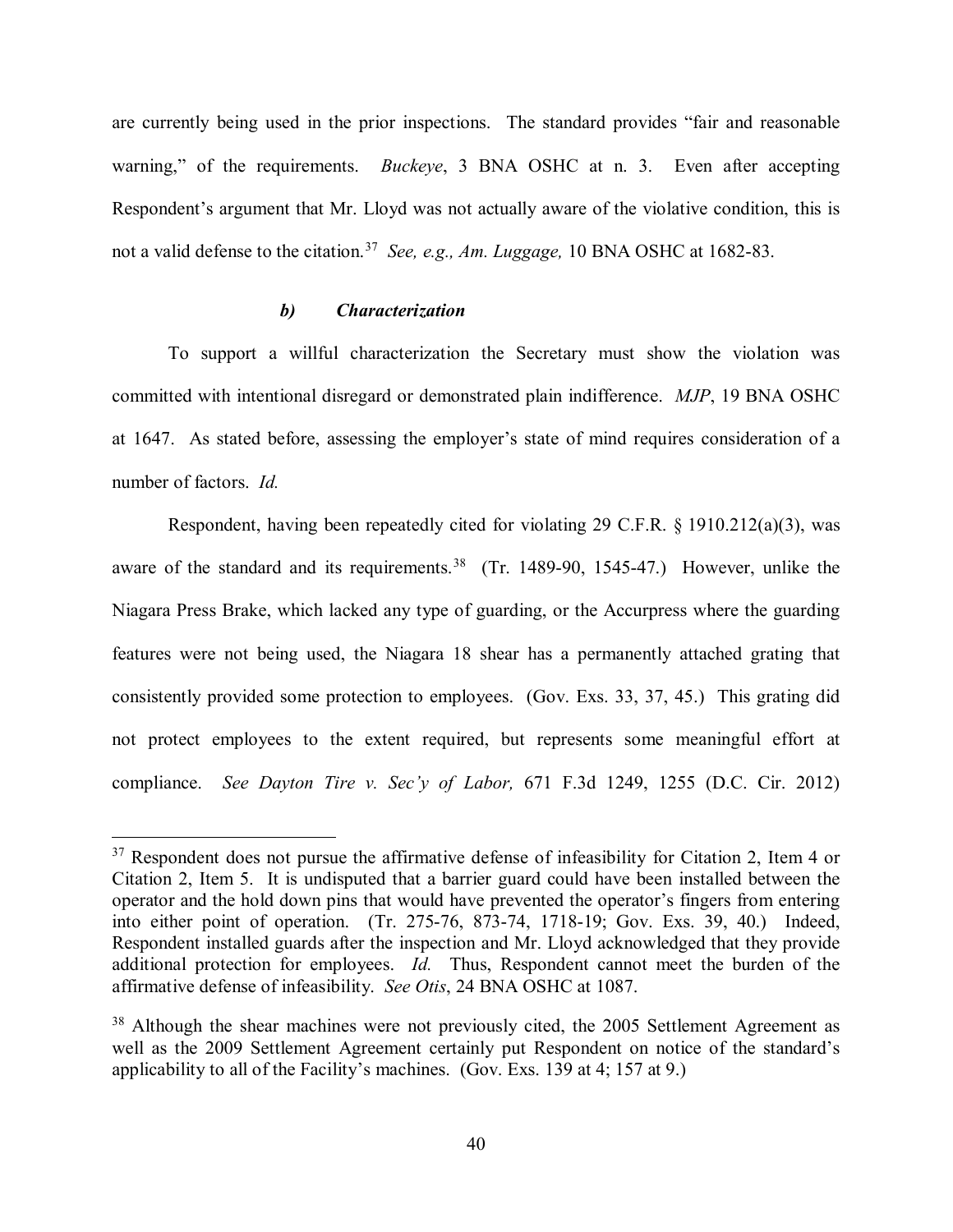(concluding that some effort at compliance was sufficient to rebut finding of willfulness); *Am. Wrecking Corp. v. Sec'y of Labor,* 351 F.3d 1254, 1263 (D.C. Cir. 2003) (determining that violation was not willful when company made a "good faith effort to comply with a standard or eliminate a hazard"). Respondent also took prompt action after the citation to address the violation. *See Access Equip*., 18 BNA OSHC at 1728 (considering the employer's response to the violation when evaluating willfulness). Accordingly, the Secretary failed to meet his burden on willfulness.

## *c) Penalty Amount*

Although the violation was not willful, the Secretary established that it was serious because death or serious physical harm could result from the lack of guarding.<sup>39</sup> In terms of the penalty amount, the Secretary proposed a penalty of \$70,000. Because the violation is affirmed as serious instead of willful, the maximum penalty that can be imposed is \$7,000. 29 U.S.C. § 666(j). The CO indicated that the violation had a high gravity due to the seriousness of injuries that can occur and the frequency of the machine's use. (Tr. 285-87; Gov. Ex. 189.) Respondent has an extensive history with OSHA, including past violations for failure to guard points of operation on machinery. (Tr. 1489-90, 1545-47.) This history also undermines Respondent's claims about acting in good faith. *See Quality Stamping*, 16 BNA OSHC at 1929 (noting the importance of history when there are a number of violations). Respondent failed to abide by past agreements with OSHA to guard all machines at the Facility. It has not demonstrated concern for employee safety such that a reduction for good faith is appropriate. *See Valdak*, 17 BNA OSHC at 1139 (giving no good faith credit when employer had cavalier attitude about employee

<span id="page-40-0"></span> $39$  In his Complaint, the Secretary alleged that each of the "willful" violations were also "serious" within the meaning of the Act.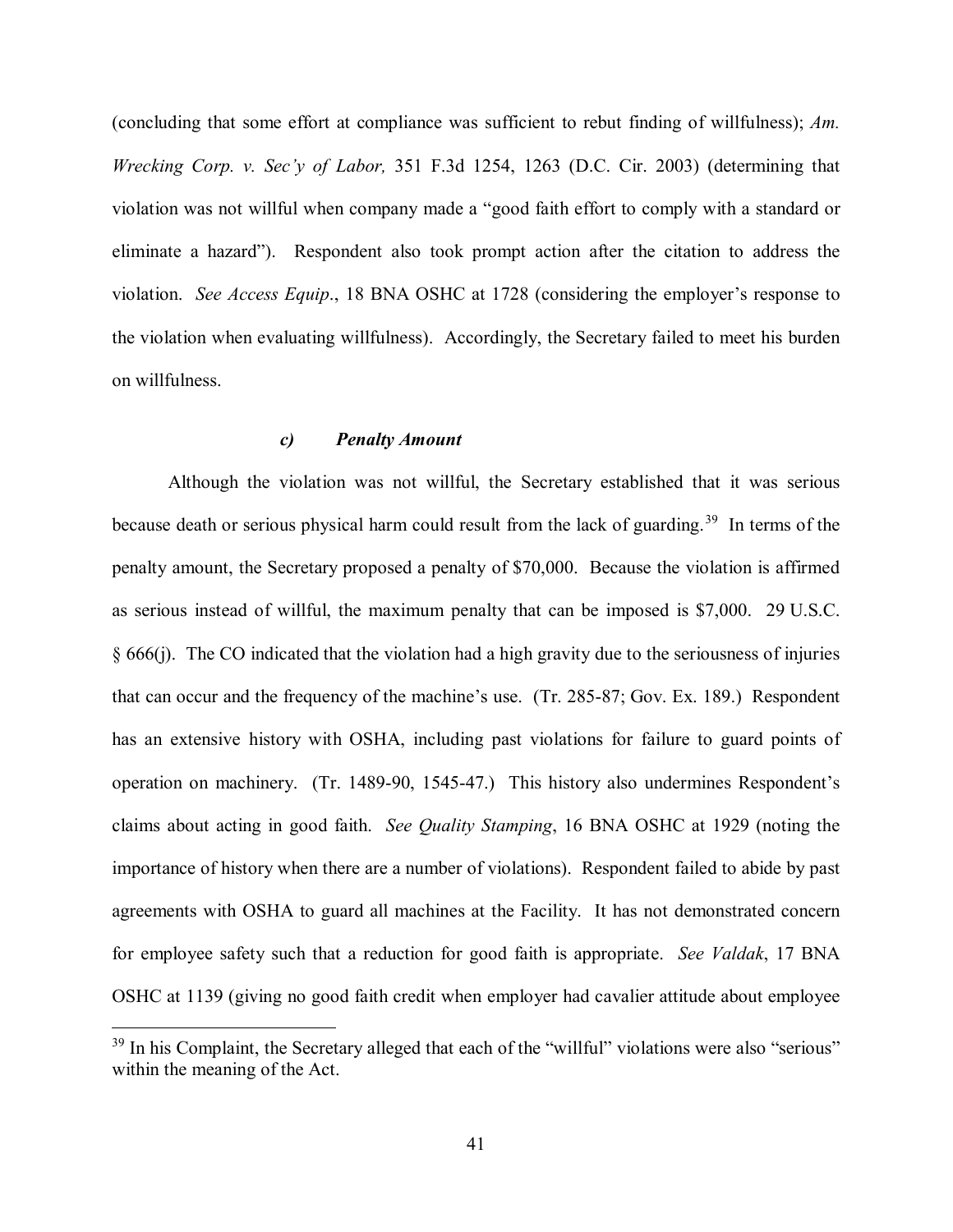safety). As with the other violations, while Respondent's size could support a penalty reduction, the undersigned finds that the evidence relating to gravity, history, and lack of good faith outweighs giving a reduction for size. *Orion,* 18 BNA OSHC at 1868 (giving less weight to the size factor). Accordingly, a penalty of \$7,000 is appropriate for Citation 2, Item 4.

# 4. **Citation 2, Item 5 – 1R10 shear**

#### *a) Violation*

Citation 2, Item 5 alleges a similar violation to Citation 2, Item 4, but relates to a different shear machine: the 1R10 shear. Respondent does not allege that the machine complied with the standard. (Resp't Br. at 44-45.) Rather, as it did with the Niagara 18 shear, Respondent alleges that the Secretary failed to show exposure and also claims it did not receive fair notice of the standard's requirements.

Looking first at the Secretary's prima facie case, the 1R10 shear has the same two points of operation as the Niagara 18 shear —the blades and the hold down pins. (Tr. 874-75; Gov. Exs. 43, 44A.) And, in the same manner as the Niagara 18 shear, the operator's fingers can slide between the blades of the shear or underneath the hold down pins. (Tr. 877-9; Gov. Ex. 44.) Although there is metal grating in front of the shear blades, there is a gap of greater than threeeighths of an inch between the table and the bottom of this grate. (Tr. 282, 880.) This gap permits an operator's fingers to come into contact with the point of operation. *Id.* Further, the grating provided no protection from the point of operation underneath the table where the hold down pins are. *Id.*

Employees used the 1R10 shear for multiple purposes and operated it at least one hour per day. (Tr. 1720-21.) One of the employees who frequently used the machine explained how, on occasion, he placed his fingers between the hold pins, directly next to where the pins clamp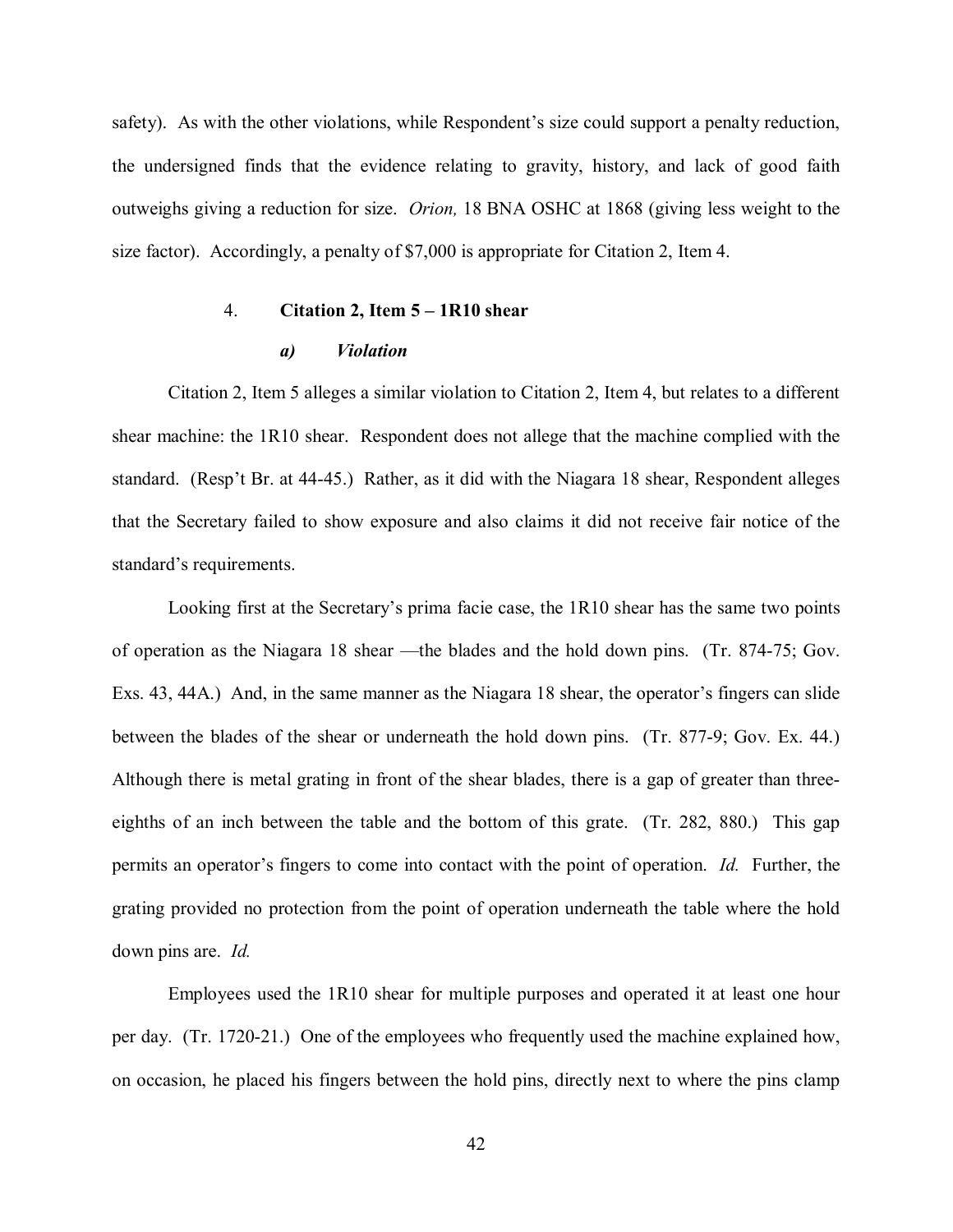the material into place. (Tr. 1720-21, 2147, 2152.) This same employee acknowledged that an operator's hands can be oily and slip while using the machine. (Tr. 2152.) Mr. Lloyd was familiar with the 1R10 and knew there was no barrier guard in front of the hold downs at the time of the inspection. (Tr. 1720-21.) These facts show employee exposure to the hazardous condition and Respondent's knowledge of it.

As noted above, Respondent's claims about a lack of fair notice are rejected. Other than the prior inspections, Respondent offers no evidence why it did not have notice about the machine guarding standard. The Commission has long held that  $\S 1910.212(a)(3)(ii)$  provides adequate notice. *Buckeye*, 3 BNA OSHC at n.3. "Whether or not employers are in fact aware of each OSHA regulation and fully understand it, they are charged with this knowledge and are responsible for compliance." *Ed. Taylor Constr. Co. v. OSHRC*, 938 F.2d 1265, 1272 (11th Cir., 1991).

## *b) Characterization*

As indicated before, a willful violation is one in which the employer's state of mind is that of intentional disregard of the Act's requirements or plain indifference to employee safety. *MJP,* 19 BNA OSHC at 1647. Evidence of attempted compliance may weigh against finding that an employer had the requisite state of mind support the characterization. *See Dayton Tire,* 671 F.3d at 1255 (concluding that some effort at compliance rebutted willfulness characterization).

Respondent suggests that it had a good faith reasonable belief that the machine was sufficiently guarded until the citation alerted it to the deficiencies. (Resp't Br. at 47-48.) The 1R10 shear had two points of operation, one of which was partially guarded by grating. (Gov. Ex. 37, 45.) Although this grating would not prevent an employee's fingers from reaching the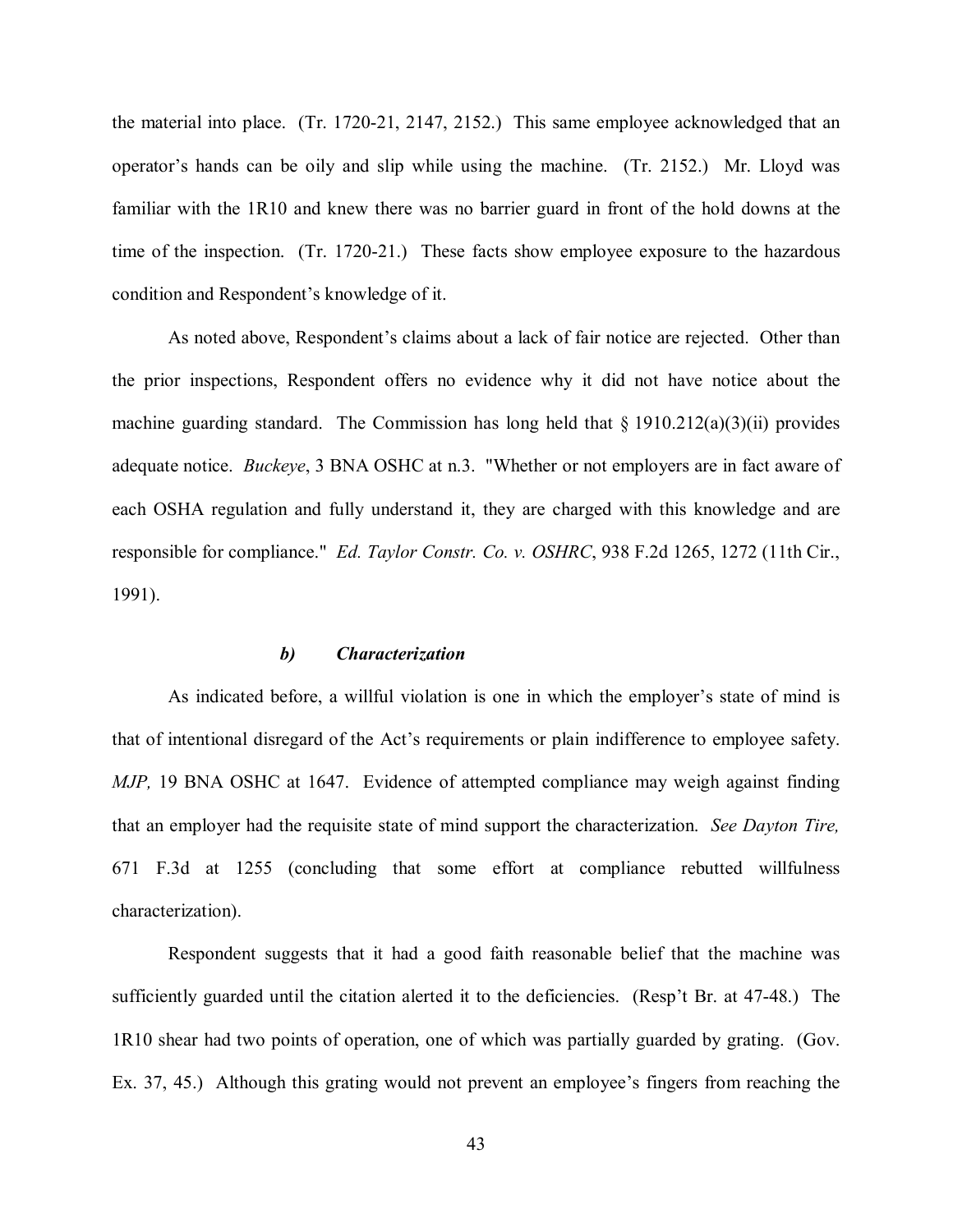shear blades, it did lessen such a possibility. The partial grating also suggests that, in the context of this violation, Respondent did not completely disregard or act plainly indifferent to the requirements of the standard. *Dayton Tire,* 671 F.3d at 1255. Considering the partial effort at compliance before the inspection and its prompt action to come into compliance afterwards by installing additional guarding, the Secretary failed to clear the high bar for willfulness. *See id., Access Equip.*, 18 BNA OSHC at 1728.

#### *c) Penalty Amount*

The Secretary proposed a penalty of \$70,000 but because the violation is affirmed as serious, the penalty cannot exceed \$7,000. 29 U.S.C. § 666(j). The CO indicated that the violation had a high gravity as the injuries that could result from the violative condition could include amputations of fingers. (Tr. 285.) Employees used the 1R10 shear daily. (Tr. 287.) As with the other violations, the undersigned finds that credit for good faith is not appropriate for the same reasons discussed above. *See Valdak*, 17 BNA OSHC at 1139. Likewise, the violation's gravity, along with Respondent's history, outweighs the size factor. *See Quality Stamping*, 16 BNA OSHC at 1929; *Orion,* 18 BNA OSHC at 1868. Accordingly, a penalty of \$7,000 is appropriate for Citation 2, Item 5.

# 5. **Citation 2, Item 6 –Roll Former**

# *a) Violation*

Citation 2, Item 6 alleges that the Roll Former, a machine used to form pieces of sheet metal into frames for access doors, lacked point of operation guarding in violation of 29 C.F.R.  $\S 1910.212(a)(3)(ii)$ . (Tr. 295-96, 1047.) Respondent argues that the cited standard does not apply, and that even if it did, the Secretary failed to make out his prima facie case.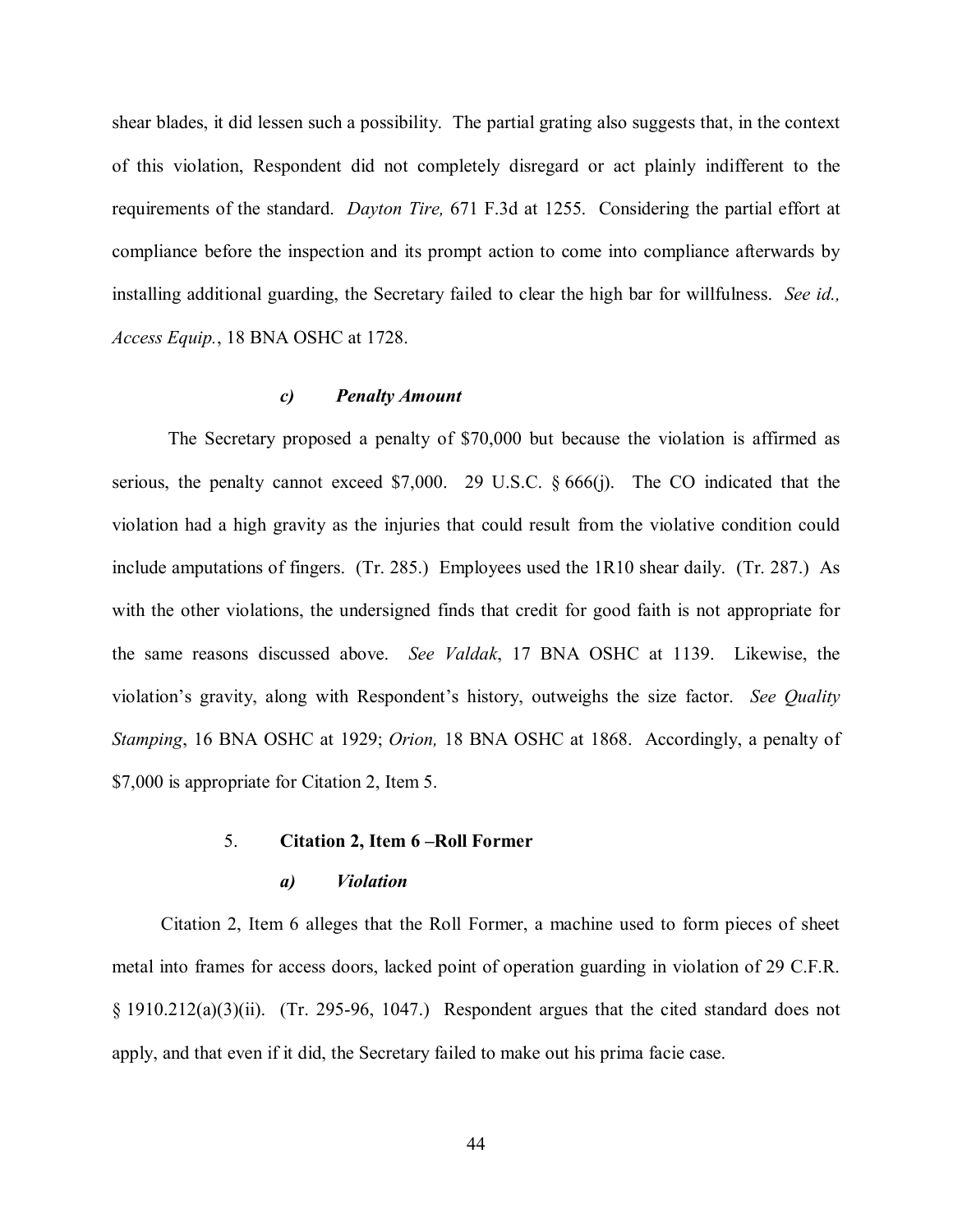Respondent maintains that the Secretary improperly treated the Roll Former as a single machine, when it is actually two separate machines—a roll former and a seal maker. (Resp't Br. at 49.) It alleges that the seal maker was not in service. *Id.* Although it frames its arguments as being about applicability, it is not Respondent's position that the outboard rolls could be unguarded if they were being used to make seals. Instead, it contends that when the machine is being used as a frame maker, the outboard rolls are not a point of operation. *Id.*

## (1) Applicability and Hazard

Mr. Lloyd designed and built the Roll Former. (Tr. 883, 1892-93). Inside the machine, gears attached to rollers shape the metal as it passes through each roll. (Tr. 883-86; Gov. Ex. 50D, 59C.) This part of the machine is used to make frames for doors. (Tr. 883-84; Gov. Ex. 50D, 59C.) Another part of the machine has several shafts or "outboard rolls," which rotate when the machine is in operation. (Tr. 303, 888.) These outboard rolls can be used to make a completely different part—stainless steel "seals." (Tr. 46-47; 888-91; Gov. Exs. 50A, 59C.)

There are two points of operation on the machine: (1) the rotating gears and rolls where the metal is pressed inside the machine; and (2) the outboard rolls used to make stainless steel seals. (Tr. 300-5, 891-96; Gov. Exs. 50C, 59, 62A, 63.) Respondent does not dispute that the rotating gears that pressed metal into frames are a point of operation. Instead, its complaint focuses on the characterization of the outboard rolls as a point of operation. (Resp't Br. at 49- 50.) Following Respondent's rationale, the outboard rolls ceased to be a point of operation when employees used the machine for one function (frame-making) rather than another (seal making). *Id.* 

This distinction is inconsistent with the standard's language, meaning, and purpose. The standard defines a "point of operation" as the area where "work is actually performed upon the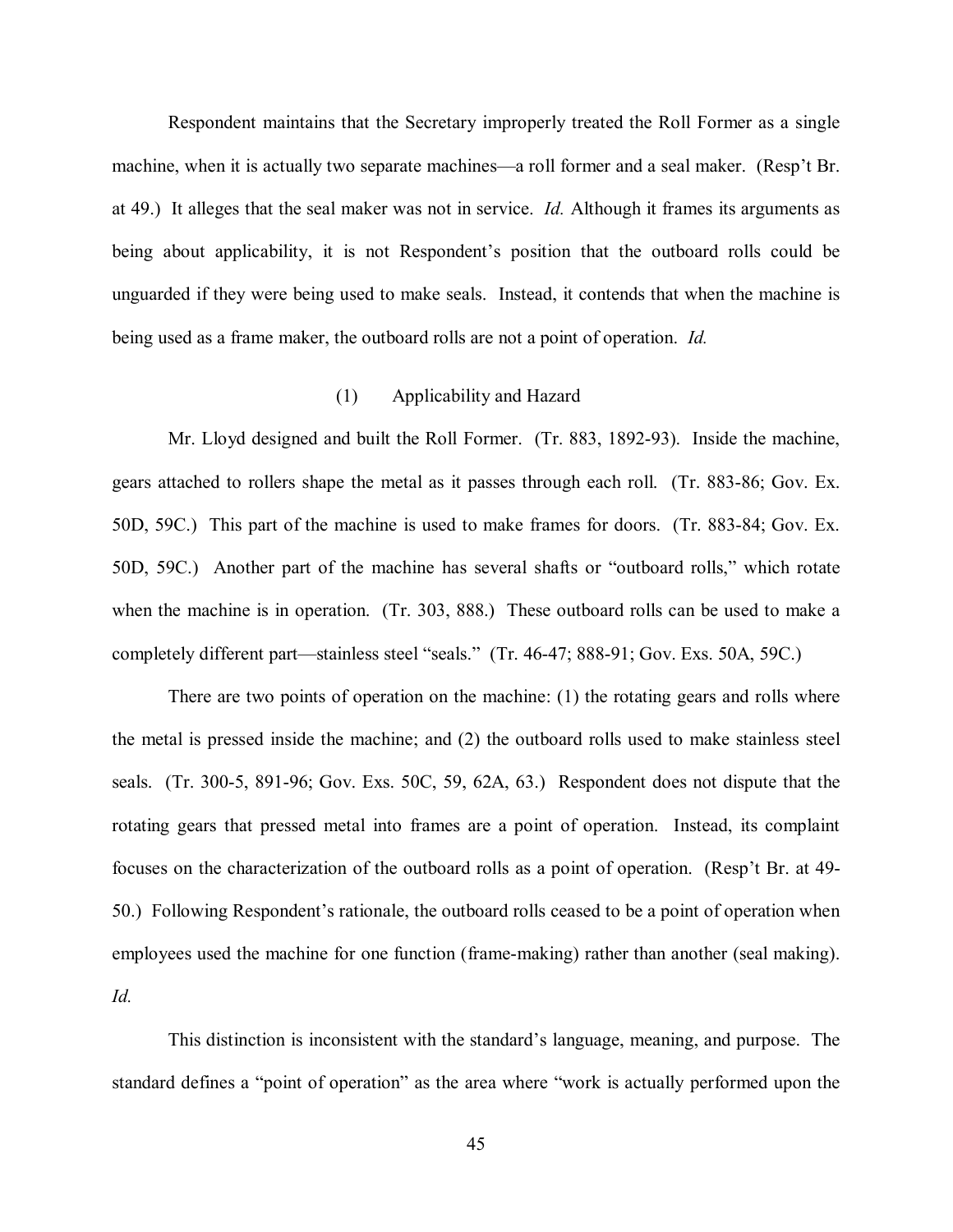material being processed." 29 C.F.R. § 1910.212(a)(3)(i). The guarding requirement, however, is not limited to only those times when material is in the point of operation—employees must be protected during the entire "operating cycle." *Id.* The outboard rolls are present on the machine because they are capable of pressing metal into seals. (Tr. 1893.) However, they rotate regardless of whether employees are making a frame, a seal, or both.<sup>[40](#page-45-0)</sup> (Tr. 889.)

Both points of operation exposed employees to the hazards associated with coming into contact with rotating gears or rolls. (Tr. 895.) Such exposure could lead to crushed fingers or even more severe injuries. *Id.* JE explained that material jammed in the machine a couple of times a week. (Tr. 43-44.) To address the issue, employees leaned over the top of the machine to free the lodged material. (Tr. 43-44, 1054-63.) The rotating shafts on the side of the machine also created a hazard when unguarded because employees regularly walked within two feet of the machine, creating an entanglement risk. (Tr. 47-48.) JE experienced this, albeit without injury, when his shirt once became caught on the outboard rolls when he walked by the machine. *Id.* Mr. Lloyd acknowledges that he built a guard for the machine to protect workers from rotating parts both within the machine and the outboard shafts. (Tr. 1897.) This shows his awareness of both the parts and the need to protect workers from them. *Id.* 

# (2) Violation

 $\overline{a}$ 

While the machine was equipped with a sheet metal guard, two former employees testified that this guard was rarely on the machine during use. (Tr. 41-42, 47, 51-53, 1047-48; Gov. Ex. 50, 59D.) MS testified that he saw the machine uncovered on the morning of the inspection before the CO entered the shop floor and also explained that the cover for the machine

<span id="page-45-0"></span> $40$  The undersigned notes that even if there was no point of operation associated with the outboard rolls, guarding of rotating parts is still required under 29 C.F.R § 1910.212(a)(1).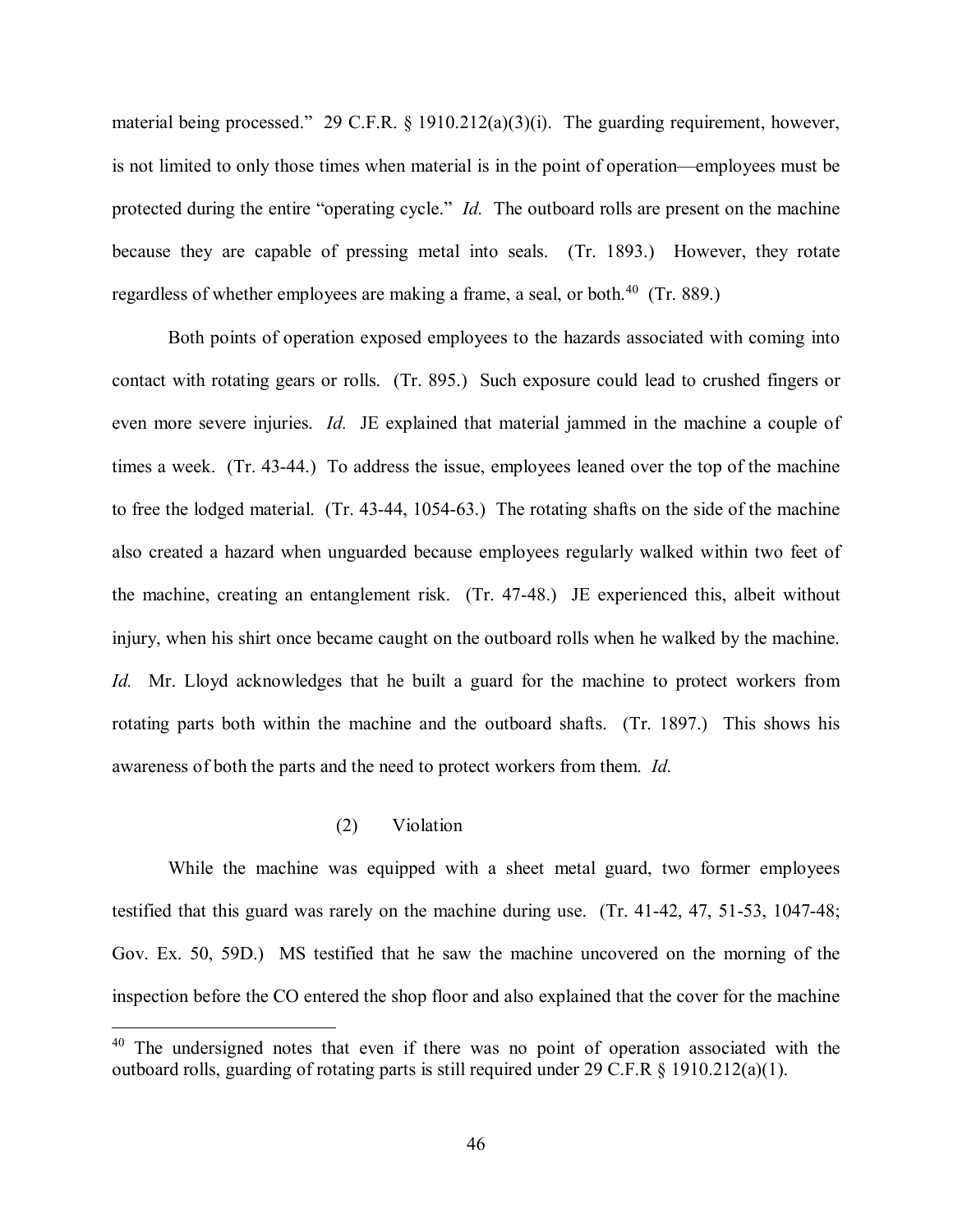was frequently left off, including in the days prior to the inspection. (Tr. 1048-54, 1091-95.) Thus, the violative condition was present within six months of the issuance of the citation.

# (3) Exposure

One current and one former employee indicated they used the machine within six months of the citation being issued. (Tr. 538-39, 1045-46, 2034.) To operate the machine, the employee typically stood with his arms and hands about a foot away from it. (Tr. 1062.) When pieces became jammed, he would move to the center of the machine to see where the issue occurred. (Tr. 1054-63.) To clear a jam or make mechanical repairs, the cover needed to be off the machine. (Tr. 51-53, 1054-63.) Two former employees explained that because of the frequency of jams and the need for repairs, the machine was frequently left uncovered. (Tr. 51-53.)

# (4) Knowledge

MS explained that he saw Mr. Lloyd on the shop floor every day frequently walking by the uncovered Roll Former. (Tr. 1065-66.) He never saw Mr. Lloyd replace the cover or direct anyone else to do so. (Tr. 1066.) JE also testified that Mr. Lloyd regularly saw the machine uncovered. (Tr. 49-50.) Mr. Lloyd agreed that he was regularly in the area. (Tr. 1843.) The lack of guarding was plainly visible and capable of being discovered. *See Nordam,* 19 BNA OSHC at 1417 (finding knowledge when conditions were in plain view and supervisor was regularly in the area). $41$ 

<span id="page-46-0"></span> $41$  The undersigned notes that even if the outboard rolls are not a point of operation, the Secretary still established a violation based on the point of operation the parties agree upon.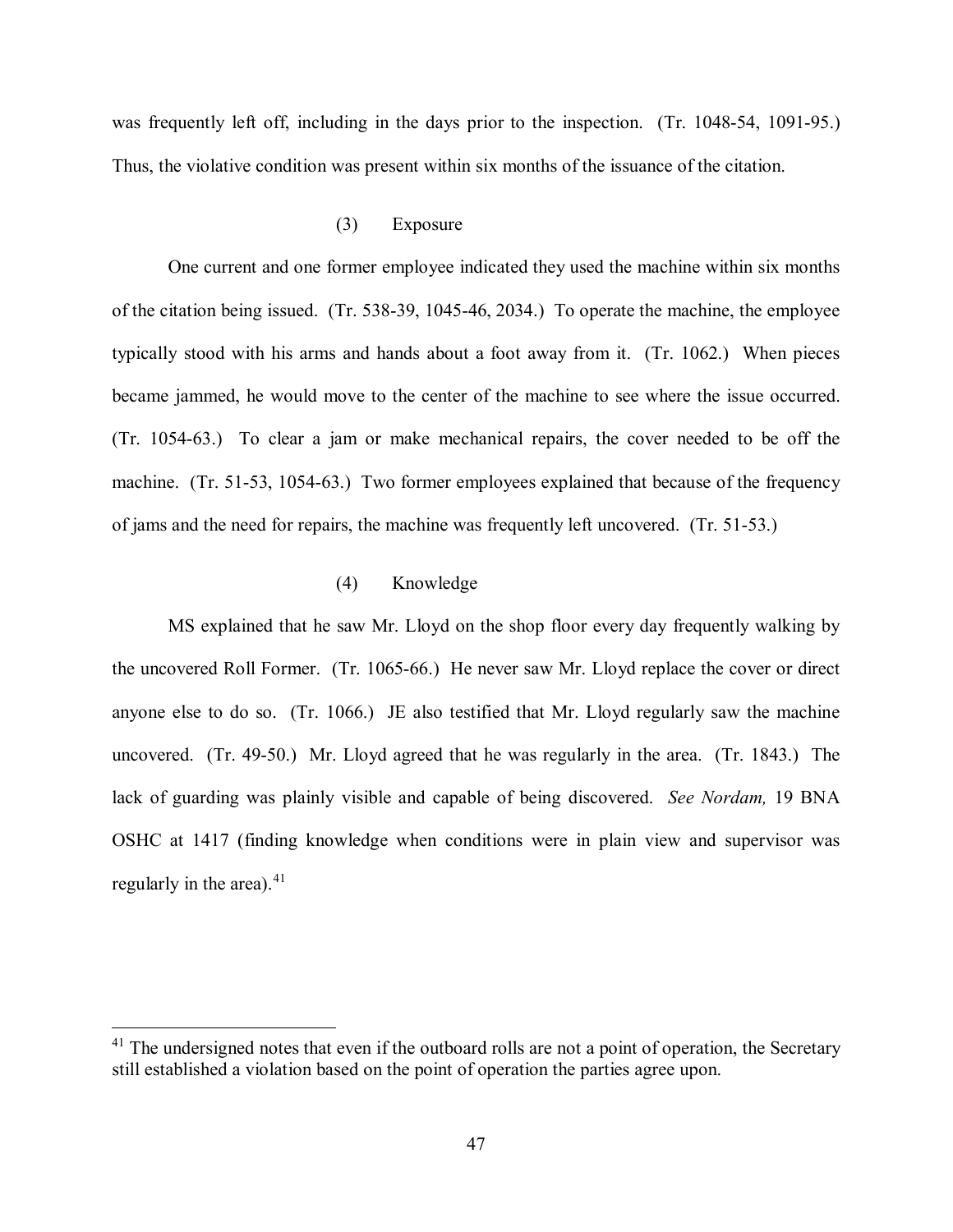## *b) Characterization*

To find willfulness, there must be evidence of intentional disregard of the requirements of the Act or plain indifference to employee safety. *MJP,* 19 BNA OSHC at 1647. Looking first at the evidence of intentional disregard, Respondent previously received citations for failure to guard points of operation. And, Mr. Lloyd acknowledged that the machine potentially exposes employees to injuries and should be guarded. (Tr. 1897.)

The Secretary seeks an inference about Mr. Lloyd's state of mind based on conduct that occurred before the CO entered the shop floor. (Sec'y Br at 28-29.) One former and one current employee explained that on November 13, 2014, the day the inspection began, after the CO arrived but before he was permitted on the shop floor, employees took several steps to address safety issues. (Tr. 1047-48, 1451-58.) These actions involved, among other things, placing guards on several machines, including the Roll Former. *Id.* Respondent does not dispute that the above explained event occurred, but argues that it is wrong to impute any bad motive for the activities. (Resp't Br. at 58.)

The testimony about the rush to guard machines before the CO could view them supports the Secretary's position that the guard was off the machine frequently, including on the day of the inspection. This evidence supports finding that Respondent violated the standard and exposed employees to a hazard. But, it is insufficient to establish willfulness because the guarding may have been off due to carelessness rather than a conscious disregard of the standard's requirements. *Babcock*, 622 F.2d at 1165-66 (concluding a violation of the general duty clause was not willful). Further, the presence of guarding indicates some effort at compliance and distinguishes the Roll Former from the Niagara Press Brake, which was completely unguarded. *Dayton Tire,* 671 F.3d at 1255.

48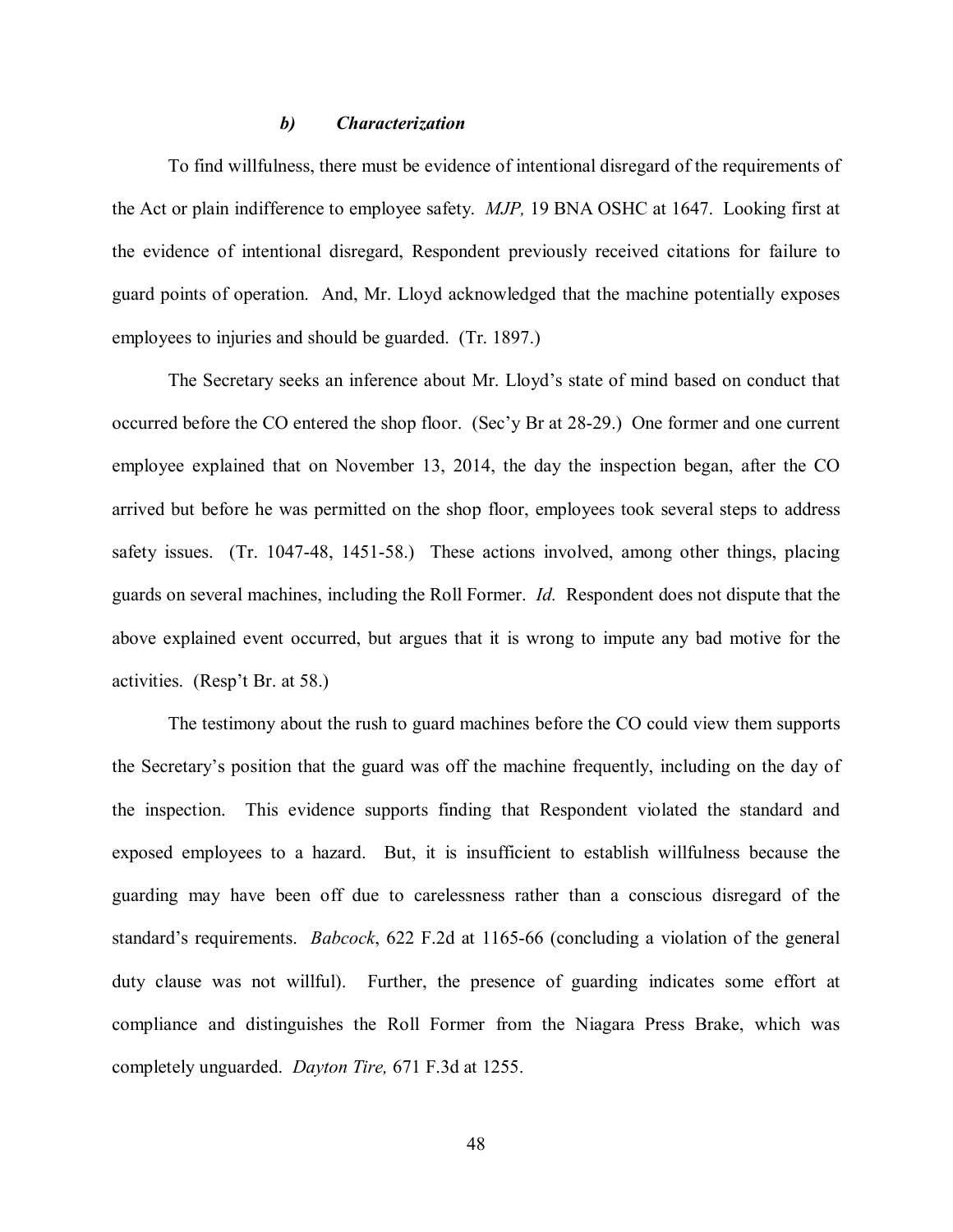## *c) Penalty Amount*

The Secretary proposed a penalty of \$70,000 but because the violation is affirmed as serious the maximum penalty is \$7,000. 29 U.S.C. § 666(j). The CO indicated severe injuries, including amputations that could result from the violative condition. (Tr. 309.) The probability of any injury was greater given the frequency with which employees use the machine and how often the guarding was removed. (Tr. 41-42, 47, 51-53, 309-10, 1047-48.) Credit for history or good faith is not appropriate for the same reasons discussed above. *See Valdak*, 17 BNA OSHC at 1139. Likewise, the gravity of the violation, along with Respondent's history, is such that giving credit for size is inappropriate. *See Quality Stamping,* 16 BNA OSHC at 1929 (giving more weight to history); *Orion*, 18 BNA OSHC at 1868 (giving less weight to the size factor). Accordingly, a penalty of \$7,000 is appropriate for Citation 2, Item 6.

# 6. **Citation 2, Item 7 – Rivet Machines**

# *a) Applicability and Hazard*

Citation 2, Item 7 concerns the lack of guarding on the Rivet Machines. There are approximately twenty Rivet Machines at the Facility, which the employees use to connect, or rivet, two or more pieces of metal together. (Tr. 322-23, 903, 910-11, 1898.) To start the process, the operator inserts metal from the side and positions it on top of an anvil, beneath a punch. (Tr. 904-6.) The operator then presses on a foot pedal causing the punch to come down and force a rivet through the metal. *Id.* This spot where the punch makes contact with the metal is the point of operation. (Tr. 321, 325, 910-13; Gov. Ex. 66C, 92A.)

Unguarded Rivet Machines can, and have, caused serious injuries. (Tr. 326, 811.) Mr. Lloyd acknowledges that the Rivet Machines are some of the most dangerous machines at the Facility. (Tr. 1843.) If an operator's finger is in the point of operation when the machine is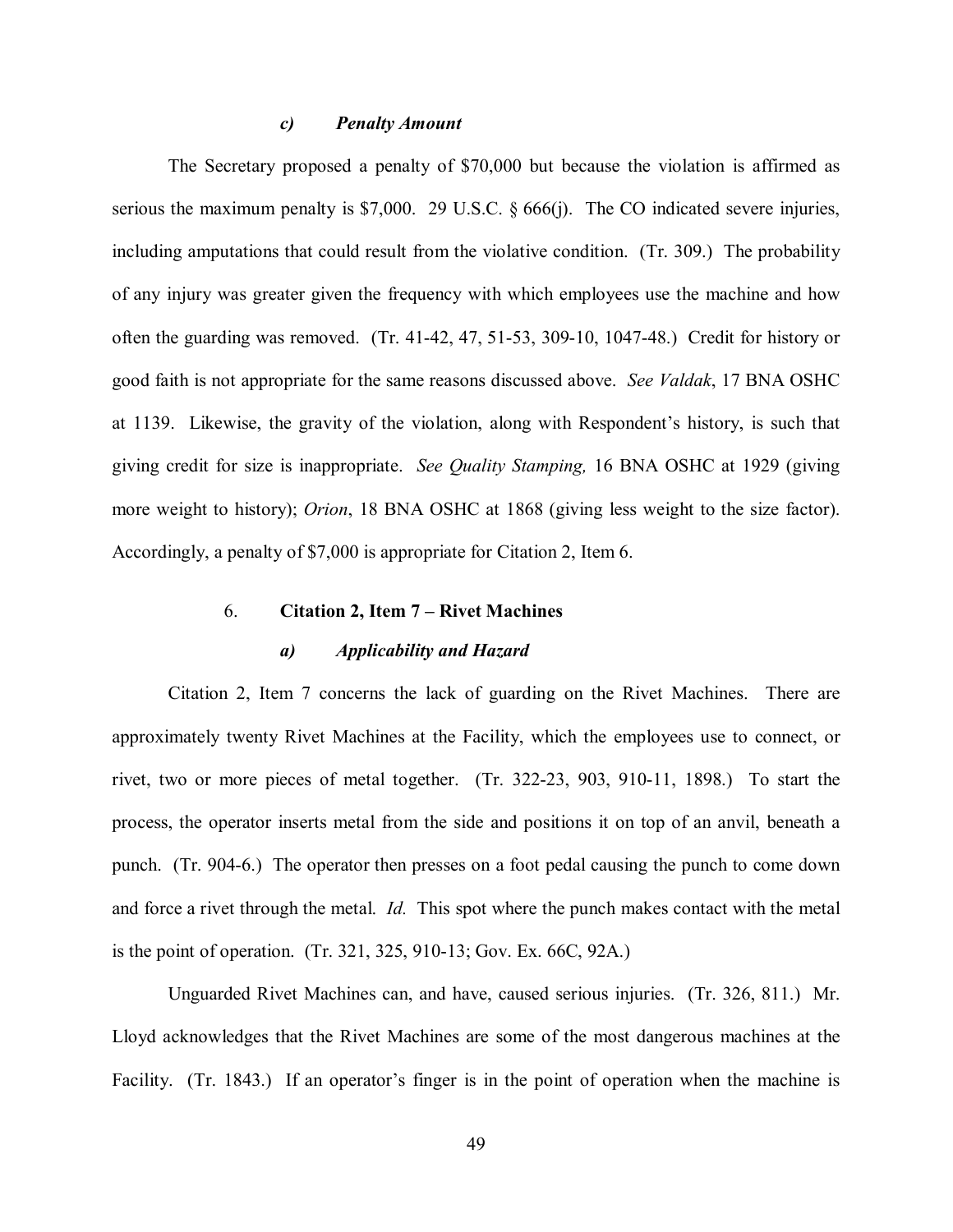actuated, he or she can suffer cracked bones, lacerations and/or puncture wounds. (Tr. 326, 915.) Two current employees testified about injuries received while operating one of the Rivet Machines. (Tr. 713-14, 716, 811-13.) One described an incident where he accidentally pressed the foot pedal too soon, and the other indicated that the materials slipped and a rivet went through one of his fingers. (Tr. 713-14; 811-13, 815.) Both were taken to the hospital and missed work. (Tr. 716, 811-13, 815.) A former employee discussed a third similar incident. (Tr. 73-74.)

Respondent does not dispute the standard's applicability to the Rivet Machines, but argues that it was in largely compliance, and to the extent it was not, OSHA failed to provide fair notice of the standard's requirements. (Resp't Br. at 55-58.)

# *b) Violation*

During the inspection, the CO observed guards, referred to as "ring guards," on the Rivet Machines. (Sec'y Br. at 31; Gov. Ex. 67, Tr. 322-23, 535-36.) When installed correctly, the ring guard is approximately a quarter of an inch above the metal to be riveted. (Tr. 907-11.) If an object (including a finger) enters the point of operation on top of the metal, the ring guard should be pushed upward and stop the machine from operating. (Tr. 809-10, 907-11.) Even though the machines had ring guards at the time of the inspection, at least one of them was installed incorrectly. (Gov. Ex. 92A.) The CO observed an employee using a Rivet Machine with a ring guard that was two and a half inches above the metal instead of a quarter of an inch. *Id.* At this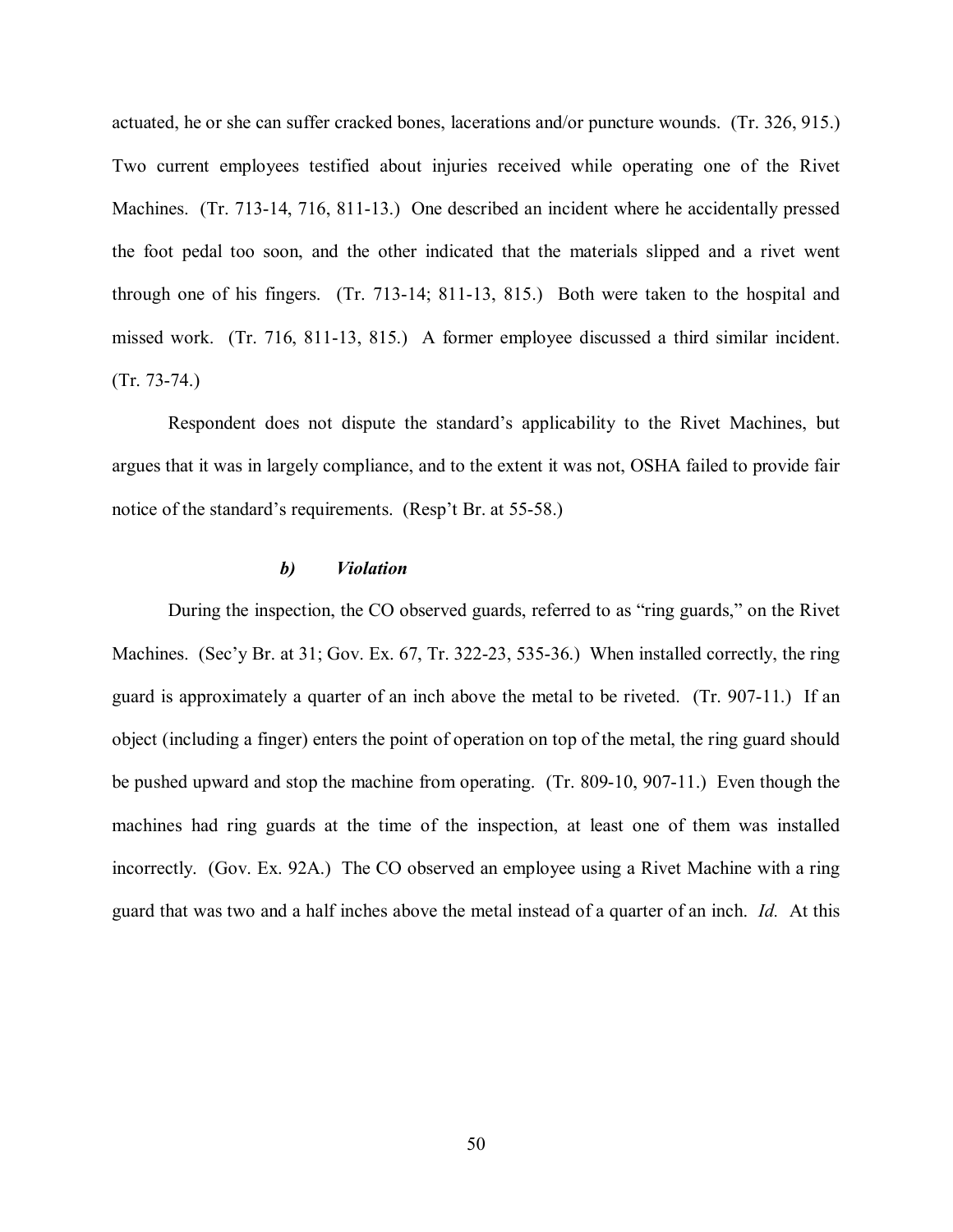location, the ring guard would not have stopped the machine at a point where injury could be avoided if the employee's fingers slipped into the point of operation.<sup>[42](#page-50-0)</sup> (Tr. 907-13.)

Although Growney considered any gap in guarding greater than one-quarter of an inch to be ineffective, Respondent argues that the standard does not indicate such a threshold. (Resp't Br. at 56.) This argument misses the mark. The standard requires guarding that prevents "the operator from having any part of his body in the danger zone during the operating cycle." 29 C.F.R.  $\S$  1910.212(a)(3)(ii). A finger could enter the two and a half inch gap present on the Rivet Machine. The guarding was, therefore, not compliant. Considering the machine was in use, the Secretary established both a violation and employee exposure.<sup>[43](#page-50-1)</sup> (Gov. Ex. 91, 92.) *See F.H. Lawson*, 8 BNA OSHC 1063, 1066-67 (No. 12883, 1980) (finding a violation of § 1910.212(a)(3)(ii) when the Secretary showed that operator's hands were ten to twenty inches from the point of operation on a rivet machine).

The improper ring guard was in plain view and Mr. Lloyd indicated that he was in the work area nearly every day. (Tr. 1065-67, 1638-41.) An employer is chargeable with knowledge of conditions that are plainly visible to its supervisory personnel. *Hamilton Fixture*, 16 BNA OSHC 1073, 1089 (No. 88–1720, 1993) (finding an employer is chargeable with knowledge of conditions which are plainly visible to its supervisory personnel), *aff'd*, 28 F.3d

<span id="page-50-0"></span> $42$  In addition to this improperly installed ring guard, the Secretary also presented evidence suggesting that the ring guards were not consistently used. One current employee acknowledged that ring guards were regularly removed. (Tr. 1452-53.) Mr. Lloyd disputed this testimony and indicated that ring guards were always in place. (Tr. 1901.) The evidence of past injuries and the need to install multiple guards on the morning of the inspection undercuts Mr. Lloyd's testimony.

<span id="page-50-1"></span> $43$  Besides the employee shown in the CO's photograph, another employee testified that he uses the Rivet Machines for several hours every day. (Tr. 807-8.) He acknowledged that sometimes the ring guards are not on, but denied using an unguarded machine. (Tr. 810.)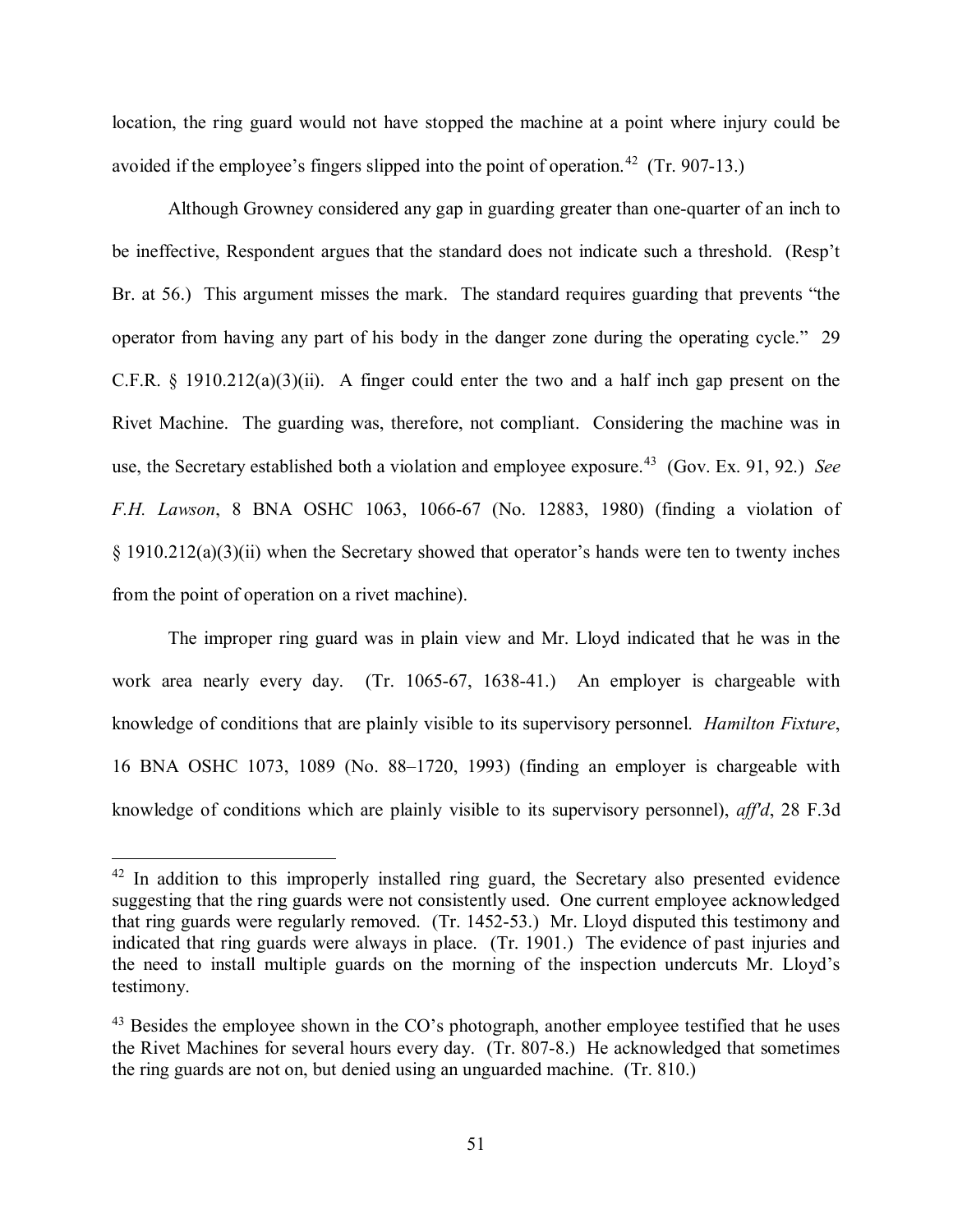1213 (6th Cir.1994) (unpublished); *Am. Airlines, Inc*., 17 BNA OSHC 1552, 1555 (No. 93-1817, 1996) (consolidated) (finding knowledge when conditions were in plain view and supervisory personnel were present). Respondent also agreed to specifically inspect the Rivet Machines for guarding following past citations for failing to guard. (Tr. 1520; Gov. Ex. 153 at 7, 157 at 7-8.)

The Secretary suggests Mr. Lloyd had employees hastily install ring guards on the Rivet Machines in the time between the CO's arrival at the site and when he was permitted into the work area of the Facility. (Sec'y Br. at 32-33.) Respondent does not directly dispute this but argues it was done so there was no confusion as to whether the employees had permission to remove the guards. (Resp't Br. at 58.) The timing of the ring guard installation, whether it took place before or after the inspection began, does not alter the outcome. The Secretary satisfied his burden by showing that the guarding was not compliant and Respondent knew the machines had to be guarded.

# *c) Fair Notice*

 $\overline{a}$ 

Respondent argues that it had permission not to use ring guards when manufacturing a particular part—a type of damper with a blanket attached.<sup>44</sup> (Resp't Br. at 57; Tr. 536-37.) There is, however, no evidence that Respondent was producing this part during the inspection

<span id="page-51-0"></span><sup>&</sup>lt;sup>44</sup> DS, the former plant manager, indicated that he placed a sign on one Rivet Machine, which read: "safety device on this equipment temporarily removed due to current production approved by OSHA, 2009." (Tr. 1792-93; Ex. R-384.) This sign also has several handwritten dates, which DS indicated were specific dates when the safety equipment was removed temporarily. (Tr. 1792-93; Ex. R-384.) Although the sign references OSHA approval, neither the CO nor DS had information about any such approval. (*Id.,* Tr. 537-38.) Further, Respondent does not allege that OSHA indicated ring guards were not necessary whenever feasible, such as on the day of the inspection. (Gov. Ex. 247.) The undersigned notes that the most recent date noted on the sign was several months before the inspection date. (Ex. R-384.) Considering the evidence that the ring guards could remain in place to produce the parts being fabricated during the inspection, the presence of the sign DS made is not relevant.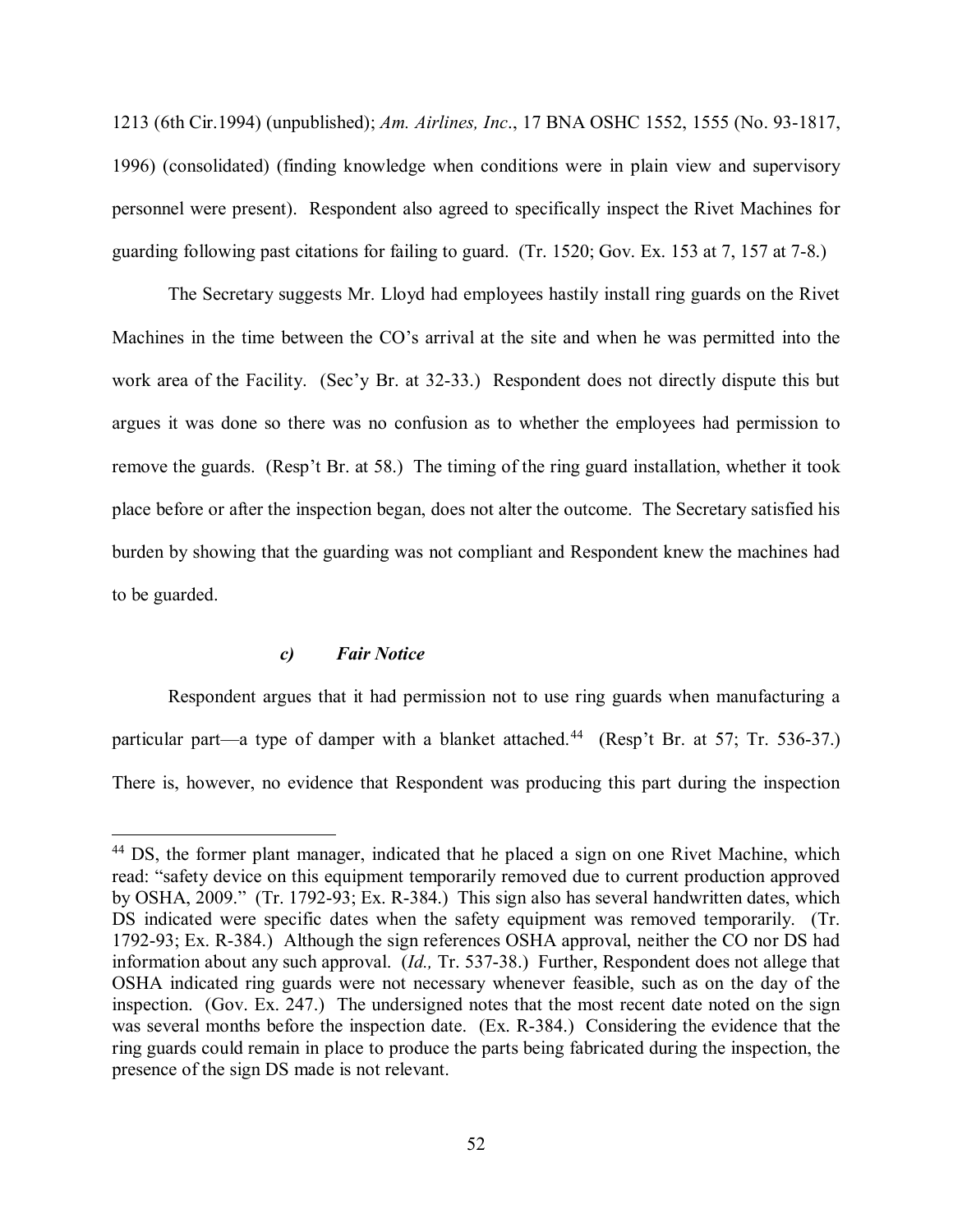when the CO observed the employee using a Rivet Machine with an improperly installed ring guard. As Respondent recognizes, OSHA never granted a blanket exception to the guarding requirement. Moreover, Respondent never counters the Secretary's evidence that guarding was feasible. Additionally, Respondent knew about the ring guard requirements and specifically directed employees to install them before the CO saw any machines without them. (Tr. 1454.)

## *d) Characterization*

As stated above, willfulness requires evidence of intentional disregard of the Act's requirements or plain indifference to employee safety. *MJP,* 19 BNA OSHC at 1647. OSHA previously cited Respondent for failing to guard points of operation on its Rivet Machines. Thus, Respondent was aware of the standard and its applicability to the Rivet Machines. However, the Secretary failed to establish that the use of the Rivet Machines without compliant guarding was the result of intentional disregard or plain indifference. *See Bianchi,* 490 F.3d at 208. In addition, the presence of the ring guards on the majority of Rivet Machines shows some effort at compliance. *Dayton Tire,* 671 F.3d at 1255.

#### *e) Penalty Amount*

The Secretary proposed a penalty of \$70,000 but because the violation is affirmed as serious instead of willful, the maximum penalty is  $$7,000$ . 29 U.S.C.  $§ 666(i)$ . The CO indicated severe injuries that could result from unguarded Rivet Machines, including having a rivet inserted into a finger. (Tr. 326.) Employees frequently use the Rivet Machines. (Tr. 309.) There have been multiple injuries, and Respondent did not have a strong safety program to ensure that guards were in place. Moreover, there is no evidence of discipline for using an unguarded Rivet Machine. Credit for size, history, or good faith is not appropriate for the same reasons discussed above. *See e.g., Valdak*, 17 BNA OSHC at 1139; *Quality Stamping*, 16 BNA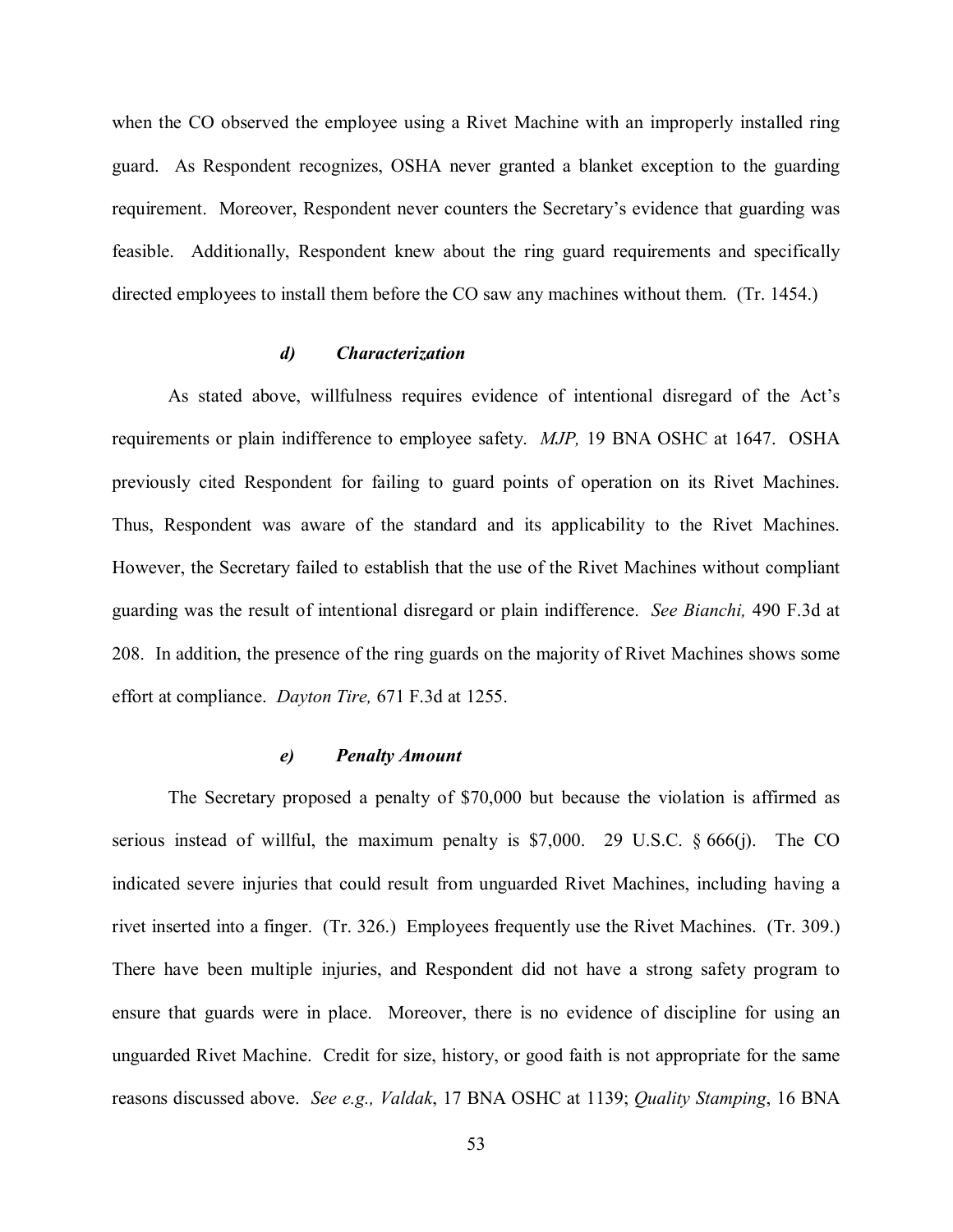OSHC at 1929; *Orion*, 18 BNA OSHC at 1868. Considering the gravity of the violation as well as the other factors, a penalty of \$7,000 is appropriate for Citation 2, Item 7.

# **D. Serious Safety Violations: Citation 1, Items 3a, 3b, 3c, and 3d**

The machine guarding standard has several machine and part specific requirements. Unlike the guarding provision alleged to have been violated in Citation 2 (§ 1910.212), the Secretary does not have to prove a hazard in order to meet his burden of establishing a violation of 29 C.F.R. § 1910.219, the standard at issue in Citation 1, Items 3a-d. *See ConAgra Flour Milling Co.,* 16 BNA OSHC 1137, 1149-50 (No. 88-1250, 1993) ("Secretary does not have to establish that unguarded pulleys present a hazard"), *rev'd in part on other grounds*, 25 F.3d 653 (8th Cir. 1994). Citation 1 includes violations for unguarded flywheels (Citation 1, Item 3a), unguarded pulleys (Citation 1, Item 3b), an unguarded horizontal belt (Citation 1, Item 3c), and unguarded vertical belts (Citation 1, Item 3d). The Secretary grouped all of these alleged violations for penalty purposes.

Respondent does not contest § 1910.219 applicability or its knowledge of the violative conditions. (Resp't Br. at 61-63.) Rather, it argues that all of these violations should be vacated because the Secretary did not prove employee exposure to the violative conditions. *Id*.

Respondent's arguments, although framed as being about exposure, are better understood as relating to the characterization and penalty amount. *See RPM Erectors, Inc.*, 2 BNA OSHC 1187, 1188 (No. 1114, 1974) (noting that the probability of an injury is related to gravity). As the Commission has long held, to sustain a violation the Secretary must show that employees were exposed to the violative condition. *Astra Pharm.*, 9 BNA OSHC at 2129. Satisfying this obligation does not require an injury or actual exposure to a condition. *See, e.g., ConAgra,* 16 BNA OSHC at 1149-50. It is sufficient to "show that it is reasonably predictable either by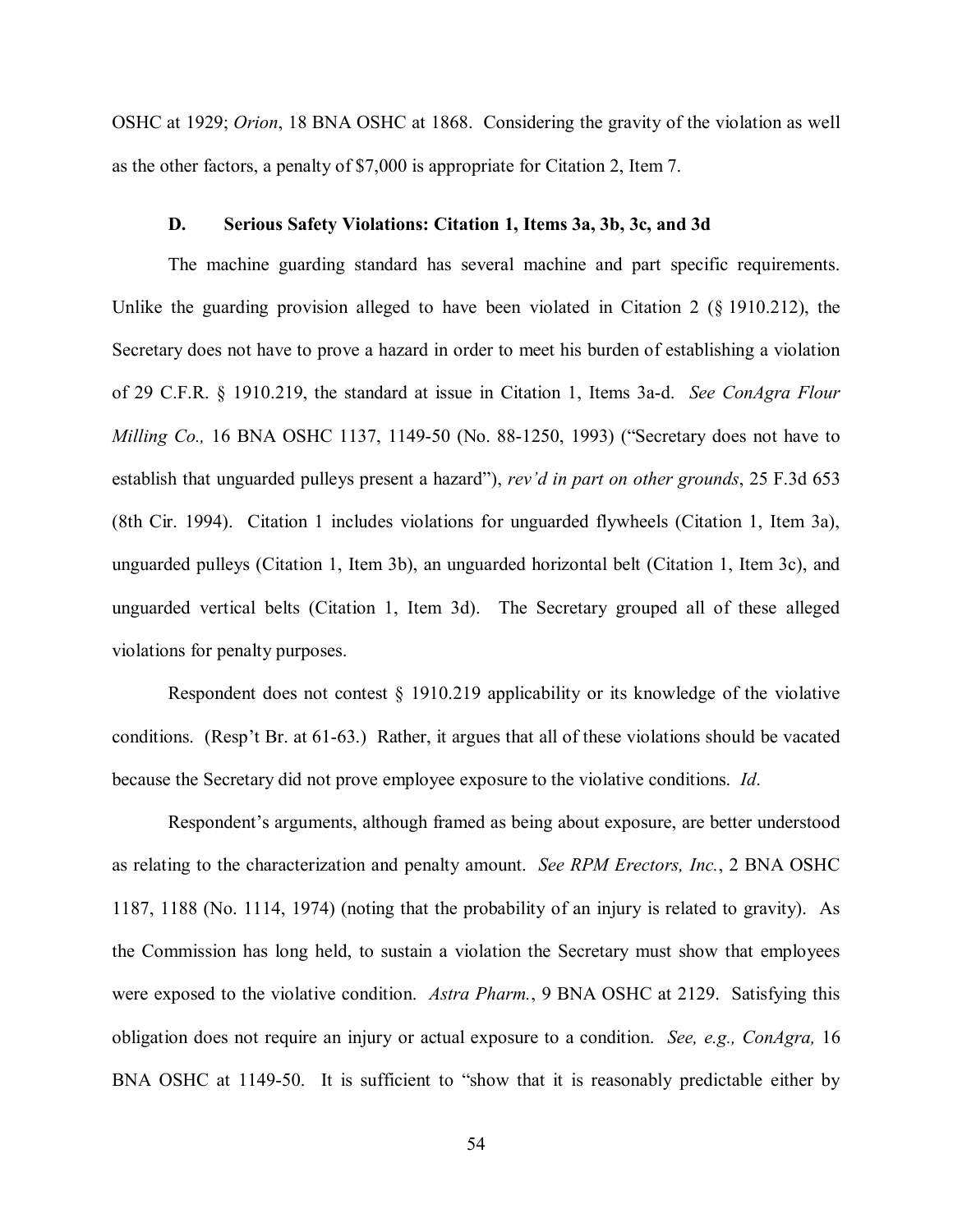operational necessity or otherwise (including inadvertence), that employees have been, are, or will be in the zone of danger." *Delek Refining, Ltd.*, 25 BNA OSHC 1365, 1374 (No. 08-1386, 2015) (finding no exposure in connection with a violation of § 1910.219(c)(2)(i)), *aff'd relevant part,* 845 F.3d 170 (5th Cir. 2016) (not addressing alleged violation of § 1910.219). How likely exposure would result in injury and the type of injury (if any) that could result from this exposure is examined in connection with determining the characterization and setting the appropriate penalty amount. 29 U.S.C. § 666. *See also Quality Stamping*, 16 BNA OSHC at 1928-29 (assessing the gravity of the violation involves consideration of the precautions taken and the probability of an injury); *Charles W. Mason, DDS*, 25 BNA OSHC 1792, 1795-96 (No. 10-2313, 2015) (evaluating risk of exposure claims when determining the appropriate characterization of a violation).

For the reasons discussed below, all instances set forth in Citation 1, Items 3a and3c are AFFIRMED, as are instances (a-d) of Item 3b and instances (a-c) of Item 3d. Instance (e) of Citation 1, Item 3b as well as Instance (d) of Citation 1, Item 3d, both of which relate to the Roll Former, are VACATED.

# 1. **Citation 1, Item 3a – Serious Violation of § 1910.219(b)(1) for unguarded flywheels on the Niagara Press Brake and certain Rivet Machines**

Citation 1, Item 3(a) alleges four instances of violations of  $\S$  1910.219(b)(1) for unguarded flywheels. Instance (a) is for the flywheel on the Niagara Press Brake while Instances (b), (c), and (d) are for flywheels on three Rivet Machines located in the 75A department. The cited standard requires: "[f]lywheel located so that any part is seven (7) feet or less above a floor or platform shall be guarded in accordance with the requirements of this subpart." 29 C.F.R. § 1910.219(b)(1). The standard includes various options for guarding including covering the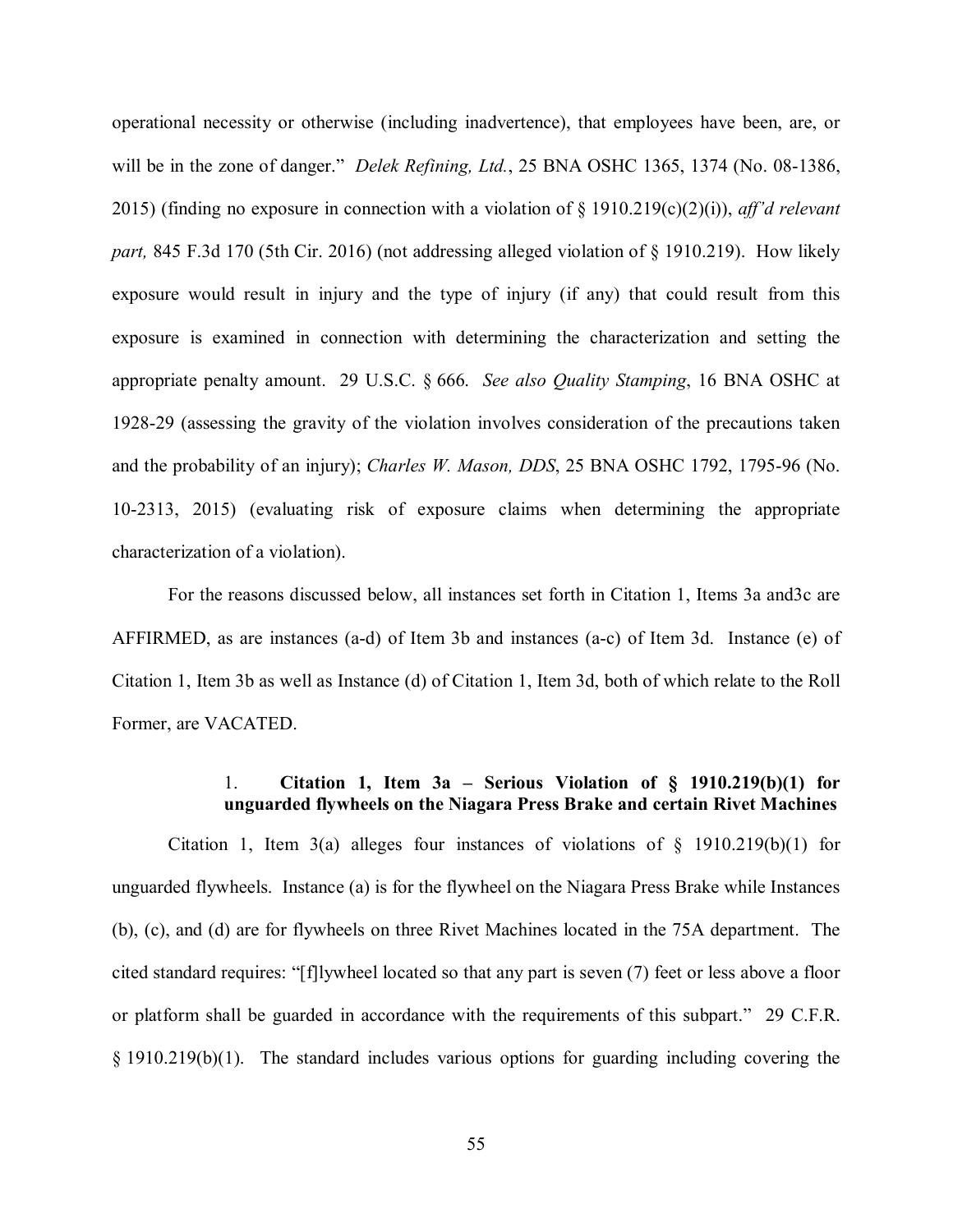flywheels: "[w]ith an enclosure of sheet, perforated, or expanded metal, or woven wire." 29 C.F.R.  $\S$  1910.219(b)(1)(i).

#### *a) Instance (a) – Flywheel on the Niagara Press Brake*

The flywheel at the back of the Niagara Press Brake was less than seven feet above the floor and was not guarded in a manner compliant with the standard. (Tr. 224-26; Gov. Ex. 7.) When an employee powers on the machine, the flywheel begins to move and keeps moving regardless of whether or not the employee presses the foot pedal. (Tr. 228-9; 635-37.)

At least two employees used the machine. (Tr. 542.) Although the sides of the flywheel were partially guarded on two sides the CO explained that the employees were still exposed to the violative condition when they checked the backstops on the machine and in the event of a malfunction. (Tr. 227-28; Gov. Ex. 265.) Mr. Lloyd himself demonstrated the possibility of employees going to the back of the machine during the inspection. (Gov. Ex. 265.) When the machine malfunctioned during the inspection, Mr. Lloyd promptly went to the back of the machine where the exposed flywheel is visible. (Tr. 344; Gov. Ex. 265.) Growney also opined that it is reasonably likely employees would go behind the machine to pick up materials stored there. (Tr. 676-77; Gov. Exs. 1, 2.)

Mr. Lloyd acknowledges that he is familiar with the Niagara Press Brake and operated in many times. The exposed flywheels are in plain view and capable of discovery. *See Nordam,* 19 BNA OSHC at 1417. Respondent protests that employees kept a safe distance from the flywheel. (Resp't Br. at 61-63.) However, safe distance guarding is not permissible when physical devices can be used. *See Otis*, 24 BNA OSHC at 1087. The flywheel on the Niagara Press Brake could have been covered by sheet metal or metal mesh. (Tr. 227-29, 678.) Indeed, flywheels on other mechanical presses at the Facility were covered this way. (Tr. 227-29.)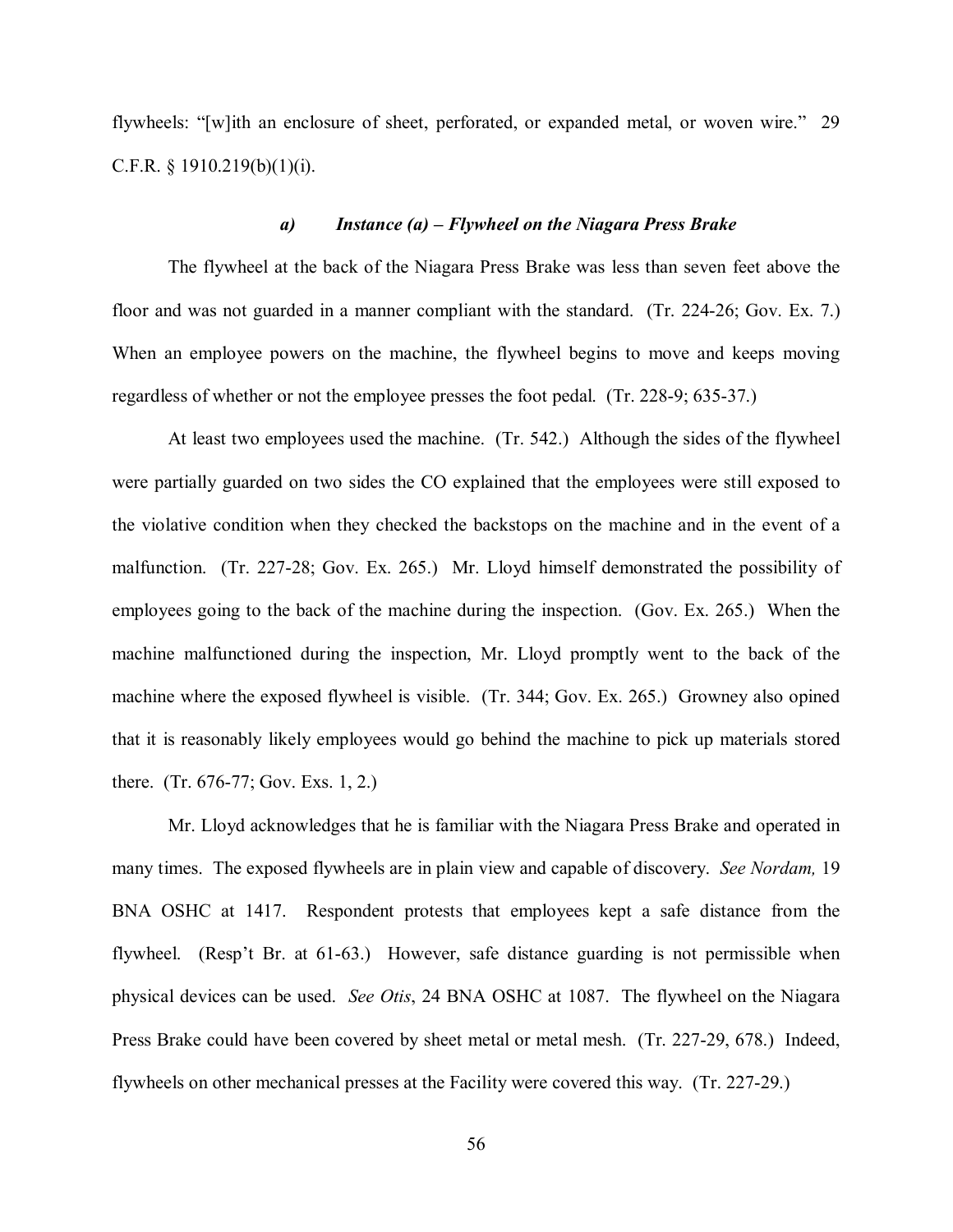### *b) Instances (b), (c) and (d) on the Rivet Machines*

Respondent failed to guard the flywheels on three Rivet Machines in the 75A department. (Tr. 341-47; Gov. Exs. 68A, 68B.) Each of these flywheels was located less than seven feet above the floor. (Tr. 345-46.)

As with the flywheel on the Niagara Press Brake, the flywheels on the Rivet Machines rotate continuously when the power is on even if the foot pedal is not actuated. (Tr. 346-7; 921- 26; Gov. Ex. 69A.) Employees can come into the vicinity of the flywheel while working at or near the machines and when using the aisle behind them. *Id.* Growney considered the back of the Rivet Machines to be "clearly accessible," and noted a tripping hazard in the aisle behind the machines. (Tr. 922.) An employee was also seen sitting in a chair near the exposed flywheels. (Tr. 340, 922-24; Gov. Ex. 64, 66, 68.) Further, the CO noted that employees may come into contact with flywheels when examining a machine in the event of a malfunction. (Tr. 922.) In fact, he observed Mr. Lloyd come within inches of a flywheel on one of the Rivet Machines when he examined a ring guard. (Tr. 342-44, 924; Gov. Ex. 69A.)

This evidence distinguishes the present matter from *Buffets.* 21 BNA OSHC at 1066-67. In *Buffets*, employees had access to an aisle near large mixing bowls, but the Secretary did not show how this access would bring employees into contact with rotating parts contained within mixing bowls. *Id.* In contrast, at the Facility, employees could come very close to the flywheels when adjusting the backstops, in the event of a malfunction (as Mr. Lloyd himself did), or if they were to accidentally trip on the pallets that extended into the aisle behind the machines. (Tr. 352, 928.) The Secretary presented sufficient evidence of exposure.

The lack of guarding was plainly visible, and Mr. Lloyd indicated that he was routinely on the shop floor. *See Nordam,* 19 BNA OSHC at 1417 (finding knowledge when conditions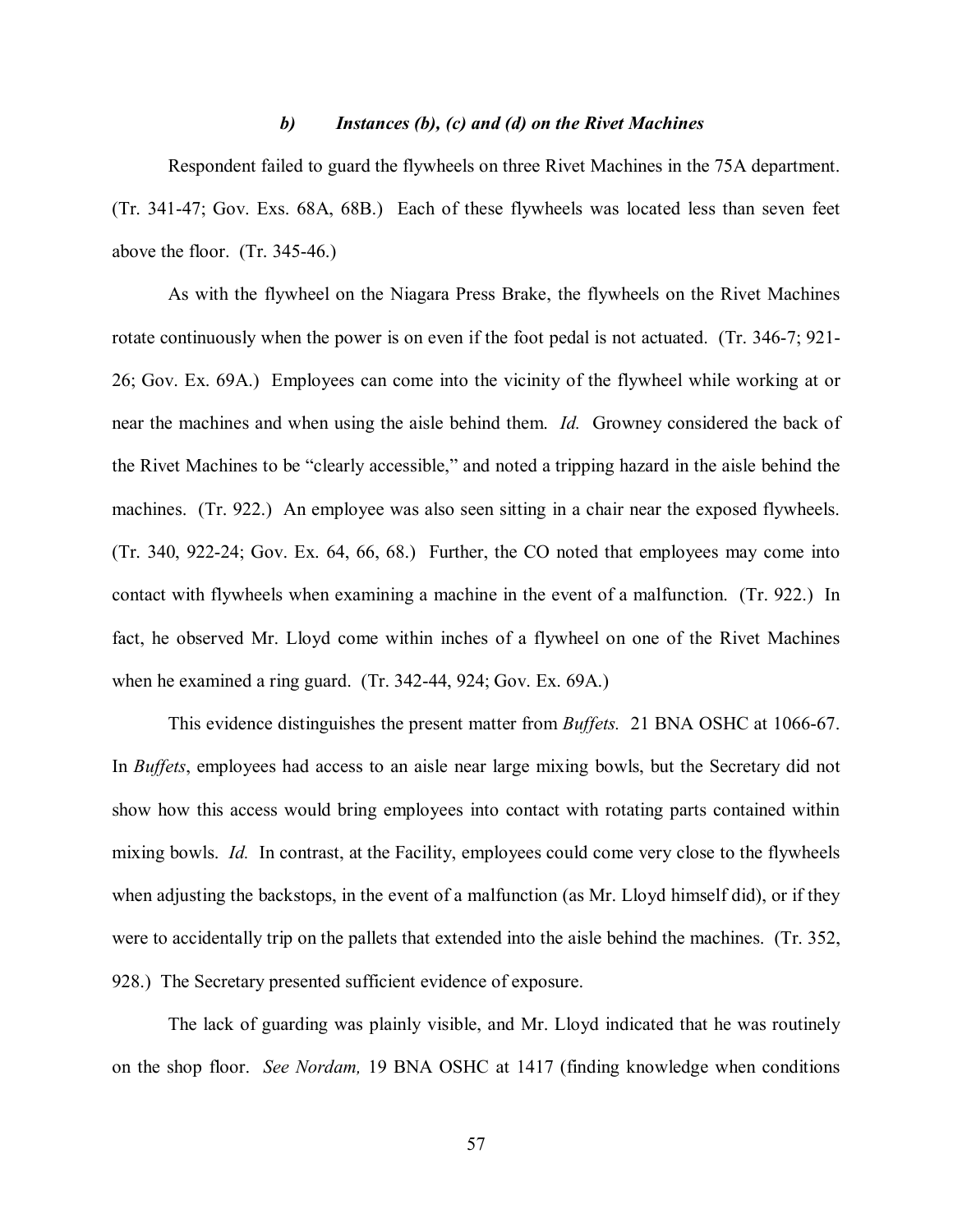were in plain view and supervisor was regularly in the area). When the lack of guarding was pointed out to him during the inspection, he acknowledged the possibility of injury but surmised it was no riskier than a car door. (Tr. 352-53.) Respondent guarded the flywheels on the Rivet Machines with sheet metal after the inspection and does not allege that guarding was infeasible prior to that time. (Tr. 348-51; 926-27.) Because physical guarding was feasible, Respondent could not rely on safe distance guarding.<sup>45</sup> (Tr. 926-27.)

Accordingly, all five instances of Citation 1, Item 3a are AFFIRMED. For penalty purposes, this Item is grouped with Items 3b, 3c, and 3d, and the amount assessed is discussed below.

# 2. **Citation 1, Item 3b – Serious Violation of § 1910.219(d)(1) for unguarded pulleys on the Niagara Press Brake, Rivet Machines, and Roll Former**

Citation 1, Item 3b alleges five instances of violations of  $\S$  1910.219(d)(1). Each instance concerns a different machine. The cited standard requires pulleys located seven feet or less from the floor or work platform must be guarded and includes various options for physical guarding. 29 C.F.R.  $\&$  1910.219(d)(1), (m). Respondent challenges exposure, implicitly conceding applicability, violation, and knowledge. It does not assert that compliance was infeasible as the pulleys were guarded after the initial inspection.

<span id="page-57-0"></span><sup>&</sup>lt;sup>45</sup> Further, the Secretary showed that Respondent did not have effective safe distance guarding practices in place. As noted above, there were materials located behind the Niagara Press Brake and Rivet Machines that could bring workers in contact with unguarded flywheels as part of their regular course of duties. (Tr. 228-30, 676-77; Gov. Exs. 1, 2.)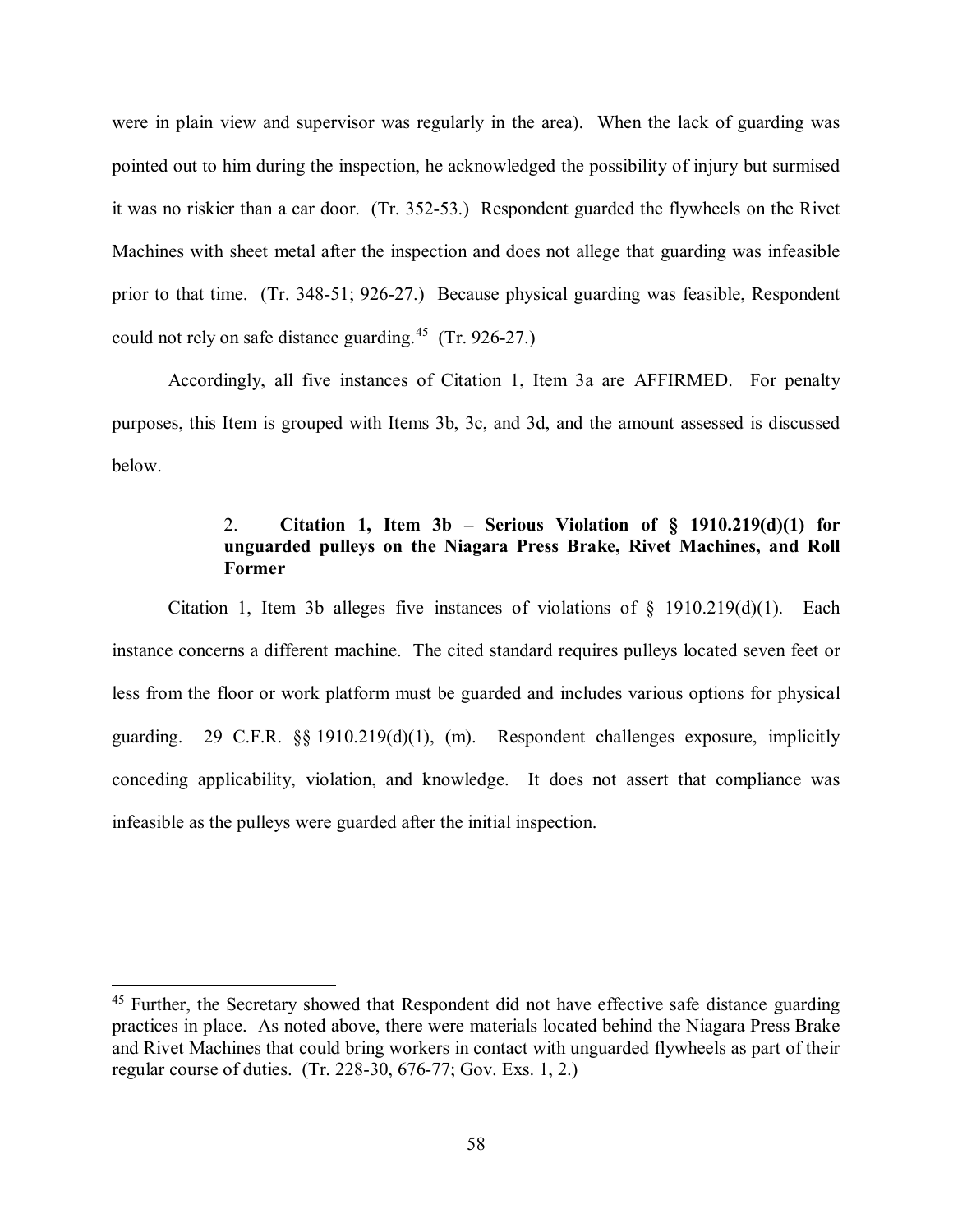# *a) Instances (a), (b), (c), and (d)*

The Secretary showed that pulleys on the Niagara Press Brake and three of the Rivet Machines were located less than seven feet above the floor and were not covered by a physical barrier as required. (Tr. 541 Gov. Ex. 7, 50, 66.) The pulleys on these machines were located near the flywheels. (Tr. 224, 344-45; Gov. Ex. 7, 66, 68.) In the same manner as the Secretary established exposure to the unguarded flywheels, it was also shown with respect the pulleys. *See Con Agra,* 16 BNA OSHC at 1149-50 (finding exposure when employees worked 1 to 1.5 feet away from unguarded belts and pulleys); *Clement Food Co.,* 11 BNA OSHC 2120, 2123 (No. 80-607, 1984) (finding exposure and a violation of  $\S$  1910.219(d)(1) when employees walk within reaching distance of the unguarded parts). Mr. Lloyd knew the backs of these machines were unguarded. The area was covered by mesh guarding after the inspection, so there is no basis for arguing infeasibility of guarding.

## *b) Instance (e) – Roll Former*

For the Roll Former, the pulley was located on the underside of the machine two to three feet above the ground. (Tr. 357-58; 896-900, 1919; Gov. Ex. 52A, 52B.) The Secretary argues that an employee could reach under the machine and come into contact with the unguarded pulley. The Secretary did not provide evidence about how far from the edge of the machine the pulley was located (i.e., was it within an arm's length of the edge such that inadvertent contact was possible). When pulleys, flywheels, or belts are located at the back of machines, an employee can just walk around the machine and come into contact with the exposed rotating parts. In contrast, with the Roll Former, there is not sufficient evidence establishing that even through inadvertence employees could come in contact with parts underneath the machine. *See Fabricated Metal*, 18 BNA OSHC at 1075 (discussing exposure test).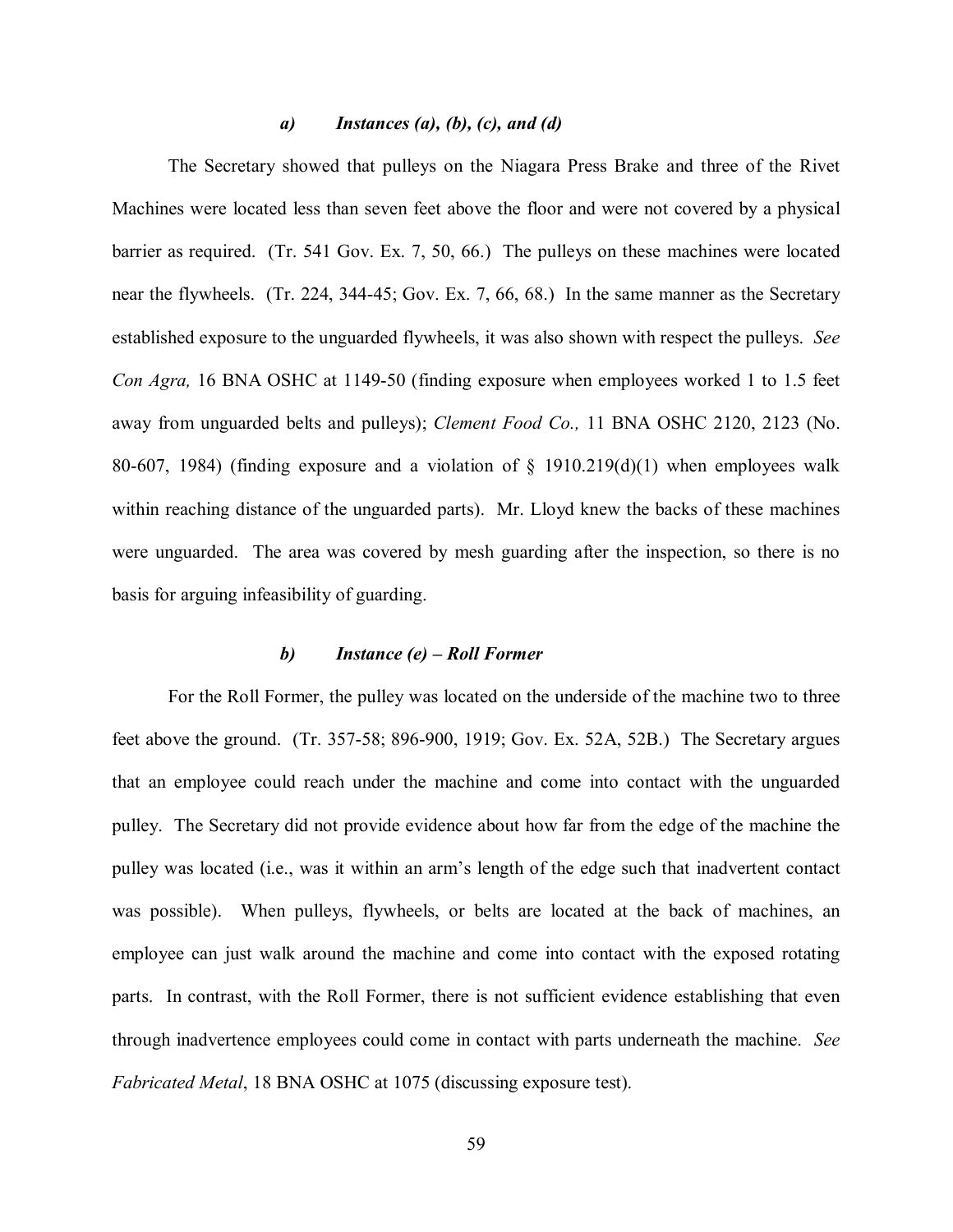Accordingly, Instances (a), (b), (c), and (d) of Citation 1, Item 3b are AFFIRMED and Instance (e) of Citation 1, Item 3b is VACATED.

# 3. **Citation 1, Item 3c - Serious Violation of § 1910.219(e)(1)(i) for unguarded horizontal belt on the Niagara Press Brake**

Citation 1, Item 3c alleges a violation of  $\S$  1910.219(e)(1)(i) for the unguarded horizontal belt on the Niagara Press Brake. The cited standard requires horizontal belts located 42 inches or less from the floor to be "fully enclosed." 29 C.F.R. § 1910.219(e)(1)(i). The standard applies to the Niagara Press Brake because the belt connecting the motor with the flywheel was less than 42 inches from the floor. (Tr. 235; Gov. Ex. 7C.) As was the case with Citation 1, Item 3a, the horizontal belt was located at the back of the machine. Employees checking the back stops or picking up materials stored behind the machine could come into contact with the unguarded belt. (Tr. 227-28; Gov. Ex. 265.) Because the back of the machine was completely open, employees could come into contact with the belt; and, if they did, injuries could include lacerations, fractures, and hair or scalp injuries. (Tr. 234-37; 679; Gov. Exs. 7C, 181.) Mr. Lloyd himself operated the machine and was in a position to observe the violative condition, including during the inspection. Accordingly, Citation 1, Item 3c is AFFIRMED.

# 4. **Citation 1, Item 3d – Serious Violation of § 1910.219(e)(3)(i) for unguarded vertical belts on the Rivet Machines and the Roll Former**

Citation 1, Item 3d alleges a violation of  $\S$  1910.219(e)(3)(i) for unguarded vertical belts on three different Rivet Machines and the Roll Former. The cited standard requires that "[v]ertical and inclined belts shall be enclosed by a guard conforming to standards in paragraphs (m) and (o) of this section." 29 C.F.R. § 1910.219(e)(3)(i).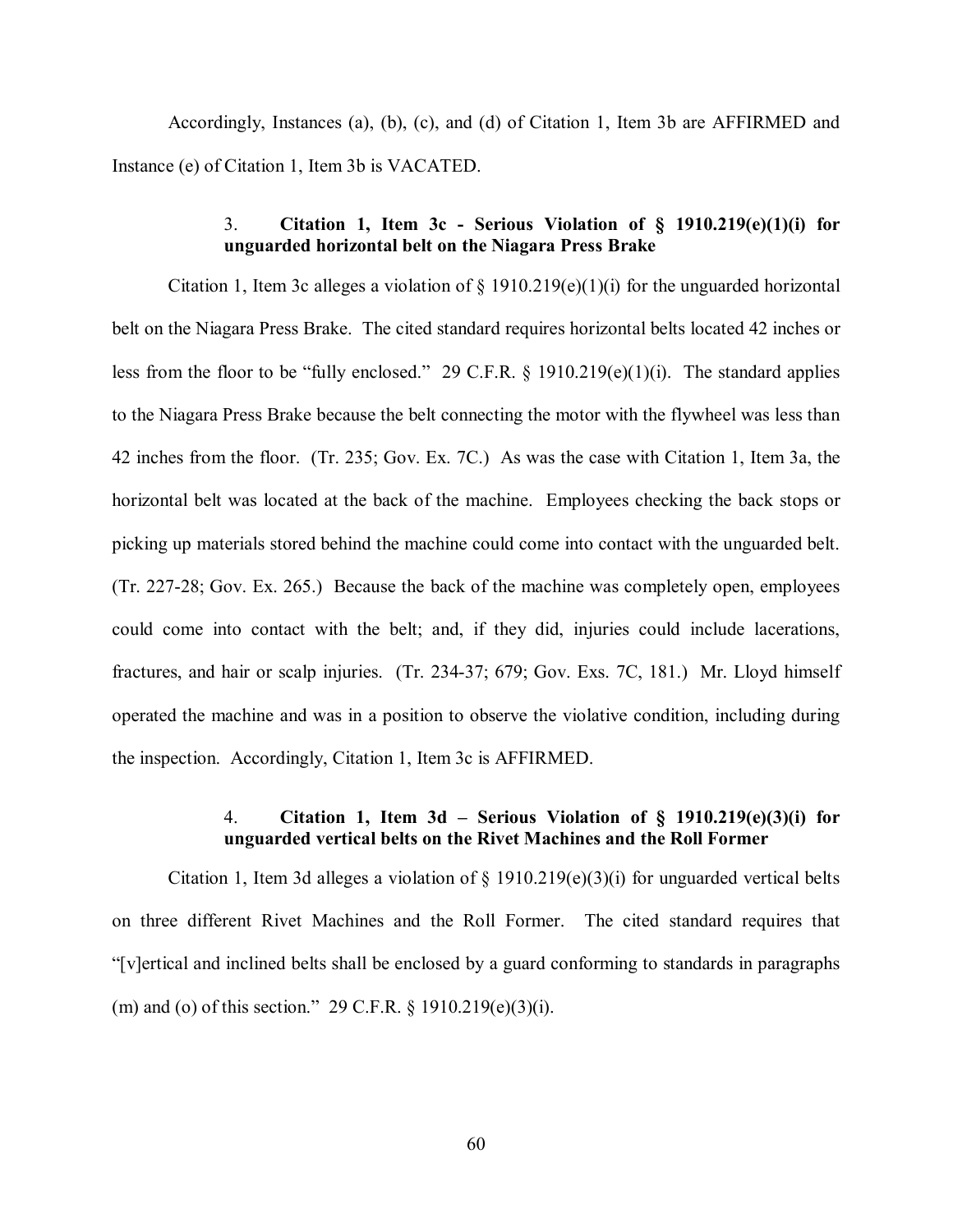## *a) Instances (a), (b), and (c) – Belts on Rivet Machines*

For the Rivet Machines, the vertical belts were attached to the flywheels and pulleys discussed above. None of the belts were covered and employees had access to them for the same reasons they had access to the flywheels and pulleys. The parts move continuously even if the foot pedal is not actuated and an aisle walkway behind the machines increased the likelihood of exposure. (Tr. 346-47, 921-28; Gov. Ex. 69A.) As with the other violations of § 1910.219, Mr. Lloyd used the Rivet Machines many times and knew that the back was unguarded. (Tr. 352-53; Gov. Ex. 69A.) Guarding was feasible and added to the Rivet Machines after the inspection. (Tr. 348-50, 926; Gov. Ex. 70A.)

### *b) Instance (d) – Belt on Roll Former*

Like the pulleys discussed in connection with Citation 1, Item 3(b), the unguarded belt on the Roll Former was located underneath the machine, a few feet above the floor. While it was possible for employees to reach under the machine, the Secretary did not show if it was possible to reach far enough under the machine such that an employee could come into contact with the unguarded belt. Thus, the Secretary failed to show exposure to this violative condition.

Accordingly, Instances (a), (b), and (c) of Citation 1, Item 3(d) are AFFIRMED and Instance (d) of Citation 1, Item 3(d) is VACATED.

# 5. **Characterization and Penalty Amount for Citation 1, Items 3a, 3b, 3c and 3d**

Respondent's arguments, although framed as being about exposure, are better understood as relating to the characterization and penalty amount. The CO explained that the lack of guarding created an entanglement hazard which, if it were to occur, would result in serious injuries. (Tr. 227, 230-31 347, 359.) Likewise, Growney explained that injuries could include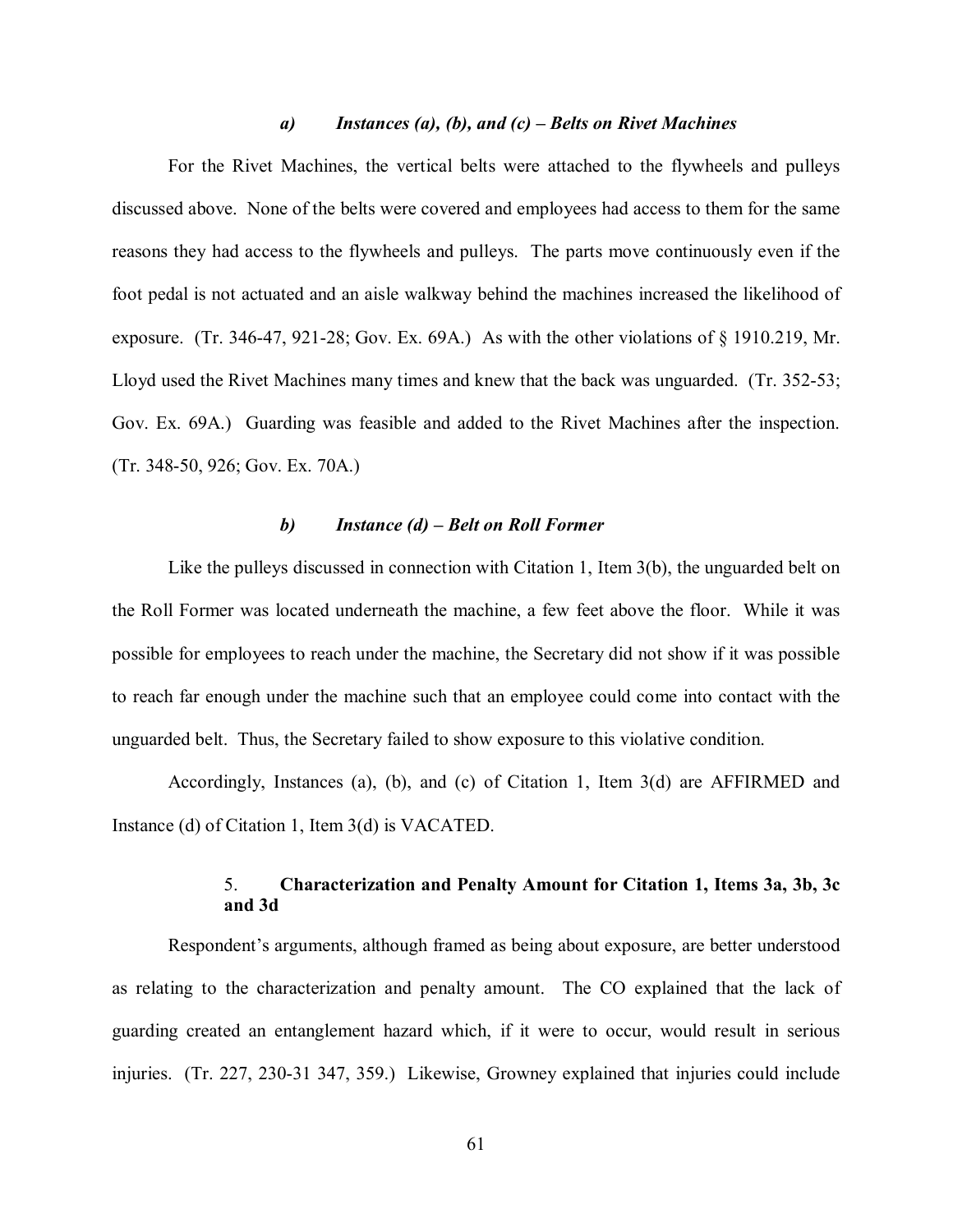crushed fingers, amputated fingers, lacerations, scalp or hair being ripped out. (Tr. 679-80, 921.) While these injuries are severe, the location of the hazard reduced the probability of their occurrence. In particular, the CO conceded that the flywheels, pulleys, and horizontal belts on the Niagara Press Brake were partially guarded and that this lessened the probability of injury on that machine. (Tr. 230-31.)

The Secretary grouped Items 3a, 3b, 3c and 3d for penalty purposes and proposes a single \$5,000 penalty for all the violations. Although the gravity of each individual violation is less, the number of affirmed instances, twelve, is notable. The violations relate to four different machines and include multiple unguarded parts. Consistent with the findings above, the undersigned finds that any reduction for size is inappropriate considering Respondent's history and Respondent has not demonstrated sufficient good faith meriting a penalty decrease. *See Quality Stamping*, 16 BNA OSHC at 1929. Accordingly, the undersigned finds that a penalty of \$5,000 is appropriate.

# **E. Citation 1, Item 4 – Alleged Serious Violation of § 1910.305(b)(1)(ii) for improperly closed openings on the radial saw and flange machine**

Citation 1, Item 4 alleges three instances of violations of  $\S$  1910.305(b)(1)(ii), which requires "[u]nused openings in cabinets, boxes, and fittings" to be effectively closed. Instances (a) and (b) allege that a "Square D brand switch gear box mounted to the table of Skill Brand, Model 450 radial saw" had "a knock out opening on the left side that was not effectively closed" as well as "a rectangular shape opening on the front that was not effectively closed." Respondent does not dispute that the condition existed but alleges there was no employee exposure. (Resp't Br. at 63.) This contention is rejected as an employee operated the saw regularly, sometimes multiple times per day, and this work necessitated coming near the gear box. (Tr. 365-69, 373-75; Gov. Ex. 106A.) The violative condition was in plain view and could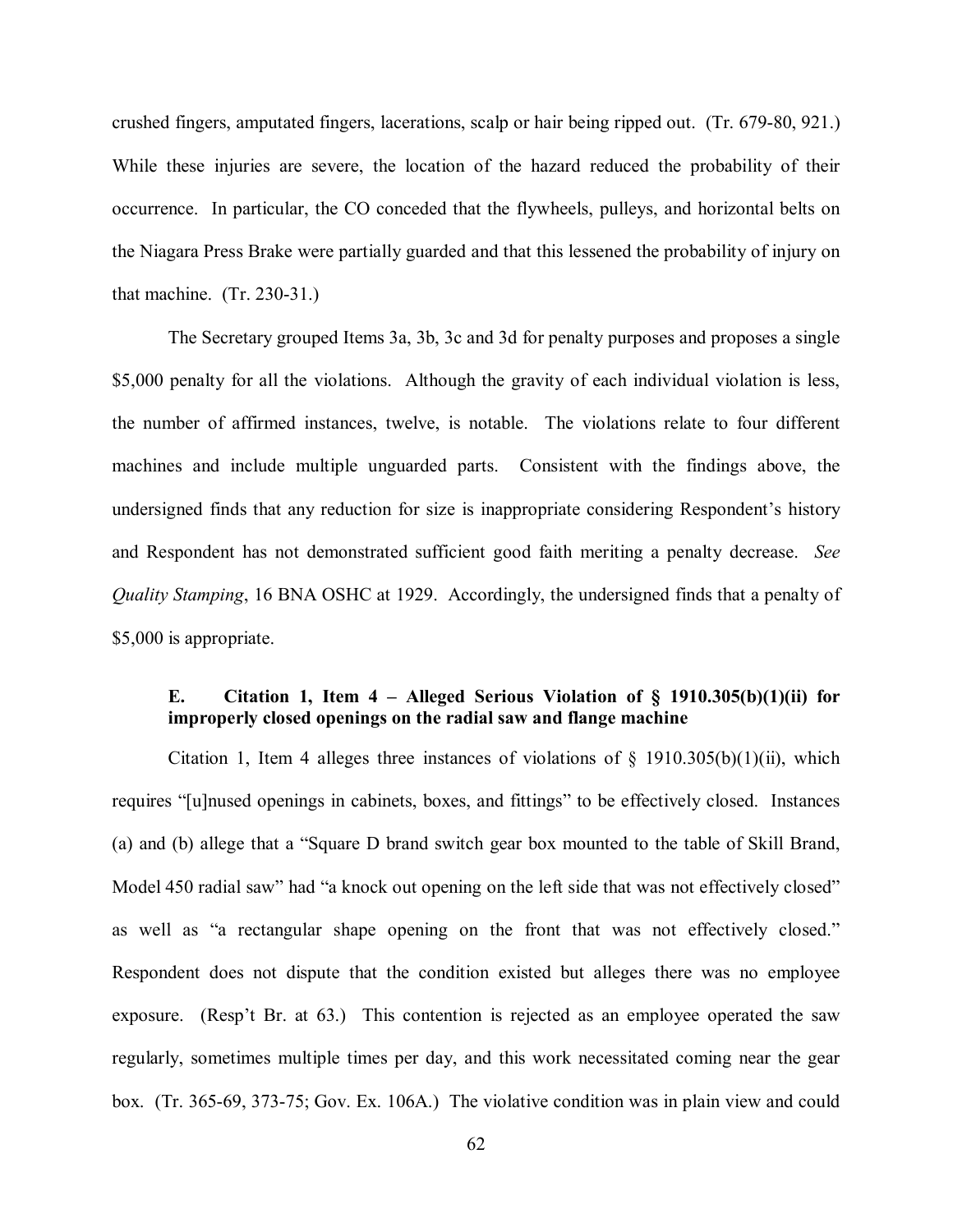have been observed by supervisors, including Mr. Lloyd who indicated that he has operated every machine in the Facility and was frequently on the shop floor for hours a day.<sup>46</sup> (Tr. 365-66, 1638.) *See Nordam,* 19 BNA OSHC at 1417.

Instance (c) relates to a switch gear box on the flange machine with an opening that was not effectively closed. (Tr. 370-71; Gov. Ex. 102A, 103.) An employee explained that he used the flange machine to bend materials. (Tr. 371-73, 2145-47.) To do so, he turned the machine on by using the handle located directly above the open gear box. *Id.* Thus, there was employee exposure to the violative condition. *See Fabricated Metal*, 18 BNA OSHC at 1074 (finding exposure if "employees have been, are, or will be in the zone of danger"). In terms of knowledge, the employee who operated the flange machine was a supervisor, and in order to use the machine, he would have to come within inches of the violative condition. (Tr. 371-73, 2145- 47.) The condition was in plain view and Mr. Lloyd and other supervisors were capable of observing the condition. (Tr. 370, 1638-41.) *See Nordam*, 19 BNA OSHC at 1417.

The CO explained that the openings could lead to exposure to arc flashes and result in burns. (Tr. 367, 371.) The gravity of the violation was less significant because the typical location of employees relative to the openings reduced the probability of injury. (Tr. 375.) As with the other violations, the undersigned finds that no credit for size, history, or good faith is appropriate. However, given the probability of injury, the gravity of the violations warrants a reduction in the penalty amount. With particular emphasis on the gravity of the violations, the undersigned finds that a single \$5,000 penalty for the three instances of violation as set forth in Citation 1, Item 4 is appropriate.

<span id="page-62-0"></span><sup>&</sup>lt;sup>46</sup> Respondent does not argue that it lacked knowledge of the violative conditions.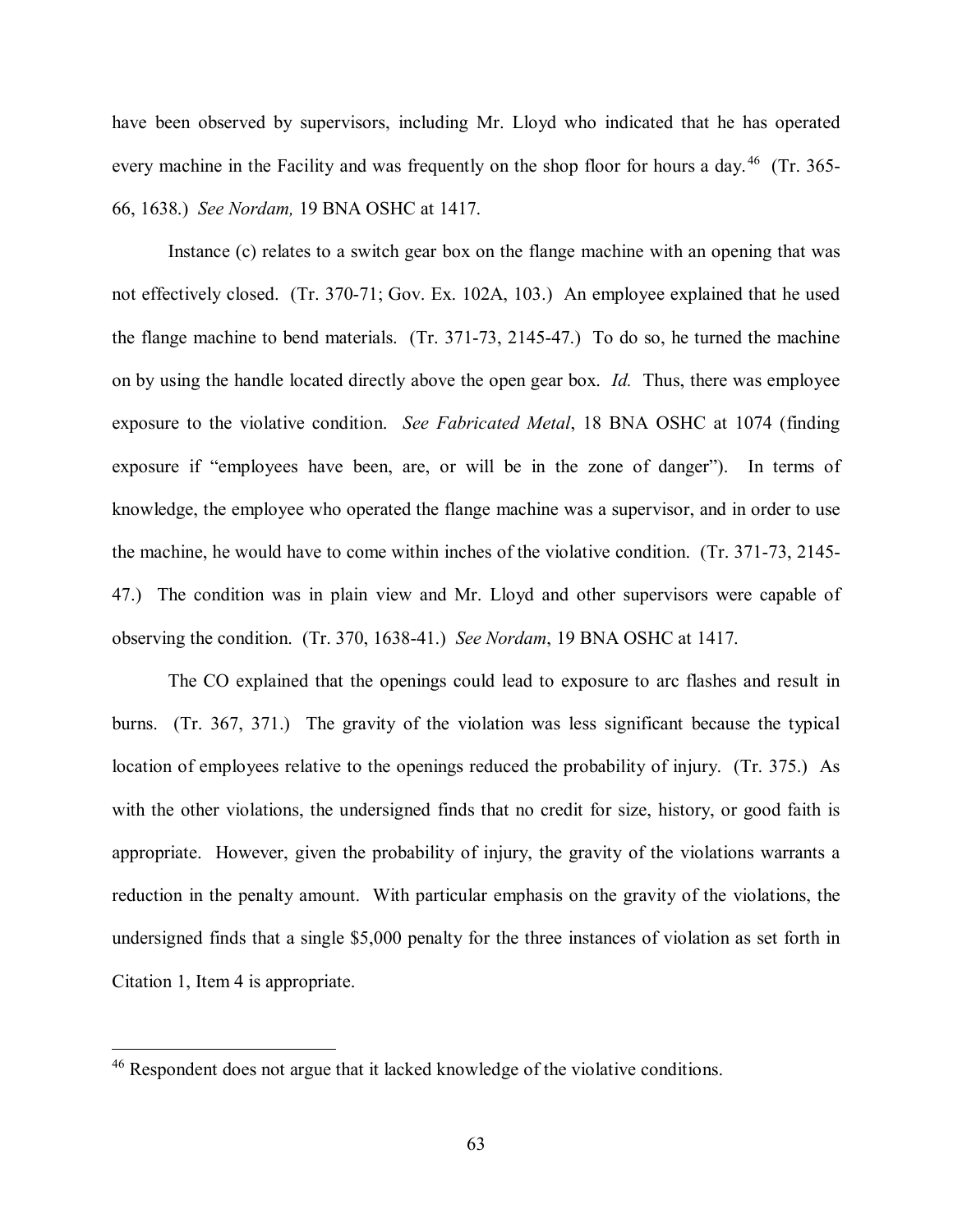#### **II. Health Inspection- Inspection No. 1009661**

#### **A. Violations of the Noise Standard**

The Secretary alleges five violations of the noise standard, 29 C.F.R. § 1910.95, which requires employers to "establish and maintain an audiometric testing program . . . by making audiometric testing available to all employees whose exposures equal or exceed an 8-hour timeweighted average of 85 decibels." 29 C.F.R. § 1910.95(g)(1). The 8-hour time-weighted average of 85 decibels is referred to as the action level. *Id.* As part of the hearing conservation program, employers must monitor noise exposure levels in a way that accurately identifies employees exposed to noise at or above the action level. 29 C.F.R. § 1910.95(d), (g). (Tr. 1190- 91, 1195.) The exposure measurement must include all continuous, intermittent, and impulsive noise within the range of 80 decibels to 130 decibels and must be taken during a typical work situation. 29 C.F.R. § 1910.95(d)(2).Employers must carefully check or calibrate instruments used for monitoring employee exposure to ensure measurements are accurate. *Id.* 

Respondent has a history of known employee exposure to noise above the action level in the assembly area. (Tr. 1518.) OSHA investigations in 2005 and again in 2008 identified employees working in that area as being exposed to noise above the action level. (Tr. 1198; Gov. Exs. 130, 132, 144.) A 2009 survey by an audiometric testing company Respondent retained also showed exposure above the action level in the same assembly area of the Facility. (Gov. Ex. 111.) Because of this exposure, Respondent needed to maintain an audiometric testing program with annual audiograms for affected employees. 29 C.F.R. § 1910.95(g)(6); *Reich v. Trinity Indus., Inc.*, 16 F.3d 1149, 1151 (11th Cir. 1994).

Citation 1, Items 1, 2, and 3 relate to Respondent's alleged willful failure to obtain the required annual audiograms for three employees, referred to herein as FA, FTM, and RG.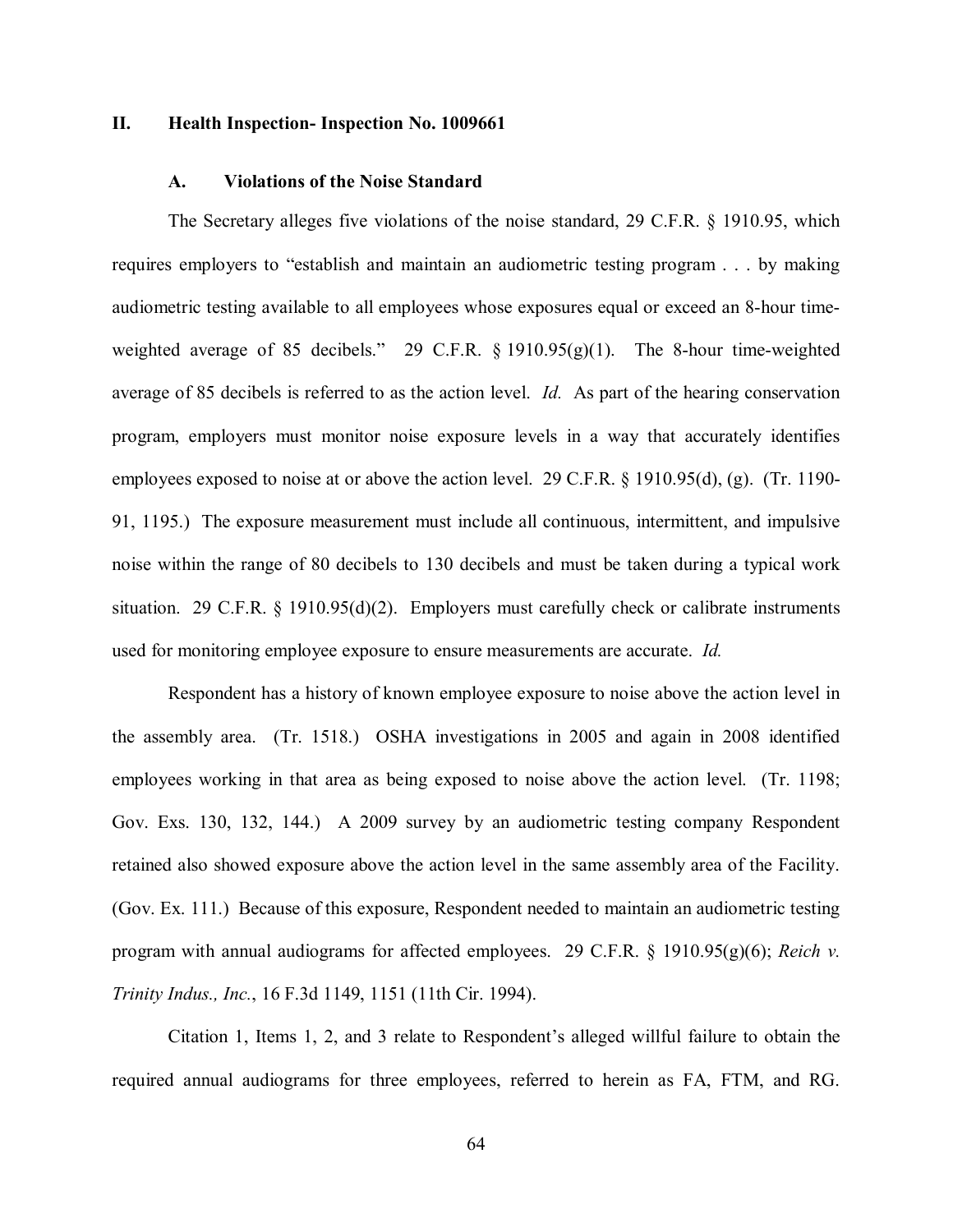Citation 1, Item 4b concerns Respondent's alleged willful failure to conduct annual noise related training as required by 29 C.F.R. § 1910.95(k)(2). And Citation 2, Items 3 and 4 allege that Respondent committed other-than-serious violations by failing to calibrate its instruments or review the monitoring results as required by 29 C.F.R.  $\S$  1910.95(g).

# **B. Expert Testimony**

Both parties called expert witnesses to testify at the hearing about noise exposure. The Secretary called Brian Liddell, who the parties agreed was an expert in the areas of noise exposure measurement, analysis of noise exposure data, and determining compliance with occupational noise standards. (Tr. 2310.) Respondent called Dennis Driscoll, who the parties agreed was an expert in the areas of occupational noise and noise exposure assessments for both hearing conservation and in regulatory compliance. (Tr. 2179-80.) Each expert also submitted a written report. The undersigned admitted the testimony and reports of both experts with the belief that doing so would assist with an understanding of the evidence, consistent with *Daubert*, 509 U.S. at 593-94.

Having accepted both parties' experts, the undersigned finds that the relative utility of two experts was not equal. Driscoll's testimony was largely limited to theoretical possibilities rather than facts. *See Gulf & W. Energy Prod. Grp*., 14 BNA OSHC 1968, 1972-73 (No. 79- 4053, 1991) (concluding that notwithstanding the errors in the sampling process, the Secretary established a violation). He did not use a sound level meter or noise dosimeter to independently measure noise at the Facility. (Tr. 2284.) Indeed, he never visited the Facility. (Tr. 2331.) His testimony was limited to whether OSHA followed its own procedures and suggesting possible issues with the data collected. (Tr. 2231-32, 2289.) He admitted that he did not know to a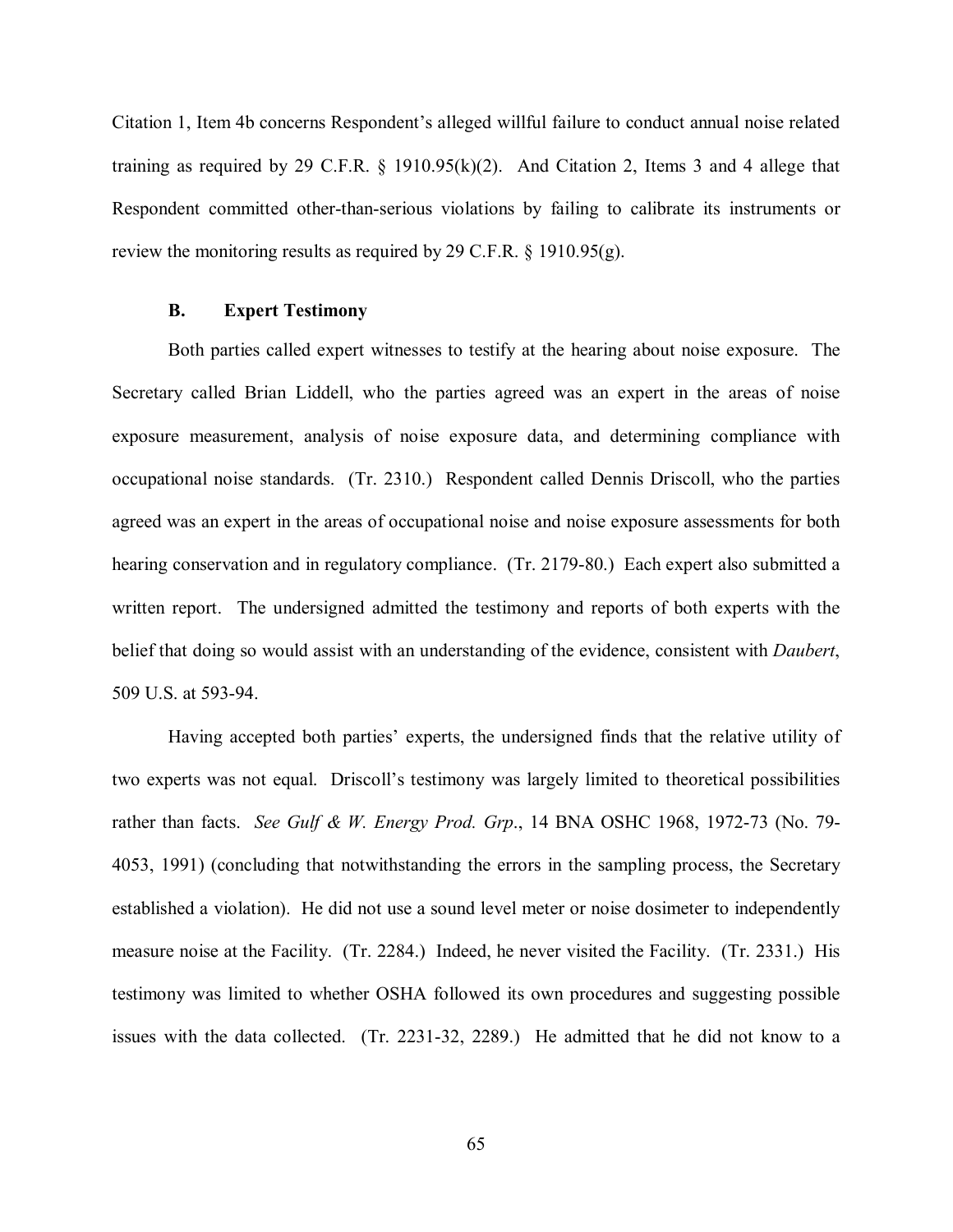degree of scientific certainty whether OSHA's noise exposure measurements were inaccurate. (Tr. 2289.)

In contrast, Lindell focused on whether any of the choices Orach made when conducting the noise surveys resulted in material differences in the data collected. (Gov. Ex. 225.) He also offered a reasonable, coherent view of the OSHA Technical Manual and what it suggests in terms of best practices for data collection and how it relates to the testing that was done at the Facility. *Id.* Lindell's testimony and report were consistent with past analyses of noise exposure at the Facility.

In furtherance of my gatekeeper function under Rule 702 of the Federal Rules of Evidence, the undersigned has weighed the testimony and reports of both experts. The testimony and report of Lindell are accorded more weight than the testimony and report of Driscoll.

# 1. **Citation 1, Items 1, 2 and 3 – Willful Failure to Obtain Annual Audiograms**

Orach placed personal noise monitoring devices on three employees (FG, FTM, and RG) who worked in the assembly area. (Tr. 1157-59, Gov. Ex. 225.) An additional employee (FA) who also works in the assembly area arrived late on the day of testing was not individually monitored. (Tr. 1154, 1330-31.) The monitoring devices showed that employees working in the assembly area were exposed to noise above the action level of 85 decibels.<sup>47</sup> (Gov. Ex. 225.)

As noted above, when work conditions expose employees to noise above the action level, employers must establish and maintain audiometric testing programs that make audiometric testing available to all employees whose exposures equal or exceed the action level. 29 C.F.R.

<span id="page-65-0"></span><sup>&</sup>lt;sup>47</sup> Orach also monitored a fourth employee, VM. Because VM did not engage in his typical duties on the day of the monitoring, his results were not used to support any of the violations. (Tr. 1337-38, 1341-43.)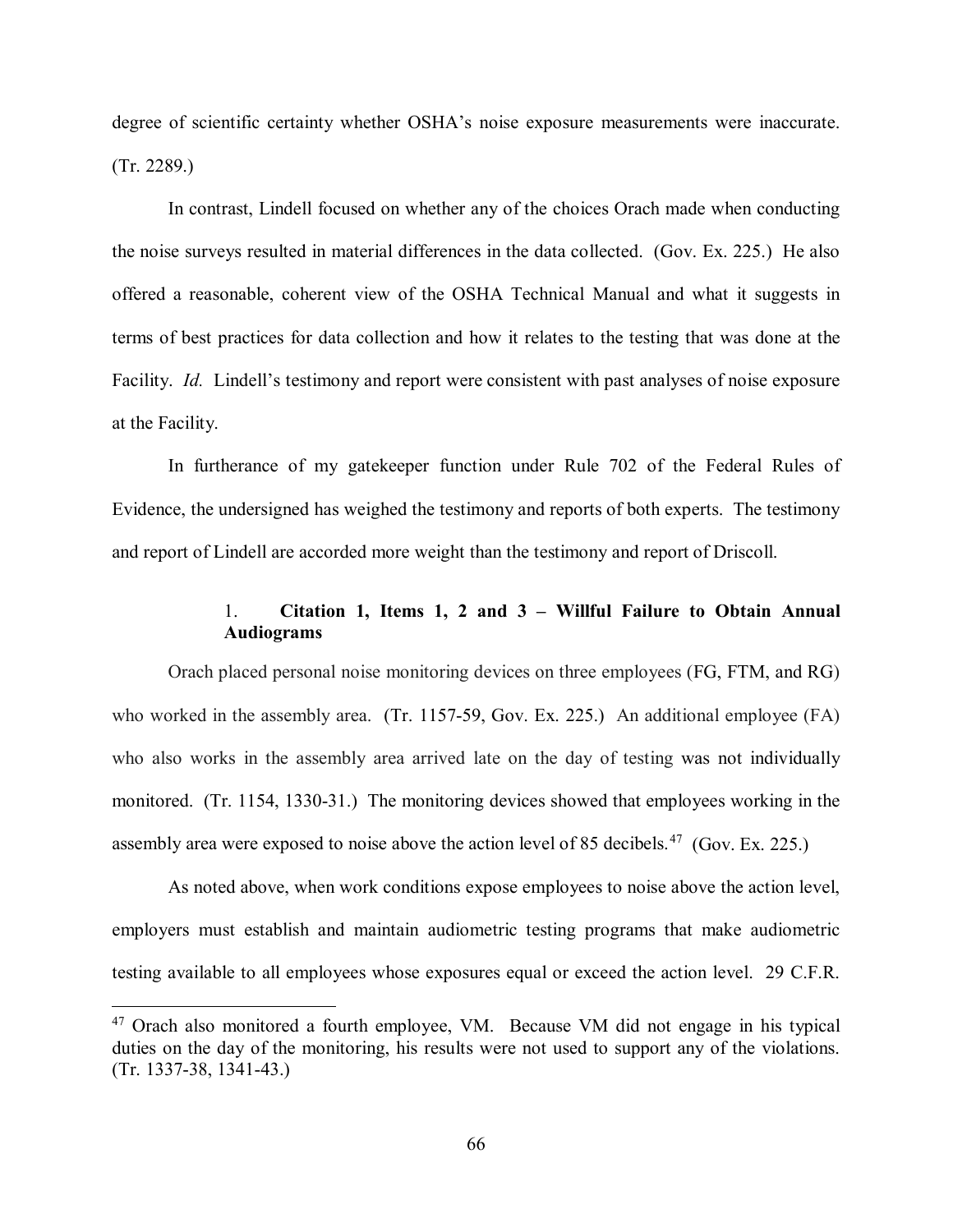§ 1910.95(g); *Trinity Indus.*, 16 F.3d at 1151. The audiometric testing program must include a baseline audiogram and then annual audiograms thereafter for all such employees. *Id.* 

Respondent concedes that no audiograms were obtained in 2013 but disputes the accuracy of the results showing exposure above the action level. Specifically, Respondent argues that the Secretary must individually monitor employees and cannot use the test results from one employee to say another was exposed to noise above the action level. (Resp't Br. at 65-67.) Respondent also argues even if there was a violation, the Secretary did not establish it was willful. *Id.* at 67-68.

For the reasons discussed below, Citation 1, Items 1, 2, and 3 are affirmed as serious and the proposed penalties are assessed.

#### *a) Item 1 – Failure to Obtain Annual Audiogram for FA*

The Citation alleges Respondent violated the standard because "[a]nnual audiograms were not provided between October 2012 and December 2014, or approximately 26 months" for an employee "exposed to the equivalent of an average sound level of 88.6 dBA, which is 1.04 times the Action Level of 85 dBA." The Secretary explained that Item 1 relates to the employee who was not individually monitored—FA. (Sec'y Br. at 44.) According to the Secretary, another employee (FG) performed the same work that FA typically does, so the results from the monitor worn by FG are representative of what an employee working in the assembly area experiences. *Id.*

## (1) Applicability & Exposure

The cited standard's applicability depends on whether employees are exposed to noise at or above the action level. On the day of the sampling, FG worked in the assembly area for the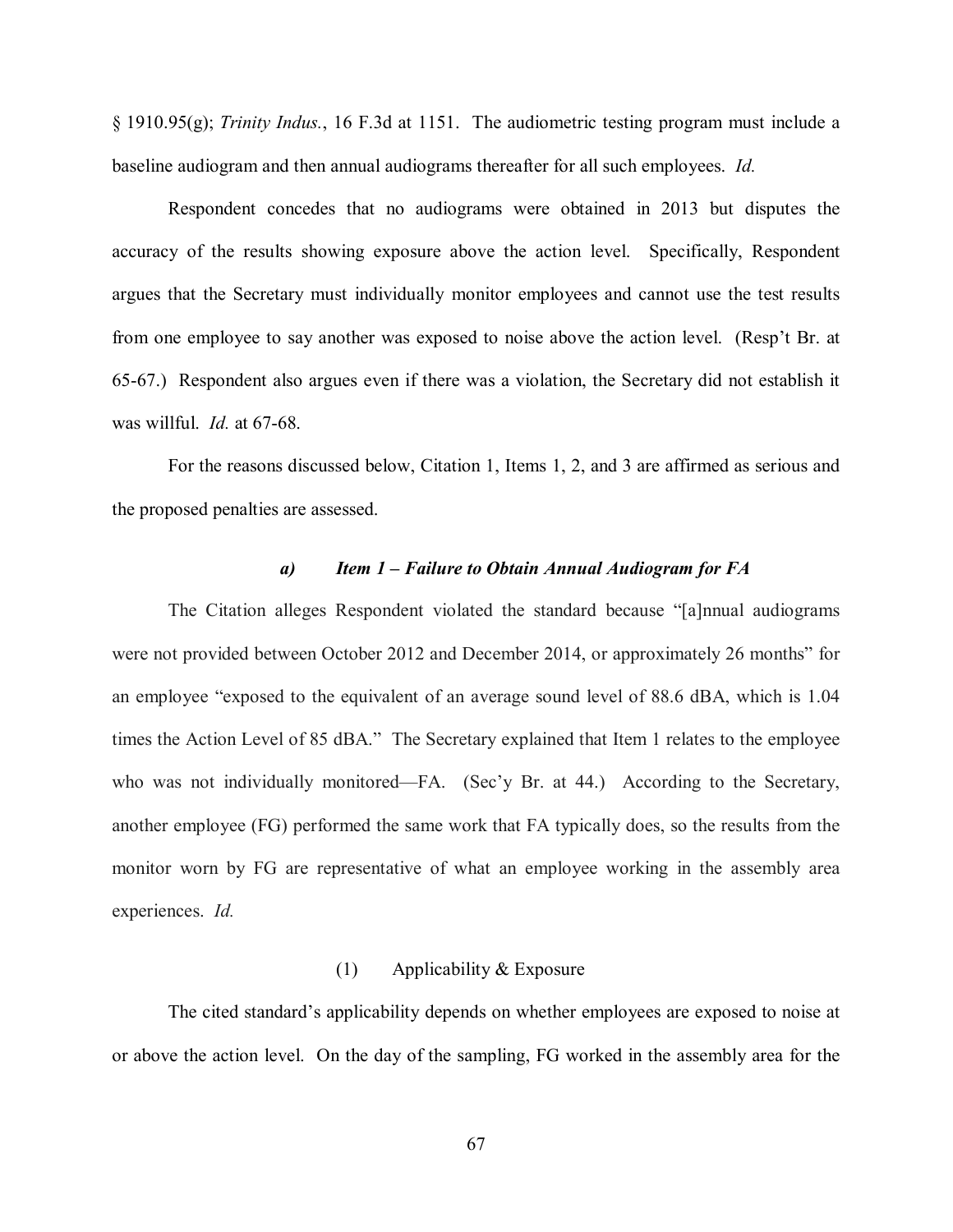entire shift.<sup>48</sup> (Tr. 1157-58.) His dosimeter recorded noise from 7:59 am to 6:00 pm. (Tr. 1192; Gov. Ex. 220). By 2:40 pm, FG was exposed to noise over the action level; and, by the end of the shift, his dose was well above it. (Tr. 1193-94; Gov. Ex. 220.)

Respondent contests the accuracy of these results, not whether such results trigger the requirements of 29 C.F.R. § 1910.95(g). (Resp't Br. 66-67.) Relying on its expert (Driscoll), Respondent asserts that Orach failed to calibrate the dosimeter correctly and improperly included noise exposure that occurred during the employee's lunch. *Id.* 

# *(a) Calibration*

Each dosimeter had an annual calibration performed at OSHA's Cincinnati Technical Center. (Tr. 1165, 1176, 1182-83; Gov. Ex. 214.) In addition, Orach re-calibrated the dosimeters before and after their use at the Facility. (Tr. 1161, 1189-90.) Orach, who had previously been to the Facility, believed that the level of noise at the Facility could make it difficult to ensure an accurate calibration if it was done at that location. (Tr. 1161.) So, he calibrated each dosimeter at OSHA's Allentown Area Office on Friday, December 12, 2014, using equipment with up to date calibration. (Tr. 1165, 1168, 1176-77, 1222, 1239; Gov. Ex. 214.) Orach determined that the dosimeters were functioning properly and recorded the results from his calibration. (Tr. 1162-63, 1221-22, 1238-39; Gov. Ex. 219, 220, 257.) After completing the calibration, Orach stored the dosimeters in their foam insulated cases. (Tr. 1182- 83.) In Orach's experience, the office where the dosimeters were stored after the calibration is

<span id="page-67-0"></span><sup>&</sup>lt;sup>48</sup> Employees in the assembly area cut and formed metal and then finished the products using hand held hammers and the Rivet Machines. (Tr. 1130, 1243-46.) The assembly table where employees worked by hand was eight to ten feet long and four feet wide. (Tr. 799-800, 1136- 37.)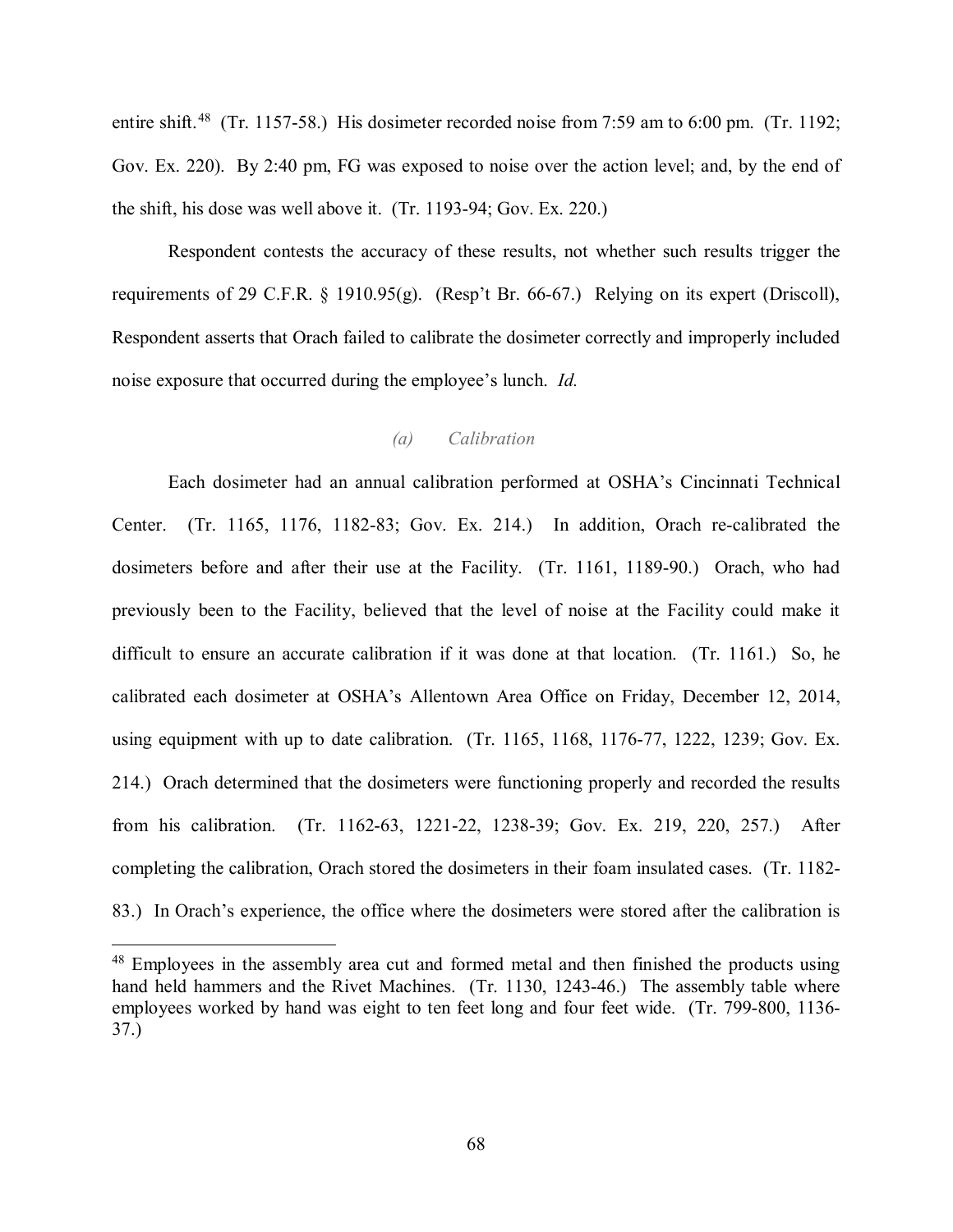not subject to extreme temperature or humidity. (Tr. 1183.) On the day of the testing, he transported the dosimeters in their case in the passenger compartment of a car. (Tr. 1184.) When he arrived at the Facility, Orach conducted a spot check to confirm the accuracy of the calibration. (Tr. 1183.)

At the end of the workers' shift, Orach placed the dosimeters in standby mode and then recorded the results. (Tr. 1187.) The dosimeters were placed back in the case, transported again in the passenger compartment of the car and returned to Orach's office. (Tr. 1187-88.) The following day, Orach performed a post-calibration for each dosimeter. (Tr. 1188-89.) The results were nearly identical to the initial calibration, confirming that the dosimeters functioned properly during the monitoring. (Tr. 1189-1190; Gov. Ex. 219, 220, 225, 257.)

Lindell explained that the precise timing of calibration is not critical. (Tr. 2311-12; Gov. Ex. 225 at 4-5.) He also explained that the need for a quiet environment may make calibration at a worksite impossible. (Gov. Ex. 225 at 5.) The documented test results support the conclusion that the calibration was appropriate and that the dosimeters were functioning properly when Orach used them. *Id.* at 5, 8. Therefore, consistent with Lindell's expert opinion, the undersigned finds that Orach's calibration of the dosimeter did not affect the accuracy of the results such that they cannot be relied upon to show exposure above the action level.

## *(b) Inclusion of lunchtime noise exposure*

The appropriateness of including lunch time noise exposure is a fact-specific determination. Orach said he left the dosimeters running during the lunch break if the employee remained in the work area. (Tr. 1193.) He did this because the employee remained exposed to workplace noise in such situations. *Id.* The undersigned finds that Orach properly included the lunchtime exposure since it revealed what the worker typically experienced at the Facility as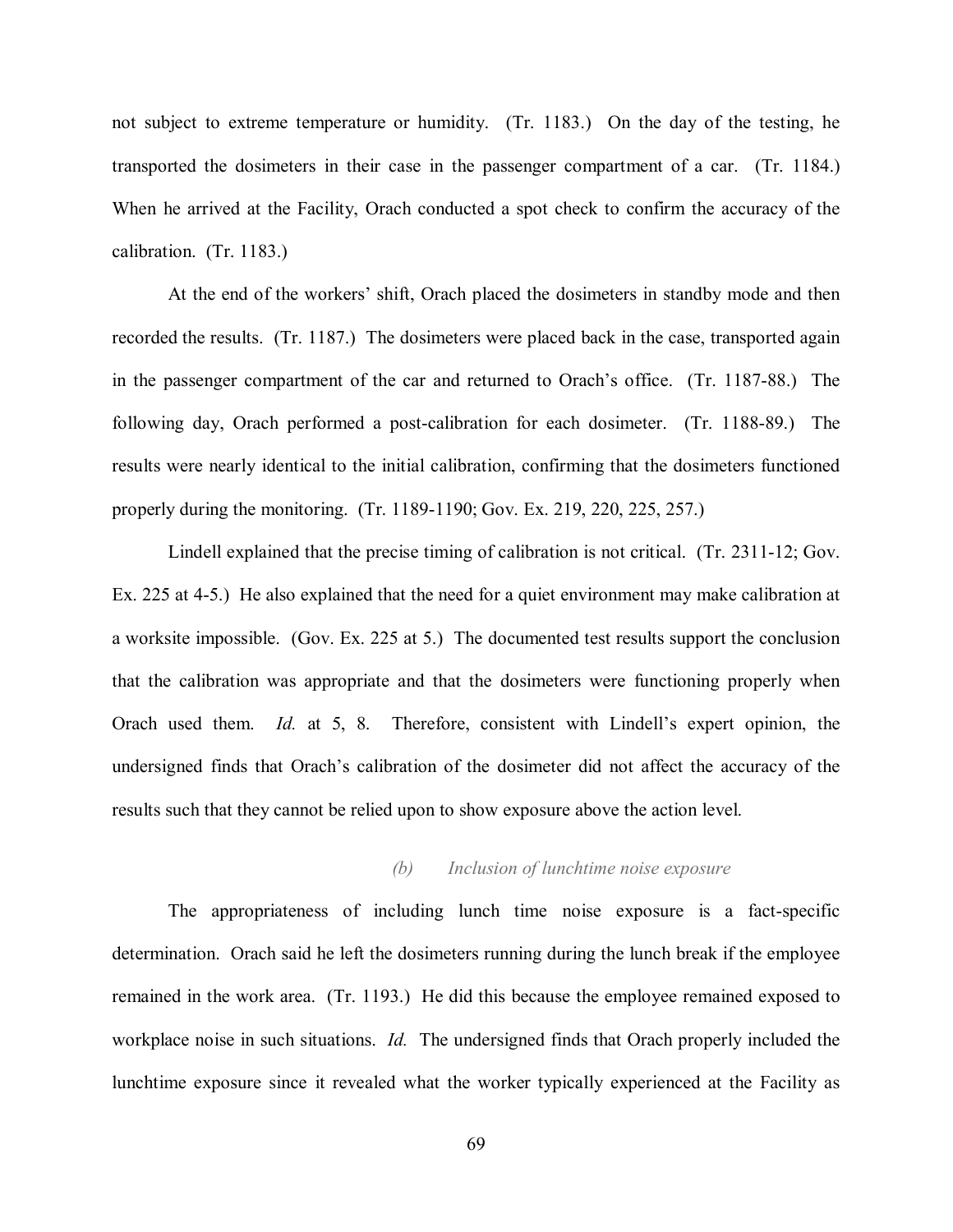opposed to at an off-site location. In any event, as Lindell explained, and Driscoll conceded, even if one were to assume that FG was not exposed to any noise during his lunch, his results still would show exposure above the action level, so even if it was error to include the lunchtime noise exposure, this did not affect the finding of exposure above the action level. (Tr. 1194, 2327, 2272; Gov. Ex. 225 at 7-8.)

# *(c) Representativeness of the Noise Sample*

OSHA's noise sampling protocols permit establishing similar exposure groups (SEGs). If a group of workers has the same general exposure profile, each individual need not be sampled. (Tr. 2334-35.) The samples from one individual can be considered representative of the group. Here, the Secretary argues that the results from the monitor worn by FG can be used to support finding that Respondent failed to obtain an audiogram for a different employee who was not individually monitored (FA). The Secretary contends that because FA and FG work in similar positions the results from FG's monitor are representative of the noise exposure FA experienced.

FA normally worked in the assembly area doing the same type of work as FG. (Tr. 1156- 57, 1997-98.) Orach and the CO both observed FA working in the same area close to each other. (Tr. 1136-38, 1157-58; Gov. Ex. 66, 68.) And, Mr. Lloyd and the former plant manager also confirmed that FA regularly worked in the assembly area. (Tr. 1156-57, 1679, 1751-52.) Workers in the assembly area all work at the same table in close proximity to each other. (Tr. 2236.) They all make the same types of parts. Driscoll suggested that FA and FG could have different noise exposure. But, there is no evidence that FA and FG actually had notably different positions, nor is there a reasonable basis to find that their actual exposure differed. *See Gulf,* 14 BNA OSHC at 1972 (finding that hypothetical problems did not invalidate results).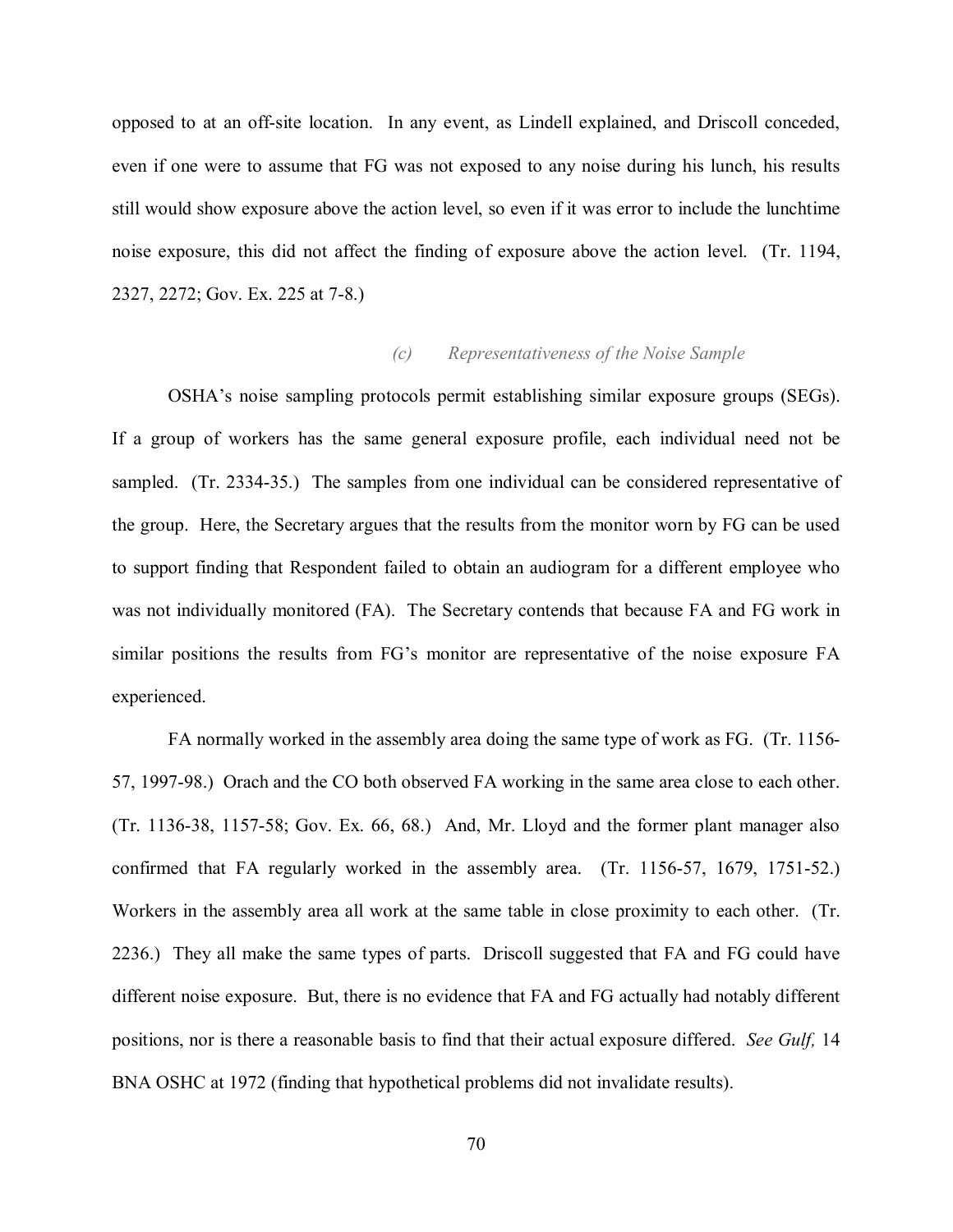Lindell explained that FG's noise sampling results accurately represent the noise levels to which any employee working in that job position would be exposed. (Gov. Ex. 225 at 8.) Along with the dosimeter results, Orach also took several "spot" measurements throughout the day in the area. (Gov. Exs. 225 at 8, 220.) All three samples also showed exposure over the action level. (Tr. 2338.) While on a day to day basis there could be some variability in the noise exposure of individual employees, Lindell concluded that it was highly unlikely that this variability would be enough to reduce exposure below the action level. (Gov. Ex. 225 at 9.) Further, three prior rounds of testing also found that workers in the assembly area were exposed to noise at or above the action level. (Tr. 1208-13; Gov. Exs. 132, 111, 144.) These facts make it reasonable to consider FG, FA, and other workers in the assembly area to be a similar exposure group.

# (2) Violation

 $\overline{a}$ 

Given the acceptance of the noise sampling results showing exposure over the action level, Respondent was required to obtain an annual audiogram for FA. However, Respondent failed to do so in 2013.<sup>[49](#page-70-0)</sup> (Tr. 1148, 1197-98.) FA worked for Respondent during this entire period and should have undergone annual audiograms as required by 29 C.F.R.  $§$  1910.95(g)(6).<sup>50</sup>

<span id="page-70-0"></span><sup>49</sup> A few weeks after the November 2014 inspection, Respondent obtained audiograms for employees working in the assembly area. (Tr. 1152.) However, this was over a year beyond the deadline.

<span id="page-70-1"></span><sup>&</sup>lt;sup>50</sup> The undersigned also notes that the initial requirement to obtain annual audiograms was triggered by the past noise surveys because they identified exposure over the action level for workers in the assembly area. Respondent does not allege that any of these prior surveys were flawed. Nor does it point to any significant changes in operations that would have caused it to believe that noise levels had been reduced below the action level.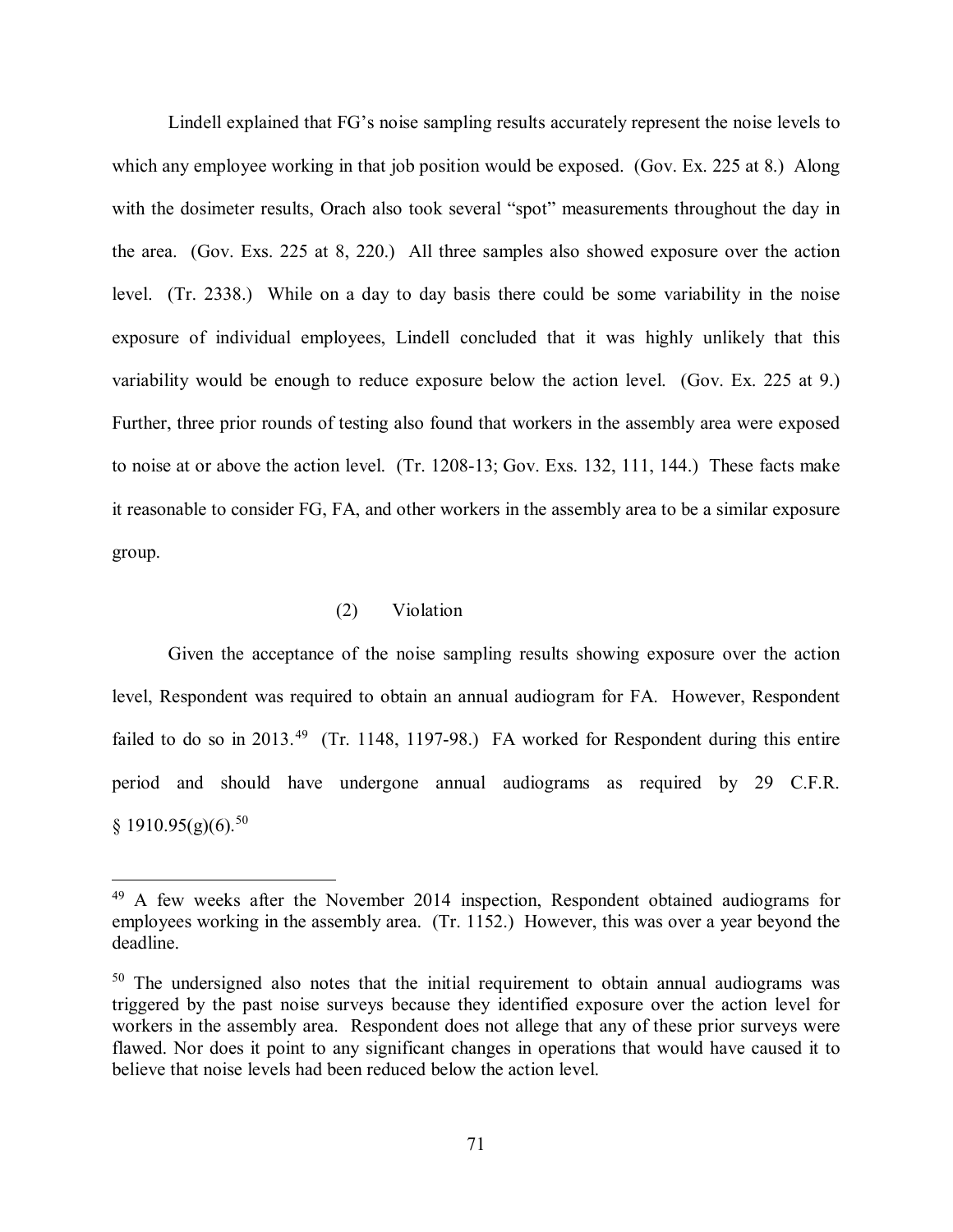# (3) Knowledge

Mr. Lloyd recognized that the assembly area was the noisiest part of the Facility. (Tr. 1270, 1676.) In 2008, Orach came to the Facility and notified Mr. Lloyd about employee exposure to noise above the action level. Orach provided a means to reduce the noise level. (Tr. 1269-70.) He also showed Mr. Lloyd the noise levels on a sound meter. (Tr. 1270.) Mr. Lloyd did not take the recommended step of placing rubber on the table and told Orach he liked the noise. *Id*. Moreover, because of OSHA's two prior noise surveys, as well as a third independent survey conducted in 2009, Respondent had actual knowledge that employees in the assembly area were exposed to noise levels at or above the action level.<sup>[51](#page-71-0)</sup> (Tr. 1519-20; Gov. Ex. 126, 146.)

During the investigation, Mr. Lloyd told Orach that there was no audiometric testing done in 2013, and he did not provide any records of it. (Tr. 1198.) At the hearing, Mr. Lloyd denied knowing that the audiograms were not conducted but admitted that he took no steps to make sure annual audiometric testing was completed. (Tr. 1655-56.) Particularly considering the length of time that passed, even if Mr. Lloyd lacked personal knowledge, an employer could

<span id="page-71-0"></span><sup>51</sup> Respondent also specifically agreed to conduct audiometric testing as part of the 2005 Settlement Agreement:

<sup>[</sup>a]s part of its ongoing abatement obligations, Respondent will further ensure: that the entire facility is in compliance with 29 C.F.R. § 1910.95 ("Occupational Noise Exposure"), including but not limited to compliance with paragraphs (d) ("Monitoring"), (g) ("Audiometric testing program"), and (k) ("Training Program") ... .

<sup>(</sup>Gov. Ex. 139 at 10). The 2008 citations were similarly resolved with a Settlement Agreement that included specific responsibility to "submit written documentation of all annual audiometric testing for the next three years and training records as well as all baseline testing." (Gov. Ex. 157 at 7.)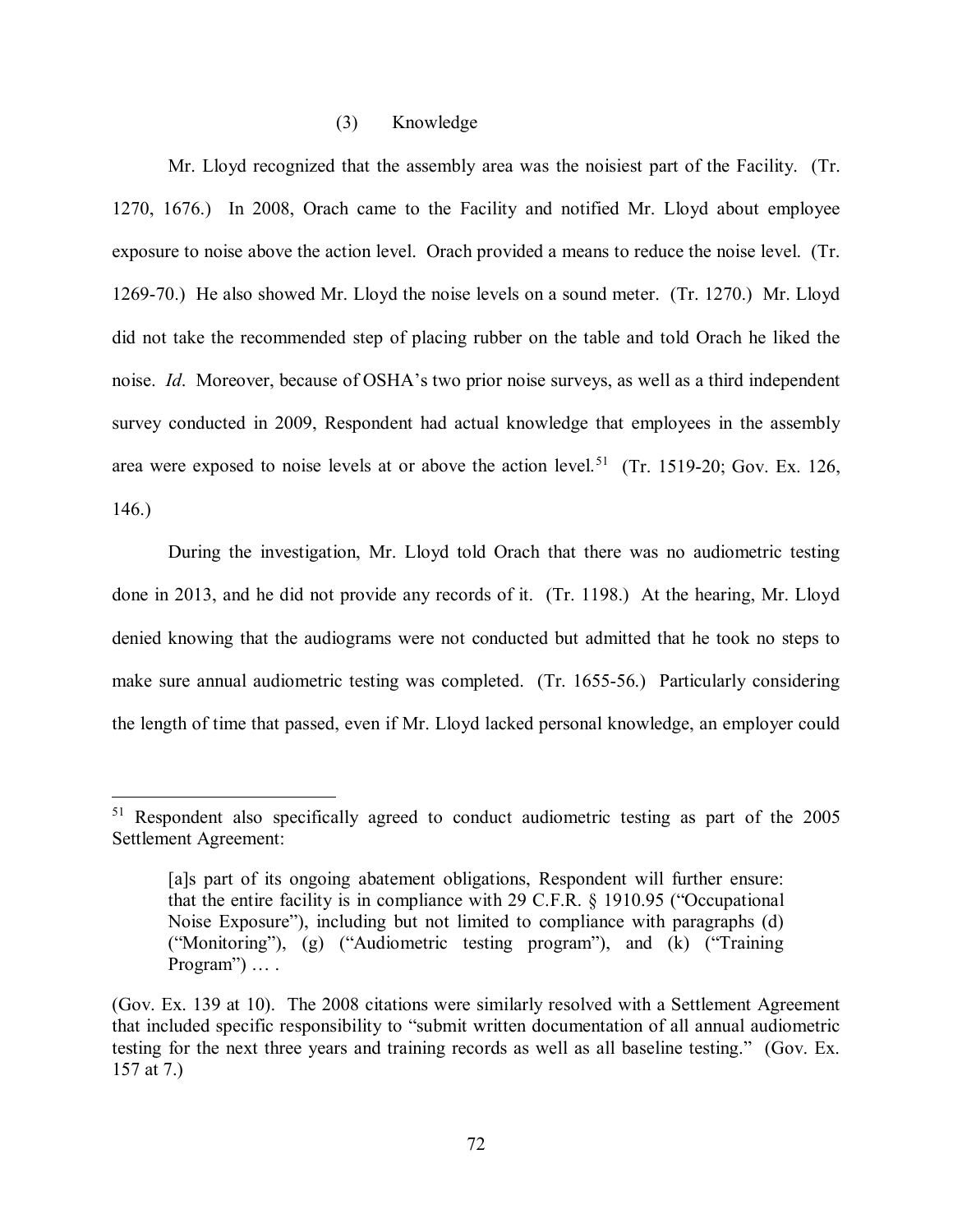discover the violation by exercising reasonable diligence. [52](#page-72-0) *See Hamilton Fixture,* 16 BNA OSHC at 1089; *L&L Painting Co., Inc.*, 23 BNA OSHC 1986, 1994 (No. 05-0055, 2012) (concluding that employer would have known about employee exposure if it had conducted the required monitoring).

# (4) Characterization

Respondent was cited twice before for violating 29 C.F.R. § 1910.95. Mr. Lloyd signed settlements in 2006 and 2009 that included specified commitments to conduct audiometric testing. (Gov. Exs. 139, 157.) The Secretary argues that Respondent purposefully violated audiogram requirements in 2013 because it valued cost savings more than safety. (Sec'y Br. at 54.)

Mr. Lloyd delegated the responsibility for obtaining the annual audiograms to DS, who was his plant manager until OSHA issued the citations. DS acknowledged that he tried to arrange for the audiograms but indicated that after Mr. Lloyd raised concerns about the price, he turned the matter over to another employee to handle. (Tr. 1768-69.) DS thought that the other employee may have discussed the price of the testing further with the provider, but was unsure of what occurred. (Tr. 1769.) This is more suggestive of negligence than a willful failure to comply.

The Secretary points out that DS had little experience in health and safety matters and Mr. Lloyd took no steps to follow up on whether DS or anyone else actually arranged the annual audiograms. (Tr. 1655-57, 1661, 1746.) Although this failure to follow up and appropriately delegate is concerning, the Secretary failed to establish that there was a conscious decision to

<span id="page-72-0"></span> $52$  The former plant manager (DS) also had actual knowledge that there were no audiograms obtained in 2013. (Tr. 1152, 1767.)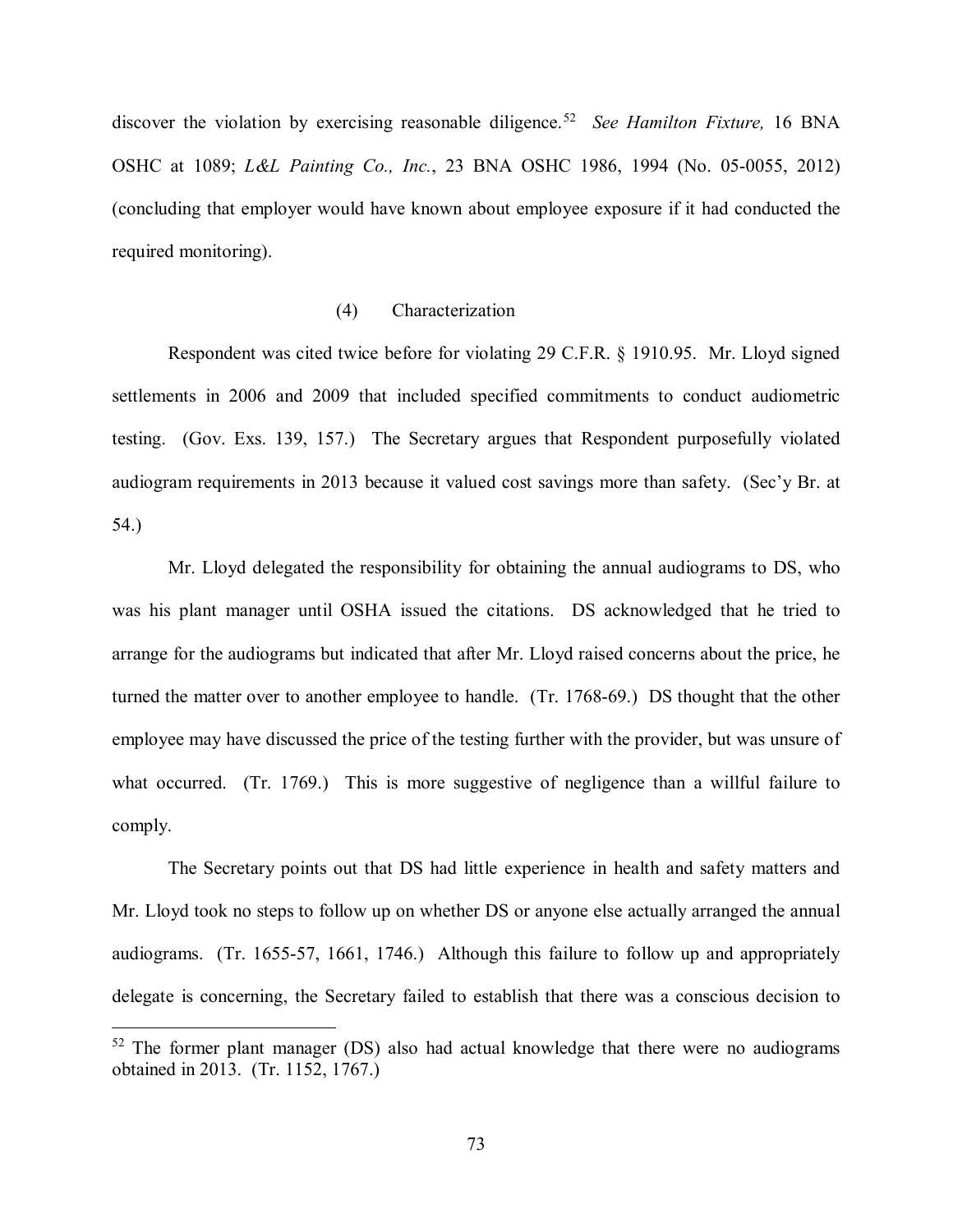forego the testing in conscious disregard of the standard as opposed to forgetting to obtain the audiograms because of carelessness.

Similarly, while the Secretary put forth evidence suggestive of a lack of commitment to following the Act, he failed to meet the high bar for plain indifference. Respondent obtained audiograms in 2012 and again after the commencement of the 2014 investigation. (Tr. 1147-48, 1152.) *See Dayton Tire,* 671 F.3d at 1255 (finding that some effort at compliance was sufficient to rebut a willfulness characterization). Respondent obtained the audiograms promptly after the inspection before the Secretary issued the citation. *See Access Equip*., 18 BNA OSHC at 1728 (considering the employer's response to the violation when evaluating willfulness).

While not willful, the violation is serious. Noise at the workplace is a serious health problem, and periodic audiometric testing makes it possible to determine hearing loss resulting from noise in the workplace. *Trinity,* 16 F.3d at 1150-51. Orach explained that the violation could lead to a permanent hearing loss. (Tr. 1218-19.)

## (5) Penalty Amount

The Secretary proposed a penalty of \$70,000 but because the violation is affirmed as serious the maximum penalty is \$7,000. 29 U.S.C. § 666(j). This is the third time Respondent has been cited for violating OSHA's noise standard thereby making any credit for good faith, history, or size inappropriate. (Gov. Ex. 139, 157.) It should have been well aware of the requirements and in failing to obtain the annual audiogram violated both the standard as well as its past agreement with OSHA. Accordingly, a penalty of \$7,000 for this violation is appropriate.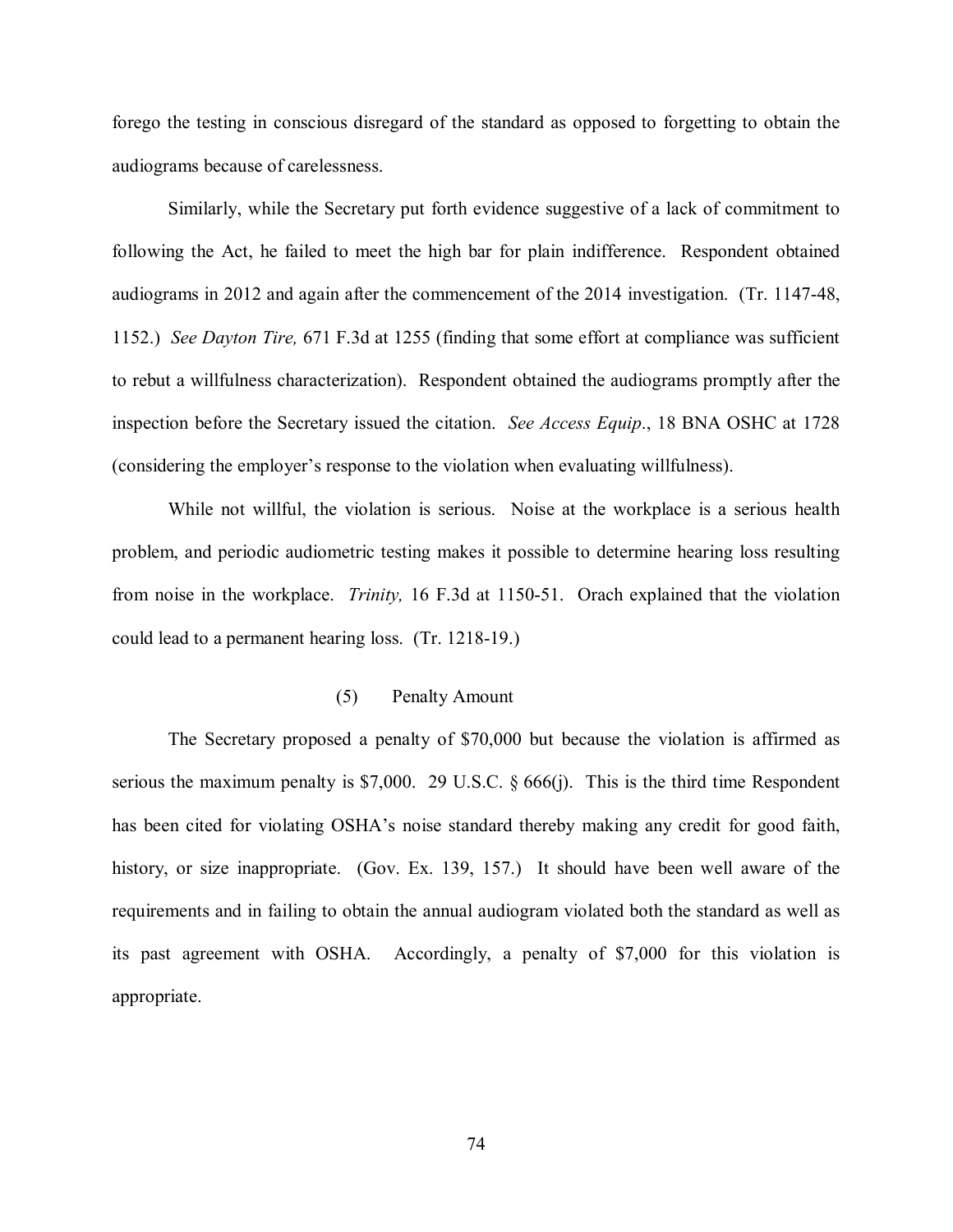### *b) Item 2 – Failure to Obtain Annual Audiogram for FTM*

Citation 1, Item 2 relates to the same standard as Item 1 but concerns the exposure of a different employee, FTM.<sup>[53](#page-74-0)</sup> There is no dispute that Respondent failed to obtain an audiogram for FTM (or anyone else) in 2013. Respondent only contends that the data relied on to establish the applicability of the cited standard may be inaccurate. (Resp't Br. at 66-67.)

# (1) Applicability & Exposure

Orach monitored FTM from 8:0l am to 6:05 pm, except for a 49-minute lunch break when FTM left the Facility.<sup>[54](#page-74-1)</sup> (Gov. Ex. 225 at 11.) Applying three different calculation methods all showed an exposure above the action level for FTM. *Id.* As discussed above, the undersigned finds that Orach's calibration of the instruments did not undermine the accuracy of the results. *Id.* at 4-5, 12. Because FTM was exposed to noise above the action level, 29 C.F.R. § 1910.95(g) required Respondent to obtain an annual audiogram for him.

# (2) Violation & Knowledge

FTM worked for Respondent continuously at least since 2008. (Tr. 1221.) Respondent did not conduct any audiometric testing from October 2012 until December 2014. (Tr. 1148, 1152, 1767.)

<span id="page-74-0"></span><sup>53</sup> Specifically, the Citation alleges Respondent violated the standard because: "[a]nnual audiograms were not provided between October 2012 and December 2014, or approximately 26 months" for an employee "exposed to the equivalent of an average sound level of 86.1 dBA, which is 1.02 times the reduced action level of 84.1 dBA."

<span id="page-74-1"></span><sup>&</sup>lt;sup>54</sup> Driscoll suggested that there was a discrepancy in the amount of time Orach monitored FTM. Orach's explanation that the time gap resulted from him pausing the device is credited. (Tr. 1227.) Further, because no noise exposure was assumed for this time period, any error only suggested a lower exposure than the one actually received. (Gov. Ex. 225.)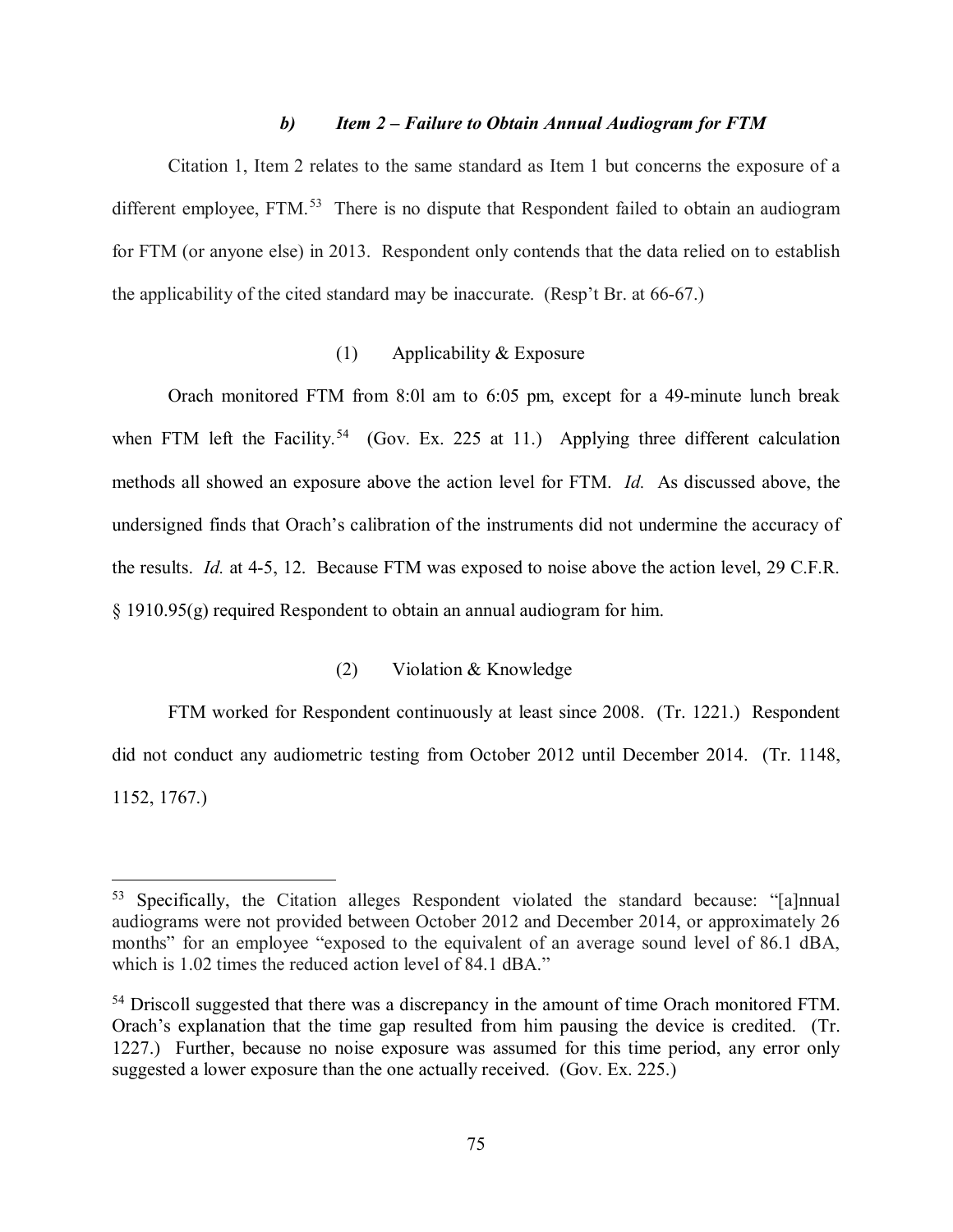As discussed above, Respondent had actual knowledge that employees in the assembly area were exposed to noise levels at or above the action level. Respondent was cited twice before for violating the noise standard and specifically agreed to conduct audiometric testing. (Gov. Exs. 139, 157 at 7-8.) The former plant manager (DS) knew no audiograms were completed. (Tr. 1151-52, 1767, 1907-8.) Mr. Lloyd denied personal knowledge but took no steps to make sure the annual audiometric testing occurred. (Tr. 1655-56.) Respondent missed the annual deadline for testing by many months. A reasonably diligent employer could have discovered the violation. *See Hamilton Fixture*, 16 BNA OSHC at 1089.

## (3) Characterization & Penalty Amount

For the same reasons discussed above in connection with Item 1, the undersigned finds that the Secretary failed to establish that the violation was willful. The Secretary did not establish that there was a conscious decision not to obtain the annual audiograms or put forth enough evidence to support a finding of plain indifference with respect to hearing conservation.

Still, the violation is serious. *See Trinity*, 16 F.3d at 1150-51, 1155 (discussing the importance of 29 C.F.R. § 1910.95 and upholding a violation as willful). Orach explained how exposure to noise levels experienced in the assembly area could lead to hearing loss and the need for annual monitoring. (Tr. 1218-19.) Respondent has repeatedly been cited for violating this standard and should have been well aware of its requirements. After considering Respondent's size, the undersigned finds that the violation's gravity, along with the other penalty factors, make giving credit for size inappropriate. Respondent's significant history and lack of a good faith effort to comply support a penalty of \$7,000 for this violation.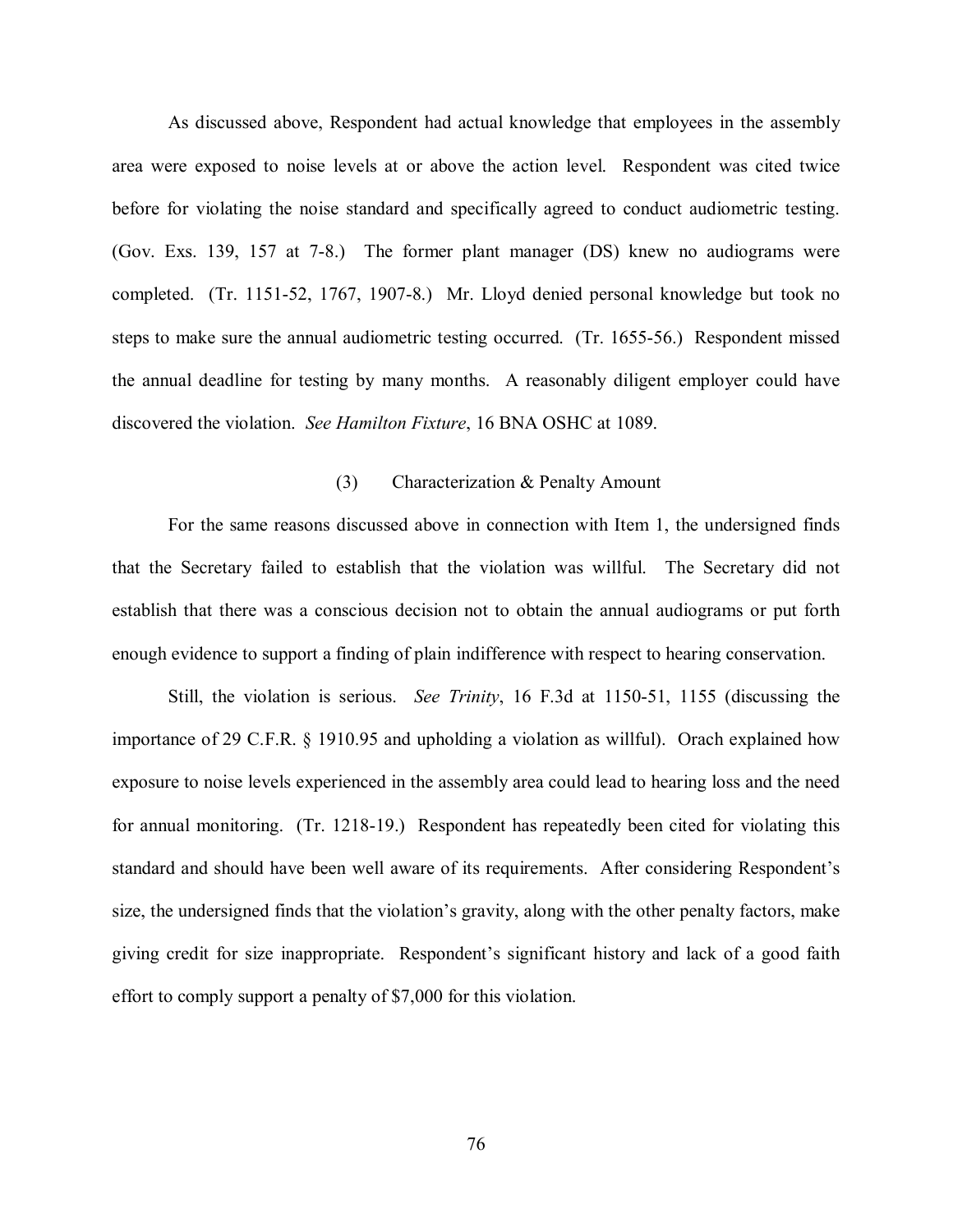### *c) Item 3 – Failure to Obtain Annual Audiogram for RG*

Item 3 alleges Respondent violated the standard because "[a]nnual audiograms were not provided between October 2012 and December 2014, or approximately 26 months" for an employee "exposed to the equivalent of an average sound level of 87 dBA, which is 1.04 times the reduced action level of 83.3 dBA." Consistent with Items 1 and 2, Respondent concedes that there was no audiogram done 2013 for RG (or any other employee). (Resp't Br. at 66-67.) Still, it argues that Item 3 should be vacated due to the methodology employed to conduct the noise survey. *Id.* 

## (1) Applicability & Exposure

Orach monitored RG from 7:54 am to 6:01 pm on the day of the testing. (Gov. Ex. 225 at 13.) His analysis found exposure above the action level. (Gov. Ex. 198.) Likewise, Lindell analyzed the data using multiple methods and concluded that RG was exposed to noise above the action level. (Gov. Ex. 225 at 13.) Consistent with the discussion of Items 1 and 2, the undersigned finds that Orach's calibration of the instruments did not undermine the accuracy of these results. *Id.* at 4-5, 13-14. Nor did Orach's decision to continue monitoring RG during lunch have an impact on the results. *Id.* at 13. RG spent the lunch break at the Facility and was still exposed to noise there. (Tr. 1399, 2329.) In any event, even if one were to assume he experienced silence during lunch, the results would still exceed the action level. (Gov. Ex. 225 at 13.) Because RG was exposed to noise above the action level, 29 C.F.R. § 1910.95(g) required Respondent to obtain an annual audiogram for him.

### (2) Violation & Knowledge

Respondent did not conduct any audiometric testing from October 2012 until December 2014. (Tr. 1148, 1152, 1767.) RG worked for Respondent during that entire time period. (Tr.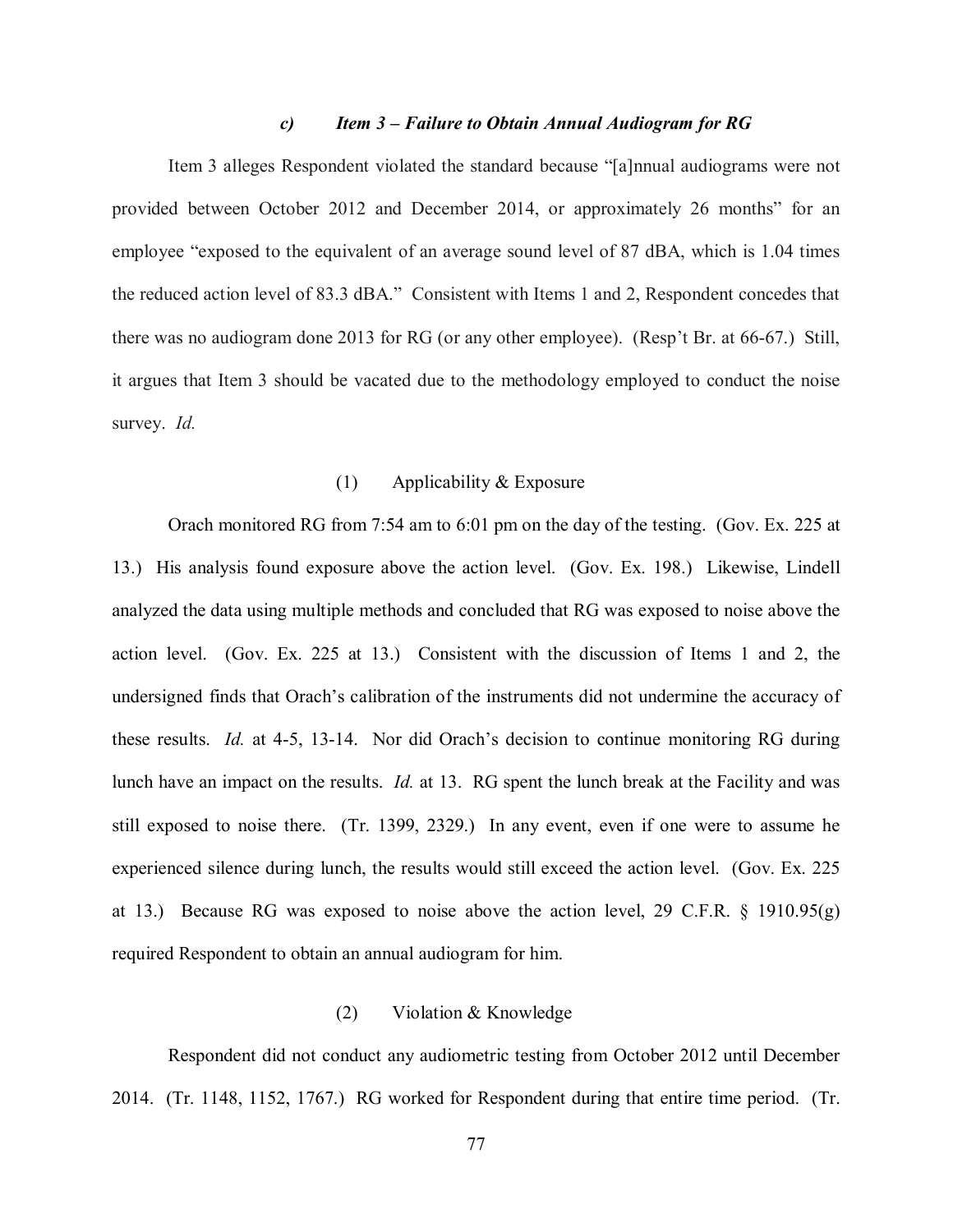1245.) The failure to obtain any audiogram over this 26-month period violated the 29 C.F.R.  $§$  1910.95(g)(6).

As indicated above, OSHA cited Respondent twice before for violating the noise standard. Pursuant to the 2009 Settlement Agreement, Respondent specifically agreed to conduct audiometric testing. (Gov. Exs. 139, 157.) Although Mr. Lloyd denied personal knowledge that the audiograms were not conducted, he took no steps to make sure the annual audiometric testing was completed. (Tr. 1655-56.) Even if Mr. Lloyd lacked knowledge, DS knew audiometric testing was not completed, and a reasonable, diligent employer could have discovered the violation. (Tr. 1151-52, 1767.) *See Hamilton Fixture*, 16 BNA OSHC at 1089.

### (3) Characterization & Penalty Amount

As with Items 1 and 2, the undersigned finds that the Secretary failed to establish that the violation was willful. There is insufficient evidence of a conscious decision not to obtain the annual audiograms or plain indifference to the Act's requirements.

The violation, however, is serious. RG was exposed to noise above the action level and should have been monitored for hearing loss. (Gov. Ex. 225 at 13.) Respondent has repeatedly been cited for violating this standard and was well informed about the requirements. (Gov. Exs. 139, 148, 157.) This significant history and lack of a good faith effort to comply support a penalty of \$7,000 for this violation. Like the items previously discussed, the undersigned considered Respondent's size but finds that the violation's gravity and the other penalty factors preclude a reduction for size.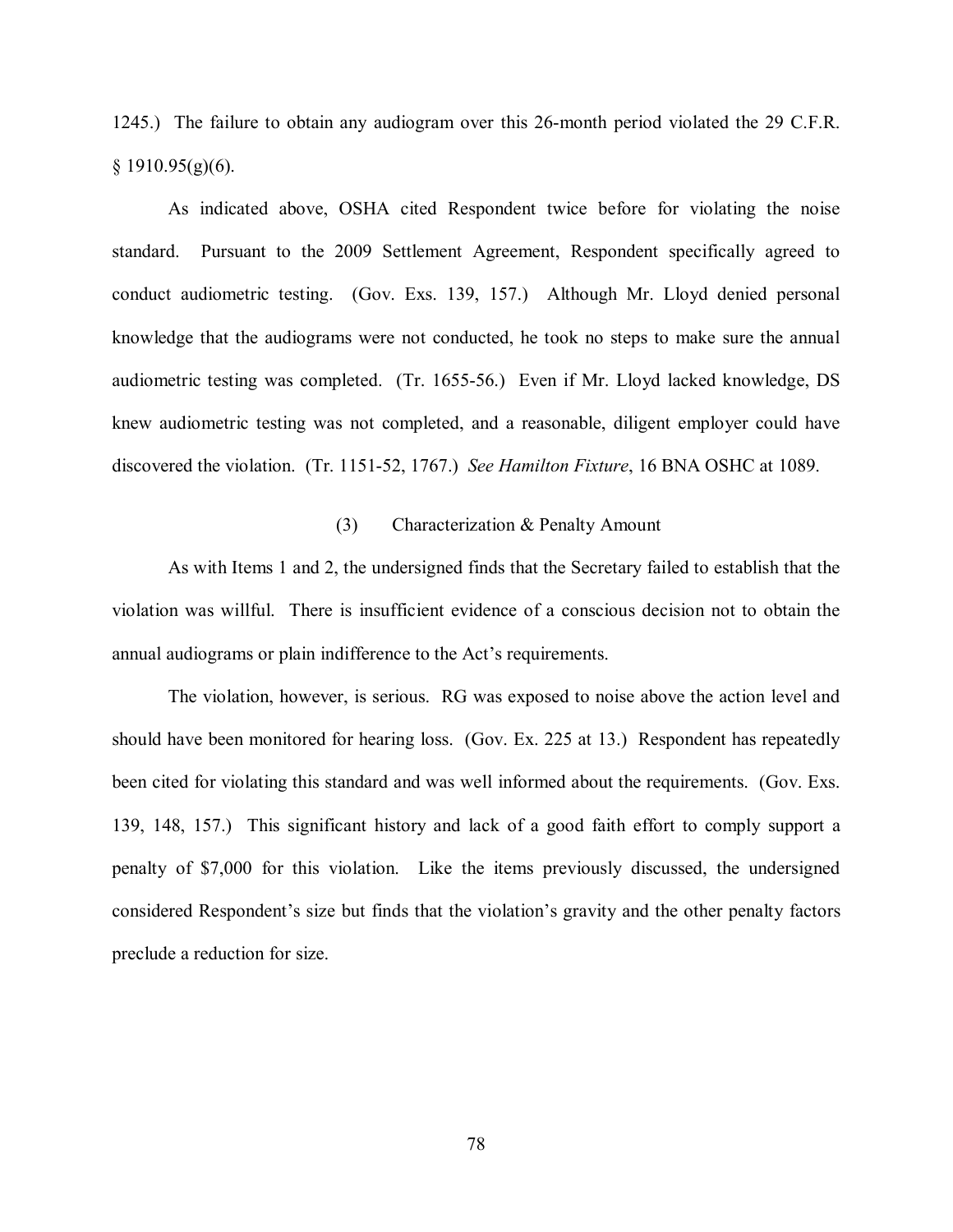# 2. **Citation 1, Item 4b – Willful Failure to Provide Annual Noise Related Training**

Citation 1, Item 4b alleges a willful failure to comply with 29 C.F.R. § 1910.95(k)(2) for failure to conduct annual training for three employees exposed to noise above the action level.<sup>[55](#page-78-0)</sup> (Tr. 1250.) Noise surveys in 2005, 2008, 2009, and 2014 identified noise exposure at or above the action level for employees in the assembly area. (Tr. 1257-58, 1271, 1532; Gov. Exs. 126, 145, 146.) Whenever employees are exposed to noise above the action level, employers must have a hearing conservation program that includes annual training for effected employees. 29 C.F.R. § 1910.95(k)(2). Similar to its arguments concerning Items 1, 2 and 3, Respondent acknowledges that repeat annual training did not occur. (Resp't Br. 70-71.) Respondent, however, challenges the accuracy of 2014 test results and argues that even if there was a violation, it was not willful. *Id.* 

# *a) Applicability & Exposure*

Like the three previous noise surveys, the one conducted by Orach in 2014 showed that workers in the assembly area were exposed to noise levels at or above the action level. (Gov. Ex. 225.) For the reasons discussed above, Respondent's challenges to how the instruments were calibrated are rejected. *Id.* at 4-5. Similarly, the undersigned finds that Orach's case by case decision on whether to include sound exposure occurring during the lunch break was

 $\overline{a}$ 

29 C.F.R. § 1910.95(k)(2).

<span id="page-78-0"></span><sup>&</sup>lt;sup>55</sup> The cited standard provides:

The training program shall be repeated annually for each employee included in the hearing conservation program. Information provided in the training program shall be updated to be consistent with changes in protective equipment and work processes.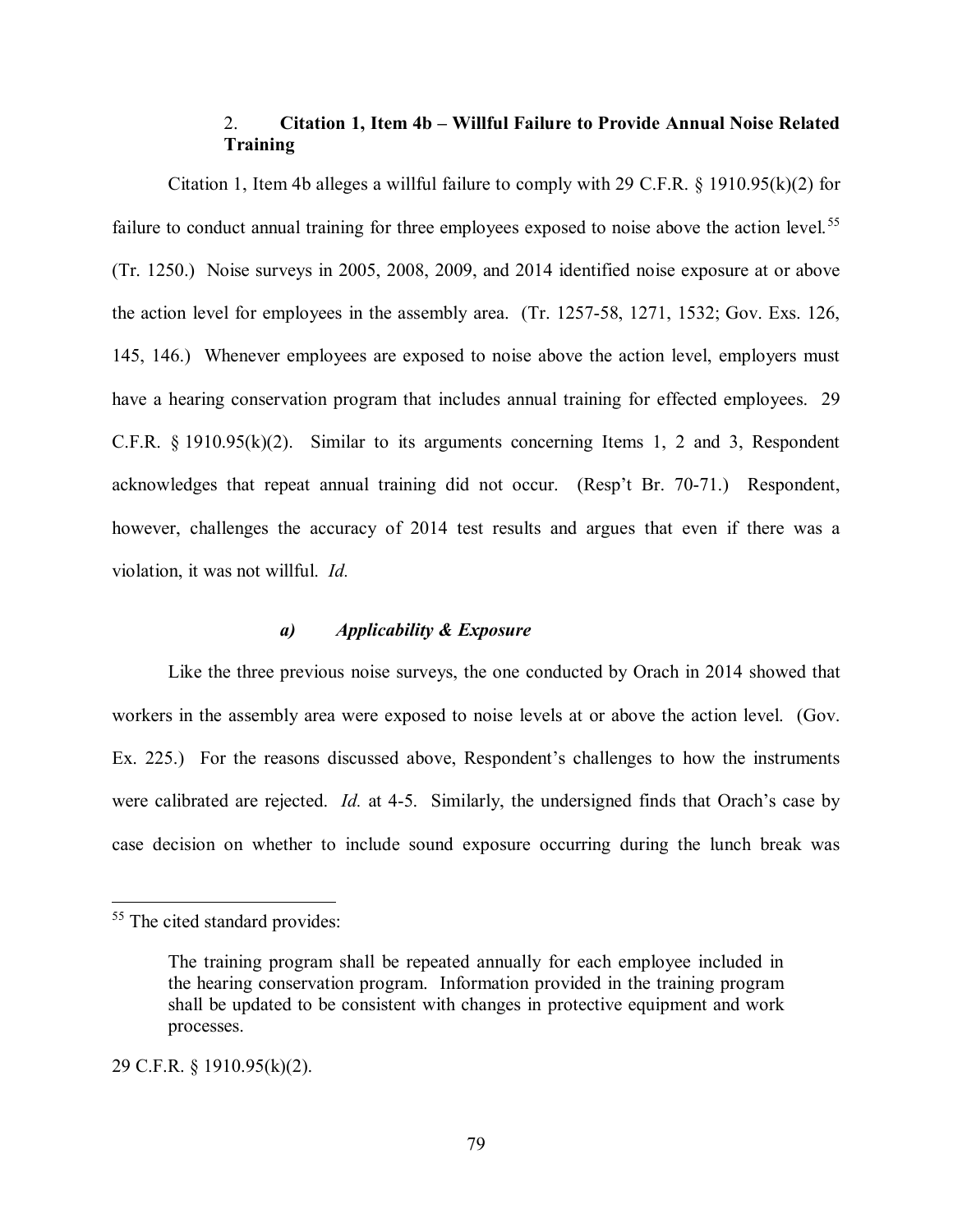appropriate.[56](#page-79-0) Likewise, the undersigned finds that because of the similarity of the typical work responsibilities and the other reasons set forth above, FG's noise sampling results accurately represent the noise levels to which any employee working in that job position would be exposed, including FA.[57](#page-79-1) *Id.* at 8.

FA, FTM, and RG all worked for Respondent for several years. (Tr. 793, 1221, 1245, 1997.) The Secretary established that they were exposed to noise at or above the action level, triggering the requirement for annual training under 29 C.F.R. § 1910.95(k)(2). (Tr. 1249-51.) While Respondent conducted the training in 2012, there was no subsequent training until after the November 2014 inspection. (Tr. 1251-52, 1402.) The Secretary presented ample evidence in the form of multiple noise surveys showing that employees were exposed to noise above the action level and therefore Respondent needed to provide annual training required by 29 C.F.R. § 1910.95(k)(2).

# *b) Knowledge*

 $\overline{a}$ 

Due to the prior testing and citations, Respondent had actual knowledge that employees in the assembly area were exposed to noise levels at or above the action level.<sup>58</sup> (Gov. Exs. 126,

<span id="page-79-0"></span><sup>&</sup>lt;sup>56</sup> In any event, the decision on whether to include lunchtime noise exposure did not impact the overall results. (Gov. Ex. 225 at 7-8, 13.)

<span id="page-79-1"></span> $57$  Further, even if only the results of FTM and RG were utilized the Secretary still would have established that employees working in the assembly area were exposed to noise levels at or above the action level and should have annual training. (Gov. Ex. 225.)

<span id="page-79-2"></span><sup>&</sup>lt;sup>58</sup> In 2005, Respondent was cited for violating 29 C.F.R. § 1910.95(k)(1), which requires initial training for employees exposed to noise above the action level. (Gov. Ex. 225 at 14-15.) In 2008, it was cited for violating 29 C.F.R. § 1910.95(k)(2), the same subsection at issue here. RG and FTM were both doing the same job in 2008 as they were at the time of the 2014 inspection. (Tr. 1271.) The 2005 and 2008 citations were resolved through settlement agreements. (Gov. Exs. 139, 157.)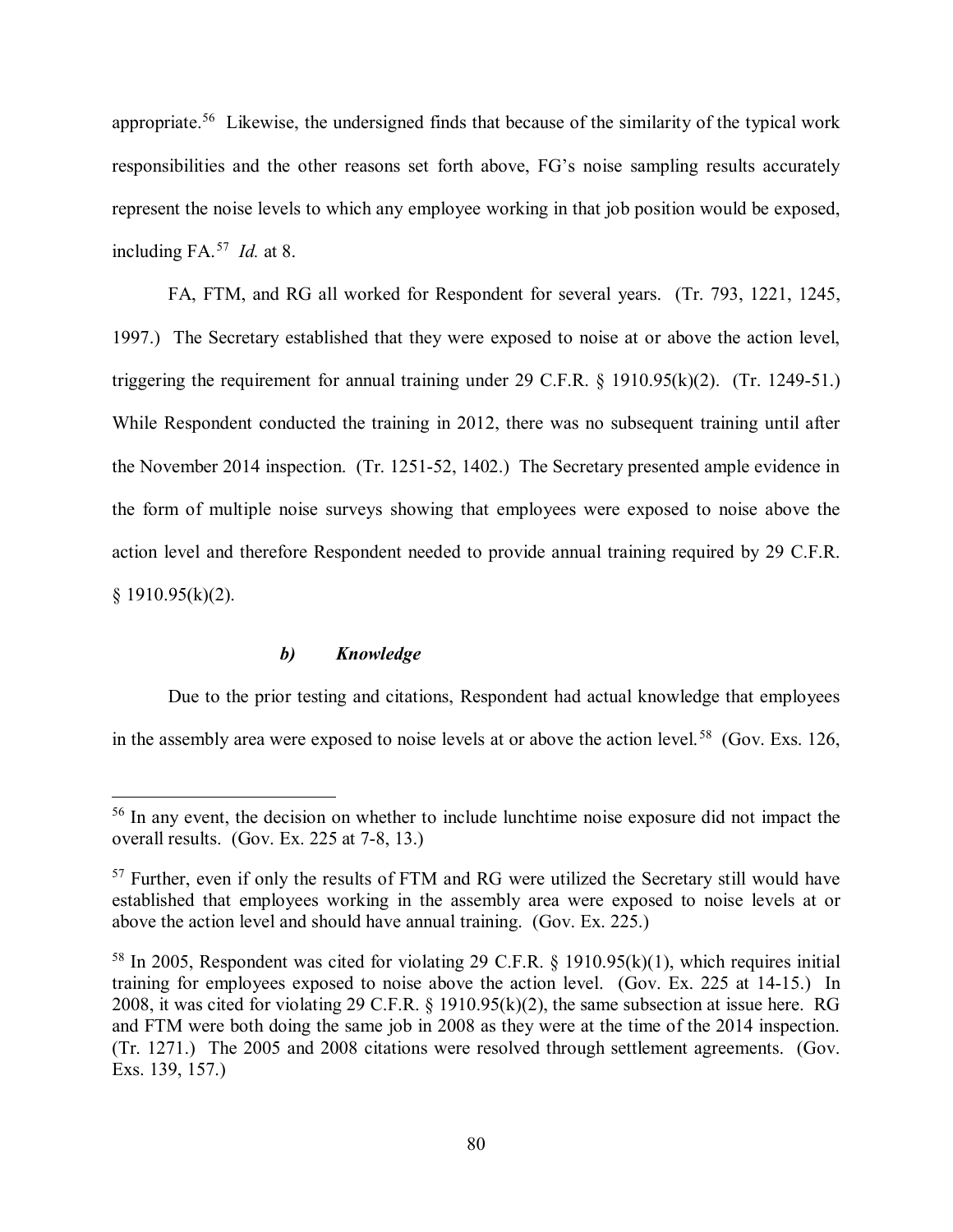145, 146.) Respondent also entered into two separate agreements with OSHA that explicitly detailed the requirement to conduct annual training. (Tr. 1534-35; Gov. Exs. 148, 200.) Mr. Lloyd denied personal knowledge that the training was not conducted in 2013. But, he conceded that he did not get involved with training and took no steps to ensure that the company was in compliance. (Tr. 1151-52, 1653, 1767, 1880.) Particularly considering the length of time that passed before Respondent conducted the training, the violation should have been discovered by a reasonably diligent employer. *See Hamilton Fixture*, 16 BNA OSHC at 1089.

## *c) Characterization*

To be willful, a violation must be committed with intentional disregard of the requirements of the Act or the employer must be plainly indifferent to employee safety. *MJP*, 19 BNA OSHC at 1647. Respondent was cited twice before for violating 29 C.F.R. § 1910.95(k). (Gov. Exs. 126, 145, 146, 200.) After its second citation, Respondent conducted some hearing conservation training in 2012. Still, it failed to conduct the required annual re-training until after the inspection that led to this citation.

The Secretary suggests, but does not establish, that the 2013 training was purposely foregone. Mr. Lloyd delegated the responsibility for the noise training to DS and relied solely on him for compliance. (Tr. 1653, 1660, 1664; Gov. Ex. 200 at 4.) Although DS indicated that he discussed the need for audiometric testing with Mr. Lloyd, the record does not indicate whether DS discussed the need for noise training with Mr. Lloyd. (Tr. 1152.) Thus, there is insufficient evidence to conclude that there was a conscious decision to intentionally disregard the training requirement. As with the failure to conduct annual audiograms, Respondent's failure to complete the required training appears to be more the result of negligence than willfulness.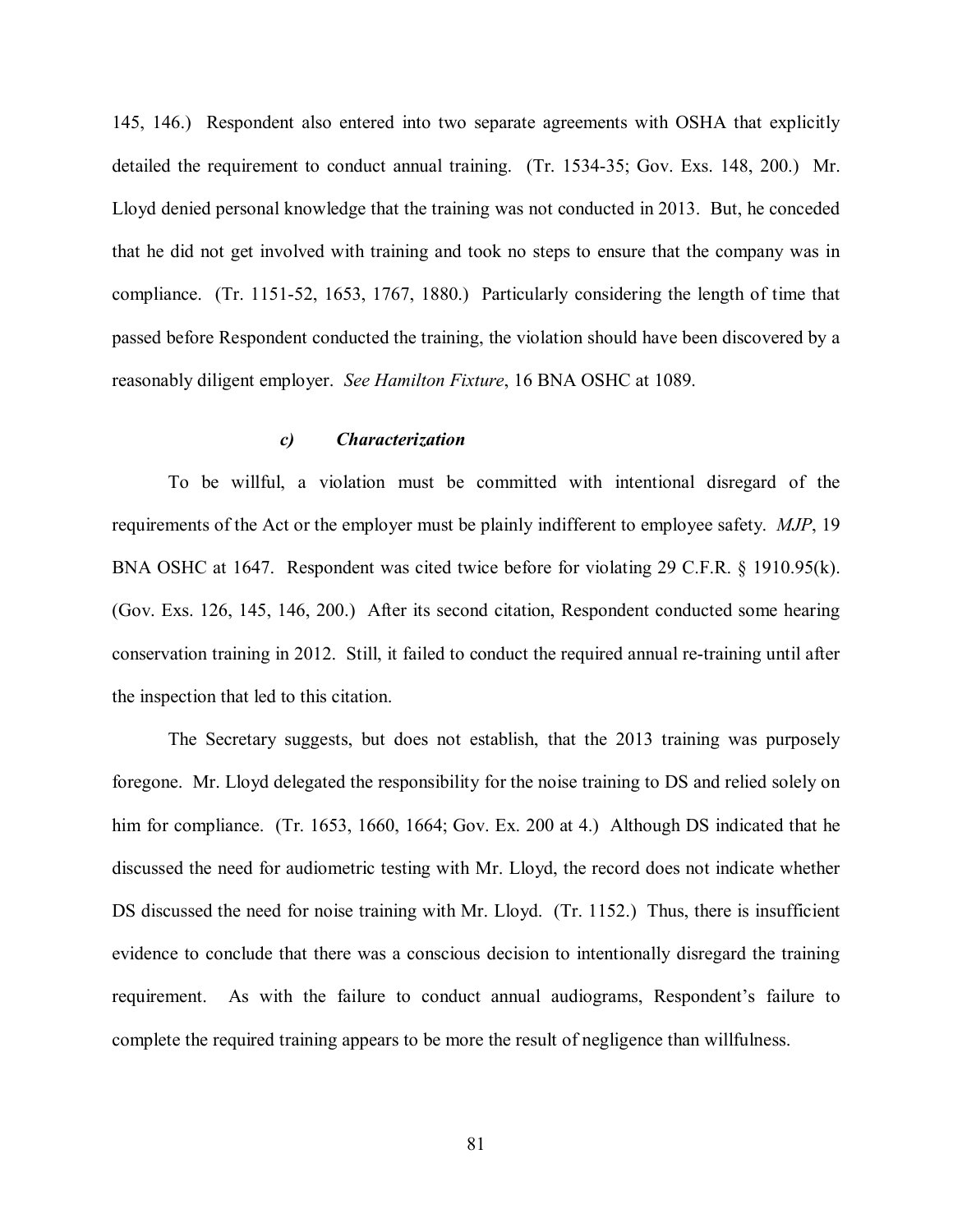Additionally, the Secretary failed to prove plain indifference. Respondent conducted the required training in 2012 and again after the inspection in 2014 (before any the Secretary issued any citations). Though this is not sufficient, it indicates some effort to comply with the standard, making a finding of plain indifference inappropriate. *See Dayton Tire,* 671 F.3d 1255; *Access Equip*., 18 BNA OSHC at 1728 (considering response to the violation when evaluating willfulness).

### *d) Penalty Amount*

The Secretary proposed a penalty of \$70,000, but because the violation is affirmed as serious instead of willful, the maximum penalty is \$7,000. 29 U.S.C. § 666(j). Lindell explained that training is vital for employees exposed to noise above the action level because not taking the appropriate precautions can lead to a loss permanent of hearing. (Gov. Ex. 225 at 14-15.) Employees were exposed to noise daily without being trained how to minimize the risk to their hearing. (Gov. Ex. 200 at 2.) The undersigned finds that the violation's gravity combined with Respondent's history of violations and lack of good faith supports a penalty of \$7,000, with no credit given for size. Although Mr. Lloyd had every reason to know of the annual noise training standard, he delegated the responsibility to an employee without ensuring that the required testing was completed.

# 3. **Citation 2, Item 3 – Failure to Conduct Compliant Noise Monitoring**

Citation 2, Item 3 alleges that Respondent violated 29 C.F.R.  $\S$  1910.95(d)(1)(i) by failing to conduct noise monitoring in a compliant manner because it did not review or analyze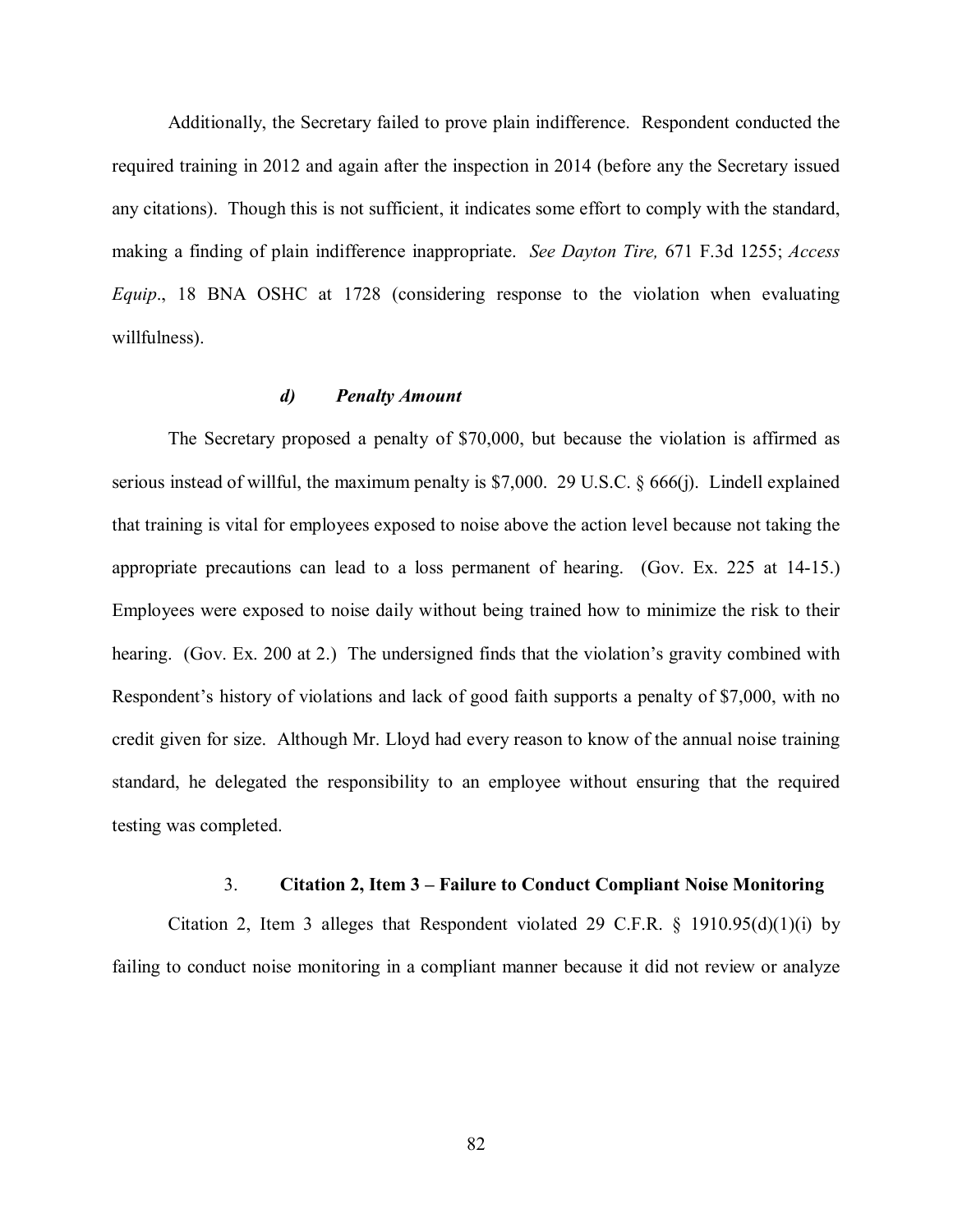any monitoring results.<sup>59</sup> Respondent asserts that it had a sufficient program and suggests that the Citation is inappropriate because it previously provided OSHA with information about its monitoring program. (Resp't Br. at 74.)

# *a) Applicability & Exposure*

The cited standard requires employers to conduct noise monitoring in a manner designed to identify individuals exposed to noise above the action level so that they may be included in the hearing conservation program. 29 C.F.R.  $\S$  1910.95(d)(1)(i). As discussed above, the 2014 noise survey, as well as three prior ones, identified noise levels at the Facility above the action level. (Gov. Ex. 111, 126, 144, 225.) This triggered the need for a hearing conservation program with regular noise monitoring. *Id*.

# *b) Violation*

 $\overline{a}$ 

There was no evidence that anyone at the Facility was trained to use a sound meter. (Tr. 1267-68, 1762.) The former plant manager, DS, who was charged with conducting the monitoring, was not trained how to use the sound meter, nor did Respondent have an instruction manual. *Id.* Moreover, DS was not trained to understand the results. *Id.* He was not aware of the threshold requirements that indicate noise is above the action level. *Id.*

The records of the required monitoring Respondent provided list noise level readings that are inconsistent with the past noise surveys conducted by OSHA and Respondent's own

<span id="page-82-0"></span> $59$  The cited standard provides: "[t]he sampling strategy shall be designed to identify employees for inclusion in the hearing conservation program and to enable the proper selection of hearing protection." 29 C.F.R. § 1910.95(d)(1)(i).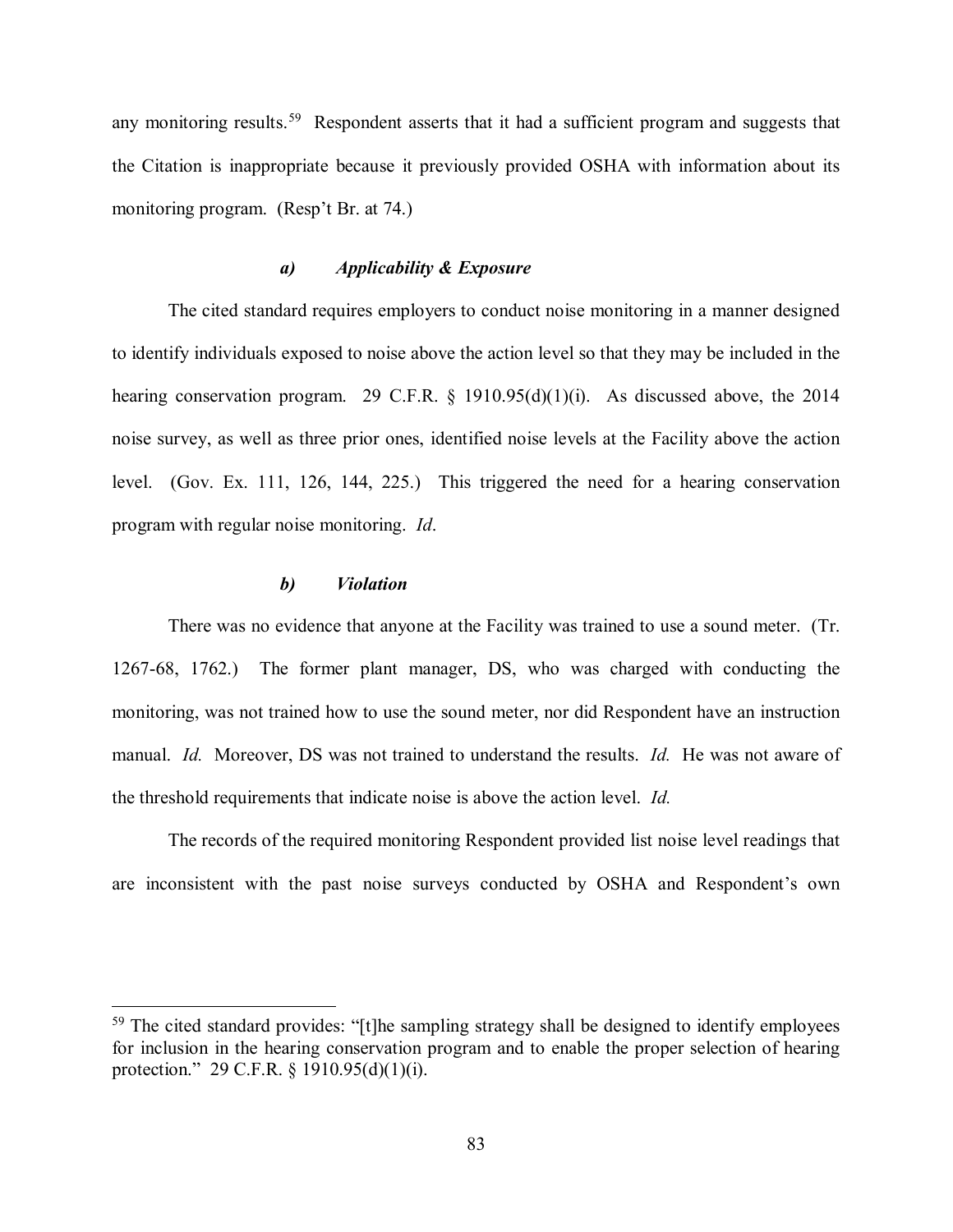consultant in 2009.<sup>[60](#page-83-0)</sup> (Gov. Exs. 111, 225.) Respondent's records show most of the noise level readings as being below 65 decibels, which is within the range for average speech, not a machine shop. (Tr. 1264; Gov. Ex. 256.) These results are incompatible with Orach's experience at the Facility as well as Mr. Lloyd's own descriptions about noise at the Facility. (Tr. 1270.) Other than noting the results, no one took any action to review the findings to identify individuals for inclusion in the hearing conservation program or even assess basic accuracy. (Tr. 1264-65, 1764.)

Respondent notes that it submitted documentation regarding its monitoring program to OSHA in March 2008 as part of the agreed upon abatement for past violations of the noise standard.<sup>[61](#page-83-1)</sup> (Resp't Br. at 74.) Respondent seems to suggest that this triggered some kind of estoppel against finding that its program violated 29 C.F.R.  $\frac{1}{2}$  1910.95(d)(1)(i).<sup>62</sup> *Id.* 

As noted above, OSHA cited Respondent for violating the noise standard in 2005. Thereafter, Respondent entered into the 2006 Settlement Agreement, which required various abatement measures, including submitting compliance information to OSHA. (Gov. Ex. 139 at 10.) In March 2008, Respondent sent a short one-page letter to OSHA about its compliance efforts. (Gov. Ex. 231.) OSHA responded that the information was incomplete and requested further details about Respondent's compliance efforts including information related hearing

<span id="page-83-0"></span> $60$  The 2009 noise survey showed that noise levels were 80 or more decibels in most areas of the Facility. (Gov. Ex. 111.)

<span id="page-83-1"></span> $61$  Respondent's Brief refers to exhibits R-11 and R-13. (Resp't Br. at 39, 74.) Although an Exhibit 13 was referred to during the hearing, neither party moved for its admission. (Tr. 1549, 1859.) Respondent may have been referring to exhibits listed on its Pre-Hearing Statement, but it does not appear that the documents designated R-11 and R-13 were admitted to the record.

<span id="page-83-2"></span> $62$  Respondent does not allege that the citation was untimely, and would have no basis for such an assertion as the violation was present on the day of the inspection and the citation was issued with six months of the inspection date. 29 USC  $\S 658(c)$ .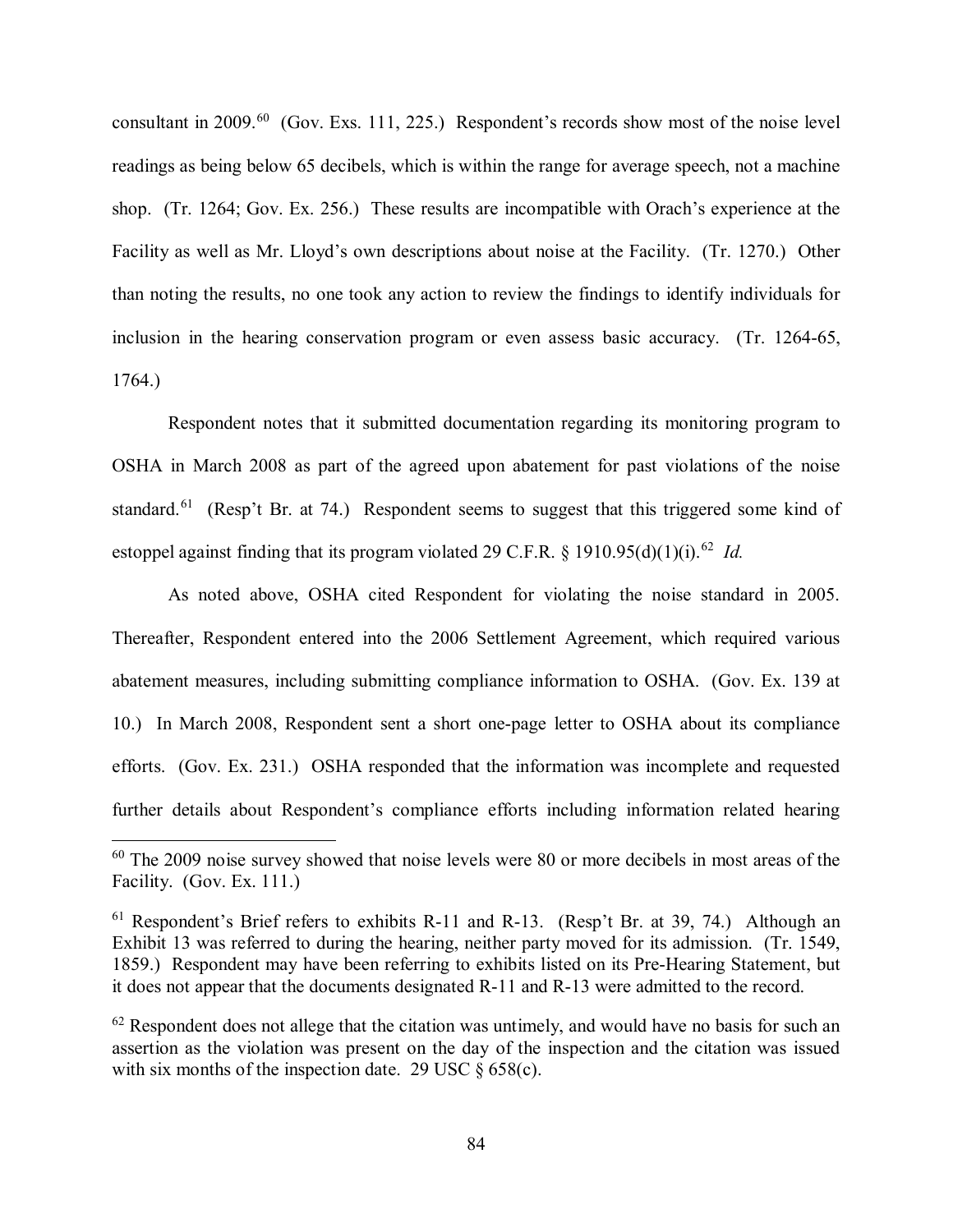conservation. (Gov. Ex. 149.) When Respondent failed to respond to this letter, the agency inspected the Facility. (*Id.*; Tr. 1525.) This led to additional citations, including violations of the noise standard (but not subsection (d)), which were eventually resolved by the 2009 Settlement Agreement. (Tr. 1530-33, 1536; Gov. Ex. 148, 157.) The 2009 Settlement Agreement did not specifically require submission of information related to Respondent's noise monitoring program. It does not appear that anything was submitted. (Gov. Ex. 157.)

Neither Respondent's submission of some information in 2008, nor the 2009 Settlement Agreement precludes the Secretary from citing Respondent for violations of the noise standard discovered as a result of its 2014 inspection. *See, e.g., Kaspar*, 18 BNA OSHC at 2182-83 (history of citation-less inspections did not preclude finding a violation). OSHA never informed Respondent that its program was compliant. *See Fluor Daniel,* 295 F.3d at 1238. In fact, as Ms. Kulp explained, OSHA was concerned about whether Respondent would comply with the Act and so, as part of the 2009 Settlement Agreement, it specifically required Respondent to retain an independent consultant for two years to address and make recommendations about Respondent's compliance with OSHA standards, including the noise standard. (Tr. 1536; Gov. Ex. 157 at 8.)

Accordingly, the undersigned finds that Respondent failed to conduct noise monitoring in a manner designed to identify individuals exposed to noise above the action level because it did not review the noise monitoring results to determine its accuracy or take appropriate action.

## *c) Knowledge*

 $\overline{a}$ 

The former plant manager, DS, knew that no one was reviewing the monitoring results.<sup>[63](#page-84-0)</sup> He explained that he feared Mr. Lloyd's reaction to his conducting the monitoring, let alone

<span id="page-84-0"></span> $63$  Respondent does not allege that DS, or any other employee, engaged in misconduct in connection with the noise standard violations. *Cf. Pa. Power & Light Co. v. OSHRC*, 737 F.2d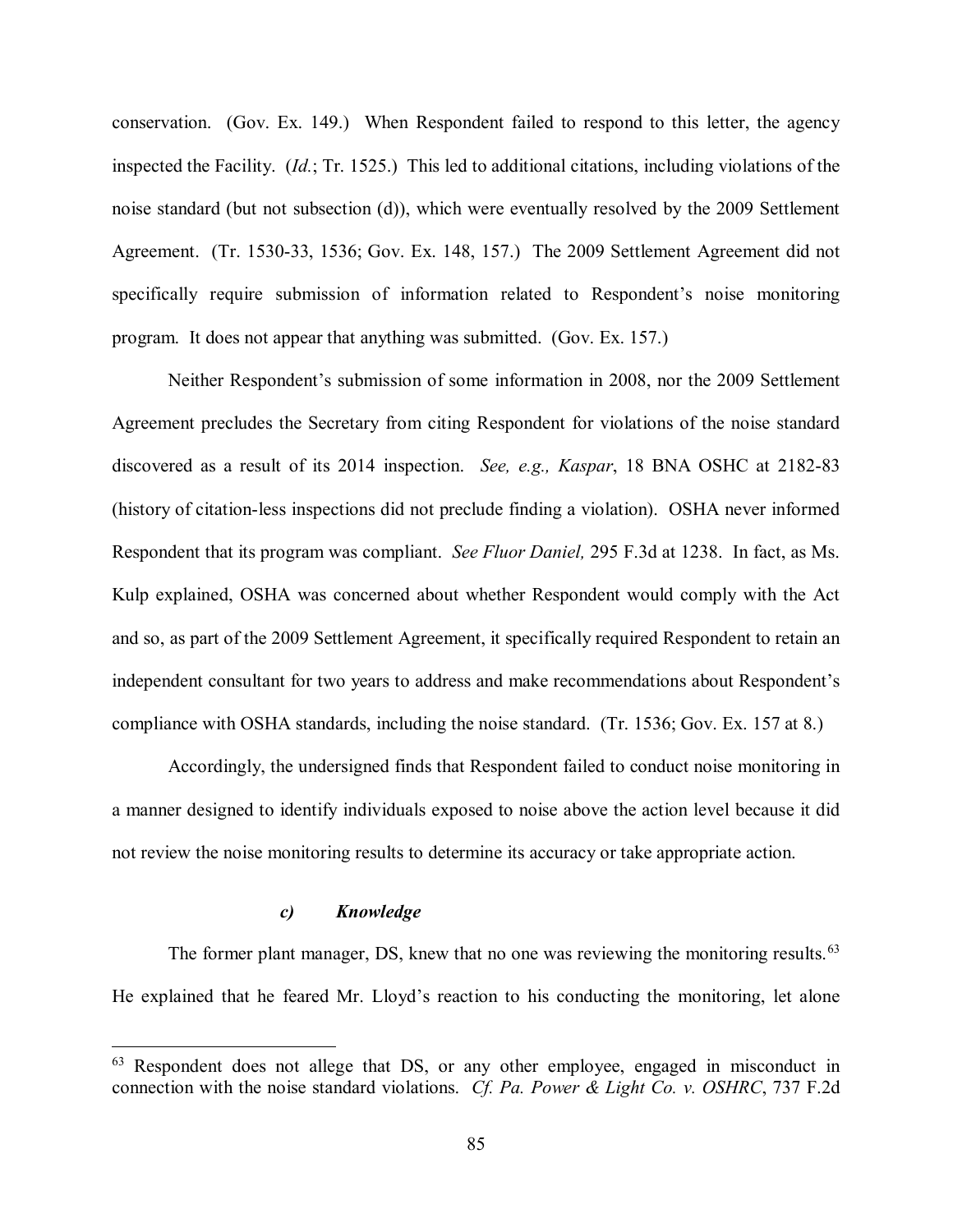discussing the results with him. (Tr. 1763-64, 1767.) Further, Mr. Lloyd himself acknowledged that he took no steps to ensure compliance with the monitoring requirements. (Tr. 1653, 1655- 56.)

## *d) Characterization & Penalty Amount*

The Citation characterizes this violation as other-than-serious and proposes no penalty. The Secretary did not argue the classification or lack of penalty. (Sec'y Br. at 56-58.) The undersigned finds that there was insufficient evidence of that "death or serious physical harm" could result from the violation, making a serious characterization inappropriate. 29 U.S.C. § 666(k). As such, the violation is affirmed as other-than-serious and no penalty is assessed.

# 4. **Citation 2, Item 4 – Failure to Calibrate Instruments Used in the Monitoring Program**

## *a) Applicability, Exposure & Violation*

 $\overline{a}$ 

Citation 2, Item 4, alleges that Respondent violated 29 C.F.R  $\S$  1910.95(d)(2)(ii) because

it failed to calibrate the instrument used for noise monitoring.<sup>64</sup> As indicated above, at least

three employees in the assembly area were exposed at, or above, the action level triggering the

<span id="page-85-0"></span><sup>64</sup> The cited standard requires: "[i]nstruments used to measure employee noise exposure shall be calibrated to ensure measurement accuracy." 29 C.F.R.  $\S$  1910.95(d)(2)(i).

<sup>350 (3</sup>d Cir. 1984) (discussing the special circumstance where knowledge is raised *only* by proof of misconduct). Here, the Secretary established both DS's actual knowledge as well as a basis for constructive knowledge. *See ConocoPhillips Bayway Refinery v. Secretary,* 654 F.3d 472, 479-80 (3d Cir. 2011); *W. World Inc.,* 24 BNA OSHC 2116, 2128 (No. 07-0144, 2014), *aff'd*, F.App'x 188 (3d Cir. 2015) (unpublished) (affirming judge's finding of actual and constructive knowledge even though the judge does not discuss *PP&L*); *Jersey Steel*, 16 BNA OSHC 1162, 1164 (No. 90-1307, 1993) (finding that the Secretary did not have to show the violations were foreseeable), *aff'd without opinion*, 19 F.3d 643 (3d Cir. 1994). Nor does the undersigned find that any employee misconduct claim could stand because there is no evidence DS violated any workplace rule. Although Respondent had a written hearing conservation plan, it was incomplete and there was no evidence of enforcement.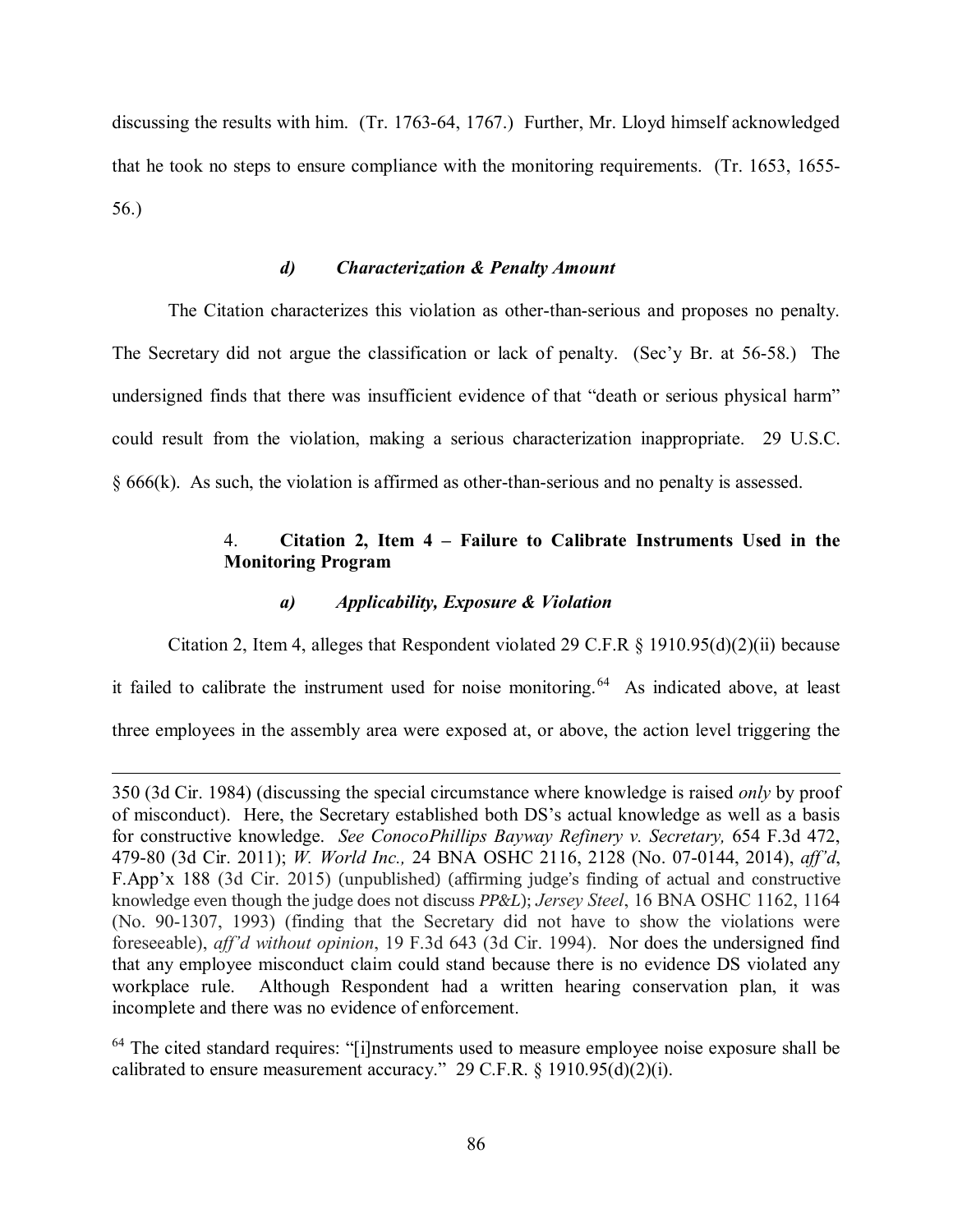noise monitoring requirements. 29 C.F.R § 1910.95(d). (Gov. Ex. 225.) Mr. Lloyd indicated that the sound meter used for noise monitoring was calibrated only when received. (Tr. 1266.) DS, who was charged with conducting the monitoring, neither calibrated it himself nor sent it out for calibration. *Id.* Without calibration, Respondent had no way to ensure the monitoring's accuracy. (Tr. 1266-68.) And without accurate monitoring, Respondent could not identify employees who should be included in its hearing conservation program 29 C.F.R. § 1910.95(d) requires.

Respondent asserts, without support, that the company submitted documentation of the results of the instruments it used as part of its abatement effort.<sup>[65](#page-86-0)</sup> (Resp't Br. at 74.) Even assuming this was established, it does not address whether Respondent violated 29 C.F.R § 1910.95(d)(2)(ii), which concerns instrument calibration.

### *b) Knowledge*

 $\overline{a}$ 

Both Mr. Lloyd and DS knew that the sound meter was not being calibrated. (Tr. 1266.) Further, during the 2008 inspection, Orach specifically raised possible issues with the calibration of Respondent's sound meter. *Id.* Orach offered to provide compliance assistance, but was rebuffed. *Id.*

<span id="page-86-0"></span><sup>&</sup>lt;sup>65</sup> As discussed above, Respondent submitted to OSHA a letter dated March 5, 2008. (Gov. Ex. 231.) The letter does not address calibration of instruments or Respondent's noise monitoring program. *Id.* OSHA let Respondent know that its response was inadequate and the 2009 Settlement Agreement included the requirement that Respondent retain an independent consultant to review the company's compliance and make recommendations for further compliance. (Gov. Exs. 149, 157 at 8.) Kulp explained that this was included to try to ensure future compliance and make sure that the company was taking steps to bring itself into compliance. (Tr. 1535.) Respondent points to no evidence suggesting that OSHA considered its noise monitoring program compliant.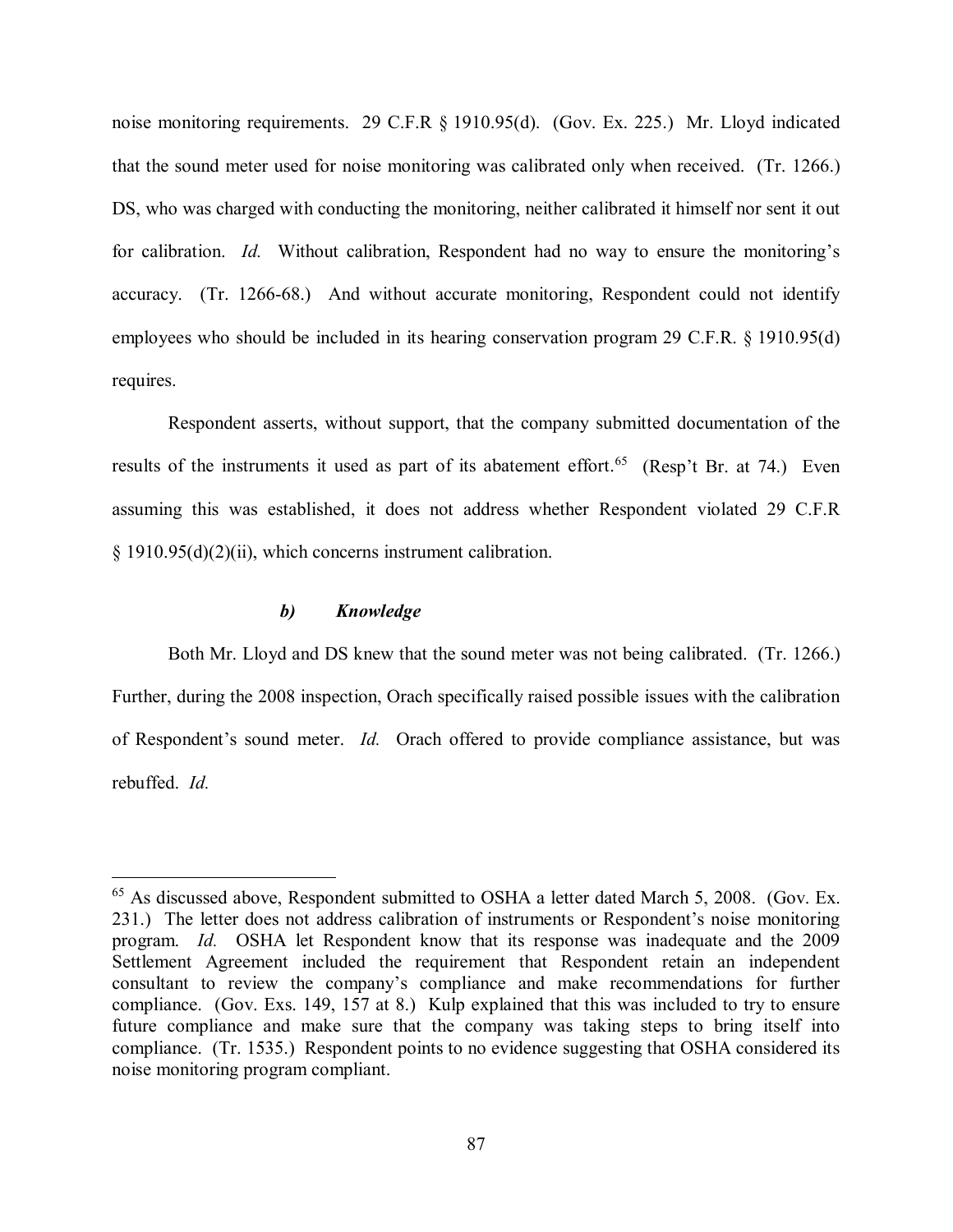### *c) Characterization & Penalty Amount*

As with Item 3, the Citation characterizes this violation as other-than-serious and proposes no penalty. The undersigned finds that there was insufficient evidence of that "death or serious physical harm" could result from the violation, making a serious characterization inappropriate. 29 U.S.C. § 666(k). The Secretary did not propose a monetary penalty and the record does not suggest that one is necessary. Accordingly, the violation is affirmed as otherthan-serious and no penalty is assessed.

# **C. Violation of Hazard Communication Standard**

Citation 1, Item 5 alleges that Respondent willfully failed to provide information and training about hazardous chemicals as required by 29 C.F.R. § 1910.1200(h)(1).<sup>[66](#page-87-0)</sup> Respondent contests the standard's applicability, the existence of a violation, the exposure of any employee and, if a violation was established, its characterization as willful. (Resp't Br. at 72-74.)

# 1. **Applicability**

The hazard communication, or hazcom, standard requires employers to provide information about the identities and hazards of chemicals used in the workplace. 29 C.F.R. § 1910.1200(a). It applies to "any chemical which is known to be present in the workplace in

29 C.F.R. § 1910.1200(h)(1).

<span id="page-87-0"></span><sup>&</sup>lt;sup>66</sup> The cited standard requires employers to:

provide employees with effective information and training on hazardous chemicals in their work area at the time of their initial assignment, and whenever a new chemical hazard the employees have not previously been trained about is introduced into their work area. Information and training may be designed to cover categories of hazards (e.g., flammability, carcinogenicity) or specific chemicals. Chemical-specific information must always be available through labels and safety data sheets.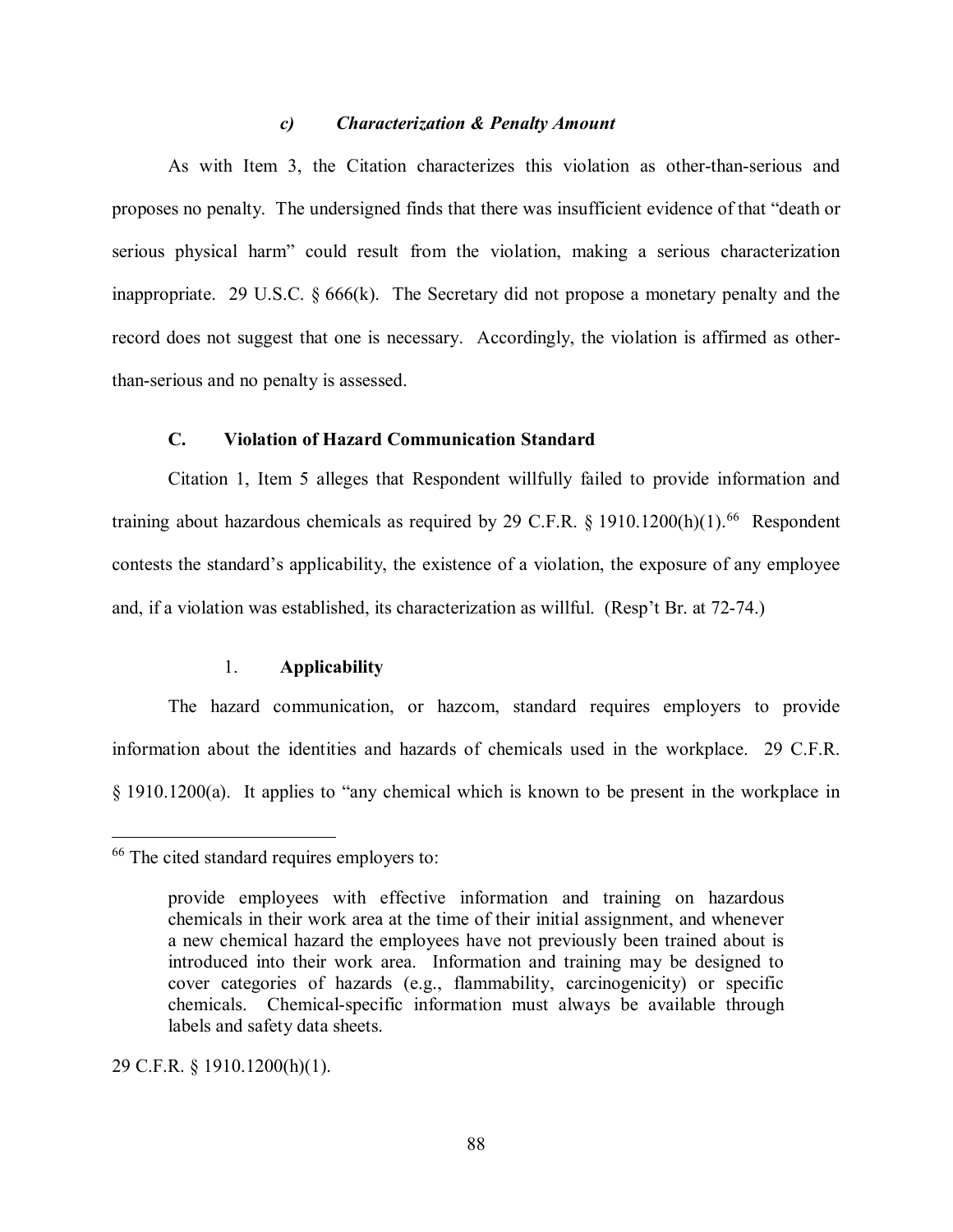such a manner that employees may be exposed under normal conditions of use or in a foreseeable emergency." 29 C.F.R. § 1910.1200(b)(2). The standard broadly defines "chemical" as "any substance or mixture of substances," and a "hazardous chemical" as "any chemical which is classified as a physical hazard or a health hazard, a simple asphyxiant, combustible dust, pyrophoric gas, or hazard not otherwise classified." 29 C.F.R. § 1910.1200(c). An employee need not be actually or purposely exposed to a chemical to trigger the standard's requirements. *Id.* 

Exposure for purposes of the hazcom standard includes any route of entry (e.g., inhalation, ingestion, skin contact or absorption) and potential, or the possibility of accidental, exposure is sufficient. *Id*. Employees used silver spray paint daily. (Tr. 71-72, 1076-78.) When applying the spray paint, employees typically did so for 30-45 minutes and used one to two cans of the paint. *Id.* The material safety data sheet ("MSDS") for the spray paint shows that it was both a physical hazard because of its flammability and a health hazard due to inhalation risks.<sup>[67](#page-88-0)</sup> (Gov. Ex. 221.)

Respondent alleges that this evidence of exposure is insufficient for the following two reasons. First, the Secretary is relying on JE's use of the spray paint and he was terminated more than six months before the Citation's issuance. Second, the consumer product exception contained in 29 C.F.R.  $\S$  1910.1200(b)(6)(ix) applies. (Resp't Br. at 72-73.) As for the first argument, employees used spray paint during the inspection. (Tr. 1281-82.) Respondent does not deny that even after it fired JE, employees continue to use spray paint regularly. Indeed, MS and the maintenance supervisor both testified that they used it. (Tr. 1077-78, 1278.) The

<span id="page-88-0"></span> $67$  Orach discussed why he believed the spray paint was hazardous and indicated that the manufacturer and distributor confirmed that the spray paint was flammable. (Tr. 1276-77.)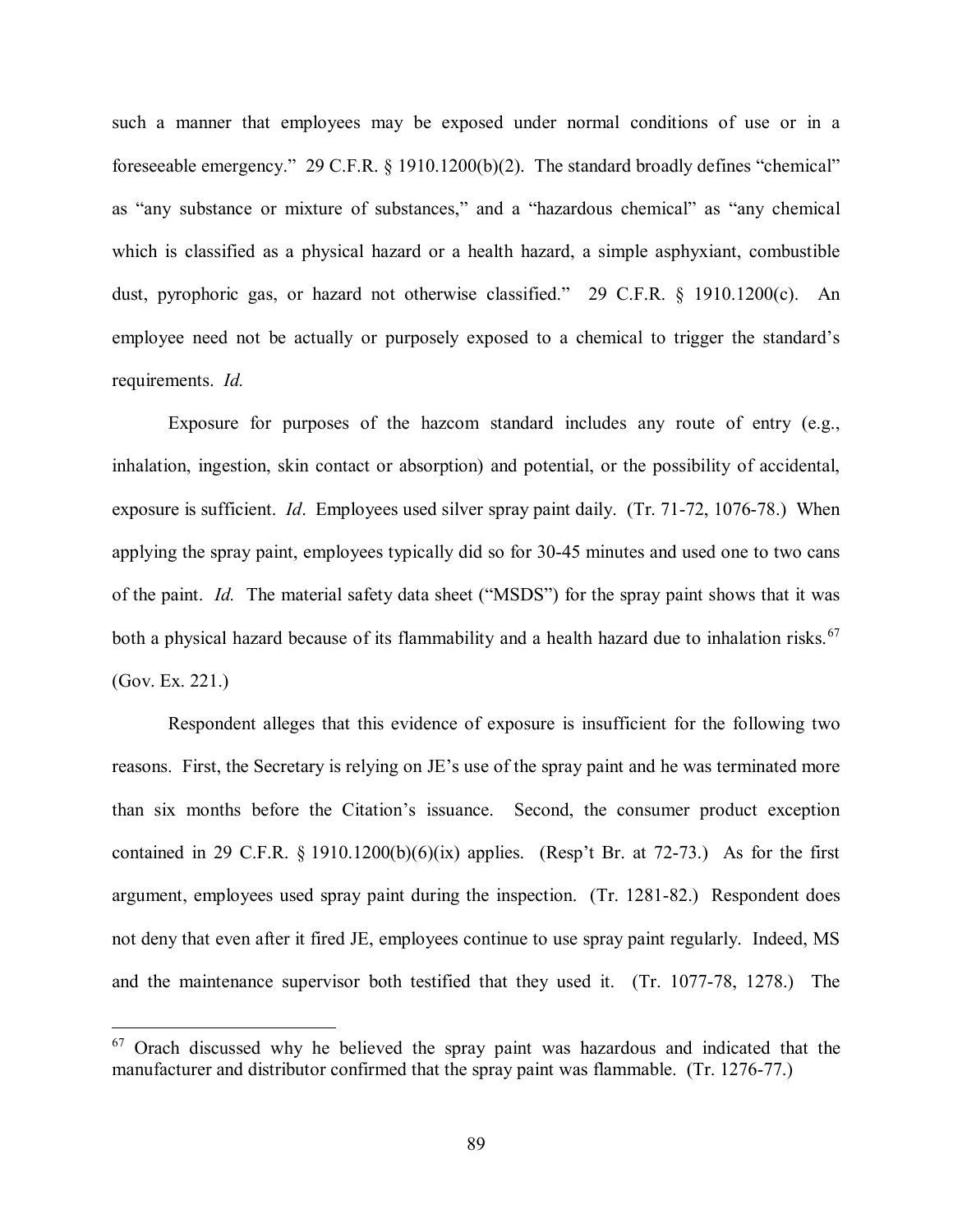Citation is not limited to any individual employee and the Secretary established that the spray paint was being used within six months of when he issued the Citation. *See* 29 USC § 658(c).

Moving to the consumer product exception argument, the hazcom standard does not apply to consumer products if the employer can show that employees use the product the same way ordinary consumers use it, i.e.:

it is used in the workplace for the purpose intended by the chemical manufacturer or importer of the product, and the use results in a duration and frequency of exposure which is not greater than the range of exposures that could reasonably be experienced by consumers when used for the purpose intended.

29 C.F.R. § 1910.1200(b)(6)(ix). This exception requires the employer to establish three elements. First, it must show that the spray paint falls within the definition of either a consumer product under the Consumer Product Safety Act, 15 U.S.C.  $\S$  2502(a)(5), or a hazardous substance under the Federal Hazardous Substances Act, 15 U.S.C § 1261, *et seq*. *Id.* Second, the employer must establish the spray paint was used in the same manner as a normal consumer would use it. *Id.* Finally, the employer must show that employees' exposure is of the same duration and frequency as the normal consumer. *Id. See Safeway Store No. 914,* 16 BNA OSHC 1504, 1511 (No. 91-373, 1993).

Respondent did not present specific evidence showing the use of spray paint uses falls within the definition of "consumer product" or "hazardous substance." However, a former employee testified that the spray paint was of a type one could purchase at a retail store and the Secretary concedes that it is "likely" that the product falls within the definition of consumer product. (Sec'y Br. at 60, discussing 15 U.S.C. § 2502(a).) As for its use at the Facility, Respondent presented no evidence that using spray paint on hot welds or on parts manufactured at a plant and intended for sale is within the purpose intended by the manufacturer. (Tr. 1278- 79.) Additionally, Respondent did not offer evidence showing that the duration and frequency of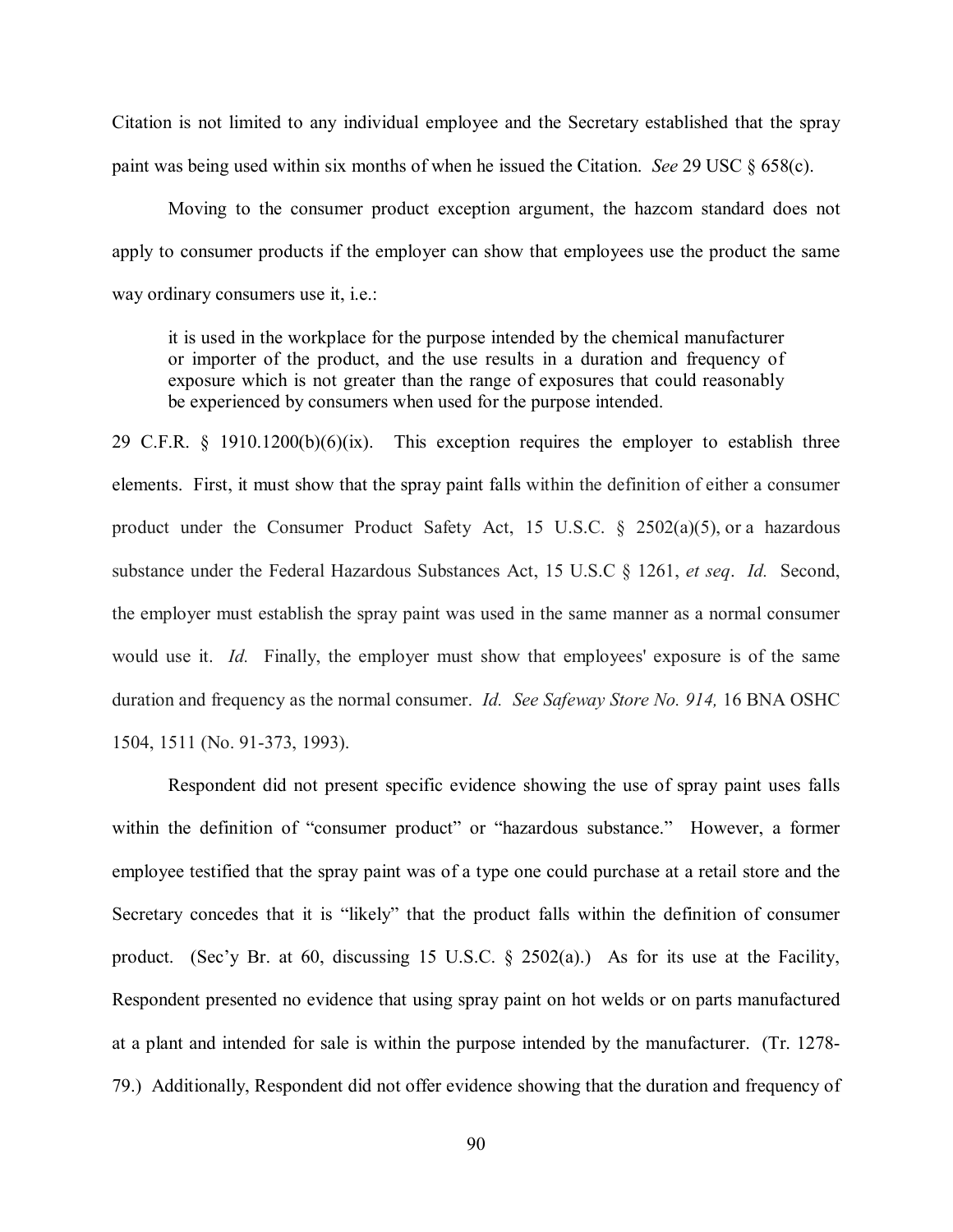employee exposure were no greater than that expected for consumers. Instead, it asks the undersigned to speculate that the use of a can or more of spray paint a day is typical. (Resp't Br. at 73.)

The Commission examined the use of spray paint in *Atlantic Battery Co*., 16 BNA OSHC 2131 (No. 90-1747, 1994). It found that the routine, frequent use of spray paint went beyond typical consumer use. 16 BNA OSHC at 2176. MS explained that he used spray paint daily for a total of about five hours per week. (Tr. 1077-78.) Other employees indicated they routinely used one or more cans at a time. (Tr. 1278-79.) Orach observed the use of the spray paint on hot materials and noted the pace at which it was applied. (Tr. 1281-82.) Respondent appears to have recognized the employees' use of the spray paint differed from typical consumer use as it included spray paint on the list of hazardous chemicals used in the workplace and provided an MSDS for it to employees.<sup>[68](#page-90-0)</sup> (Gov. Ex. 221.) Accordingly, the consumer product exception is inapplicable and the cited standard applies.

# 2. **Violation**

 $\overline{a}$ 

The cited standard requires employers to provide effective information and training. 29 C.F.R. § 1910.1200(h)(1). Respondent had a written hazcom program. (Gov. Ex. 221.) Two former employees testified, however, that they received no training about the hazcom standard, the company's program, or MSDS. Simply having documentation is not enough to satisfy the standard. The information given must be effective and employees must be trained. *ARA Living* 

<span id="page-90-0"></span> $68$  The Citation also refers to the use of WD-40 at the Facility. However, the Secretary does not rely on the use of this substance as a basis for supporting the violation in his brief. (Sec'y Br. at 59-62.) Because the use of the spray paint is a sufficient to trigger the requirements of the cited standard, the undersigned need not reach whether the use of WD-40 provides another basis for affirming the violation.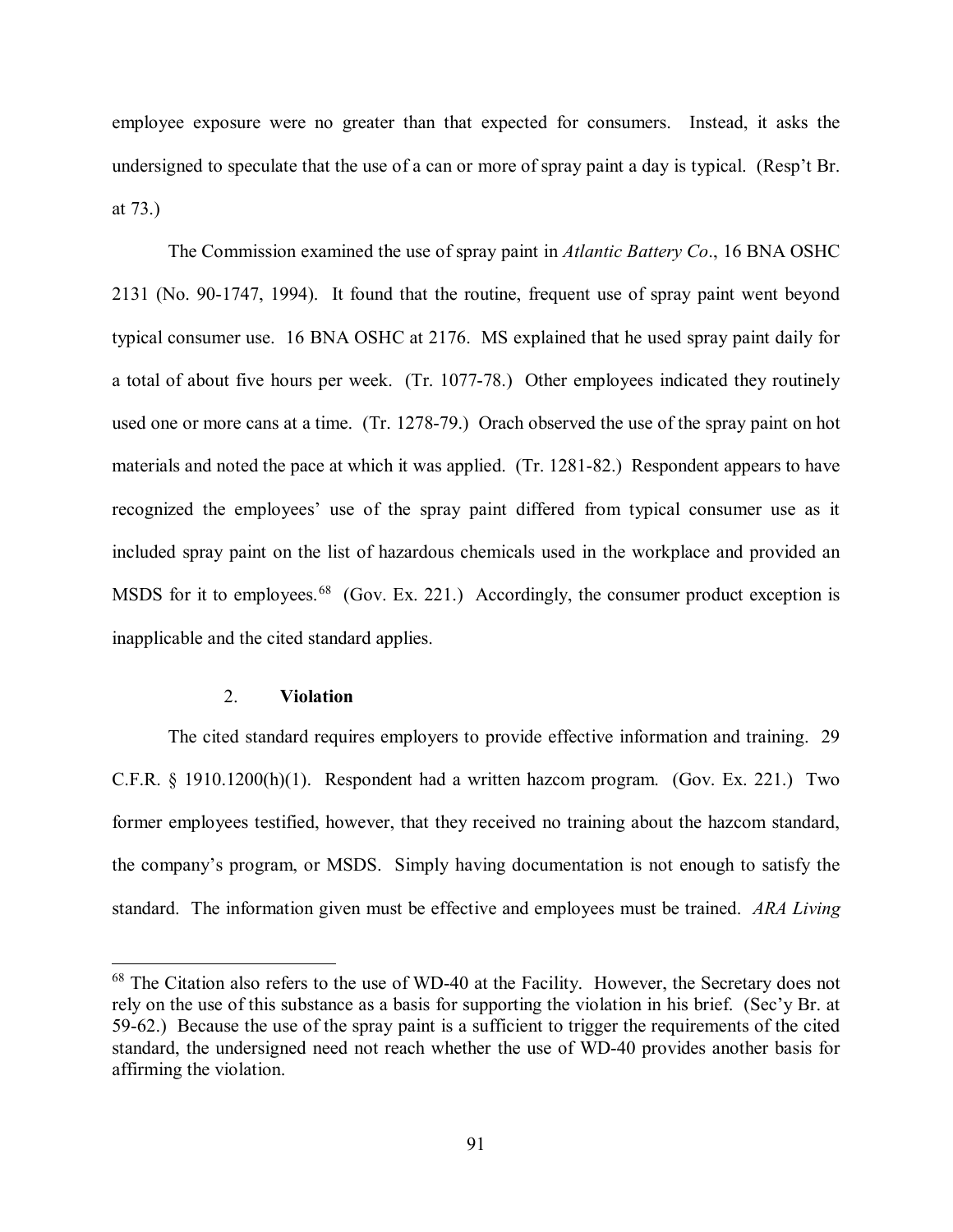*Ctrs. of Tex., Inc.,* 15 BNA OSHC 1417, 1418 (No. 89-1894, 1991) (finding that labeling, information, and training requirements impose separate responsibilities and training must go beyond merely telling employees there is a written program).

Respondent argues that the spray paint was of a type that was widely available and suggests that employees intuitively knew how to avoid any hazard. (Resp't Br. at 73.) These arguments go to the gravity of the violation, not whether it was violated. When asked whether he knew that inhaling spray paint could cause injury, one former employee indicated that it was "common sense." (Tr. 1103.) But, he was not asked whether he knew how to avoid inhalation or whether he knew about the flammability of the substance and how to avoid ignition. (Tr. 1274, 1281-82.) Further, there is no evidence about what the other employees who used the spray paint understood about the hazards related to the product. The MSDS includes risks that might not be readily apparent or be considered "common sense" for use of the product in a noncommercial facility. Additionally, the risks may not be applicable to the way in which Respondent required employees to use this product in the normal course of business. (Gov. Ex. 221.)

#### 3. **Exposure**

The Secretary presented evidence indicating that two current and two former employees used spray paint. (Tr. 71-72, 1076-77, 1461.) As noted above, Orach observed employees using spray paint on the day of the inspection. (Tr. 1282.)

# 4. **Knowledge**

In 2005, OSHA cited Respondent for failing to provide the required hazcom training for proper spray paint use. (Tr. 1280; Gov. Ex. 137.) Thus, Respondent not only knew that employees were using spray paint, but they also knew that such use necessitated training and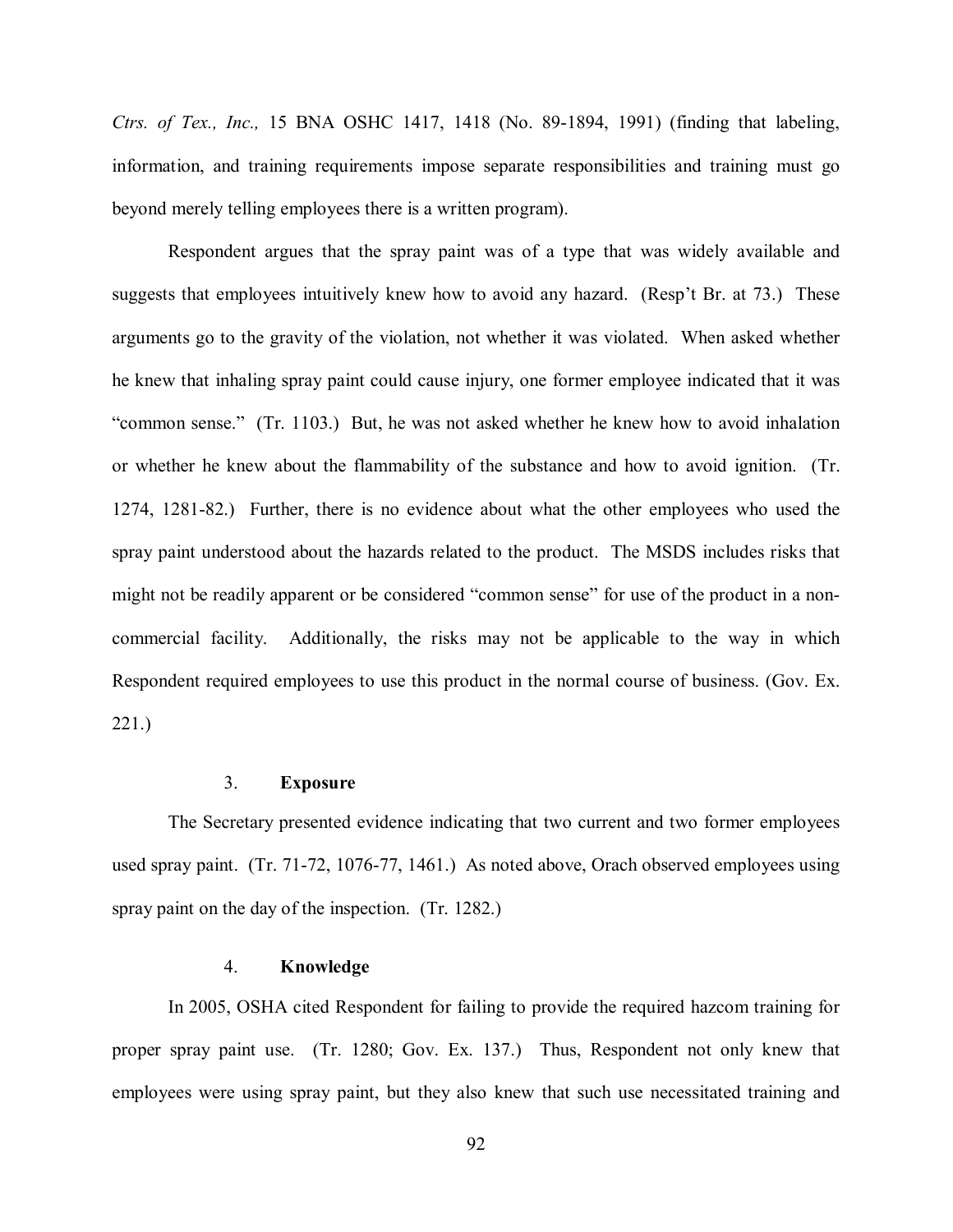education.[69](#page-92-0) *See Am. Airlines,* 17 BNA OSHC at 1555 (finding knowledge based on the hazcom program coupled with the plain view nature of the violation). Respondent had a written hazcom program that designated "The President of Lloyd Industries" as the person responsible for training employees on the MSDS information for the chemicals they used. (Gov. Ex. 221.) Mr. Lloyd, however, acknowledged that he did not get involved with training and there is no indication that he tasked any other employee with performing the training or otherwise ensuring that it occurred. (Tr. 1279, 1880.) Respondent has its own hazcom program, codified in writing, effectively detailing its training policies, which makes the lack of training readily apparent and discoverable.<sup>[70](#page-92-1)</sup> (Gov. Ex. 221.)

# 5. **Characterization & Penalty Amount**

Respondent was cited for violating 29 C.F.R. § 1910.1200(h) in 2005. It entered into the 2006 Settlement Agreement in which it promised to provide the information and training required by 29 C.F.R. § 1910.1200(h). (Gov. Ex. 139.) While this past violation gives Respondent a heightened awareness of the standard's requirements, the Secretary did not show that anyone was "actually aware" that the company was not in compliance. *See Propellex Corp.*, 18 BNA OSHC 1677, 1684 (No. 96-0265, 1999).

Moreover, with respect to this violation the record contains insufficient evidence that the Respondent had a state of mind such that it would not have cared if it was informed of the noncompliance. *See Eric K. Ho,* 20 BNA OSHC 1361, 1378 (No. 89-1645, 2003) (stating, in

<span id="page-92-0"></span> $69$  In its brief, Respondent does not challenge its knowledge of this violative condition.

<span id="page-92-1"></span> $70$  FF acknowledged that he did not receive any hazcom training. (Tr. 1462.) He was described as a maintenance man, although he appeared to have significant responsibilities and at least one former employee thought he was a supervisor. (Tr. 53, 150, 1051, 1426.) The Secretary does not rely on his actual knowledge about the lack of training to establish a violation.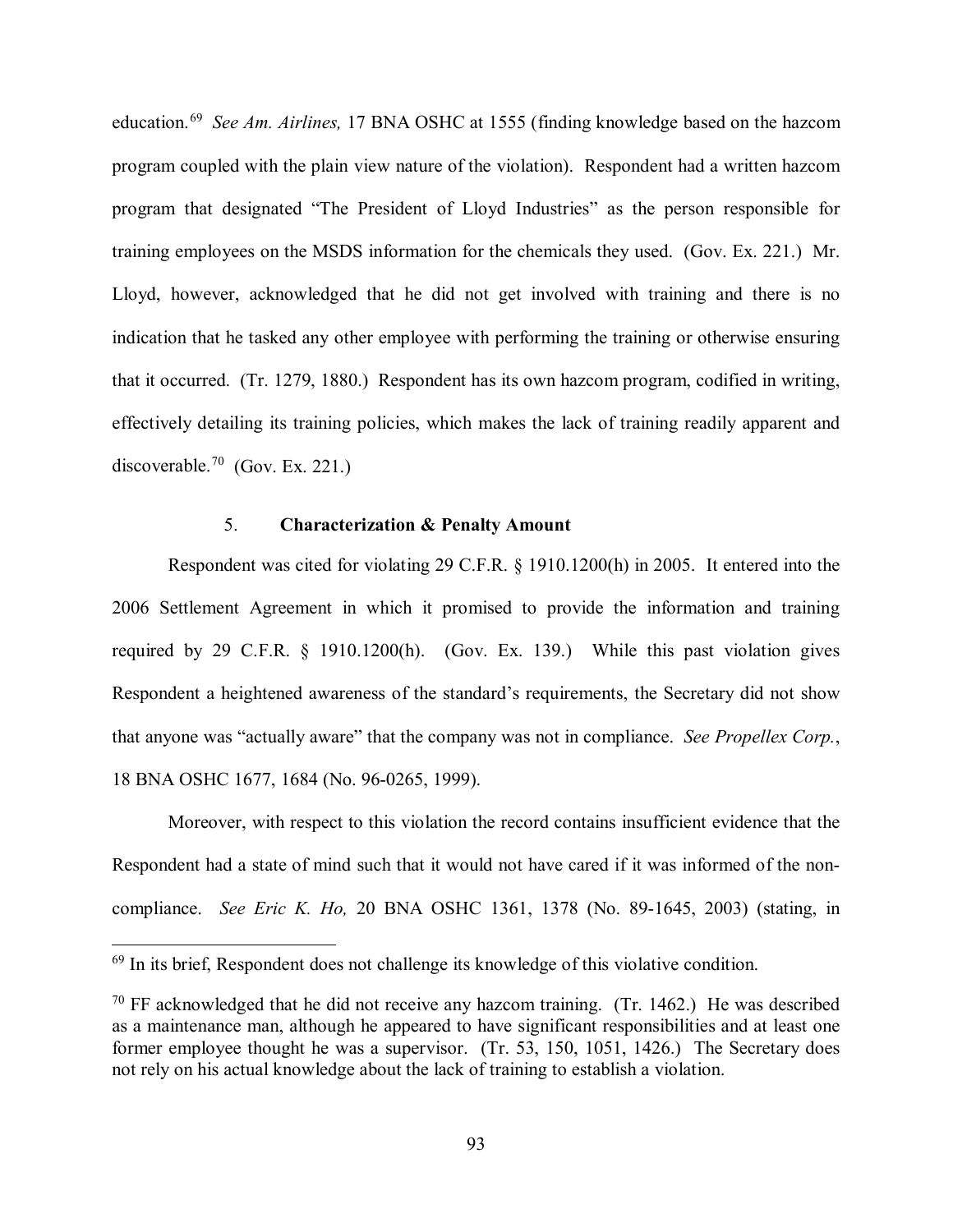connection with a general duty clause violation, that evidence of state of mind for purposes of willfulness characterization must relate to the cited condition).<sup>[71](#page-93-0)</sup> Respondent had some elements of a hazcom program, including an MSDS sheet for spray paint. Although employees were not trained as required, they did have some access to information about the hazards faced from chemicals used in the workplace. Respondent's efforts at compliance with other aspects of the hazcom standard, while insufficient to defeat the violation, support the conclusion that the violation was not willful. *See Dayton Tire,* 671 F.3d at 1255 (finding that the employer's effort at compliance rebutted a finding of willfulness).

The violation is, however, serious. Orach explained that while death was not likely, the manner in which the employees used spray paint raised concerns about ignition. Still, Orach viewed the violation's overall gravity as low. (Gov. Ex. 201.) The relatively low gravity of the violation must be viewed in the context of Respondent's significant history, which includes a past violation of the same standard. *See Quality Stamping,* 16 BNA OSHC at 1929 (finding that significant history can diminish gravity's relative importance). Similar to the items previously discussed, the undersigned considered Respondent's size, but finds that the other penalty factors outweigh that factor. Accordingly, the undersigned finds that \$3,500 is an appropriate penalty amount.

<span id="page-93-0"></span><sup>71</sup> *E. Smalis Painting Co*., 22 BNA OSHC 1553 (No. 94-1979, 2009) overruled the portion of the *Ho* decision that precluded per employee citation.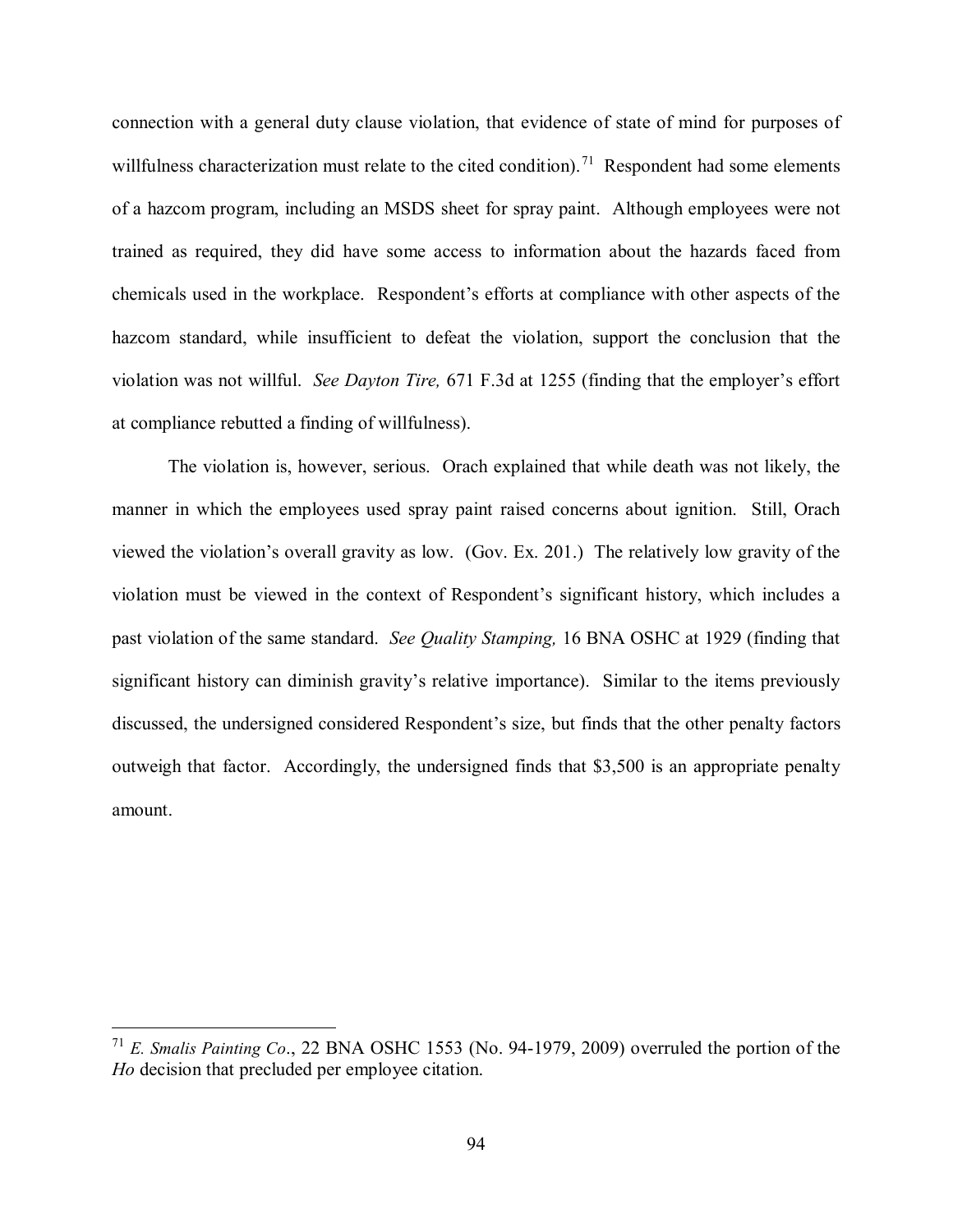### **FINDINGS OF FACT AND CONCLUSIONS OF LAW**

The foregoing constitutes the findings of fact and conclusions of law in accordance with Rule 52(a) of the Federal Rules of Civil Procedure.

#### **ORDER**

Based upon the foregoing Findings of Fact and Conclusions of Law, it is ORDERED that:

- 1. Citation 1, Item 3a, which was issued as a result of Inspection No. 1008085 and alleges a serious a serious violation of 29 C.F.R. § 1910.219(b)(1), is AFFIRMED and is grouped with Citation 1, Items 3b, 3c and 3d for penalty purposes. A single \$5,000 penalty is assessed for the affirmed portions of Citation 1, Items 3a, 3b, 3c and 3d;
- 2. Citation 1, Item 3b, which was issued as a result of Inspection No. 1008085 and alleges a serious a serious violation of 29 C.F.R.  $\S$  1910.219(d)(1), is AFFIRMED with respect to Instances (a), (b), (c), and (d), and VACATED with respect to Instance (e);
- 3. Citation 1, Item 3c, which was issued as a result of Inspection No. 1008085 and alleges a serious a serious violation of 29 C.F.R.  $\S$  1910.219(e)(1)(i), is AFFIRMED;
- 4. Citation 1, Item 3d, which was issued as a result of Inspection No. 1008085 and alleges a serious a serious violation of 29 C.F.R.  $\S$  1910.219(e)(3)(i), is AFFIRMED with respect to Instances (a), (b), and (c), and VACATED with respect to Instance (d);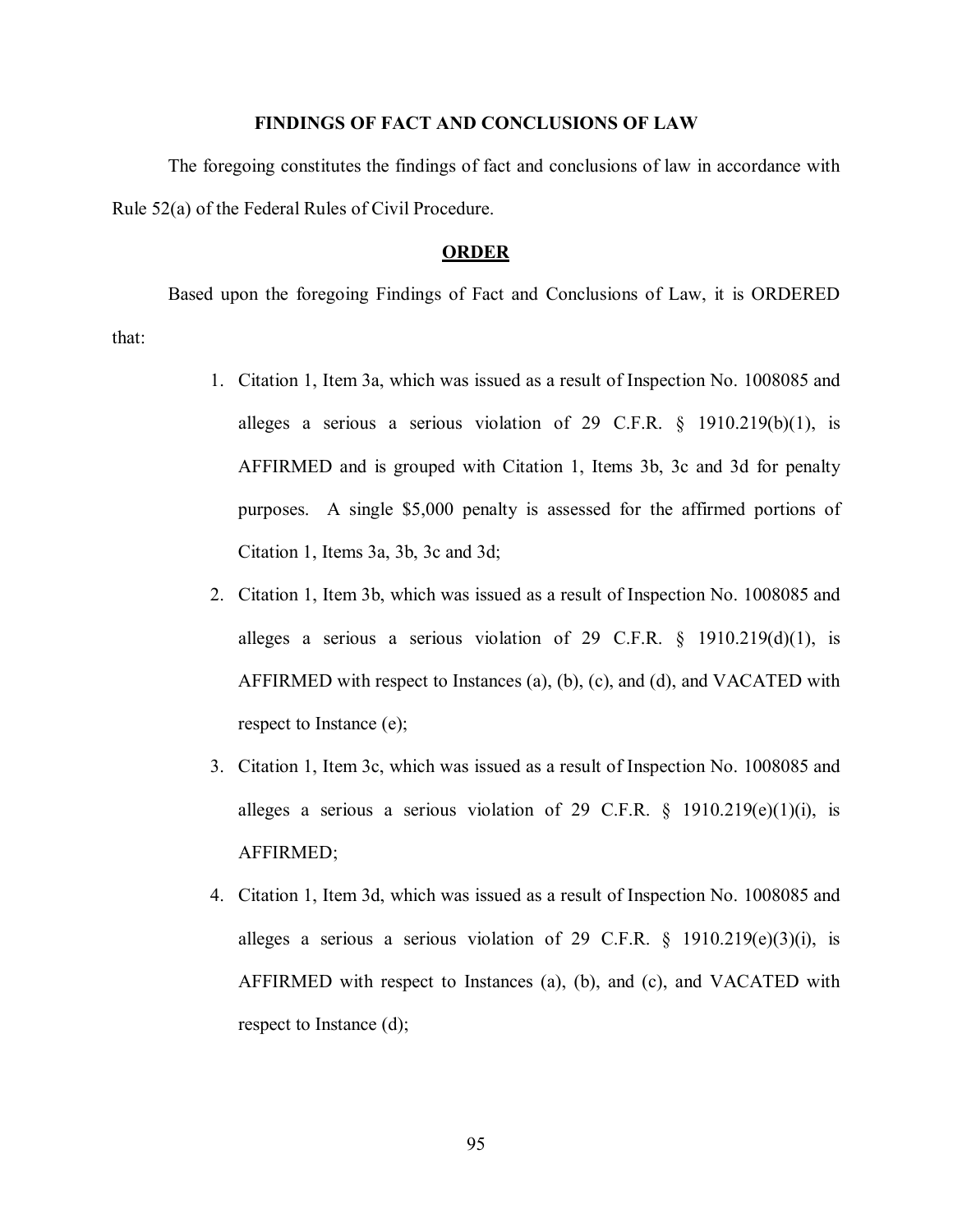- 5. Citation 1, Item 4, which was issued as a result of Inspection No. 1008085 and alleges a serious a serious violation of 29 C.F.R.  $\S$  1910.305(b)(1)(ii), is AFFIRMED, and a penalty of \$5,000 is assessed;
- 6. Citation 2, Item 1, which was issued as a result of Inspection No. 1008085 and alleges a willful violation of  $\S$  5(a)(1) of the Act, is VACATED;
- 7. Citation 2, Item 2, which was issued as a result of Inspection No. 1008085 and alleges a willful violation of 29 C.F.R.  $\S$  1910.212(a)(3)(ii), is AFFIRMED as WILLFUL and a \$70,000 penalty is assessed;
- 8. Citation 2, Item 3, which was issued as a result of Inspection No. 1008085 and alleges a willful violation of 29 C.F.R. § 1910.212(a)(3)(ii), is AFFIRMED as WILLFUL and a \$70,000 penalty is assessed;
- 9. Citation 2, Item 4, which was issued as a result of Inspection No. 1008085 and alleges a willful violation of 29 C.F.R. § 1910.212(a)(3)(ii), is AFFIRMED as SERIOUS and a \$7,000 penalty is assessed;
- 10. Citation 2, Item 5, which was issued as a result of Inspection No. 1008085 and alleges a willful violation of 29 C.F.R. § 1910.212(a)(3)(ii), is AFFIRMED as SERIOUS and a \$7,000 penalty is assessed;
- 11. Citation 2, Item 6, which was issued as a result of Inspection No. 1008085 and alleges a willful violation of 29 C.F.R. § 1910.212(a)(3)(ii), is AFFIRMED as SERIOUS and a \$7,000 penalty is assessed;
- 12. Citation 2, Item 7, which was issued as a result of Inspection No. 1008085 and alleges a willful violation of 29 C.F.R. § 1910.212(a)(3)(ii), is AFFIRMED as SERIOUS and a \$7,000 penalty is assessed;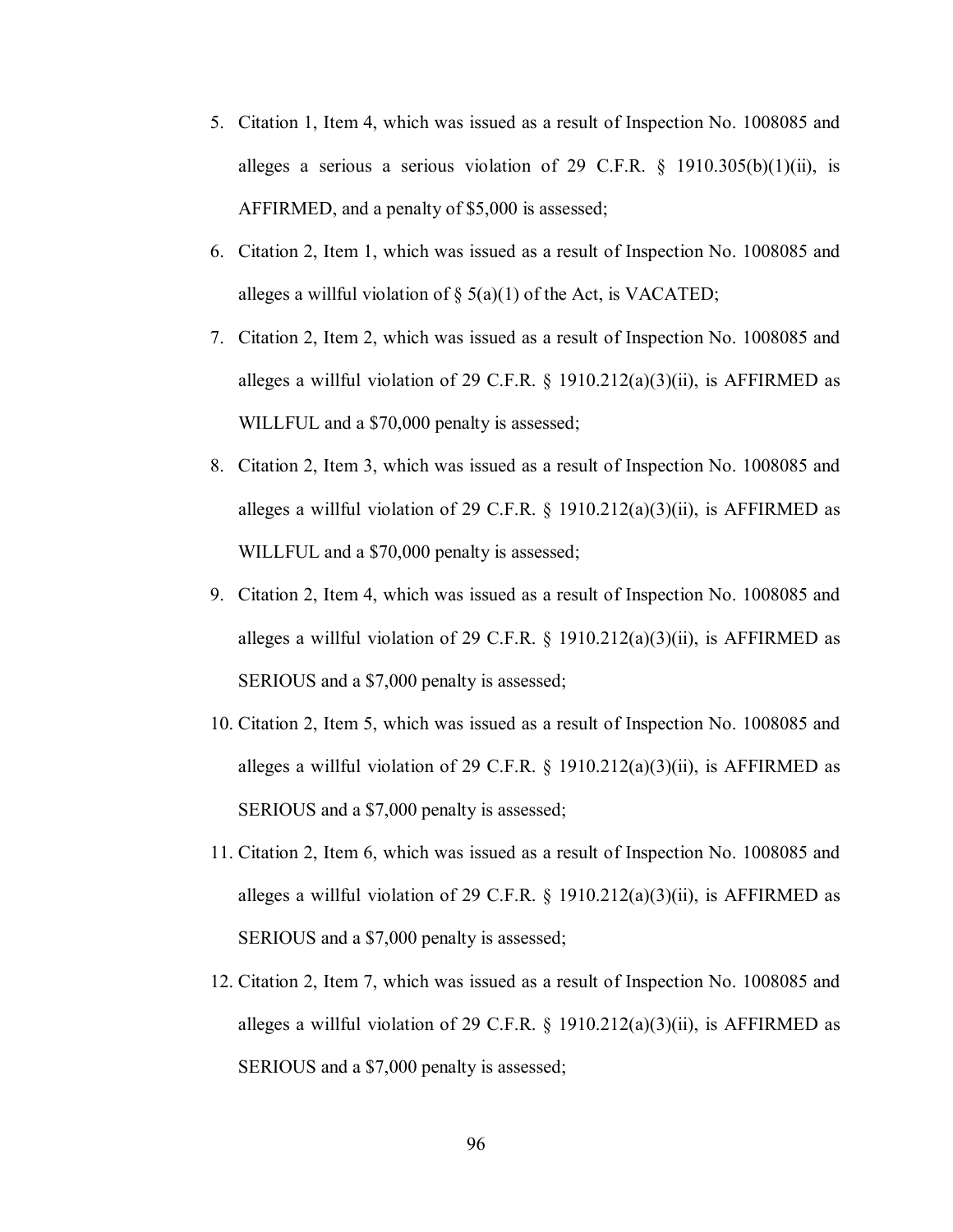- 13. Citation 1, Item 1, which was issued as a result of Inspection No. 1009661 and alleges a willful violation of 29 C.F.R.  $\S$  1910.95(g)(6), is AFFIRMED as SERIOUS and a \$7,000 penalty is assessed;
- 14. Citation 1, Item 2, which was issued as a result of Inspection No. 1009661 and alleges a willful violation of 29 C.F.R.  $\S$  1910.95(g)(6), is AFFIRMED as SERIOUS and a \$7,000 penalty is assessed;
- 15. Citation 1, Item 3, which was issued as a result of Inspection No. 1009661 and alleges a willful violation of 29 C.F.R.  $\S$  1910.95(g)(6), is AFFIRMED as SERIOUS and a \$7,000 penalty is assessed;
- 16. Citation 1, Item 4b, which was issued as a result of Inspection No. 1009661 and alleges a willful violation of 29 C.F.R.  $\S$  1910.95(k)(2), is AFFIRMED as SERIOUS and a \$7,000 penalty is assessed;
- 17. Citation 1, Item 5, which was issued as a result of Inspection No. 1009661 and alleges a willful violation of 29 C.F.R.  $\S$  1910.1200(h)(1), is AFFIRMED as SERIOUS and a \$3,500 penalty is assessed
- 18. Citation 2, Item 3, which was issued as a result of Inspection No. 1009661 and alleges an other-than-serious violation of 29 C.F.R. § 1910.95(d), is AFFIRMED as other-than-serious and no penalty is assessed; and